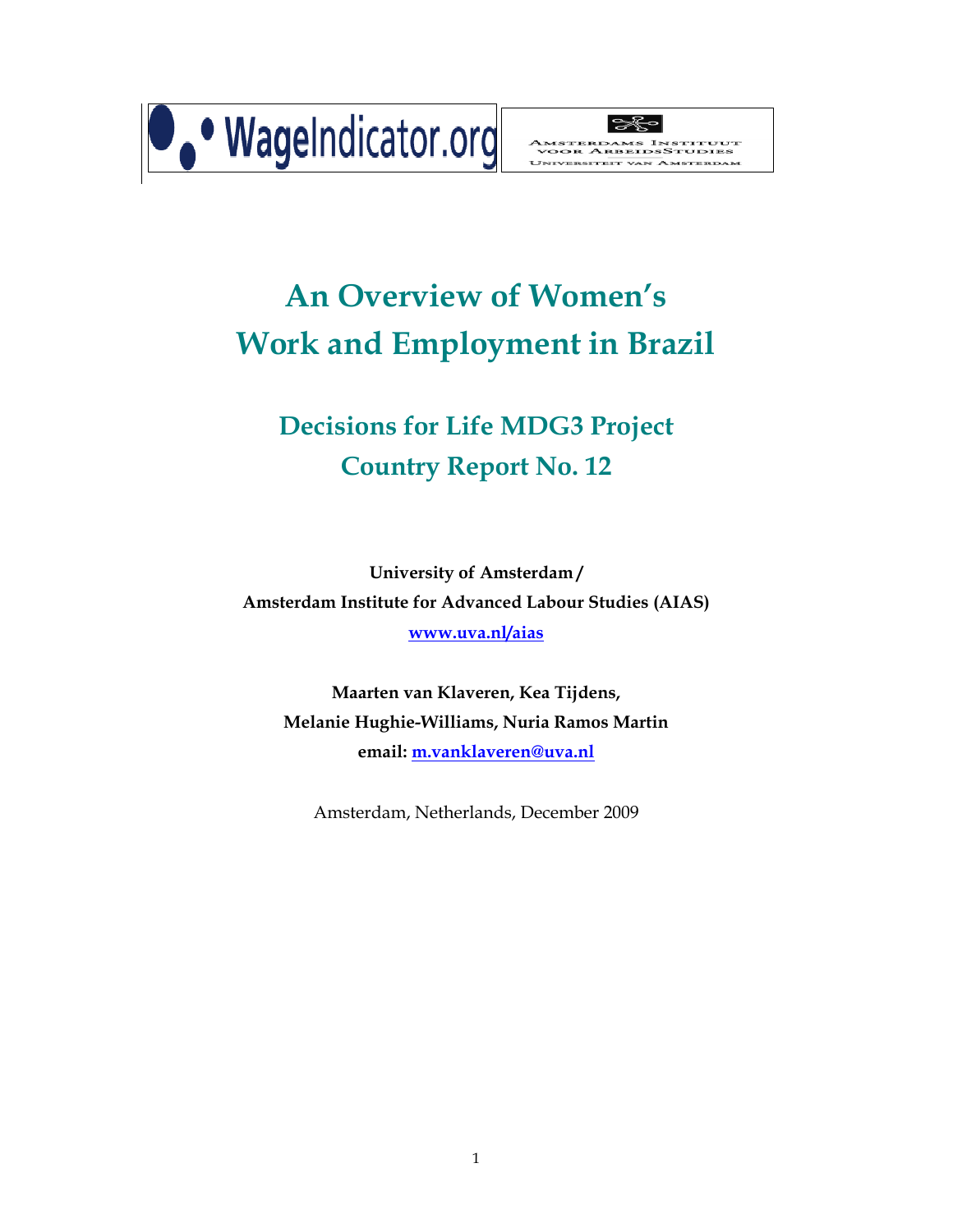# **Table of Contents**

| Management summary                                             | 4  |
|----------------------------------------------------------------|----|
| 1.<br><b>Introduction: The Decisions for Life project</b>      | 7  |
| 2.<br>Gender analysis regarding work and employment            | 8  |
| 2.1.                                                           |    |
| 2.1.1.<br>History                                              | 8  |
| 2.1.2.<br>Governance                                           | 10 |
| 2.1.3.<br>Prospects                                            | 14 |
| 2.2.                                                           |    |
| 2.3.                                                           |    |
| 2.4.                                                           |    |
| 2.4.1.<br>Legislation                                          | 19 |
| 2.4.2.<br>Labour relations and wage-setting                    | 22 |
| 2.5.                                                           | 25 |
| 2.5.1.<br>The statutory minimum wage                           | 25 |
| 2.5.2.<br>Inequality and poverty                               | 26 |
| 2.6.                                                           | 29 |
| 2.6.1.<br>Population and fertility                             | 29 |
| 2.6.2.<br>Health                                               | 31 |
| 2.6.3.<br>Women's labour market share                          | 31 |
| 2.6.4.<br>Agriculture                                          | 36 |
| 2.6.5.<br>Mining and manufacturing                             | 37 |
| 2.6.6.<br>Commerce                                             | 38 |
| 2.6.7.<br><b>Services</b>                                      | 38 |
| 2.6.8.<br>Government                                           | 39 |
| 2.7.                                                           |    |
| 2.7.1.<br>Literacy                                             | 39 |
| Education of girls<br>2.7.2.                                   | 40 |
| Female skill levels<br>2.7.3.                                  | 42 |
| 2.8.                                                           |    |
| 2.8.1.<br>Wages                                                | 44 |
| Working conditions<br>2.8.2.                                   | 45 |
|                                                                |    |
| 3.<br><b>Basic information for WageIndicator Questionnaire</b> | 47 |
| 3.1.<br>3.2.                                                   |    |
| 3.3.                                                           |    |
| 3.4.                                                           |    |
| Ethnic groups<br>3.4.1.                                        | 57 |
| 3.4.2.<br>Languages                                            | 57 |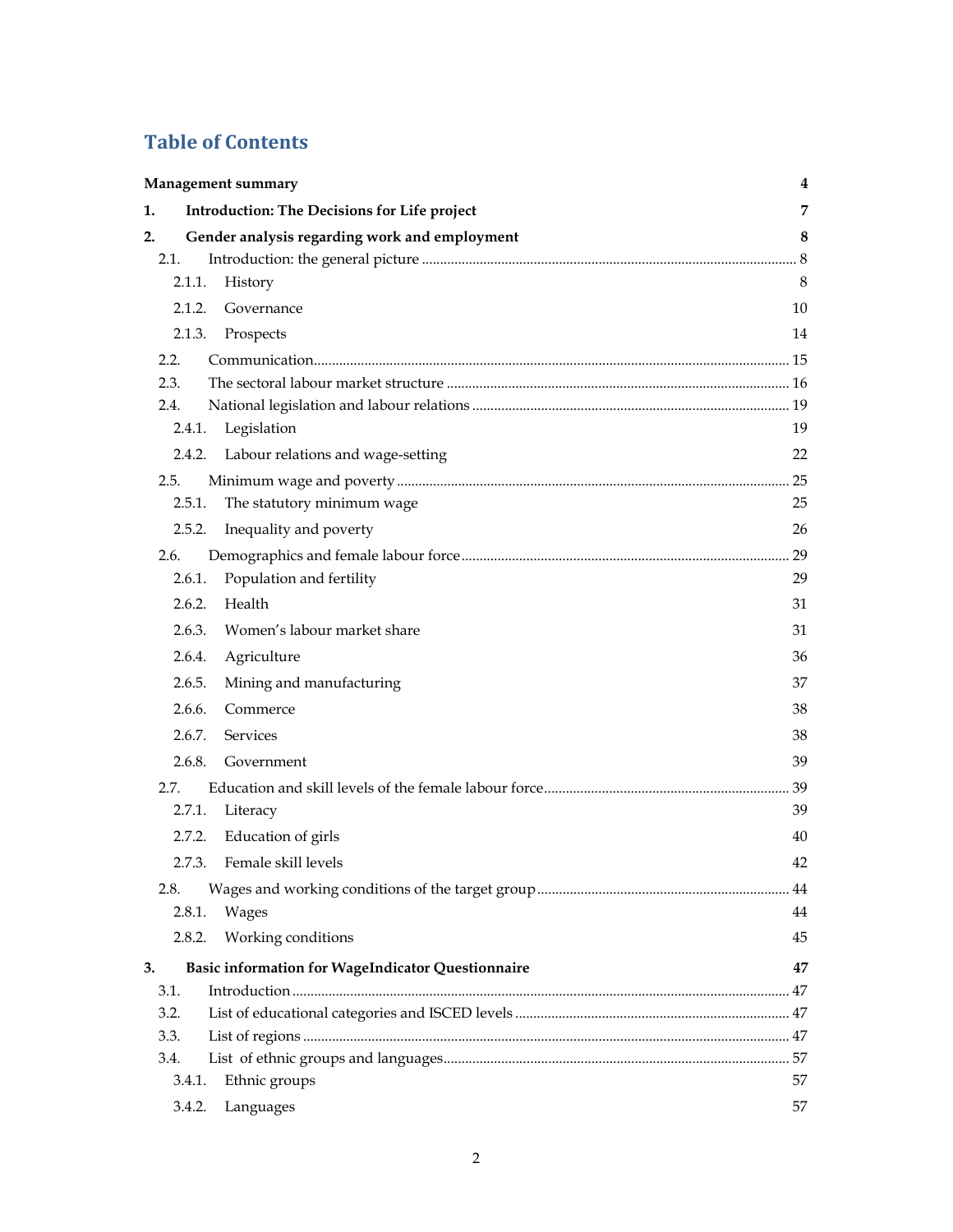- **4. References 57**
- **5. What is WageIndicator? 62**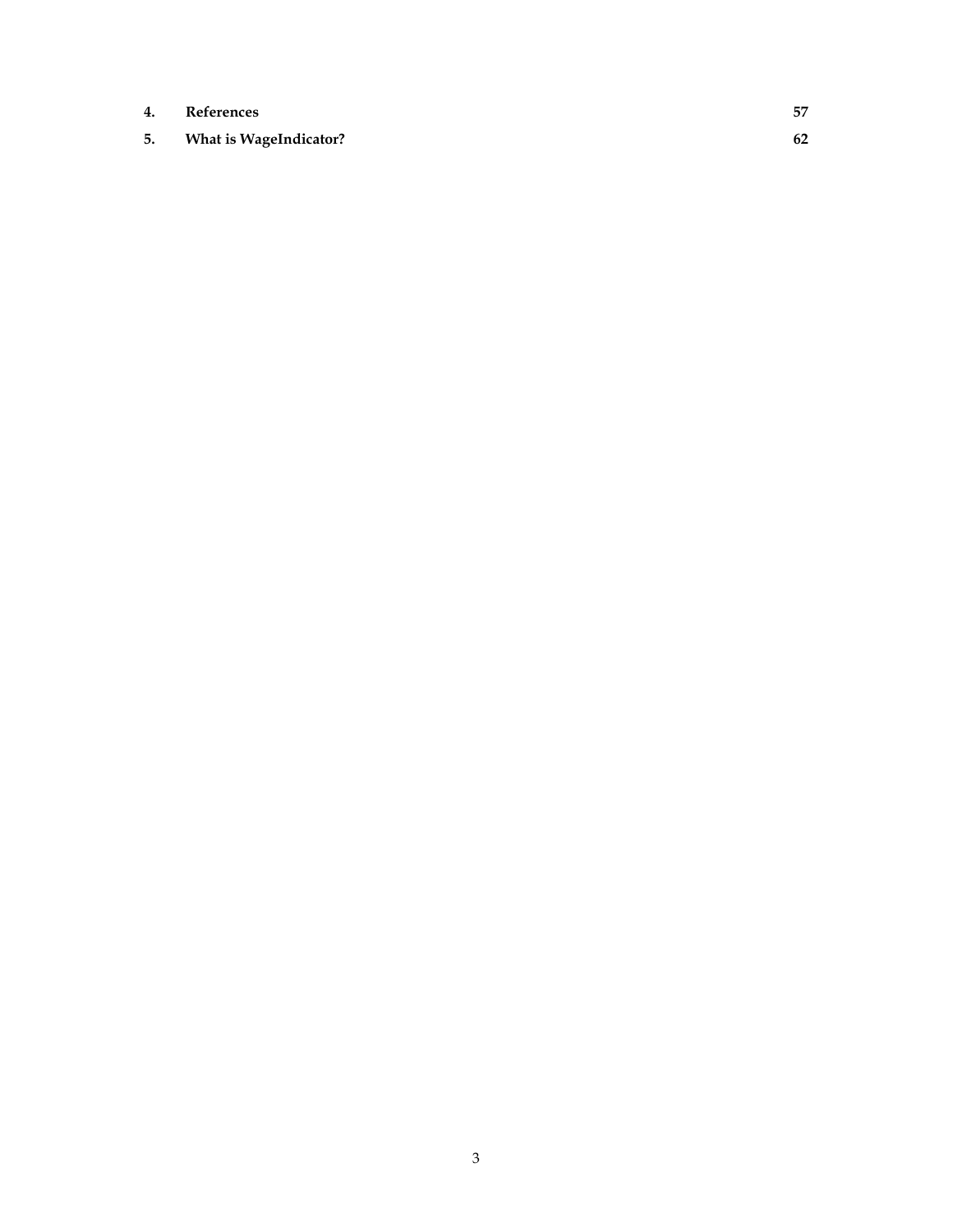# **Management summary**

This report provides information on Brazil on behalf of the implementation of the DECISIONS FOR LIFE project in that country. The DECISIONS FOR LIFE project aims to raise awareness amongst young female workers about their employment opportunities and career possibilities, family building and the work-family balance. This report is part of the Inventories, to be made by the University of Amsterdam, for all 14 countries involved. It focuses on a gender analysis of work and employment.

*History (2.1.1).* Brazil, developed as an agricultural nation, in the 1930s started to industrialize and urbanise. A military regime, lasting from 1964-'85, initially sparked an "economic miracle", but ended up with huge inflation and foreign debts, as well as social unrest. The transition to democracy was long and painful. The country definitely stabilized and developed an internationalist approach under the administrations of president Lula (2002-2010).

*Governance (2.1.2).* A major governance challenge is that day-to-day life is marked by considerable violence. The position of women in politics is weak. Nevertheless, the country has a vibrant women's movement. The rewritten 1988 Constitution of Brazil and the 2003 Family Code ended legal discrimination of women, but violence against women is persistent and widespread.

*Prospects (2.1.3).* The global economic crisis has had limited effects on Brazil's economy. For the time being the recovery has been remarkably strong. Leading economists perceive Brazil as the country that will likely see its competitiveness most favourably affected by the crisis. The position of women also seems not to be seriously hit by the crisis.

*Communication (2.2).* Over three of each four Brazilians are cell phone users. The country's Internet infrastructure and marketing are well developed, and Internet coverage actually is over 35%. Radio and TV have high coverage, but newspaper circulation is low.

*The sectoral labour market structure (2.3).* In the 2000s, especially between 2001-2004, female employment continued to grow more rapidly than male. Also, formal employment grew quicker than informal labour. In 2007, employees made up 70% of the labour force. The official unemployment rate fluctuates between 8-9%, but female unemployment remains about 5%points higher than males. Unemployment of female 15-29-year-olds is with 18-19% considerable.

*Legislation (2.4.1).* Brazil has ratified the core ILO Labour Conventions except No. 87, on the freedom of association, leading to criticism of ITUC and ILO. The CLT of 1943 still forms the basis of labour legislation.

*Labour relations and wage-setting (2.4.2)*. In the 2000s, union strength has remained stable. For 2007, union density was counted at 17.7% of the working population, and women's density rate may be estimated at 15-16%. Since 2002, a number of social dialogue institutions and processes have been set up.

*The statutory minimum wage (2.5.1)*. The Lula government has substantially increased the statutory minimum wage, lifting the real value with about 45%. Negative employment effects can hardly be traced, whereas the increases have contributed to a less uneven income distribution.

*Poverty (2.5.2)*. For 2006, it has been estimated that 18.3% of the Brazilian population lived below the poverty line of USD 2 a day. Both income inequality and poverty in Brazil remain high, but they have been declining in recent years. Quite recently income inequality may even have fallen spectacularly. In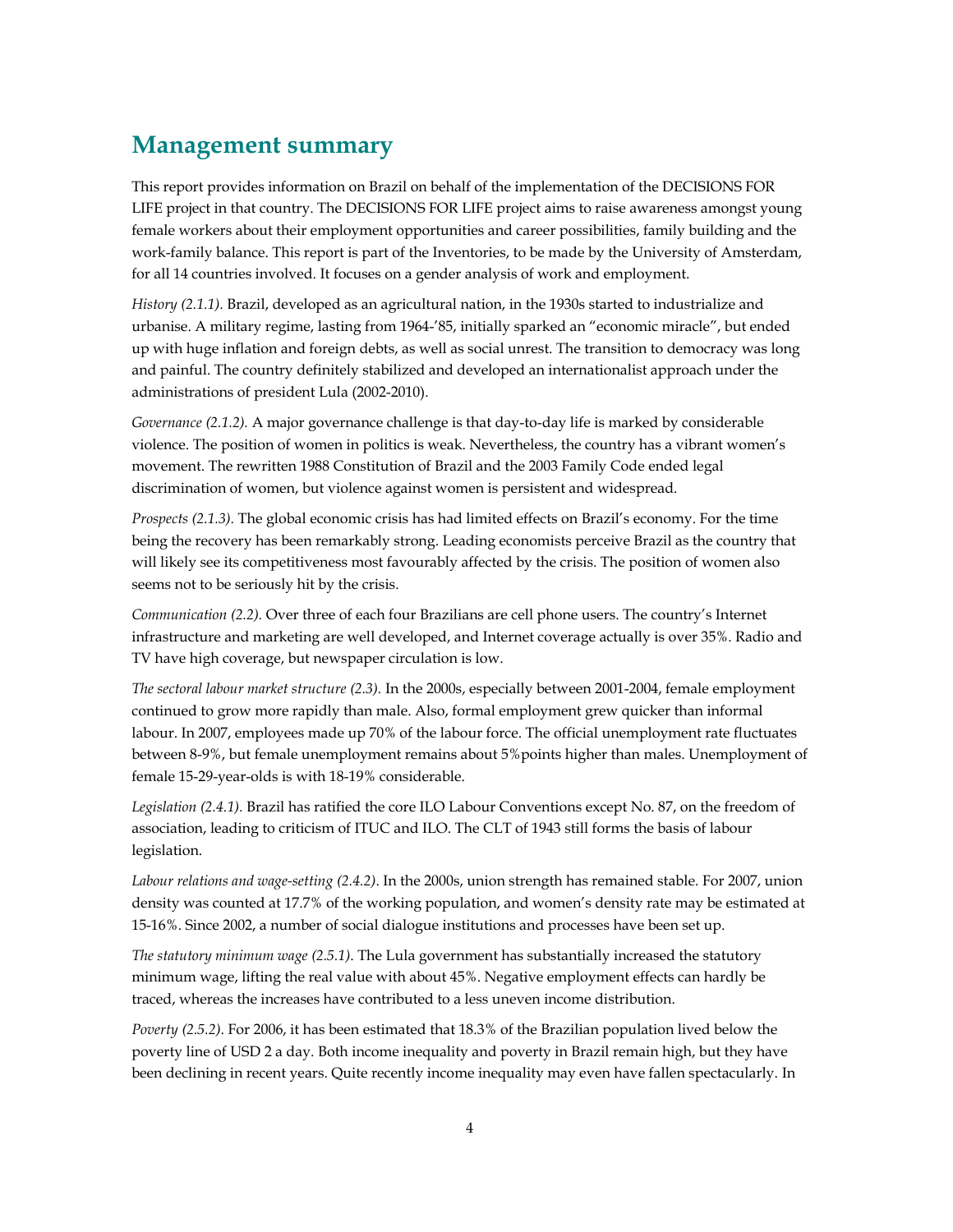spite of signs of smaller urban-rural differences, like in school enrollment rates, rural poverty remains deep and widespread.

*Population and fertility (2.6.1).* Current population growth rate is estimated at 1.2% per year, and is still slowing down. With 2.2 children per woman, the total fertility rate is rather low; birth control is widespread. The decline of the adolescent fertility rate seems to have ended; about one quarter of female 18-19-year-olds is mother. Brazil is highly urbanised, with 85% of the population living in urban areas.

*Health (2.6.2).* In 2007, about 730,000 Brazilians or nearly 0.4% lived with HIV. Since 1998 the death rate from AIDS has steadily declined: an achievement attributed to the country's treatment policies. The country's health disparities are still considerable.

*Women's labour market share (2.6.3).* The overall labour partication rate of the 15-64 of age is 72%, but only 63% for women. The 2007 women's share in the labour force was largest in households (98%), education (78%), and health and social work (77%). The female share was considerable in finance (49%), bur relatively low in commerce (40%), other business (33%), and public administration (38%). There were female majorities among professionals as well as clerks (both 59%), service and sales workers (58%), but also in elementary occupations (55%).

*Agriculture (2.6.4).* The majority of farms is very small, and many produce at subsistence level. Under the prevailing conditions it is unlikely that many young women living in urban areas and trying to make a career can rely on a "fall-back scenario" in which they can go back to their families living from agriculture.

*Mining and manufacturing (2.6.5).* In 2007 the single largest industry employing women was apparel. Female employment in more sophisticated manufacturing is relatively small, also in export industries.

*Commerce (2.6.6).* The large majority of commerce employees is employed in small companies with less than 500 employees, over half operating in the informal economy. Between 1995-2007 employment in commerce doubled, and prospects for further growth are good.

*Services (2.6.7).* Continued employment growth may be expected in tourism; the financial sector, and real estate and other business. This growth may offer good employment opportunities for women working at the three highest occupational levels and as clerks.

*Government (2.6.8).* Past decisions on expansion of the public service and appointing higher-ranked public officers seem to have favoured men. Adoption of equal opportunities legislation will contribute to the entry of many (young) women in public service.

*Literacy (2.7.1).* The adult literacy rate –those age 15 and over that can read and write—was in 2007 exactly 90%, with the female rate a fraction higher. The youth (15-24-year-olds) literacy rate was nearly 98%, with the rate of girls 1.5%point higher.

*Education of girls and young women (2.7.2).* Combined gross enrollment in education was in 2006 overall 87%. Net enrollment in primary education of the 6-14-year-olds was in 2007 97%, with enrollment for girls a fraction higher than for boys. Though the enrollment rate for the 15-19-year-olds increased to 80% in 2005, school attendance is much lower. For girls, young motherhood, poverty and poor quality of public education are factors influencing school attendance negatively. In 2006, 8% of the 18-year-olds was enrolled in tertiary education, increasing to 15% among the 22-year-olds. Female participation in tertiary education exceeds male participation by far.

*Female skill levels (2.7.3).* The average level of education completed of women is considerably higher than that of men. At the two lowest skill levels 47% of all male workers could be found against 37% of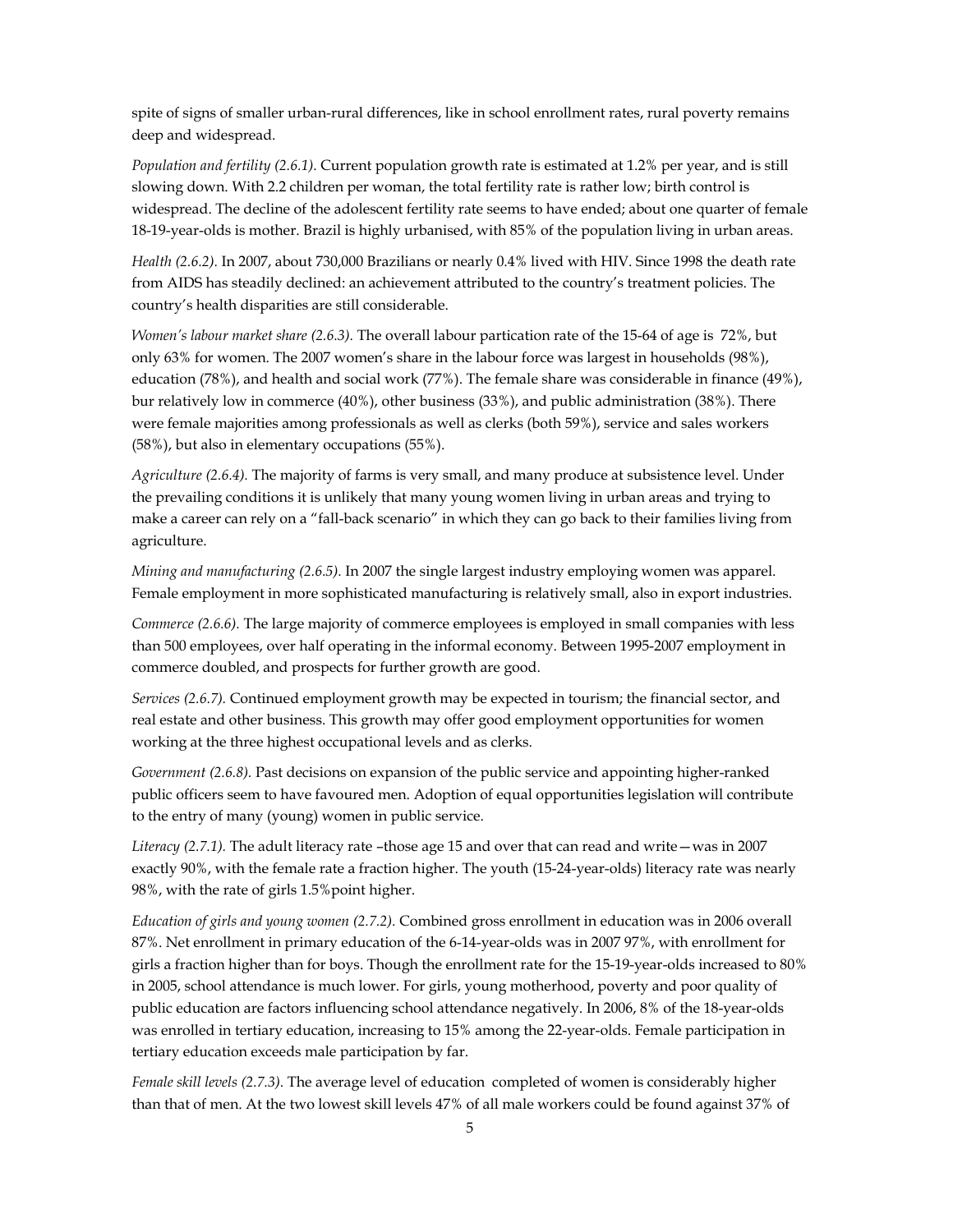all females. At the highest (tertiary) level women had a clear advantage, with a 12% share against 7% for men. The average female skill rating is 3.04, against a male average of 2.73. As for Brazil, about 4.3 million girls and young women can be estimated to belong to the DECISION FOR LIFE target group, of which about 3 million in paid employment and the others as self-employed or contributing family workers.

*Wages (2.8.1).* Though slightly decreasing, the gender pay gap is still quite large. Based on *WageIndicator*  data, for 2007-08 the average gender pay gap in Brazil was calculated at 38.5%, in spite of the average higher skill level of the female labour force. The gender pay gap was about the same in the private and public sectors. Discriminatory practices in wage formation continue to have a major impact on women's pay.

*Working conditions (2.8.2).* In 2005, 36% of all employees usually worked over 44 hours. Average working weeks are rather long. In 2007, usual working hours of women were notably long in manufacturing (average 42.3 hours weekly), wholesale and retail (43.2 hours), and restaurants and hotels (43.7 hours).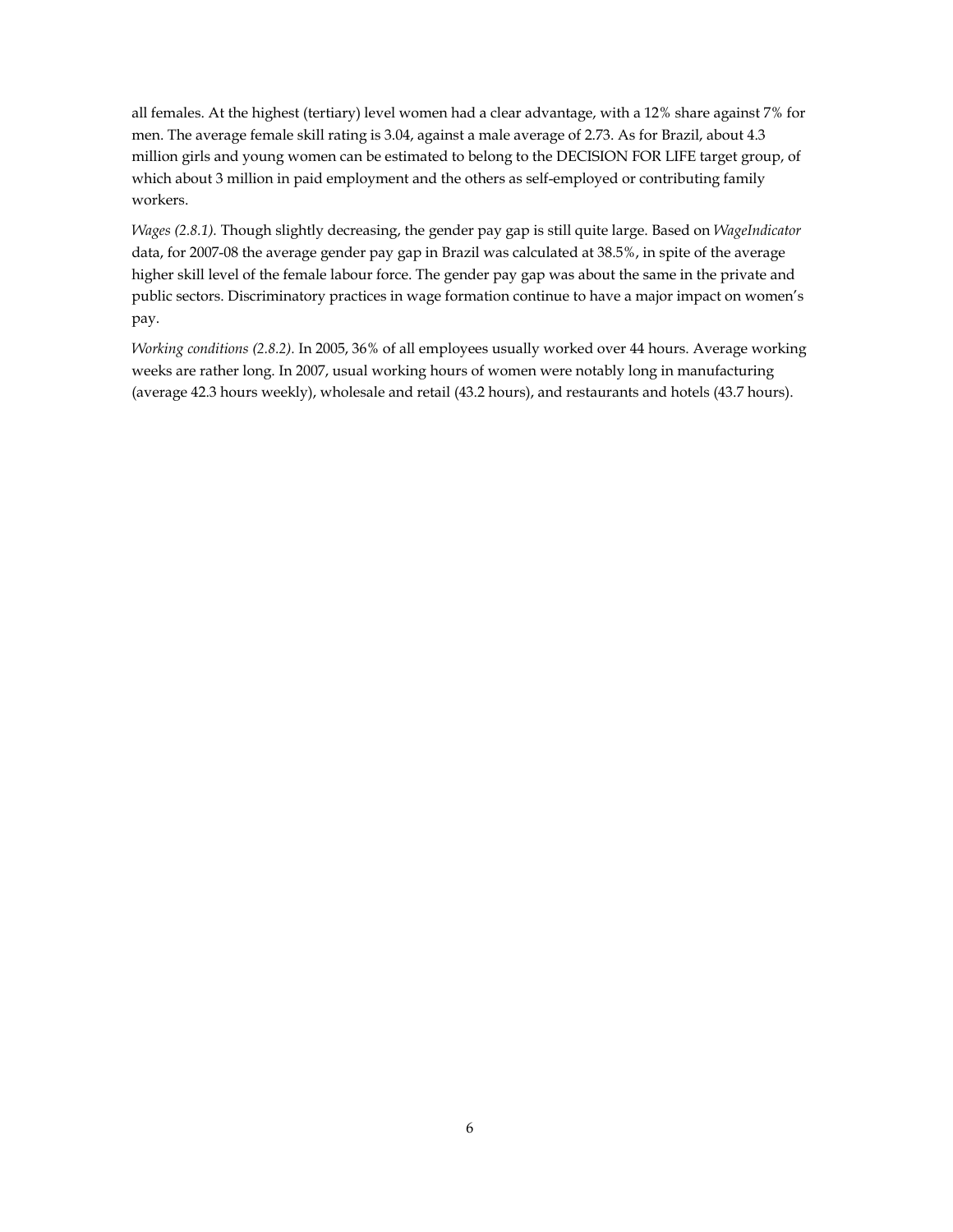# **1. Introduction: The Decisions for Life project**

The DECISIONS FOR LIFE project aims to raise awareness amongst young female workers about their employment opportunities and career possibilities, family building and the work-family balance. The lifetime decisions adolescent women face, determine not only their individual future, but also that of society: their choices are key to the demographic and workforce development of the nation.

DECISIONS FOR LIFE is awarded a MDG3 grant from the Netherlands Ministry of Foreign Affairs as part of its strategy to support the United Nations' Millennium Development Goals no 3 (MDG3): "Promote Gender Equality and Empower Women". DECISIONS FOR LIFE more specifically focuses on MDG3.5: "Promoting formal employment and equal opportunities at the labour market", which is one of the four MDG3 priority areas identified in Ministry's MDG3 Fund. DECISIONS FOR LIFE runs from October 2008 until June 2011 (See http://www.wageindicator.org/main/projects/decisions-for-life).

DECISIONS FOR LIFE focuses on 14 developing countries, notably Brazil, India, Indonesia, the CIS countries Azerbaijan, Belarus, Kazakhstan, Ukraine, and the southern African countries Angola, Botswana, Malawi, Mozambique, South Africa, Zambia and Zimbabwe. Project partners are International Trade Union Confederation (ITUC), Union Network International (UNI), WageIndicator Foundation, and University of Amsterdam/AIAS.

This report is part of the Inventories, to be made by the University of Amsterdam, for all 14 countries involved. These Inventories and the underlying gender analyses are listed in the Table. All reports will be posted at the project website. In this country report on Brazil the sequence of the sections differs from the table. The report covers mainly Activity nr 1.03, the Gender analysis regarding pay and working conditions (or, as Chapter 2 is called here, work and employment). Partly included (in section 2.4.1) is Activity 1.01, Inventories of national legislation; partly the analysis of national legislation has resulted in a separate product, the DecentWorkCheck for Brazil. Activity 1.02, Inventories of companies' regulations, will take place through a company survey. Preparations for Activities 1.03a and 1.03b have resulted in a number of lists, to be used in the WageIndicator web-survey for country-specific questions and their analyses (Chapter 3). References can be found in Chapter 4; Chapter 5 gives more insight in the WageIndicator.

| Nr                | Inventories                                                           |
|-------------------|-----------------------------------------------------------------------|
| 1.01              | Inventories of national legislation                                   |
| 1.02              | Inventories of companies' regulations                                 |
| 1.03              | Gender analysis regarding pay and working conditions                  |
| 1.03a             | Gender analysis start-up design of off-line gender analyses inventory |
| 1.03 <sub>b</sub> | Gender analysis data-entry for off-line use inventories               |

# **Table 1 Activities for DECISIONS FOR LIFE by the University of Amsterdam**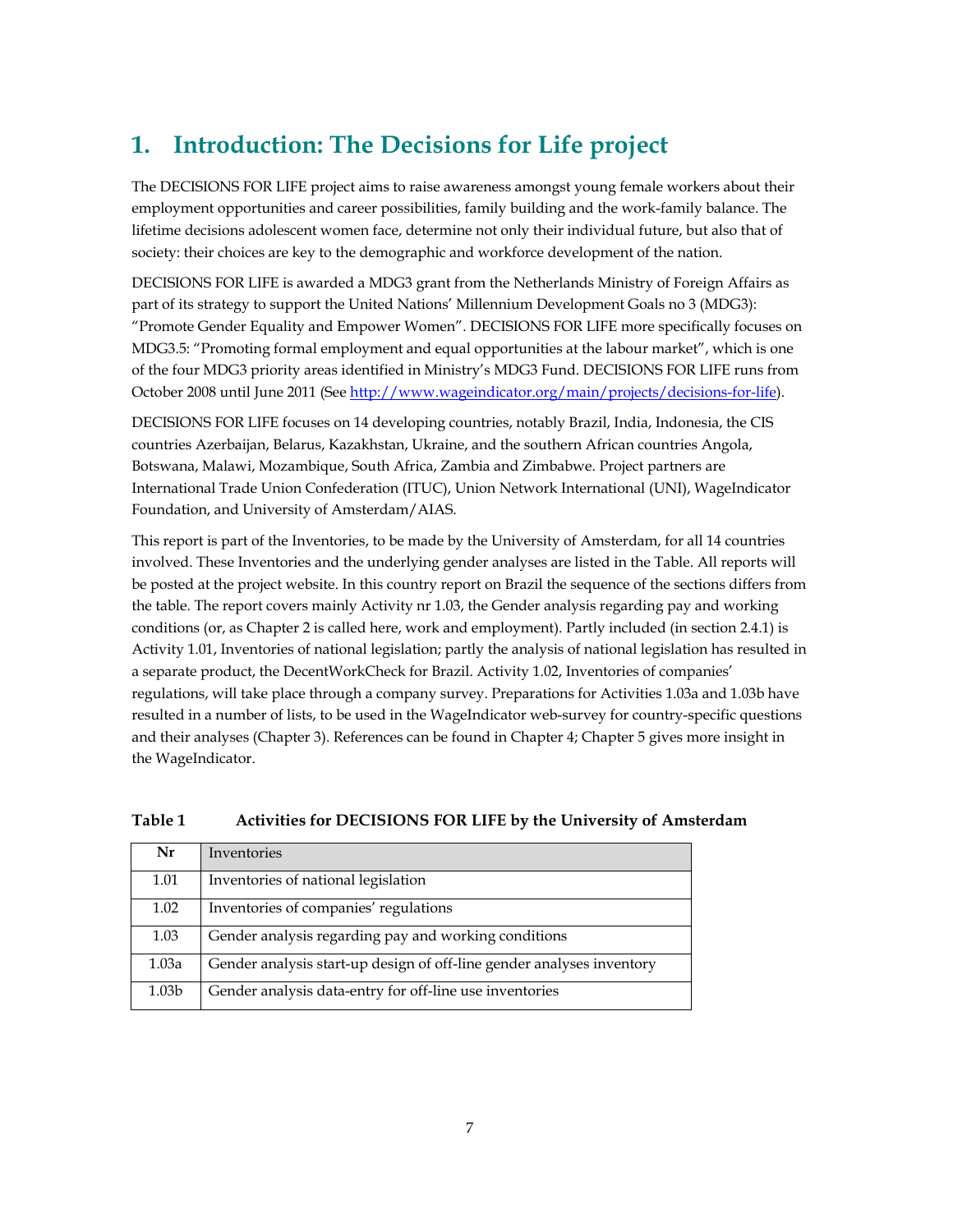# **2. Gender analysis regarding work and employment**

# **2.1. Introduction: the general picture**

#### **2.1.1. History**

The history of colonization started for Brazil in 1500. Though first discovered b**y** Spanish seamen, in 1530 the Portuguese king John III initiated a program of systematic colonization. About three million African enslaved individuals were imported to overcome the shortage of labourers, especially when the indigeneous slaves on the plantations died of over-work. In spite of a period of Spanish rule and repeated but in the end fruitful attacks of the Dutch in the 17 century, Portuguese rule remained established; the discovery of gold and diamond deposits and, later, the development of coffee- and sugar-growing industries atttracted many European migrants. In 1822, under pressure of Brazilian republic sentiment, the Portuguese regent of Brazil, Dom Pedro, proclaimed the country's independence. In the 19th century, under the long reign of Pedro II, the country's economy boomed. Between 1853-1888, slavery was abolished. By the end of the 19th century, Brazil became known as a society largely characterized by landed estates, ruled by sugar, cattle, rubber and coffee barons. After a military revolt, in 1891 the country was proclaimed a federal republic. In the 1920s, an economic crisis deepened and social unrest spread, and in 1930 a military junta brought the populist leader Getúlio Vargas into power (website emayzine; wikipedia Economy of Brazil; CIA World Factbook; Frank 1967; Hudson 1997; Renwick 2009).

In the 19th century, modernization via export agriculture had turned into failure. From the early 1930s on, the Vargas administration stimulated industrialization through an authoritarian corporatist state. A network of state enterprises aimed to boost domestic production. Trade unionism was subordinated to modernization and national progress; unions lost their independence and the right to free collective bargaining. The Ministry of Labour supervised every aspect of trade unions, cumulating in the *Consolidação das Leis do Trabalho*, the Consolidation of Labour Laws of 1943 (CLT, Decree Law No. 5452). From 1937-1943, the creation of CLT went hand in hand with the building of an interventionist and repressive state apparatus. For example, under section 623 of the CLT a collective agreement can be declared null and void if it is deemed to conflict with the government's economic and financial policy, or the wage policy in force (French 2004; Cardoso 2004; US Dept of State 2009).

Jointly with industrialization, urbanisation developed, in huge cities concentrating both wealth and social exclusion. While in 1930 40% of Brazilians lived in urban areas, in 1970 this had turned into a majority (56%) – as to keep growing, to 70% in 1980, 81% in 2000 and 85% in 2007. In the Second Republic, from 1946-1964, the Dutra, Vargas-II, and Kubitschek administrations on the one hand kept much of the social legislation from the first Vargas era, but on the other hand priviliged foreign investors and deprived the majority of the people from the benefits of industrialization and economic growth. Kubitschek created a car industry and a new capital, Brasilia, but also piled up economic and social problems. Income inequality and urban slums soared, as did inflation, especially from 1961 on under the presidency of João Goulart. By then, the system of government-regulated trade unionism and clientelism reached its limits. In March 1964, a military coup prevented a move in the direction of the poor. Against a background of peasant land seizures, strikes and food riots, Goulart called for agrarian reforms, rent controls and limits to the exports of profits, a call that right-wing politicians, the military and the US government charged to be a cover for a radical nationalist --or, for that matter, communist--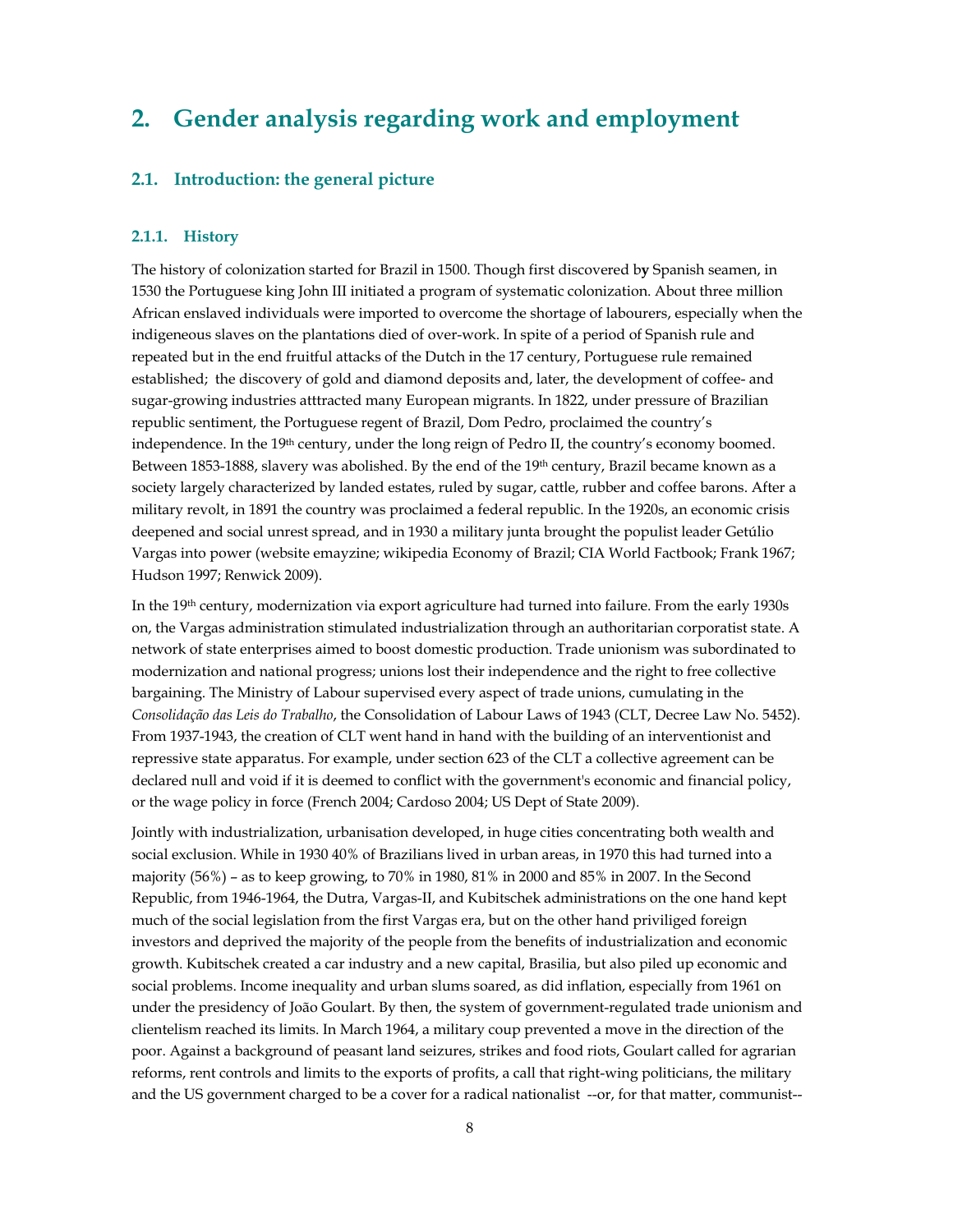take-over. Their coup d'etat meant the start of the Military Republic, lasting between 1964-1985. Like later elsewhere in the Southern cone (Argentina, Chile, Uruguay) after coups according to US recipe, trade union leaders were the first to be arrested (Frank 1967; Hudson 1997; Skidmore 2004; Klein 2007).

Technocrats and military leaders pursued an industrial revolution and the development of the vast interior regions. The years 1968-1974 witnessed the emergence of the Brazilian "economic miracle", with annual GDP (Gross Domestic Product) growth rates of 12%, but accompanied by growing repression and the suppression of any criticism and labour unrest with imprisonment, torture, and censorship. It came to a break with the Roman Catholic clergy, criticizing the military dictatorschip's failure to improve the conditions of the poor. The army tried to gain legitimacy in 1974 as president general Geisel took some steps to the relaxation of authoritarian rule. Under pressure of notably local industrial employers, opposing the large influence of parastatal and multinational firms, and in a political vacuum the last military president, Figueiredo, promoted the *abertura* (opening) of the political system. The years of easy expansion were over: the 'miracle' ended up in high energy costs, hyperinflation, large balanceof-payments deficits, a huge foreign debt, and a heavily skewed income distribution. The military were confronted with the massive São Paulo strike movement of 1978–'80. The IMF (International Monetary Fund) imposed a painful austerity program on Brazil; contrary to the conservative diagnosis, it did not help to curb inflation, while unemployment levels rose. Finally, forced by a broad campaign for direct presidential elections, in 1985 the military rulers ceded power to civilians (website emayzine; Evans 1983; Selcher 1986; Skidmore 1988, 2004; Hudson 1997).

The transition to democracy was long, and for a majority of the population painful -- first under the weak government of Sarney (1985-'89), followed by the neoliberal administration of Collor de Mello (1989-'92), elected on a anti-corruption ticket but impeached under allegations of corruption, by the Franco administration (1992-'94), growingly focusing on austerity, public spending cuts and privatisation programs, and then under the two Cardoso administrations (1995-2002). In the decade between 1985 and 1995, the Brazilian economy was restructured in neoliberal direction, largely according to the pattern of a low-skill abundant country. There was a shift towards sectors intensively using low-skilled labour; within sectors, the same shift was discernible, though those jobs were filled with relatively better educated workers. In the late 1990s, the share of FDI (Foreign Direct Investment) going into services (privatised finance and utilities) grew considerably, but –helped by a renewed government orientation on import substitution—so did FDI in car manufacturing too (Hudson 1997; Skidmore 2004; Raess 2006; Muendler 2007; Renwick 2009)(see also section 2.4.2 of this report).

The Cardoso administration conformed closely to the 'Washington Consensus', including macroeconomic stability, fiscal prudence, and privatisation of parastatal companies – the latter already initiated under the Collor government, but now focusing on state-owned enterprises responsible for the major part of Brazil's infrastructure as well as state-owned mining plants, like the large Companhia Vale do Rio Doce (CVRD). However, in deviation from this Consensus notably under the second Cardoso administration the new policies were accompanied by significant reforms to social security and assistance transfers. Moreover, Cardoso's anti-inflation program, the *Plano Real*, was successful in stabilizing prices and contributed to pro-poor growth (Hudson 1997; Skidmore 2004; Ferreira *et al* 2008; Ravallion 2009; Renwick 2009; Zeneda *et al* 2009).

In 2002, the *Partido dos Trabalhadores* (Workers' Party, PT), having developed into a mass political party, for the third time candidated Luiz Inácio Lula da Silva, known popularly as Lula, in the presidential elections. Lula won, and was re-elected in the 2006 election. His first administration chose a reformist line, passing new retirement, tax, labour and judicial legislation, though a limited number of reforms have been implemented so far. The second Lula administration has emphasized efforts to eradicate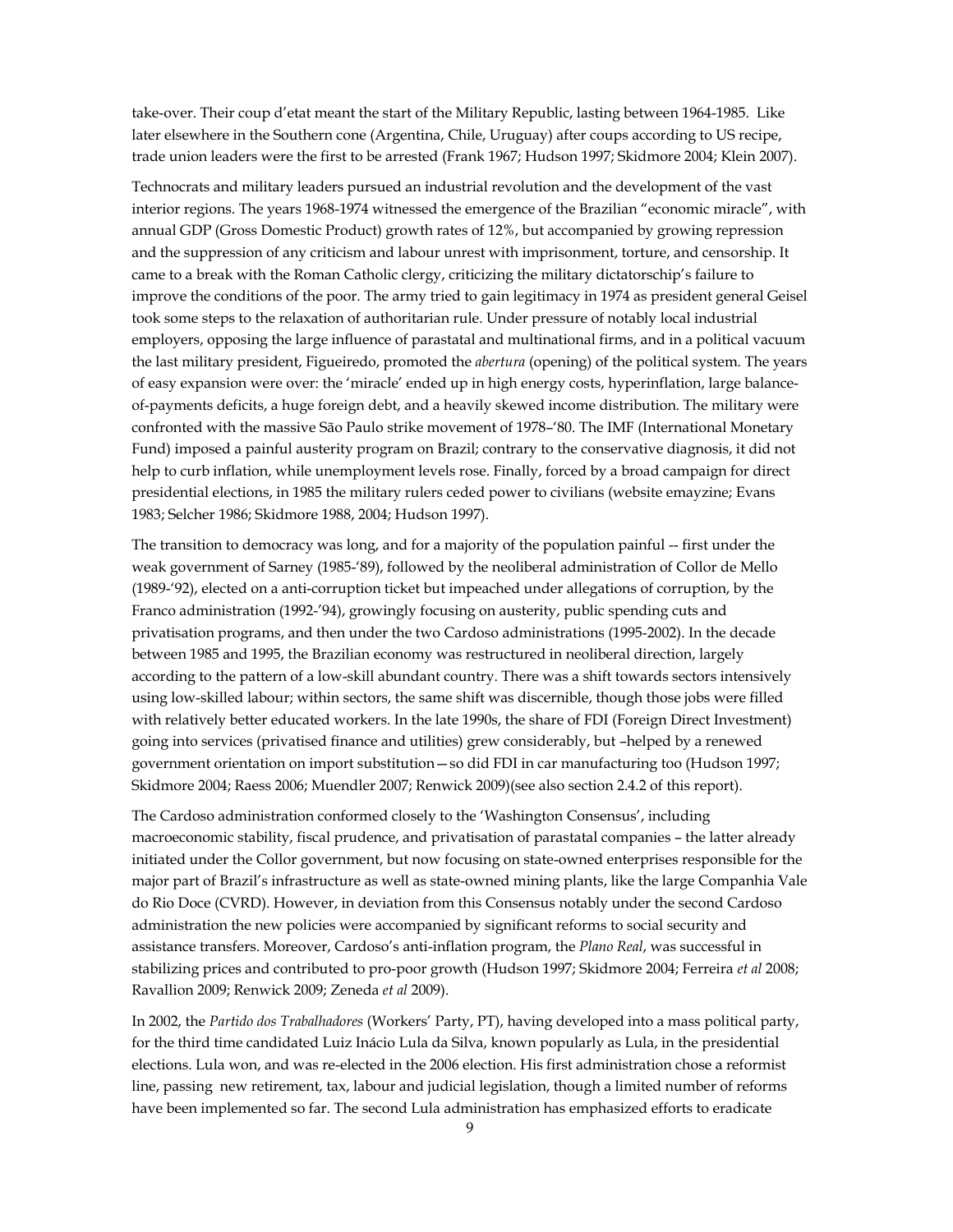hunger, through the large *Fome Zero* (Zero Hunger) program; has carried out social programs targeting causes of poverty, combining cash assistance for the poor with efforts to improve school attendance in the *Bolsa Familia* (Family Fund) program; has initiated a major public investment program (though, controversially, partly funded by workers' accounts), the *Programa de Aceleração do Crescimento* (Plan for Accelerated Growth, PAC), and has sought to resolve some of the most pressing land tenure problems. These programs have been rewarded and evaluated positively by international donors. Moreover, already early in his presidency Lula made global eradication of poverty and hunger a foreign policy concern. His speeches at the United Nations in 2003 and 2004 generated global attention and increased the political space for dialogue on the Millennium Development Goals (MDGs) within Brazil (wikipedia; UNDP 2005, 2007; Manfredini *et al* 2008).

Already under Collor and Cardoso, but more outspoken under Lula, Brazilian foreign and trade policies reflect an internationalist approach. The Lula administration has projected Brazil as a leader in Latin America. It champions the rights of developing countries, and works consistently to strengthen Brazil's ties with other developing countries, including China, India, South Africa, and the Portuguese-speaking countries Angola and Mozambique (wikipedia; government websites). Nevertheless, more recently foreign direct investment (FDI) shows a rather erratic pattern. While the FDI inflow in 2000 reached its top with over USD 103 billion, a steep decrease resulted in an inflow of USD 18,82 billion in 2006, followed by an increase to USD 34,59 billion in 2007 and USD 45,06 billion in 2008 (UNCTAD 2009).

Although over a longer span of time, 1970-1999, Brazil showed one of the higher GDP (Gross Domestic Product) growth rates in Latin America (4.43% yearly), its per capita (person) growth rate of 2.2% per year in worldwide perspective was rather modest (GDP growth rates in Vargas da Cruz *et al* 2008, corrected by population growth, see section 2.6.1). In the first years of the 2000s, the achievement of the Brazilian economy even remained considerably below this long-term average. GDP per person employed was 1.3% in 2000, -1.3% in 2001, -0.9% in 2002, -0.1% in 2003, followed by a recovery, another dip and growth finally speeding up: 1.8% in 2004, 1.3% in 2005, 0.8% in 2006, 2.9% in 2007 and 3.8% in 2008 (UN MDG Indicators). Thus, the GDP growth rate per person employed for 2001-2006 averaged a humble 0.3%, growing to an average 1.8% for 2003-2008.

In the 21th century Brazil has deserved its position between the other upcoming economic powers, the BRICs (Brazil, Russia, India and China): not in showing high GDP growth rates, but in promising efforts to reduce poverty and improving education, health and living standards – though, as this report will show, much needs to be done, especially in the field of women's work and employment. Currently the 8th largest economy in the world, Brazil is transformed into an upper-middle-income country. In 2006 its GDP per capita reached USD (PPP) 8,949, ranking 76th in the world. The estimated earned income for men was USD 11,521, and for women USD 6,426 (UNDP 2008), suggesting a women to men parity rate of 0.56. This outcome points at very large gender gaps in income and pay, which as we will see are persistent in Brazil.

#### **2.1.2. Governance**

Brazil is a federal republic composed of 26 states and a federal district (Brasilia FD), with three tiers of government. Each state has its own government structure mirroring that at federal level, and there are over 5,000 municipal councils. Voting is universal and compulsory for all literate citizens from 18-70, and optional for those aged 16-17 and over 70, or who are illiterate. Although there were many violent episodes, Brazilian history on the whole has been remarkably peaceful. Despite its nonbelligerent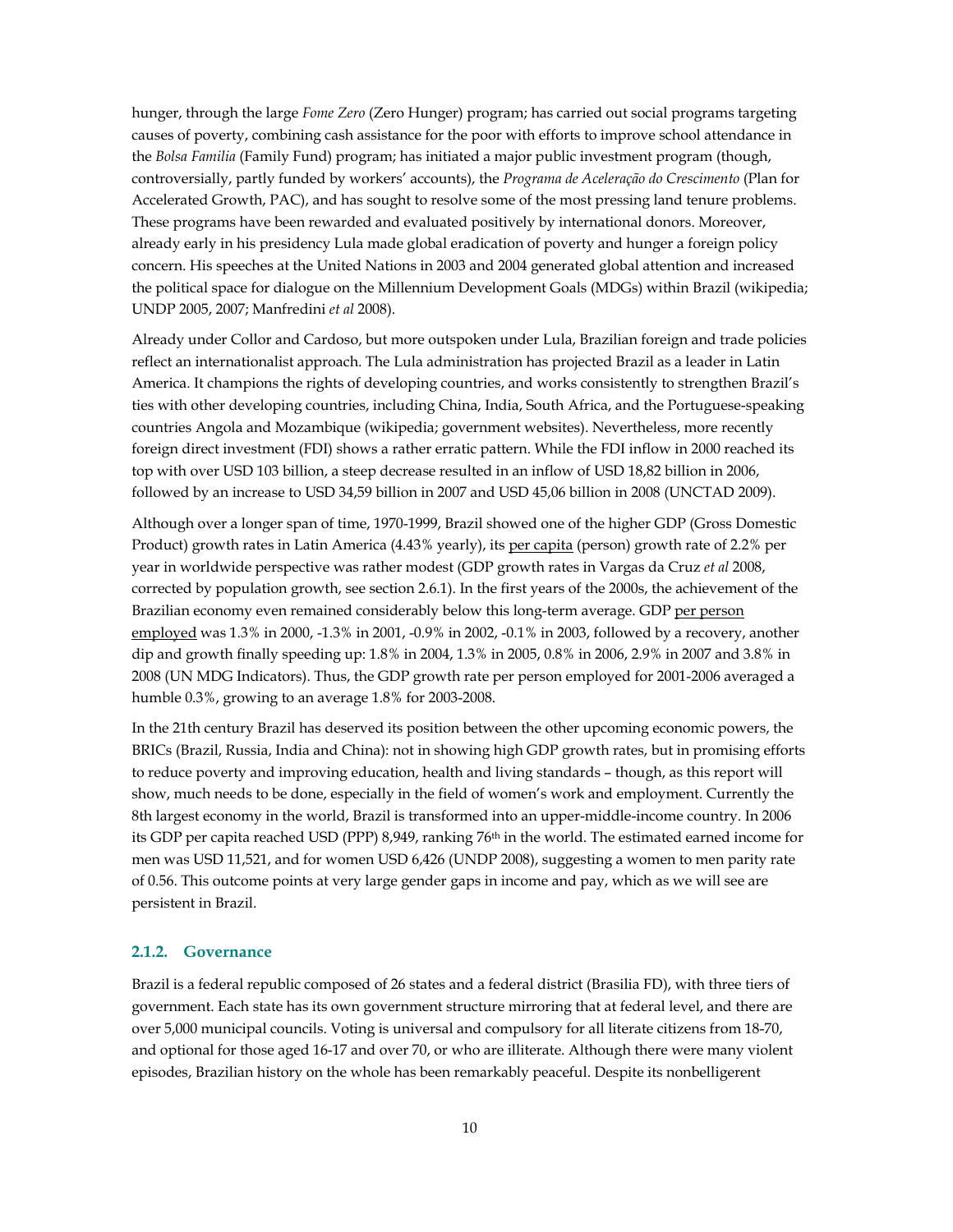heritage at the national level, Brazilian life is marked by considerable violence on a day-to-day basis (Hudson 1997; wikipedia).

While civilian authorities generally maintained effective control of the federal security forces, the US Dept of State (2009) over 2008 reported that state-level security forces committed numerous human rights abuses. The following human rights problems were reported: unlawful killings, excessive force, beatings, abuse, and torture of detainees and inmates by police and prison security forces; inability to protect witnesses involved in criminal cases; harsh prison conditions; prolonged pretrial detention and inordinate delays of trials; reluctance to prosecute as well as inefficiency in prosecuting government officials for corruption; violence and discrimination against women; violence against children, including sexual abuse; trafficking in persons; discrimination against indigenous persons and minorities; failure to enforce labour laws; widespread forced labour; and child labour in the informal sector. Human rights violators often enjoyed impunity. Death squads with links to law enforcement officials carried out many killings, in some cases with police participation. In the *favelas* (shantytowns) of the major cities killings between rival drug trafficking gangs are widespread. Lynching by mobs or vigilante groups was common in some regions, especially against those accused of rape or other crimes that went unpunished in *favelas* due to the absence of state or local security agents. The Federal Police, operating under Ministry of Justice oversight, is small and primarily investigative (US Dept of State 2009). It should be added that increasingly killings and gunfights are no longer confined to large urban centres, but are on the rise in small towns in the interior of the country. Based on interviews with women in six states, an Amnesty International (2008) report gives a shocking account of women's experience of urban violence, suffering attacks and violence at the hands of criminal gangs and law enforcement officials. A number of cities has taken refuge to unorthodox measures as to avoid violence against women. For example, Rio de Janeiro has passed a bill reserving some subway cars and commuter trains for women after "hundreds of female commuters deluged the state legislature's hot line with complaints about fondlers" (cited in De Ruyter *et al* 2009, 14).

The position of women in politics is weak. Brazil has one of the lowest rates of women's political participation in the world. Though the law from 1996 on requires that political parties must reserve a minimum of 30% candidate slots for women (Htun 2002), in 2008 there were still only 10 women in the 81-member Senate (12.3%) and 45 women in the 513-member Chamber of Deputies (8.8%), in total the extremely low share of 9.3%. Women occupied 11.2% of elected seats at the state level and 12.6% at the municipal level (US Dept of State 2009). The political parties are disregarding the 30% rule; for example, for town council elections, the proportion of women candidates has fallen from 22.1% in 2004 to 21.9% in 2009. Various sociologists agree with the saying that "Brazilian women have made progress, in spite of the political parties" (Osava 2009). It cannot be denied that for quite some time notably the Congress has not shown much interest in social legislation on behalf of, among other things, gender equality (Htun and Power 2006, 100). Yet, is possible that at least two high-profile women will be candidates in Brazil's 2010 presidential elections: Dilma Rousseff, of the governing Workers' Party (PT) and currently Minister for the Interior, who has been chosen by President Lula to succeed him as he cannot run for a third consecutive term, and Marina Silva, a former PT environment minister as candidate for the Green Party (PV) (Frayssinet 2009).

At federal level, the government in 2003 created the Women's Ministry, functioning as a watchdog on behalf on women's interests. Despite their quantitative weakness, the Congressional Women's Caucus, in partnership with feminist lobby groups achieved passage of numerous laws securing women's rights in the areas of violence, maternity leave, sexual harassment, and reproductive health (Htun 2003). Brazil has a vibrant women's movement. Women participate extensively in voluntary organisations (Civil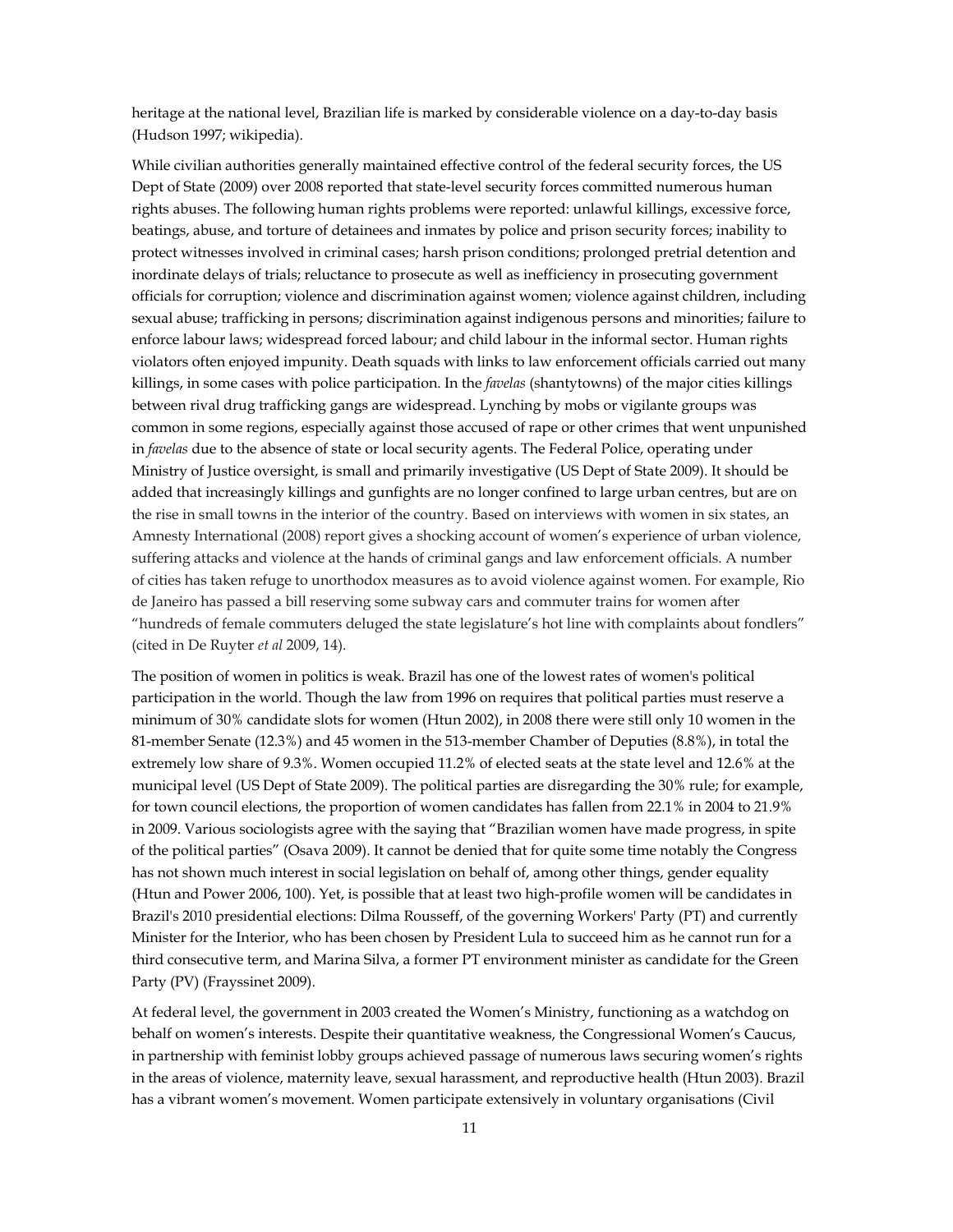Society Organisations, CSOs) which started to flourish after the end of military rule (1984). In these days, they concentrated most on fighting illiteracy and providing help to the poor, more recently attention shifted towards combatting violence and sexual harassment and towards environmental issues (various websites). It was only in the 1980s that these organisations identified themselves as Non-Governmental Organisations (NGOs); in 1991, the Brazilian Association of NGOs (ABONG) was established (Campelo Koslinski and Reis 2009). Moreover, women make use of the participatory governance structure that operates in Brazil in parallel to the representative democratic system. At each of the three tiers of government, sectoral secretariats --such as for health, education, women, and environment-- are obliged to hold regular conferences to engage with CSOs in shaping and monitoring public policies. These conferences offer significant opportunities for social movements to engage with the state, composed as they are of 50% representation by the organized civil society and 50% state representatives. More than once, many thousands of women are involved in preparing proposals for legislation (Alcântara 2008).

According to the World Bank's worldwide governance indicators, Brazil in 2008 could be found in the world's "better half" concerning voice and accountability, government effectiveness, regulatory quality, and control of corruption – though on all four yardsticks the country's position deteriorated between 2003-2008. Concerning political stability and rule of law, Brazil remained in the lower half (website World Bank / governance). On the most recent Transparency International Corruption Perception Index (November 2009), Brazil improved five positions, ranking 75th out of 180 countries. Despite the improvement, Brazil received only 3.7 points out of 10. The law provides criminal penalties for official corruption, but according to the US Dept of State (2009) the government did not implement the law effectively.

The rewritten 1988 Constitution of Brazil ended legal subordination of women to men. It upholds the principle of equality between men and women, particularly within the family, and prohibits all forms of discrimination. It also sets forth the State's obligation to eradicate all forms of domestic violence. The government recently amended the 1916 Civil Code and the Penal Code of 1940, both of which included provisions that were sexist and discriminated against women. For example, the concept of an "honest woman" was removed and adultery was decriminalised. In reality, gender-related discrimination remains the primary source of social and economic inequality in Brazil. As we will see, women's labour market participation is increasing but segmentation and wage inequality on the basis of gender persist (OECD-SIGI website).

The Brazilian Family Code provides a moderate degree of protection for women in regard to family matters. The minimum legal age for marriage is 16 years for both women and men, on the condition of obtaining authorisation from the parents or a legal representative. Polygamy is not practiced in Brazil. Under the new 2003 Civil Code women gained full equality in marriage. The code refers to family authority rather than paternal authority and grants equal rights to the mother and father, in the interests of the couple and the children. In the event of divorce, child custody is generally granted to the mother. Officially, Brazilian women have the same ownership rights as men, but inequalities persist. Access to land is legally guaranteed to women and land can therefore be granted to a man or a woman, irrespective of marital status. However, almost all the beneficiaries of the 1996 land reform were men; women were considered to be their husbands' dependents. To remedy the situation, the Ministry of Agrarian Reform introduced a quota system that attributes one-third of the funds for financing agrarian reform to women (OECD-SIGI website). With about 12% in 2005, the level of female land ownership was still much lower than that of male ownership (Jütting and Morrisson 2009).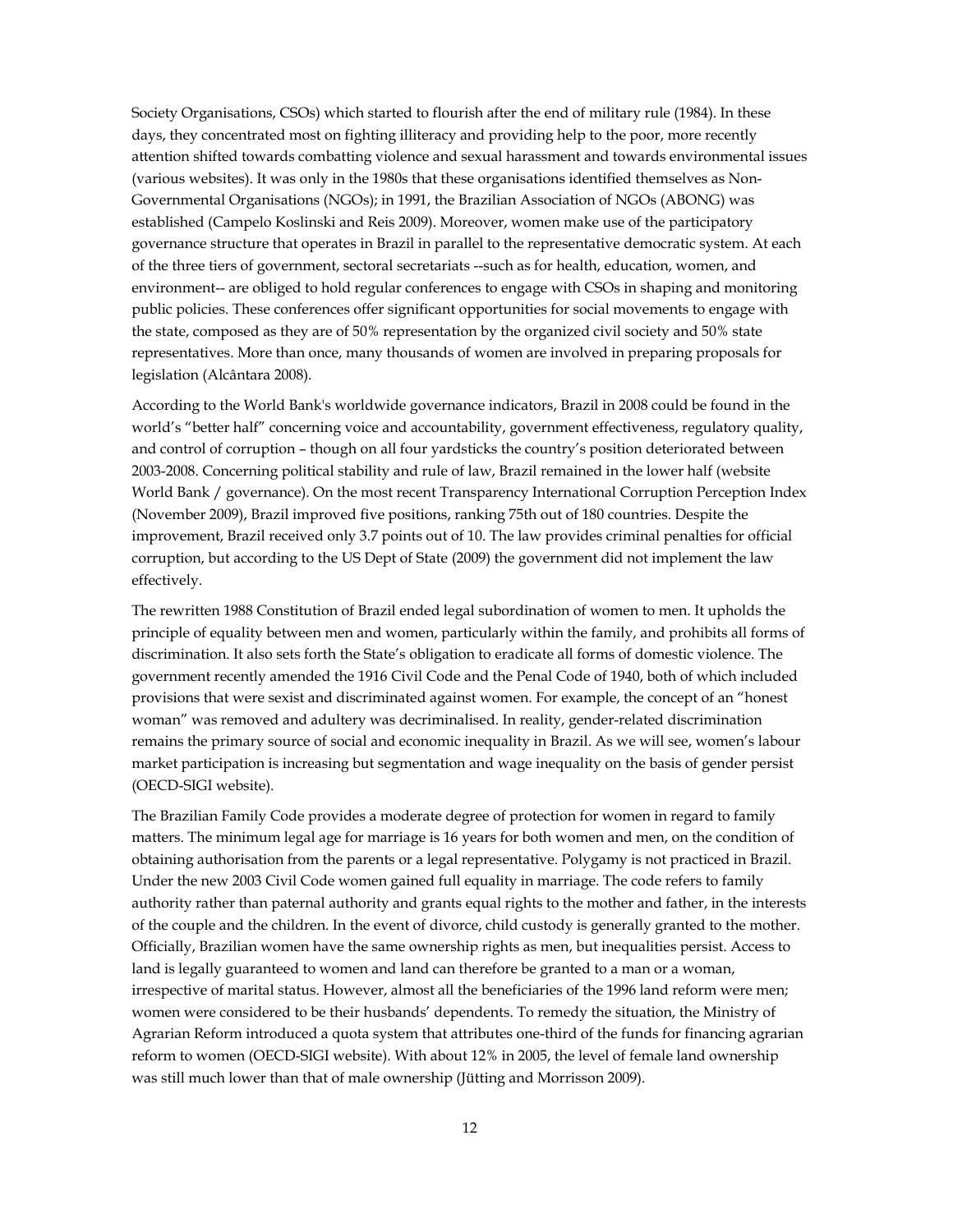Until recently, Brazil's Civil Code denied the access of married women to property other than land. Men were responsible for administering joint property and also acted as their wife's "representative", which gave them the authority to administer their wife's individual property. The 2003 Civil Code gives each spouse equal rights and obligations in this area. By law, Brazilian women have access to bank loans, but those in rural areas they have more difficulty exercising this right. Loans are often granted to the head of the household, which effectively limits married women's access to bank loans (OECD-SIGI website).

Violence against women is common and represents a widespread social problem. The government recently introduced measures to improve protection of the physical integrity of Brazilian women. Under the 1940 Penal Code, the sentence imposed for violence against a woman was annulled if the offender married the victim, or if the victim married another man. These provisions were abolished with legal amendments established in 2005. Today, the majority of crimes committed within the family or the household are governed by a law adopted in 1995. A general increase in the number of convictions has been observed in recent years, but judicial decisions often reflect persistent stereotypes and are frequently prejudicial to women. In 2006, the government passed the *Maria da Penha* law that provided the first clear definition of domestic violence, offered a number of protections for women experiencing domestic violence and tripled the severity of sentences for offenders. Domestic violence affects all social and ethnic groups in Brazil (OECD-SIGI website; Amnesty International 2008).

Rape, including spousal rape, is a crime punishable by eight to 10 years' imprisonment, but men who killed, sexually assaulted, or committed other crimes against women were unlikely to be brought to trial. In 2008, a 24-hour hot line run by the federal government received 270,000 calls concerning violence against women, a 32% increase compared with 2007. Approximately 60% of the callers reported being beaten daily and 18% weekly; 64% of the callers reported being beaten by domestic partners, who in the majority of cases were under the influence of alcohol or drugs. Domestic violence remains both widespread and underreported. During 2008 there were 24,500 cases of domestic violence registered nationwide, compared with 20,050 cases in 2007. For such cases the law increases the penalty from one to three years in prison and creates special courts. The federal government stimulated the creation of these courts and promoted capacity-building courses for judges. Each state secretariat for public security operates *Delegacias da Mulher* (DEAMs), police stations dedicated exclusively to addressing crimes against women, totaling 415 countrywide (US Dept of State 2009). Yet, Amnesty International argues that a key reason for the continuing gap between what the legislation promises and what women experience is the failure to address persistent problems in the criminal justice system. This is especially true for women in the most marginalized communities: "A police force which consistently violates their rights and discriminates against their communities can command little respect or confidence from women seeking to defend their rights" (Amnesty International 2008, 35).

Over 2008, child prostitution remained a problem, with extreme poverty the primary contributor. A study released in 2006 by the University of Brasilia, SEDH, and the UNICEF found commercial sex involving children and adolescents in 927 of 5,561 municipalities. Although the law criminalizes all forms of trafficking, authorities continued to estimate that thousands of women and adolescents were trafficked annually, both domestically and internationally, for commercial sexual exploitation. Women were trafficked from all parts of the country. Internal trafficking of rural workers into forced labour schemes was a serious problem. Union leaders claimed that nearly all persons working as forced labourers had been trafficked by labour recruiters (US Dept of State 2009).

Except for gender disparities in society and in the labour market, racial disparities are also widespread. Although the law prohibits racial discrimination, darker-skinned citizens, particularly Afro-Brazilians, in 2008 continued to frequently encounter discrimination. The law specifically prohibits denial of public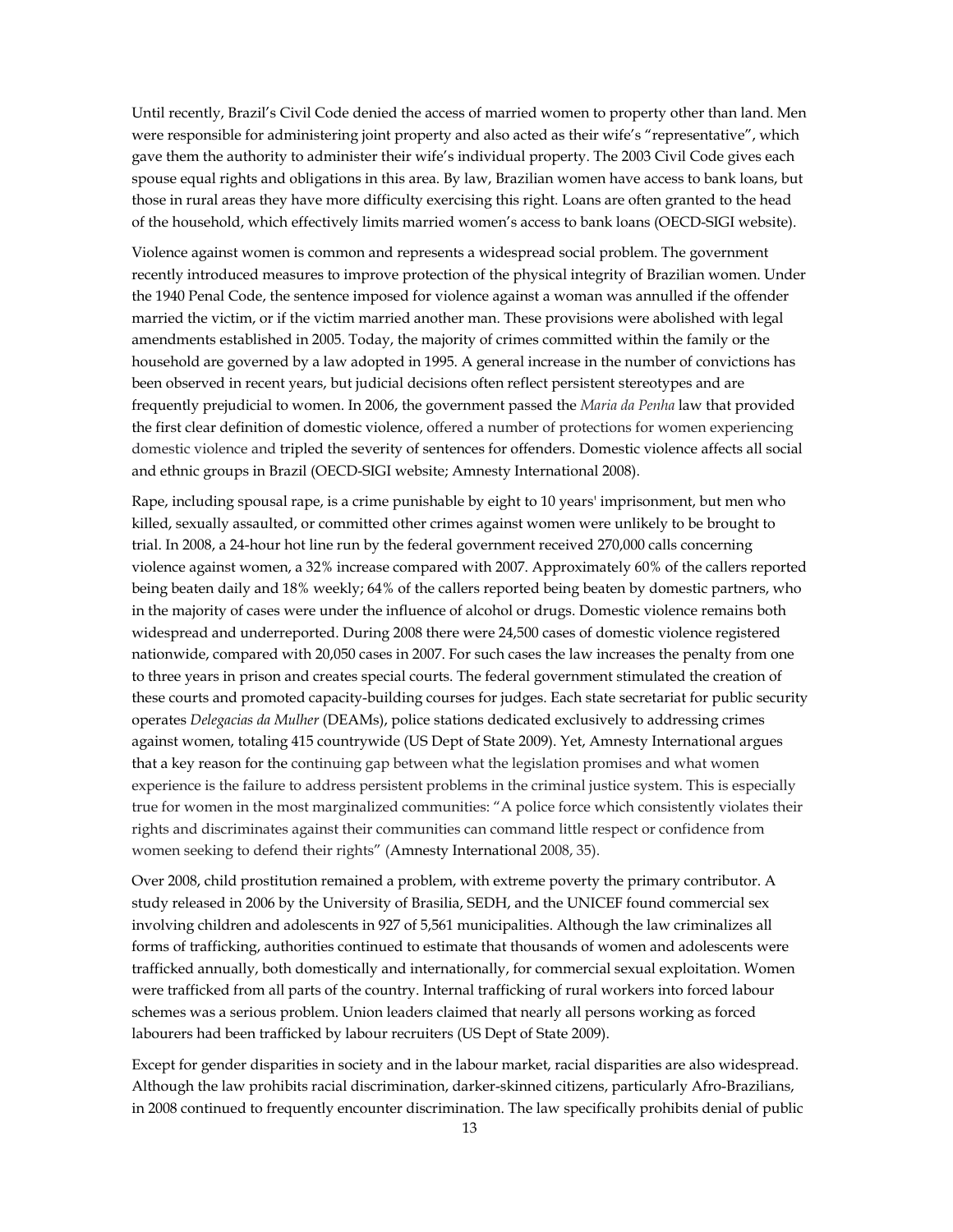or private facilities, employment, or housing to anyone based on race. Afro-Brazilians, representing almost half the population, were significantly underrepresented in the government, professional positions, and the middle and upper classes. Besides a sizeable racial education gap, they experienced a higher rate of unemployment and earned average wages approximately half those of a white person (US Dept of State 2009; Lovell 2006). Wherever possible our analysis has to focus on the interplay of gender and race.

#### **2.1.3. Prospects**

In the short run, the global credit crunch had its effects on Brazil, though its commercial banks (largely in government hands) have broadly been praised for their cautious policies. Between October 2008 and January 2009 employment, domestic demand and investment declined sharply, and over 700,000 jobs were shed. Among other things, the government responded by lowering taxes, bringing forward infrastructural works, and the provision of USD 100 billion in additional liquidity to banks. For the time being the recovery has been remarkably strong, with formal employment in January-August 2009 growing by 680,000, or 2.1%. The official unemployment rate fell to 8.0% in July 2009. The service sector was leading in this recovery, followed by manufacturing. The Brazilian Minister of Labour said the government was projecting 1 million jobs in 2009 (DIEESE website; Jeffris 2009). A World Bank research note as of July 2009 states: "The global economic crisis is exposing households in virtually all developing countries to increased risk of poverty and hardship", adding *"*While in the short-run, the non-poor may be the most affected by the crisis, experience from past economic and financial crises suggests that the adverse impacts are likely to spread in the medium-term to poor households." The World Bank note ranks Brazil among the 75 countries that will be moderately exposed to the crisis, showing decelerating growth. It is rated in the category of countries with medium fiscal capacity, meaning the government has some fiscal space to counteract the poverty effects of the crisis (Cord *et al* 2009). Since 2002, according to international donor organisations and rating agencies Brazil has adequatedly managed its external debt. For example, at the end of 2005 president Lula was able to repay an outstanding USD 15,5 billion owed to the IMF ahead of time (World Bank website). The 35% devaluation of the Brazilian real (R\$) in the autumn of 2008 eased an early recovery, though recently there are signs that it hampers export growth. Moreover, experts' warnings regard the expansion of the (already considerable) government budget, by 16% in the first nine months of 2009 (Hutchinson 2009).

The crisis even seems to offer considerable opportunities to Brazil in the world economy. In the 2009- 2010 Global Competitiveness Report, Brazil is perceived by a panel of leading economists as the country that will likely see its competitiveness most favourably affected by the crisis. Consequently, the country improved 8 places since 2008, actually ending up at rank no. 56 (of 133 countries) and continuing to build on an upward trend started in 2007 and narrowing the competitiveness gap vis-à-vis fellow BRIC economies India and China. This is not to deny that continuous growth may meet substantial obstacles, as indicated by Brazil's relatively low ranking in the Global Competitiveness index on pillars like institutions (no. 93), macroeconomic stability (no. 109), health and primary education (no. 79), goods market efficiency (no. 99) and labour market efficiency (no. 80) (Sala-I-Martin *et al* 2009). At the basis of all opportunities, yet, are the country's vast and diversified mineral deposits. The recent discovery of massive deep sea (pre-salt) oil reserves, creating a wave of enthousiasm in government circles, may further strengthen Brazil's position in raw material markets and may allow funding a drastic overhaul of the country's education system. It may also be used to tighten state control over Petrobras, the oil and gas giant, under Cardoso privatised but with nearly 56% of the shares still state-owned (De Wit 2009).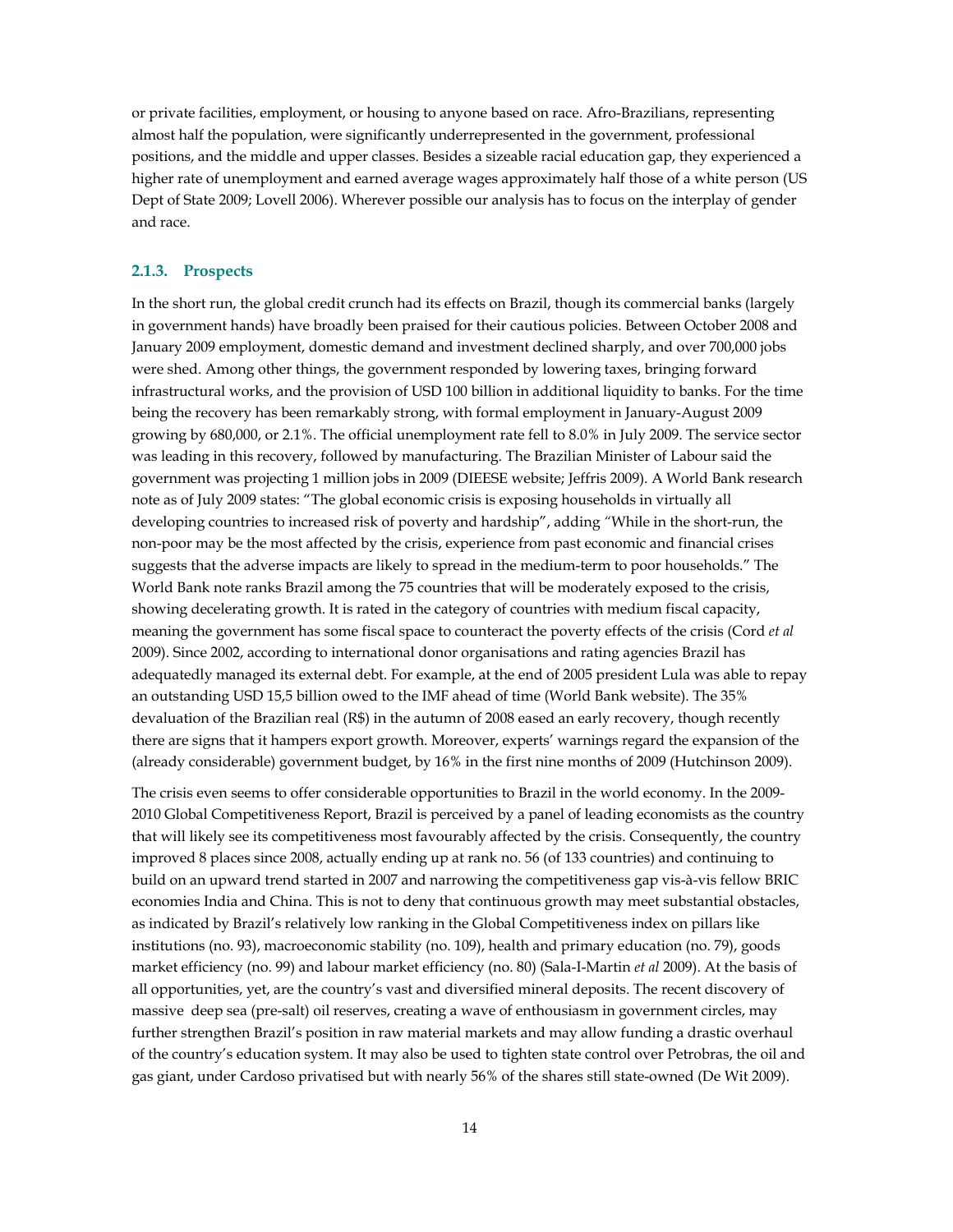In international comparison, the social prospects for Brazilian women in the current crisis may not be very negatively either. In an earlier crisis, that of Latin America in 1993-1995, the labour participation of women grew in Brazil whereas men's participation fell, and this may well happen again. It looks like a comparative advantage for Brazilian women that relatively few of them are working in low-wage export-oriented industries, where actually the risk of losing employment is large (World Bank 2009b).

### **2.2. Communication**

Adequate communication facilities are absolutely essential for the DECISIONS FOR LIFE project. In Brazil, 41.4 million fixed telephone lines were in use in 2008, more than one on each five inhabitants (CIA World Factbook). With USD 18 per month on average in 2006 (World Bank 2009a), a residential fixed line is priced reasonably low. The general assessment is that the fixed line system is working well (CIA World Factbook). Yet, also in Brazil the future is on cellular telephone services, including the prospect of access to mobile Internet. The use of mobile cellular phones has boomed. With 150.6 million cell phones in use in 2008, mobile phone use has tripled since 2003, and density has reached 760 per 1,000 inhabitants. In 2007, there were in total 836 telephone subscribers per 1,000 inhabitants, against only 311 per 1,000 on 2000 (UN Data). Notwithstanding the vastness of the country, already in 2007 the mobile cellular network covered 91% of the population. The initial advantage of the industrialized Southeast has largely been leveled out since in 2006-'07 the North and Northeast showed the largest increases in the percentage of households with access to mobile phone services (IBGE 2008). In 2007-08, the price basket for mobile service fell below that of fixed-line services, and that is a major driver in expanding telephone service to the low-income segment of the population (World Bank 2009a; CIA World Factbook).

In 2008 there were generally no government restrictions on access to the Internet or reports that the government monitored e-mail or Internet chat rooms. Individuals and groups could engage in the peaceful expression of views via the Internet, including by e-mail (US Dept of State 2009). Over one in three Brazilians is regularly surfing on the Internet. For 2008, the CIA World Factbook mentions a total of nearly 65 million Internet users, bringing Internet coverage at 33%, whereas the most recent (2009) estimate is 67.5 million, or 34% coverage (website InternetWorldStats).1 The (international) Internet infrastructure is well developed. In 2007, 86% of all Internet subscribers were fixed broadband subscribers. By mid-2009, the country had over 9.5 million Internet hosts, and by 2008 24 secure Internet servers per 1 million people (CIA World Factbook; World Bank 2009a). Brazil is widely considered the regional leader of Internet marketing, online sales, service and support (website Internet Business Law).

As for computer use, in 2005 the government introduced the "Computers for All" programme that aims to offer every Brazilian the possibility of buying a high-end computer with access to the Internet. Through this programme, credit lines are given to low-income families to buy computers. This initiative contributed substantially to the sale of more than 10 million computers in Brazil in 2007 (website Internet Governance in Brazil). While the incidence of personal computers (PCs) in 2005 was 16 per 1,000 people (UN MDG Indicators; World Bank 2009a), in 2007 over 15 million of 56.3 Brazilian households, or 26.6%, had a PC, and 11.4 mln. or 20.2% a PC with Internet access. Though coverage rapidly increased in the poorer regions, the regional distribution is still quite uneven. In 2007 more than half of all Brazilian households with a PC lived in the Southeast, where coverage was 34.9% (and 27.4% for those with Internet access), whereas in the Northeast the shares were 13.5 and 8.2% respectively, and

1

<sup>&</sup>lt;sup>1</sup> The UN MDG Indicators website already estimated 35.2% coverage in 2007.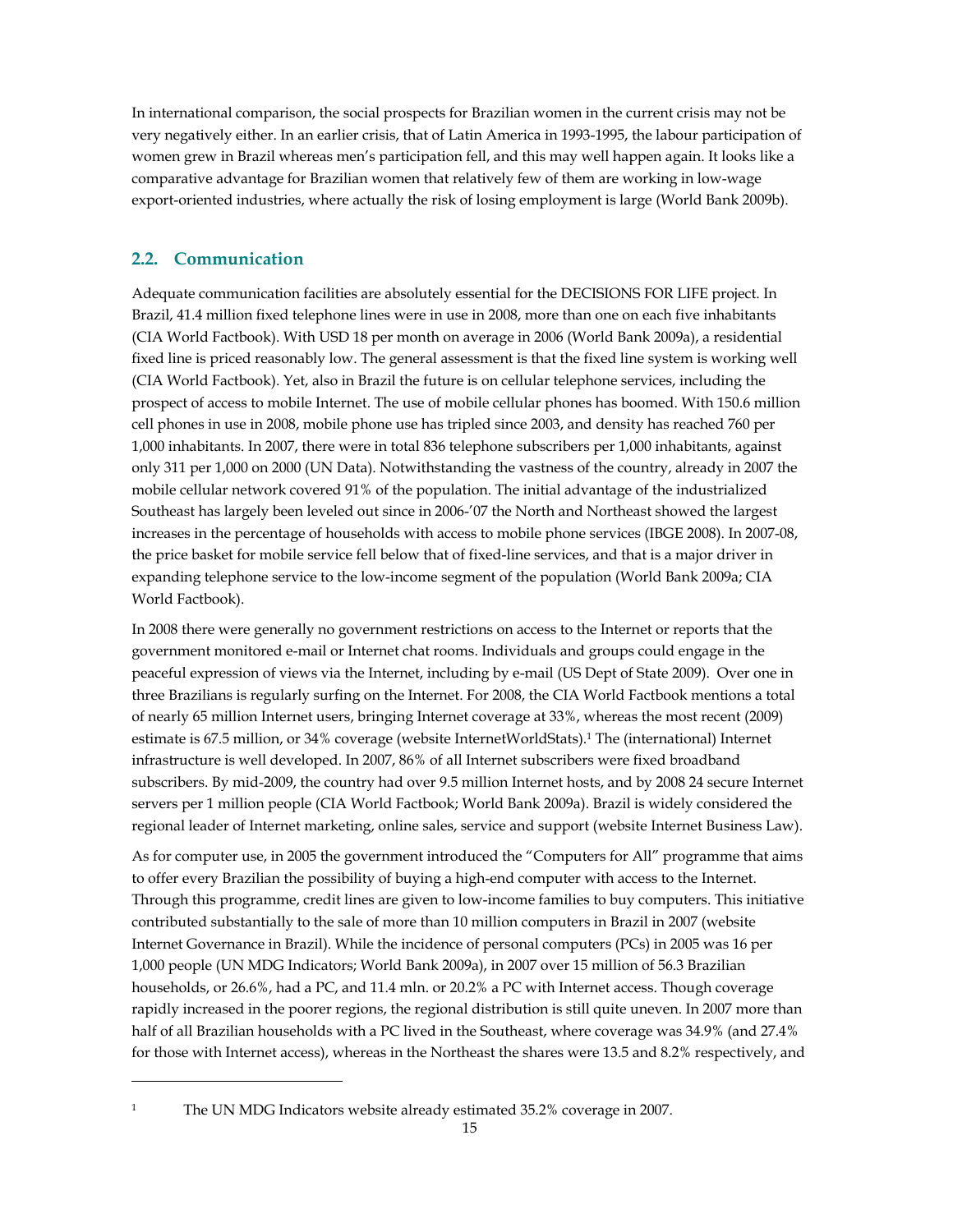in the North 12.2 and 8.8% (IBGE 2008). National PC coverage in 2009 may safely be estimated to be at least 30 per 100 inhabitants.

Radio and TV broadcast stations abound in Brazil. There are more than 2,400 radio and about 180 TV stations in Brazil; the majority are commercial (website Brittanica Online Encyclopedia). TV is an extremely popular amusement and news medium in Brazil. In 2007 by far over nine of ten households (94.5%) had a television set, even a higher share than the 88% of households with radio (IBGE 2008).

By contrast, with 61 per 1,000 inhabitants in the mid-2000s<sup>2</sup>, newspaper circulation is low. There were 465 daily newspapers and 2,020 non-daily newspapers, but no national newspaper. In the past the relatively low literacy rates and high production and distribution costs have been consistently blamed for small newspaper circulation. Yet, it has also been noted that the country boasts "a very lively and energetic press" (website Press reference). The Brazilian law provides for freedom of speech and of the press, and in 2008 the authorities generally respected these rights in practice. However, criminal as well as other elements, such as political party activists, subjected journalists to violence. In February 2008 the NGO, Reporters without Borders, even stated that violence and threats against reporters were constant. The National Federation of Journalists continued to report cases of violence against, and failure to respect freedom of, the press during 2008 (US Dept of State 2009). As for freedom of the press, broadcasting is an exception. All broadcasting is subject to censorship, and any station that runs counter to the government's wishes can be closed (website Brittanica Online Encyclopedia).

### **2.3. The sectoral labour market structure**

1

Table 2 (next page) presents an overview of the development of employment by type (status) in Brazil between 2001-2007, in shares of the labour force. In these six years, the labour force grew by over 19%. The table shows that the share of employees (those in paid employment) in the labour force increased considerably in the 2000s, by 6%points to 70% in 2007. This went at the cost of both categories, ownaccount workers and unpaid family workers and contributing family workers. Changes were considerable especially between 2001-2004. The female labour force grew considerably more rapid, by over 24%, thus continuing the long-term trend: between 1976-1998, the female labour force grew by 175%, the male labour force by only 62% (authors' calculation based on Fundaçao 2007). The amount of employees in the female labour force increased from 20.1 million in 2001 to 25.8 million in 2007, that is also by 6%points, to 72% in 2007. The share of employers in the female labour force, though lower than among males, increased slightly, from 0.7 mln. (2.3%) in 2001 to 0.9 mln. (2.5%) in 2007. The share of own-account workers and unpaid family workers in the female labour force fell even more, by 6% to 17% in 2007. By contrast, with about 1.5%points the decrease of the share of female contributing family workers was somewhat lower. Thus, the proportion of all own-account and contributing family workers in total employment came in 2007 at 26%, divided in 24% among the female employed and 29% among the male employed (*MDG Indicator 1.7)* (all data: ILO Laborsta; IBGE 2008).

Important is the notion of formal and informal labour markets. Informality is widespread in Brazil. Informal economic activity has been estimated to account for 42% of Brazil's output in 2002-03 (Schneider 2005). Various authors, including those of World Bank reports, attribute the increasing informality that took place in Brazil's metropolitan labour markets to the stronger labour rights associated with the 1988 constitutional reform; others blame the high taxes on labour. Most likely it is

<sup>2</sup> Source: website Press reference. UN Data mentions an even lower rate of 35.6 newspapers irculating per 1,000 inhabitants.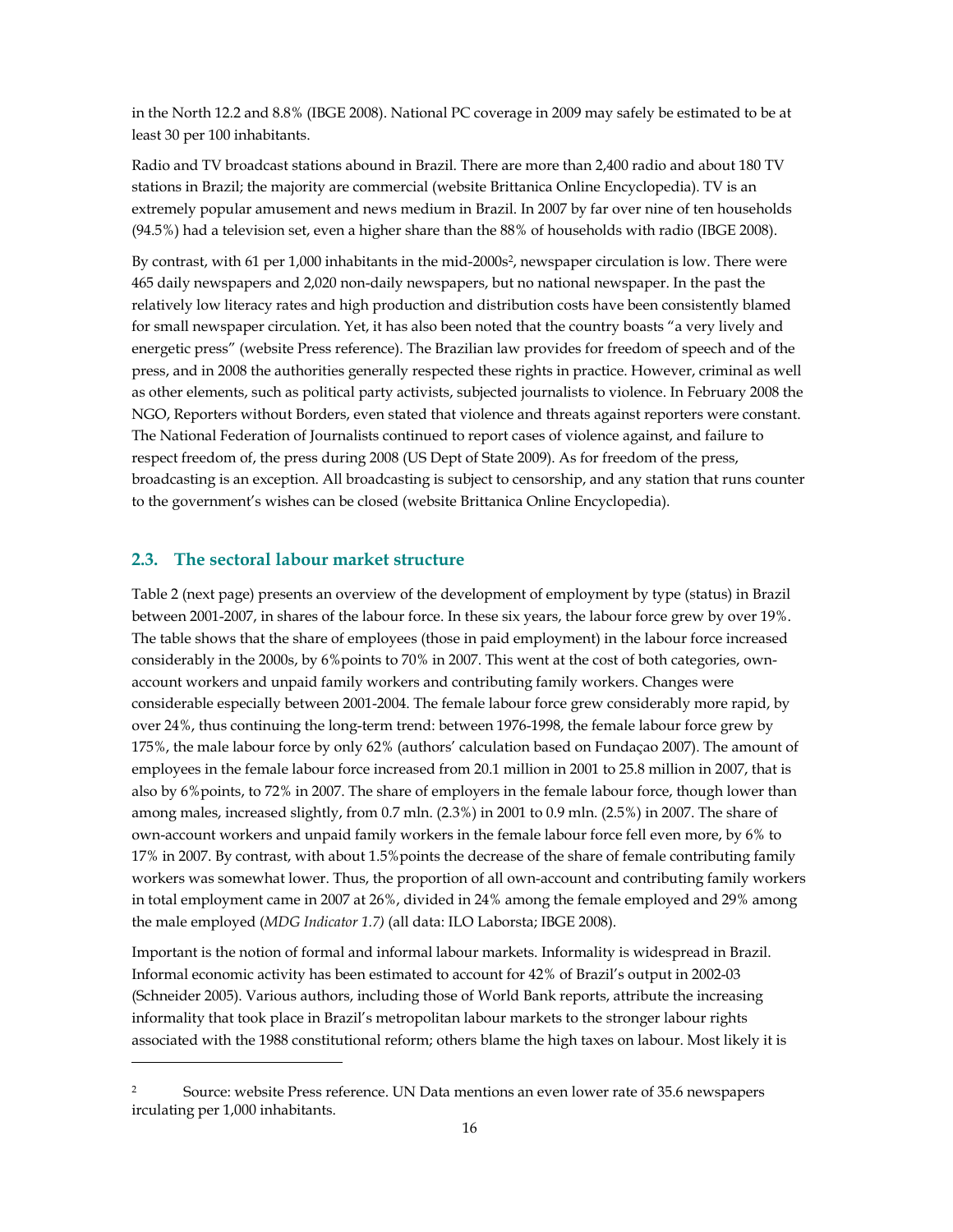both: non-compliance with labour legislation and tax evasion seem the main reasons for informality. According to a 2003 survey, even large enterprises reported only moderate compliance with taxation. Anyway, many informal enterprises are stuck in a low-productivity trap (Kenyon and Kapaz 2005).

Yet, developments in this field are not that clear-cut. Indeed, between 1992-1999 the number of informal jobs grew by 1.5% yearly, against 1.4% growth for formal jobs, resulting in a decrease of the share of formal jobs in the labour force of 0.5%point, from 40.5% to 40.0%. To a large degree, this development was cyclical, not structural. During economic downturns, the formal sector stopped creating new jobs, but the informal sector did not (Bosch *et al* 2007). By contrast, 1999-2007 showed an increase of the number of informal jobs by 1.8% yearly, but with 5.7% the growth of formal jobs was much higher, resulting in an increase of the share of formal jobs in the labour force to 45.9%. The share of employed persons contributing to social security rose from 42.3% in 1999 to 51.1% in 2007 (Berg 2009). Thus, it seems that informality is on the way back. New incentives like government subsidies, lower business taxes and improved access to credit have made it beneficial for firms to being formal. Moreover, the number of workers registered<sup>3</sup> as a result of tightened labour inspection has grown considerably in the new century, from an average 250,000 per year in 1996-1999, via about 500,000 yearly in 2000-2003, to an average 700,000 per year between 2004-2008 (Berg 2009).

|                               |                                              | $2001*)$ | $2004*)$ | $2007*)$ |
|-------------------------------|----------------------------------------------|----------|----------|----------|
|                               | Labour force participation                   | 68%      | 69%      | 69%      |
|                               | Unemployed in % of labour force              | 9%       | 9%       | 9%       |
|                               | Formal labour market in % of labour force**) | 44%      | 45%      | 46%      |
| Employed in % of labour force |                                              |          | 91%      | 91%      |
| of                            | Employees (paid employment)***)              | 64%      | 65%      | 70%      |
| which                         | Employers                                    | 4%       | 4%       | 4%       |
|                               | Own-account workers (self-employed)          | 23%      | 22%      | 20%      |
|                               | Contributing and unpaid family workers       | 9%       | 9%       | 6%       |

**Table 2 Labour force participation and type of employment, Brazil, 2001-2007** 

Sources: authors' calculations based on ILO Laborsta; Henley *et al* 2008; IBGE 2008; Berg 2009

\*) persons 15 years and over

1

\*\*) yardstick: possession of signed labour card<br>\*\*\*) incl. domestic and temporary workers

incl. domestic and temporary workers

Table 3 (next page) shows the division of the total Brazilian labour force in 2007 by industry and gender, in million headcounts and in shares of the total, female and male labour forces. It shows that the shares working in agriculture, 14% of women and 22% of men, have become limited, but that holds also for the shares in manufacturing, 12% and 16% respectively. Brazil has developed rapidly into a services economy. In 2007 nearly three of four women in the labour force (73%) worked in the service sector, broadly defined, from transport and communications to services in private households; this was the case for half of all males in the labour force. Overall, the share of those in services was 59%. In international perspective large were the shares of women (17%) and especially men (19%) in the

<sup>&</sup>lt;sup>3</sup> As a rule, an employee is regularly hired by means of the inscription in his/her personal Labour Card (*Carteira de Trabalho Assinada*) and of the registration in the books of the company for purpose of payment of social taxes and social security fees. Possession of a signed Labour Card is not the only yardstick for belonging to the formal labour force; alternatives are social security membership and formal sector activity, and these alternatives only partially overlap. Yet, calculations along all three yardsticks conclude to diminishing informality between 1998-2004 , for both males and females (Henley *et al* 2008).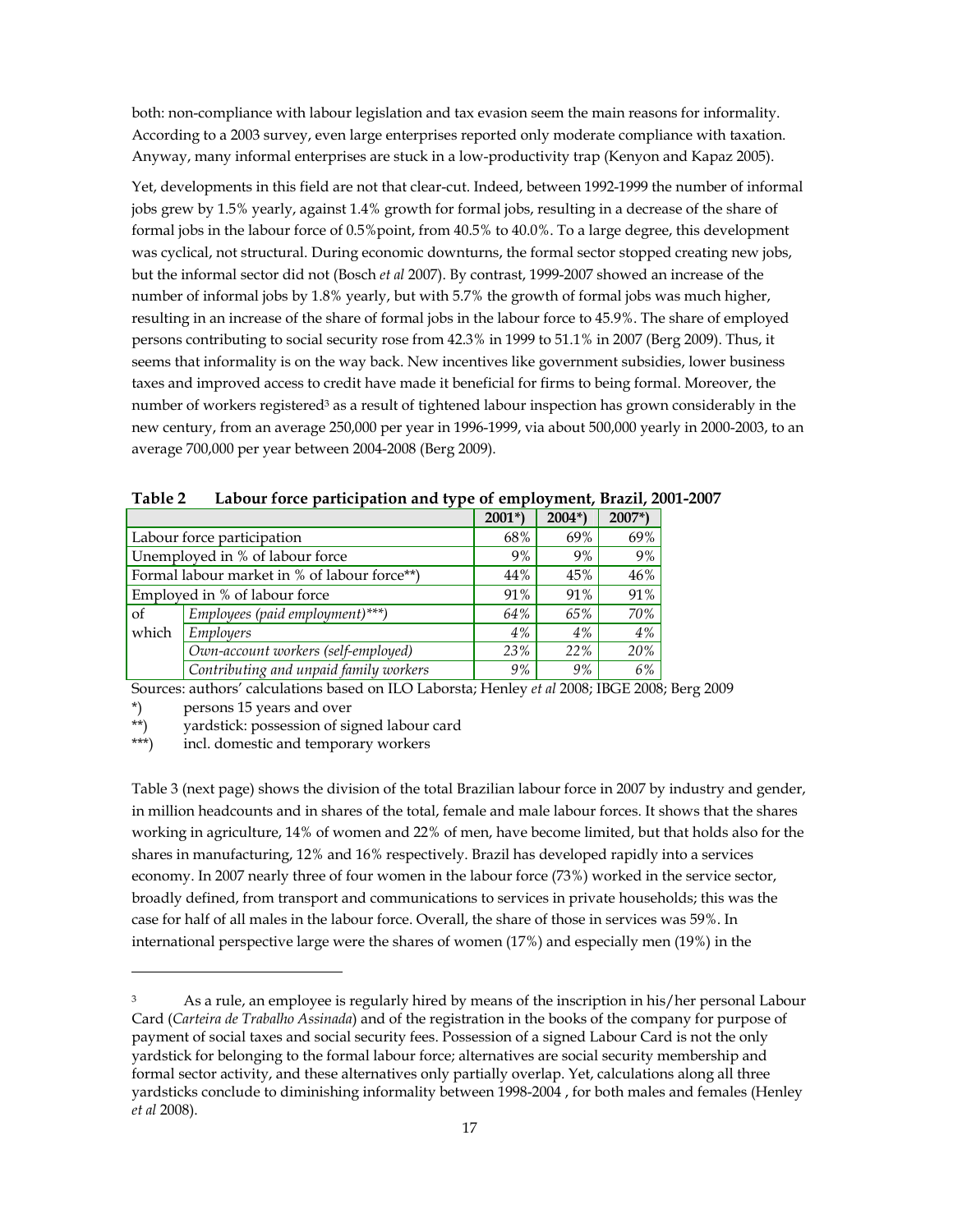wholesale and retail trades, as well as the share of women working in private households (16%), performing domestic chores for rich or middle-class households. In the urban Brazilians areas, such paid domestic work –enabling women in these households to secure higher wage employment- accounts for nearly half of all paid employment of poor women (Zeneda 2008). More detailed breakdowns of female labour market shares will follow in section 2.6.3.

|                                 | all  |               | women |                | men  |                |  |
|---------------------------------|------|---------------|-------|----------------|------|----------------|--|
|                                 | mln. | $\frac{0}{0}$ | mln.  | $\frac{0}{0}$  | mln. | $\frac{0}{0}$  |  |
| agriculture, forestry, fishing  | 16,6 | 18            | 5,3   | 14             | 11,3 | 22             |  |
| mining                          | 0,4  | 1             | 0,1   | 0              | 0,3  | $\mathbf{1}$   |  |
| manufacturing                   | 13,1 | 14            | 4,8   | 12             | 8,3  | 16             |  |
| utilities                       | 0.4  | 1             | 0,1   | $\Omega$       | 0,3  | $\mathbf{1}$   |  |
| construction                    | 6,1  | 7             | 0,2   | 1              | 5,9  | 10             |  |
| transport, storage, commun.     | 4,4  | 5             | 0,6   | $\mathfrak{D}$ | 3,8  | 7              |  |
| wholesale and retail            | 16,3 | 18            | 6,4   | 17             | 9,9  | 19             |  |
| restaurants, hotels             | 3.4  | 4             | 1,7   | 5              | 1,7  | 3              |  |
| finance, insurance, real estate | 6,6  | 7             | 2,6   | 7              | 4,0  | 7              |  |
| public administr., defense      | 4,7  | 5             | 1,7   | 4              | 3,0  | 6              |  |
| education                       | 5,1  | 6             | 3,9   | 10             | 1,2  | $\overline{2}$ |  |
| health, social work             | 3,3  | 4             | 2,5   | 7              | 0,8  | $\overline{2}$ |  |
| other community services        | 3,7  | 4             | 2,2   | 6              | 1,5  | 3              |  |
| private households              | 6,7  | 7             | 6,3   | 16             | 0,4  | 1              |  |
| Total                           | 90,8 | 100           | 38,4  | 100            | 52,4 | 100            |  |

**Table 3 Employment by industry and gender, total labour force, Brazil, 2007** 

Source: authors' calculations based on ILO Laborsta (Labour Force Survey 2007)

We now turn to unemployment. In 1985, a nation-wide system of unemployment benefits has been created. Currently, around 6.5 million workers, able to prove that they have a history in the formal labour market, are covered by unemployment benefit fees. In 2005, due to the amount of informal workers, only 22% of the unemployed received benefits (IBGE 2006). During the 2000s, the general level of the official unemployment rate oscillated between 8-9%, with a peak in the 2003 slump and from then on slightly falling. The robust growth of employment in the last five years competes with the growing labour supply of earlier economically inactive and the related increasing participation rate of women. Women's official unemployment rates remained, with 10.8-12.0%, consistently about 5%points or 74- 80% higher than men's, meaning that already for quite some years about 3 of 5 unemployed are women.

Important for the DECISIONS FOR LIFE project is, as Table 4 (next page) clearly shows, that the categories most affected by unemployment were the girls and young women aged 15-19 and 20-24. In 2007 their official unemployment rates were respectively higher than 28 and 18%. With over 13%, unemployment among females aged 25-29 was also considerable, and more than double that of their male peers. Jointly, the unemployment rate for the female 15-29-year-olds was 18.5%. These young unemployed, about 2,8 million in numbers, accounted for 60% of unemployed women and 35% of all unemployed (authors' calculations, based on ILO Laborsta).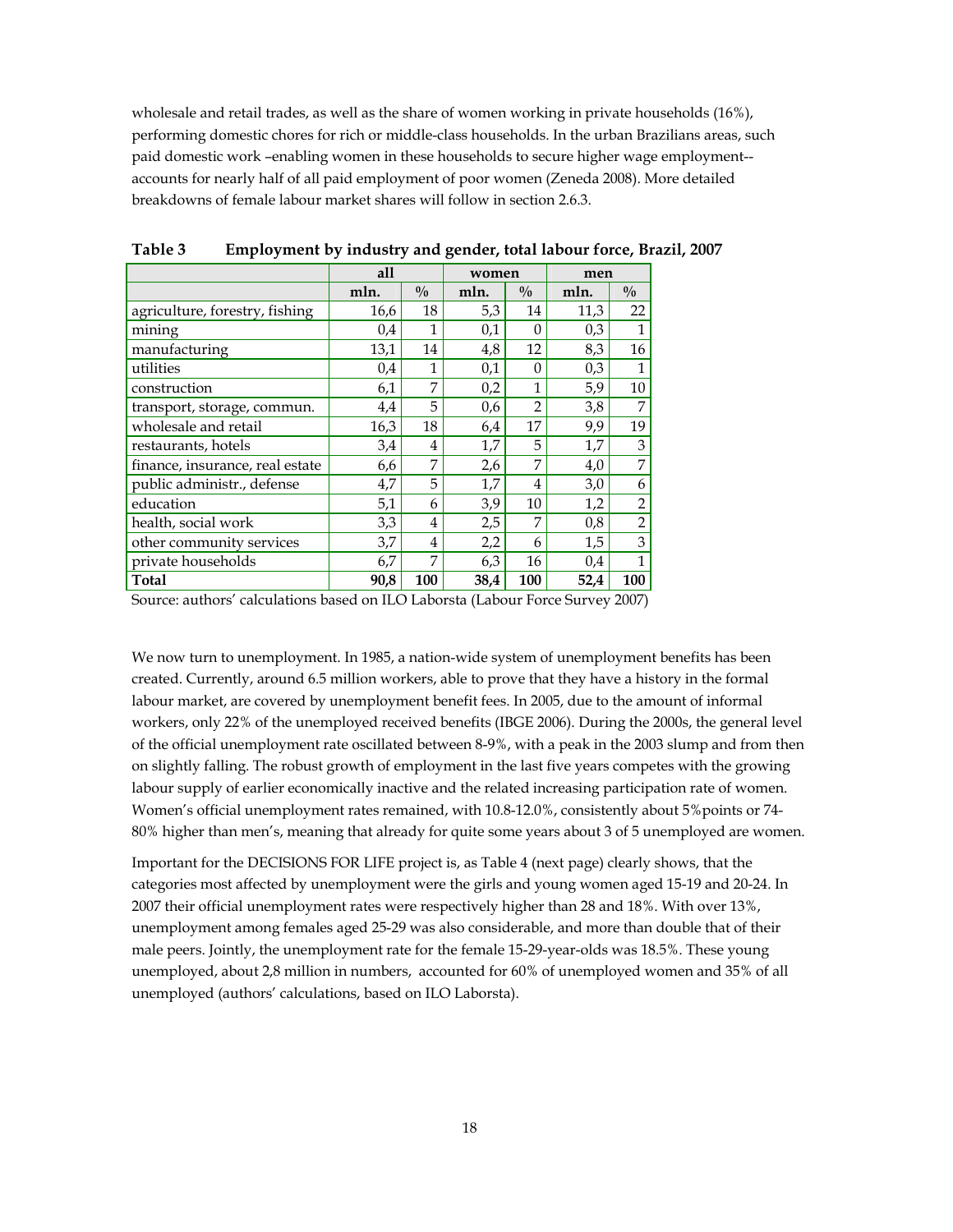| shares                                                                 | total | male | female |
|------------------------------------------------------------------------|-------|------|--------|
| 15-19                                                                  | 21.5  | 16.9 | 28.1   |
| 20-24                                                                  | 13.7  | 10.2 | 18.2   |
| 25-29                                                                  | 9.4   | 6.1  | 13.3   |
| 30-34                                                                  | 6.4   | 3.6  | 9.0    |
| 35-39                                                                  | 5.8   | 3.6  | 8.4    |
| 40-44                                                                  | 4.8   | 3.3  | 6.5    |
| 45-49                                                                  | 4.5   | 3.2  | 5.7    |
| 50-54                                                                  | 3.7   | 3.4  | 4.1    |
| 55-59                                                                  | 3.0   | 3.1  | 2.9    |
| 60-64                                                                  | 2.7   | 2.8  | 2.4    |
| 65-69                                                                  | 1.4   | 1.9  | 0.5    |
| 70-74                                                                  | 1.9   | 2.0  | 1.7    |
| $75+$                                                                  | 0.8   | 0.7  | 0.8    |
| Total 15+                                                              | 8.2   | 6.1  | 10.8   |
| $C_{\text{source}}$ . If $\bigcap_{i=1}^{n}$ I all $\bigcap_{i=1}^{n}$ |       |      |        |

**Table 4 Unemployment rates by gender and by age group, Brazil, 2007**

Source: ILO, Laborsta

Of course, these are official unemployment figures, by their very nature concentrating on the urban metropolitan areas. Closer scrutiny learns that in the 2000s the unemployment rates for these areas were consistently 33-40% above the national average, to a level of nearly 13% in 2005. The unemployment rates for the urban non-metropolitan areas were near the national average, whereas rural unemployment officially was between 2 and 3%. Yet, registered unemployment in rural areas was marginal: here, the lack of employment opportunities mainly translates in (periods of) high inactivity. The racial divide cannot remain unnoticed too. In 2005, unemployment of black (Afro-Brazilian and *mestizo*) men and women (10.3%) was nearly 30% higher than those of whites (8.1%) (Løken and De Freitas Barbosa 2008). In the course of the 2000s, unemployment rates both for men and women were consistently lowest for those with no education completed (ISCED levels X and 0: see Table 11). In 2007 these rates were respectively 3.6% and 5.8%. The unemployment rates of those with only primary education (ISCED level 1) more or less equaled the overall averages: in 2007 6.2% for males and 10.0% for females. With 5.9% for males and 10.6% for females, that was also true for the rates of those with at least secondary second level education (ISCED levels 3 and higher). By contrast, with 9.0% for men and even 17.0% for women the 2007 unemployment rates of employees at the middle level (completed secondary first level education, ISCED level 2) were 47-57% above the average levels for both sexes (authors' calculations, based on ILO Laborsta). Obviously, the Brazilian economy has major problems creating sufficient jobs at the middle level, notably for women.

#### **2.4. National legislation and labour relations**

#### **2.4.1. Legislation**

Brazil has ratified seven core ILO Labour Conventions 29, 98, 100, 105, 111, 138 and 182, but not Convention 87 (Freedom of association). The Lula government time and again announced its intention to reform the Brazilian Labour Code to bring it into line with international labour standards, most notably Convention 87, but the reform has not yet materialised (ITUC 2009a).

The Constitution and the Labour Code protect the right of all workers to unionise, except the military, uniformed police, fire fighters and various other state employees. However, the "unicidade" (one per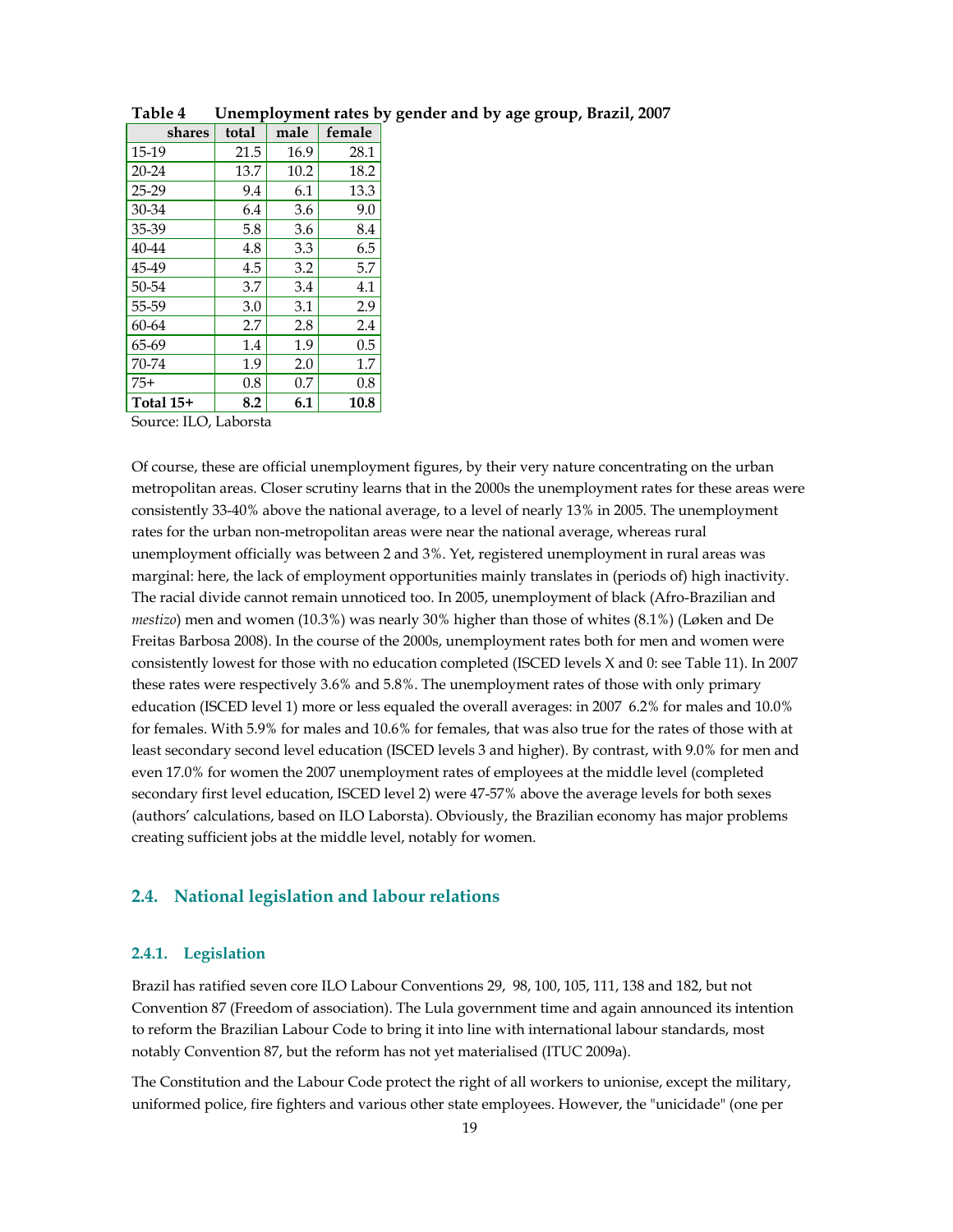jurisdiction) system, criticized by the ITUC and other trade union bodies, continues to stipulate that there can only be one trade union per economic or occupational category in each territorial area. This geographically based single union system means that some sectoral federations are not legally recognised. Law 1990/07 recognised trade union centres as bodies representing the interests of workers in general. Horizontal structures had hitherto been prohibited since the passing of Decree No. 19770 by Vargas in 1931, to prevent workers from uniting. Thanks to the new legislation, trade union centres can now obtain legal recognition and are entitled to legally represent workers in courts, public councils and other bodies. Union centres seeking recognition must meet the following requirements: the affiliation of at least 100 unions distributed across the five regions, the affiliation of unions in at least five sectors, and the affiliation of at least five per cent of all union members nationally in the first year, rising to at least seven per cent in two years. Less than six of the 17 existing "centres" meet these criteria (ITUC 2009a).

Collective bargaining is only open to those unions that are legally registered with the Ministry of Labour. Public workers, including those not employed in the administration of the state, have no collective bargaining rights. Constitutional Amendment 45, adopted in 2004, stipulates that a consensus is required between the two parties to request judicial arbitration, thus removing the possibility of unilaterally calling on the judiciary to intervene. There are significant impediments to the development of voluntary collective bargaining in relation to wages. We already mentioned section 623 of the Consolidation of Labour Laws of 1943. The ILO has for many years been reminding the Brazilian government that this impedes the development of voluntary collective bargaining procedures and that section 623 should be repealed. Moreover, there are restrictions on collective wage bargaining in public and mixed enterprises, making real wage increases contingent upon certain criteria such as increased productivity, the distribution of dividends or the alignment of the overall remuneration of employees with current levels in the labour market. There are also restrictions on the inclusion of automatic price index-related wage increases or the introduction of amendments to agreements, which restricts the ability of the parties to freely determine the subject and content of collective negotiations (ITUC 2009a; US Dept of State 2009).

The Constitution establishes the right to strike without restriction for all workers and state officials, apart from the police, the military, and firefighters. It provides for the right to strike in the public services, but makes its exercise subject to a specific set of rules that have not yet been established, thus creating difficulties, in practice, for public servants wishing to exercise the right to strike (ITUC 2009a; US Dept of State). In recent strikes, employers and employers' associations avoided negotiating with the unions, in some cases even taking refuge to using military police force to intimidate workers. This was for example recently the case in the banking sector (ITUC 2009d).

Although child labour is prohibited, it continues to be a major problem in Brazil, particularly in household labour and in the informal sector. The minimum working age is 16 years, and apprenticeships may begin at age 14. The Employment Act bars all minors under age 18 from work that constitutes a physical strain or that occurs in noctural, unhealthy, dangerous, or morally harmful conditions. However, also recently authorities rarely enforced additional legal restrictions intended to protect working minors under age 18. Data from the government's Economic Research Institute showed that in 2007 there were 2.5 million children between the ages of 5 and 15 working. About half of all child labourers did not receive an income, and 90% worked in the unregistered informal sector. As for the 5- 17 aged, the National Household Sample Survey for 2007 even found 10.8%, 4.8 million of 44.7 million, working. Over 60% did so in agriculture. About two thirds received less than half of the minimum wage (IBGE 2008). The ILO estimated that recently about 20% of all Brazilian 10-14-year-old girls worked as household domestics. Again, most of these workers received less than half the minimum wage while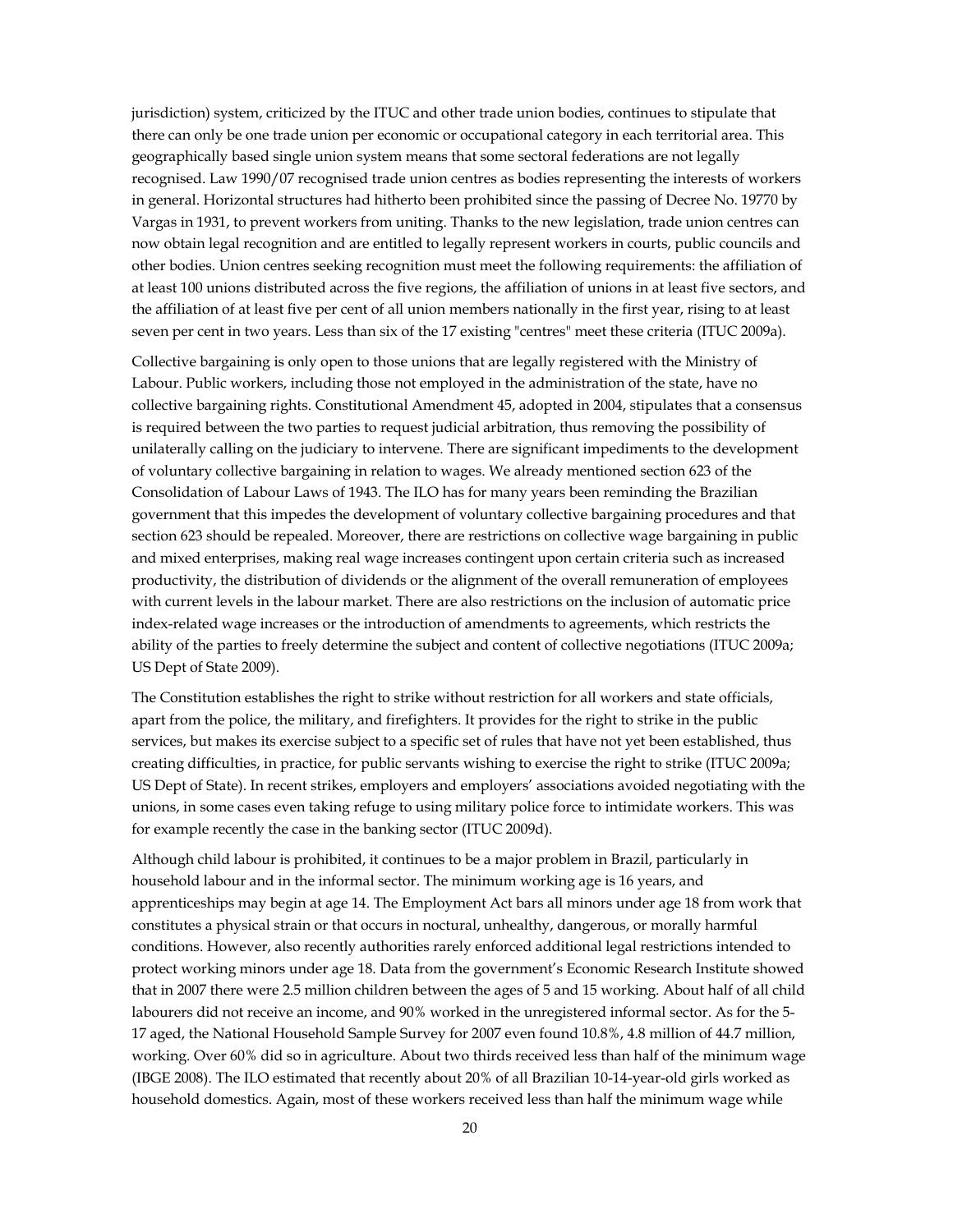working mostly in excess of 40 hours a week. Labour inspectors in 2008 continued to prioritize inspections in the informal sector, but they remained unable to enter private homes and farms, where much of the nation's child labour was found (US Dept of State 2009).

The articles 6 to 11 of the 1988 Constitution sum up the social rights, including labour rights. These comprise rights to severance pay (funded by the employer, at  $8\%$  of monthly salary)<sup>4</sup>, to a 13<sup>th</sup> annual salary (or Christmas bonus) equal to the monthly salary, and to an annual vacation. These rights cannot be ignored by laws, and even less by contractual agreements. Most have been integrated in the *Consolidação das Leis do Trabalho* (CLT, last amended by Law No. 11925, of 17 April 2009), still the comprehensive and detailed piece of legislation on employment in Brazil. Of particular relevance for the young female target group of the DECISIONS FOR LIFE project are the following articles in the CLT (sources: ILO Natlex Database; ITUC 2009f):

- (salary and remuneration) Any individual rendering any kind of service, under Brazilian law, is entitled to compensation (wage or salary), which may include in addition to the monetary value in Brazilian currency, food, housing, clothing and any other benefits the company provides habitually to employees by express or tacit agreement, and may be paid monthly, fortnightly, weekly or even per piece or task, depending on the conditions established for the hiring. The wage paid to an employee may never be less than the minimum wage or than the lowest wage level (*piso salarial*) established in the collective bargaining for each professional category.
- (working hours) The regular working period may not exceed eight hours per day and 44 hours per week except where, as per collective labour agreement, additional hours worked on one day are offset by a reduction in those worked on another day, provided that the total working hours do not exceed ten hours per day. If no breaks are permitted, the working period may not exceed six hours, unless otherwise established by collective labour agreement.
- (weekly remunerated rest period) An employee is entitled to, at least, one-day's remunerated rest period, which should preferably fall on a Sunday. Payment of the weekly-remunerated rest period will already be included in the monthly salary. Between two working days there should be a minimum of 11 hours of consecutive rest.
- (overtime and compensation for overtime) Work performed beyond the time limits set under Working Hours is considered overtime. Up to two hours' overtime a day may be rendered upon written agreement between employer and employee, or collective bargaining. The minimum compensation for overtime must be at least 50% higher than the normal hourly rate. In case of "force majeur" the working time might exceed the legal and/or collectively agreed maximum limits. In that case, at least the minimum normal wages per hour should be respected.
- (vacations) After each 12-month working period, an employee is entitled to a 30 calender days' vacation, which must be taken within the subsequent period of 12 months. In addition, the employee is entitled to receive a vacation bonus equivalent to one-third of his or her compensation.

-

<sup>4</sup> Social protection beyond dismissal compensation is provided through employee membership of a social security fund or "institute", providing pension provisions, permanent disability benefits, and life insurance (survivors) benefits. Workers without social security membership only qualify for a flat rate old age pension equal to the statutory minimum wage.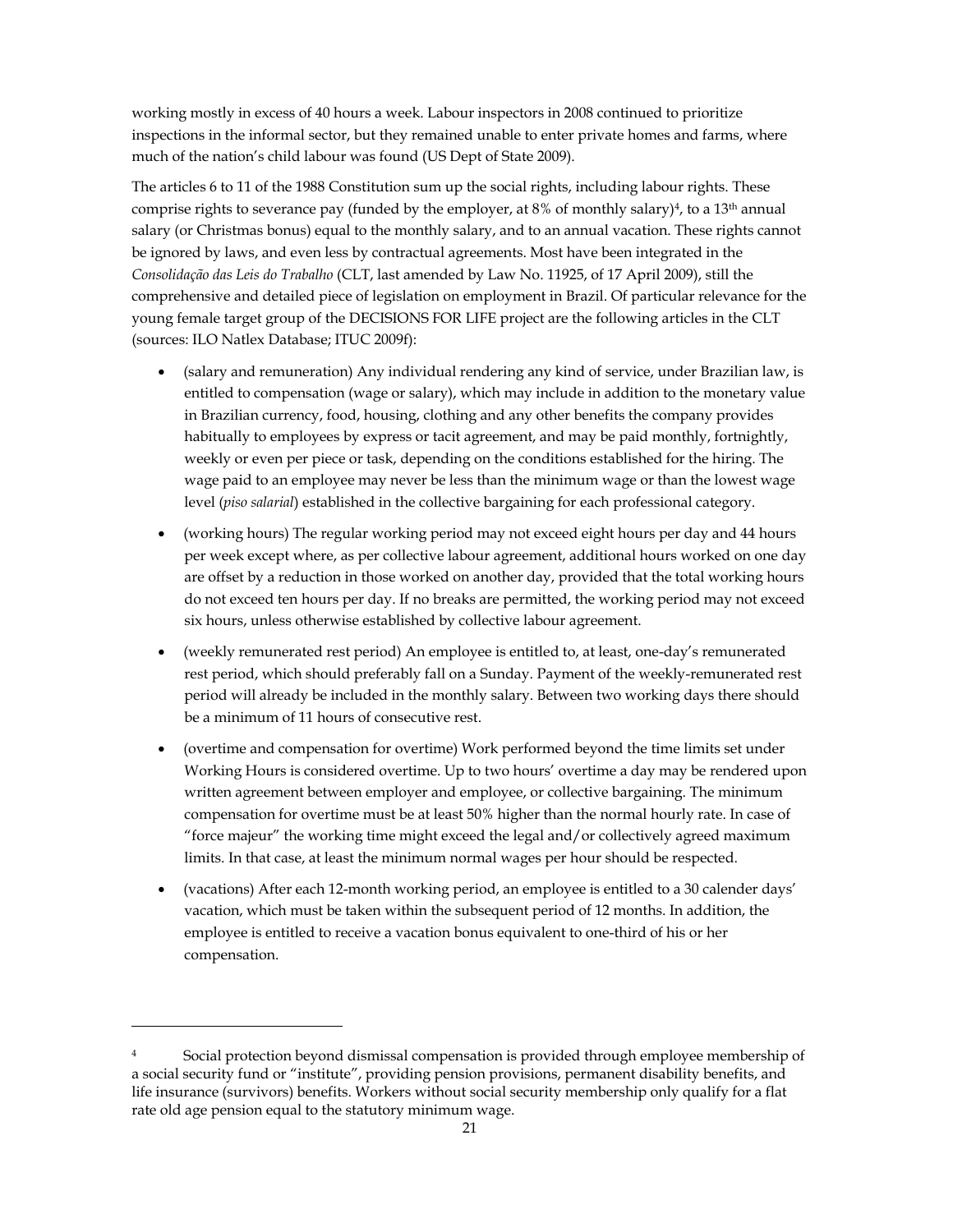- (maternity leave) Maternity leave is granted for a period of 120 days. During maternity leave, the normal salary is paid which, in turn, is reimbursed by the Social Security Agency.
- (paternity leave) Paternity leave is granted for a period of five days.
- (health hazard allowance) In the case of employment in activities considered by law to be hazardous, the employer will pay an additional monthly allowance for the hazardous conditions. Such allowance will be equivalent to 10%, 20% or 40% of the minimum wage, depending on the hazard degree. In the case of dangerous activities, such as those involving contact with explosives or flammable materials, the employer shall pay an additional payment in compensation for the risks involved at the rate of 30% of the employee's salary.

The law encompasses sexual advances in the workplace or in educational institutions and between service providers or clients. In the workplace the law applies only in hierarchical situations, where the harasser is of higher rank or position than the victim. Although the law was enforced, accusations were rare in 2008, and the extent of the problem was not documented (US Dept of State 2009).

#### **2.4.2. Labour relations and wage-setting**

Though doing unjustice to earlier developments, we take the CLT labour legislation of 1943 as the starting point for this section. The ruling elite, led by president Vargas, thought the need for class struggle would disappear because labour rights were handed over to the working class as a sort of gift. However, though the new legislation was ignored by employers and hardly enforced by successive governments, union leaders were able to use it as an effective tool for encouraging labour militancy. In reaction, Vargas expanded the police presence in the factories and streets, routinely repressing, imprisoning, and torturing labour activists (French 2004). In this respect, history repeated itself during the Military Republic: authoritarian regimes would apply the restrictive labour laws, and democratic governments would treat them as non-existent (Cardoso 2004, 8). Yet, also in democratic episodes Brazilian unionism were not thoroughly integrated in the corporatist machinery (like for example in Mexico), though it has also been suggested that a "large scale labour bureaucracy" with well-paid positions has been used to buy off union leaders (Ericksson, in Skidmore 2004).

During the "economic miracle" of the late 1960s and the 1970s, a surge of upward mobility of teachers, public servants, high-skilled workers and others strengthened a new upper layer of the working class, whereas at the same time blue collar workers with middle to low skill levels constituted a large lower middle class, hit by the impossibility of collective bargaining (Hudson 1997; Renwick 2009). The military dictatorship implemented a centralized wage policy, and underindexed the real minimum wage that subsequently fell. Indeed, the 1970 Census revealed an increase in income equality (Lemos 2004a). The next five years witnessed the impoverishment of large groups of low- and medium-skilled workers. The "political" strikes of metalworkers and high-qualified staff, in 1978-'80, bypassed the government union structures. In March 1979 170,000 metal workers went on strike, led by charismatic Lula, and paralysed the ABC region, the industrial heartland of the São Paolo area. These and other actions created room for collective bargaining between unions and employers. The military response to outlaw strikes led to the formation of the *Partido dos Trabalhadores* (PT, Workers' Party), in February 1980 by unionists, intellectuals, politicians, and representatives of social movements – and to continuing strike activity, with the police arresting Lula and other union leaders. Among academists and unionists progressive questions came up concerning the role and extent of women's work. In 1983, the union movement split into two: the newly-founded *Central Unica dos Trabalhadores* (Workers United Central Office, CUT), tied to the young Workers' Party, and the *Conselho Nacional da Classe Trabalhadores* (National Coordination of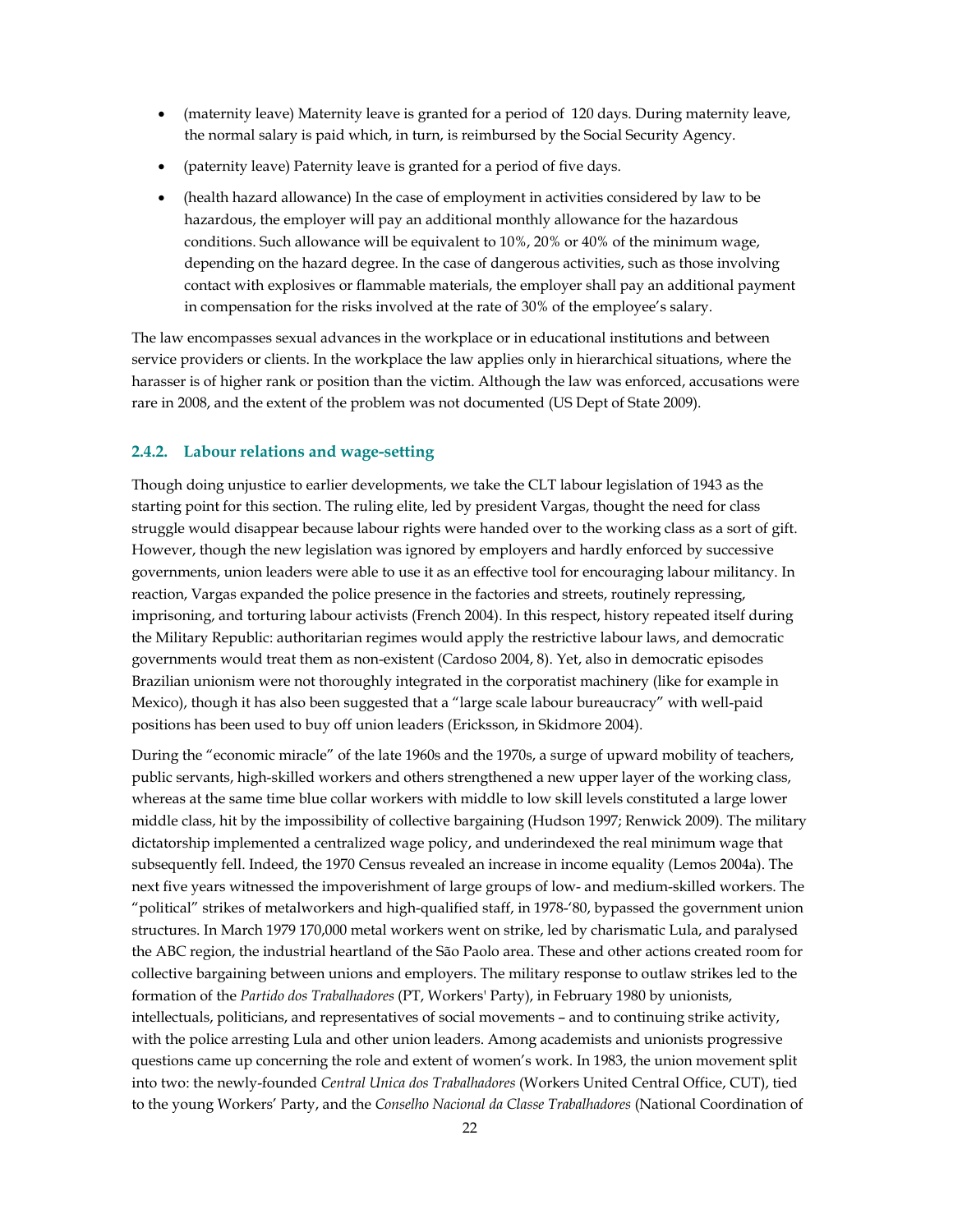the Workers' Class, CONCLAT), created in 1979, grouping old union structures and oriented towards the communist party (which to become CGT in 1987) (Cardoso 2004; Raess 2006; Manfredini *et al* 2008; Renwick 2009).

We already memorized the return to democracy. The new Constitution of 1988 detailed individual and collective rights, limited working hours to 44 per week, extended maternity leave to 120 days, and granted paternity leave. The Constitution recognized the principle of collective bargaining (not in the CLT 1943!) and forbade state intervention in union affairs, though as mentioned the "unicidade" system and some strike limitations were maintained. The event anyway was overshadowed by increasing consumer prices, again derailing into hyperinflation, and massive strikes. Between 1986-1991, the successive plans to restore government control over the economy, Cruzado I and II , the Plans Bresser and Summer, and the Collor I and II Plans had their neoliberal orientation in common, as well as their lack of results. For example, in 1989-'90 hyperinflation up to 2,750% per year hollowed purchasing power of the poor, only to be bridled to 1,200% in 1991 under the Collor II plan. The 1990 Census revealed a further growth of inequality, with a majority of the employed earning about the minimum wage. Union contestation was widespread: the years 1987-1990 saw a record number of strikes. The Cardoso era complicated matters for the union movement, especially when the neoliberal agenda was rather successfully combined with substantial social reforms. CUT, developed into the largest union centre, opposed the successive plans of the Cardoso administration, whereas *Força Sindical* (Union Force, FS), the second largest centre, tended to go along with the neoliberal reforms while trying to soften the consequences for workers (Cardoso 2004; Manfredini *et al* 2008; Renwick 2009).

In spite of these tensions and setbacks, in the next 15 years the number of union members increased by over 45%, from 9,09 million in 1988 to 13,31 million in 2002. However, pushed by rising female labour participation the economically active population also grew quickly, from 53,60 million in 1988 to 76,95 million in 2002. As a consequence, the union density rate (calculated over the total labour force, a usual practice in Brazil) grew just slightly, from 17.0% in 1988 to 17.3% in 2002. In the period 2002-2005, the electoral victory of the WP / Lula, low inflation, falling unemployment and expansion of social assistance programs obviously gave a boost to unionism, with union density rising to 18.4% in 2005 (Cardoso 2004, 19). By contrast, 2005 was a year of discontent, with the main union centres operating at some distance of the Lula administration, and protest movements asking for more jobs, a fairer income distribution and a minimum wage hike (Manfredini *et al* 2008). In 2007, the National Household Sample Survey counted 16.0 million trade union members in Brazil – a union density of 17.7%, some decrease related to two years before but still over the 1988-2002 average (IBGE 2008).

After 1943, trade union structures did not fundamentally alter. Both unions and employers' associations are structured regionally, or at state level in federations; the federations are at federal level aggregated in confederations. Collective bargaining is concentrated at local or regional level, where the "unicidade" system governs. Yet, this may change. As said, the existence of union centres has been legally grounded; they can directly enter into collective bargaining and agreements with employers. In fact, this was a further legalisation of the parallel structures CUT had already developed for negotiations with nationwide operating employers, such as large banks or Petrobras. In 2007, there were 5,272 unions registered and functioning, of which 78% represented employees of private companies. Over the years a substantial number of unions, between 25 and 35% of all, has not (yet) been registered with the Ministry of Labour. About 70% of all private sector unions are involved in collective bargaining, over time a rather stable share (Løken and De Freitas Barbosa 2008). Based on the response of 20,500 *WageIndicator* respondents in Brazil, it was found that 64% of males and 59% of females worked in an organisation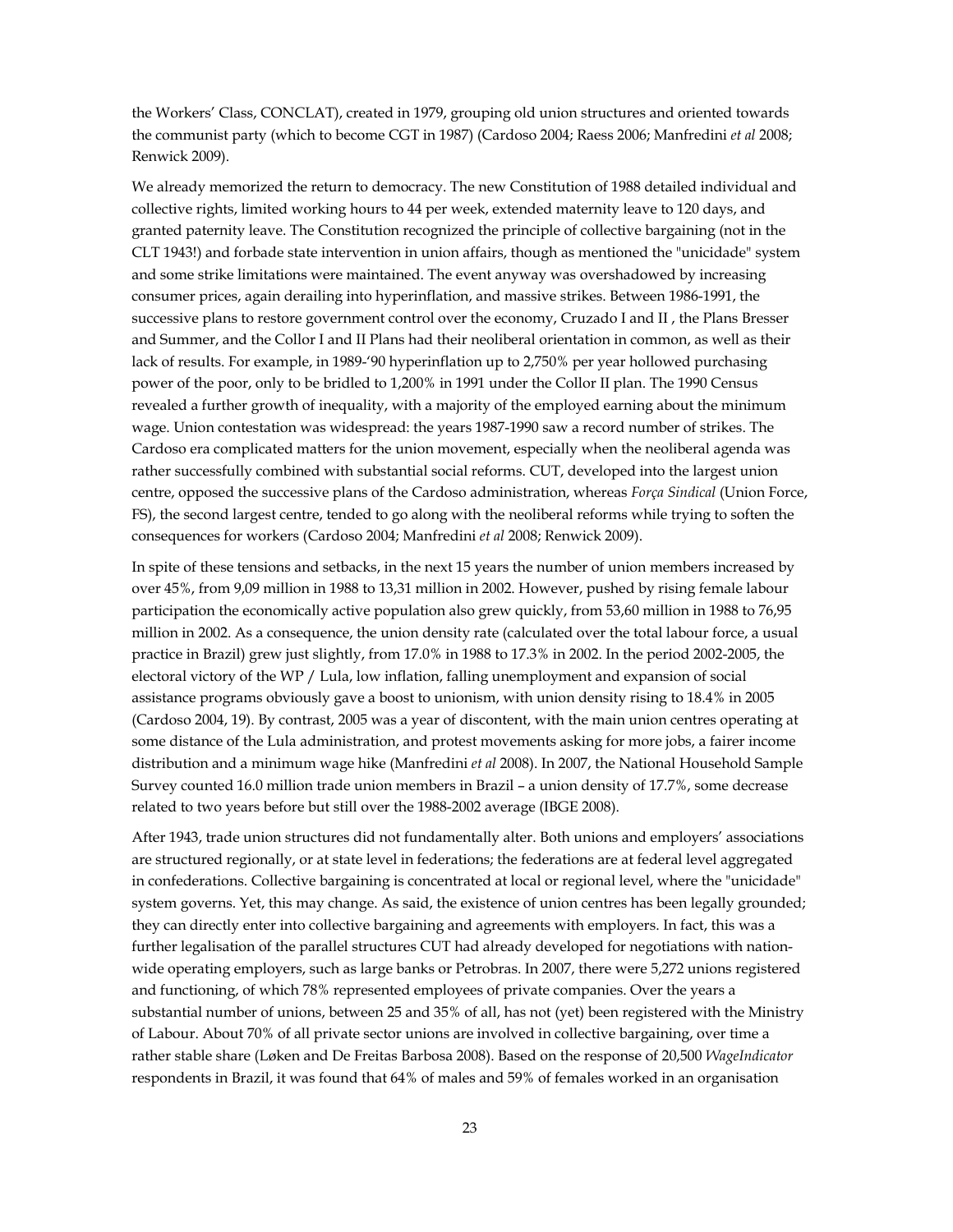covered by a collective agreement 5(ITUC 2009f). It should be noted that collective agreements are mandatory extended to all workers within a given jurisdiction (sector, area). Though this may weaken incentives to organise, for individual workers unionization means a say in the union organisation, including electing leaders, and having access to social services such as medical and dental assistance, services that Brazilian workers strongly value (Cardoso 2004; Løken and De Freitas Barbosa 2008).

CUT actually is the largest union centre, with 49% of all unions and around 7.4 million members, about 45% of all union members; it is the world's fifth largest union confederation (elsewhere the usual name for national union bodies). FS ranks second, with 21% of all unions and 2.1 million members. After some mergers, another five union centres are left. CUT and FS are affiliated with the ITUC, as are UGT (*União Geral dos Trabalhadores*) and CNPL (*Confederaçao Nacional das Profisoes Liberais*). The strategical differences between CUT and FS have dwindled to some extent. The improved context for collective bargaining since 2002 obviously has taken away mutual tensions, whereas both centres participate in the second Lula administration (Cardoso 2004; Løken and De Freitas Barbosa 2008).

As for industries, strongholds and weak points in the country's unionization pattern show a rather familiar picture. Above average organised in 2007 were utilities (34.6%; 2005: 38.0%); education and social services (28.6%; 2005: 29.6%); public administration (25.7%; 2005: 27.3%); agriculture (surpringly, even improving with 24.8% in 2007 against 23.5% in 2005), and transport and communication (23.8%; 2005: 25.4%). The density loss between 2005-2007 emerges as a general trend: manufacturing went down from 22.2% in 2005 to 20.3% in 2007, and commerce from 11.3% to 10.6%. Only domestic services, though very low organised, showed some increase, from 1.7% in 2005 to 1.9% in 2007. Unfortunately, a recent gender division of union membership is lacking (IBGE 2006, 2008); based on various sources we estimate the actual women's union density slightly lower than men's, at 15-16%. As the labour market improved early in 2008, again growth was seen in union membership rates. We do not have recent information regarding the effects of most recent developments on union membership. Even if these are not negative, as the ITUC (2009a) recently noted, serious problems remain in the areas of equal pay, the informal economy and respect for workers' rights, especially in the private sector. Organising informal workers remains a hard task (See for a first-hand account ITUC 2009c).

There are six nationwide employers' associations: the CNI (National Confederation of Industry), comprising 27 Federations of Industry; CNC (National Confederation of Commerce), including seven other federations; CNA (National Confederation of Agriculture and Cattle Raising of Brazil); CNF (National Federation of Financial Institutions); CNT (National Transportation Confederation), and finally CACB (Confederation of Commercial and Business Associations of Brazil), organizing mostly small and medium-sized enterprises (SMEs). Social dialogue between unions and employers (organisations), eventually including government (tripartism), has been traditionally absent in Brazil, with its history of authoritarian role. Most efforts under Sarney and Collor shipwrecked. In 1994-'95, sectoral chambers initiated by strong unions in the car and shipbuilding industries, could boast promising results in revitalising ailing regions and industries until they were floored by the Cardoso government. The highly active *Fundo de Amparo ao Trabalhador* (Workers' Support Fund, FAT), resulting from these sectoral initiatives and aiming at financing unemployment insurance, supporting SMEs and initiating re-training, was the main tripartite institution to survive. Finally, helped by the awakening of civil society, the Lula administration systematically set up social dialogue institutions and processes. Besides FAT, tripartite bodies actually include the *Fundo de Desenvolvimento Social* (Fund for Social

1

<sup>&</sup>lt;sup>5</sup> There was a bias towards union membership: out of a somewhat larger group of (22,500) WageIndicator respondents, 73% of females and 68% of males were a union member (ITUC 2009f).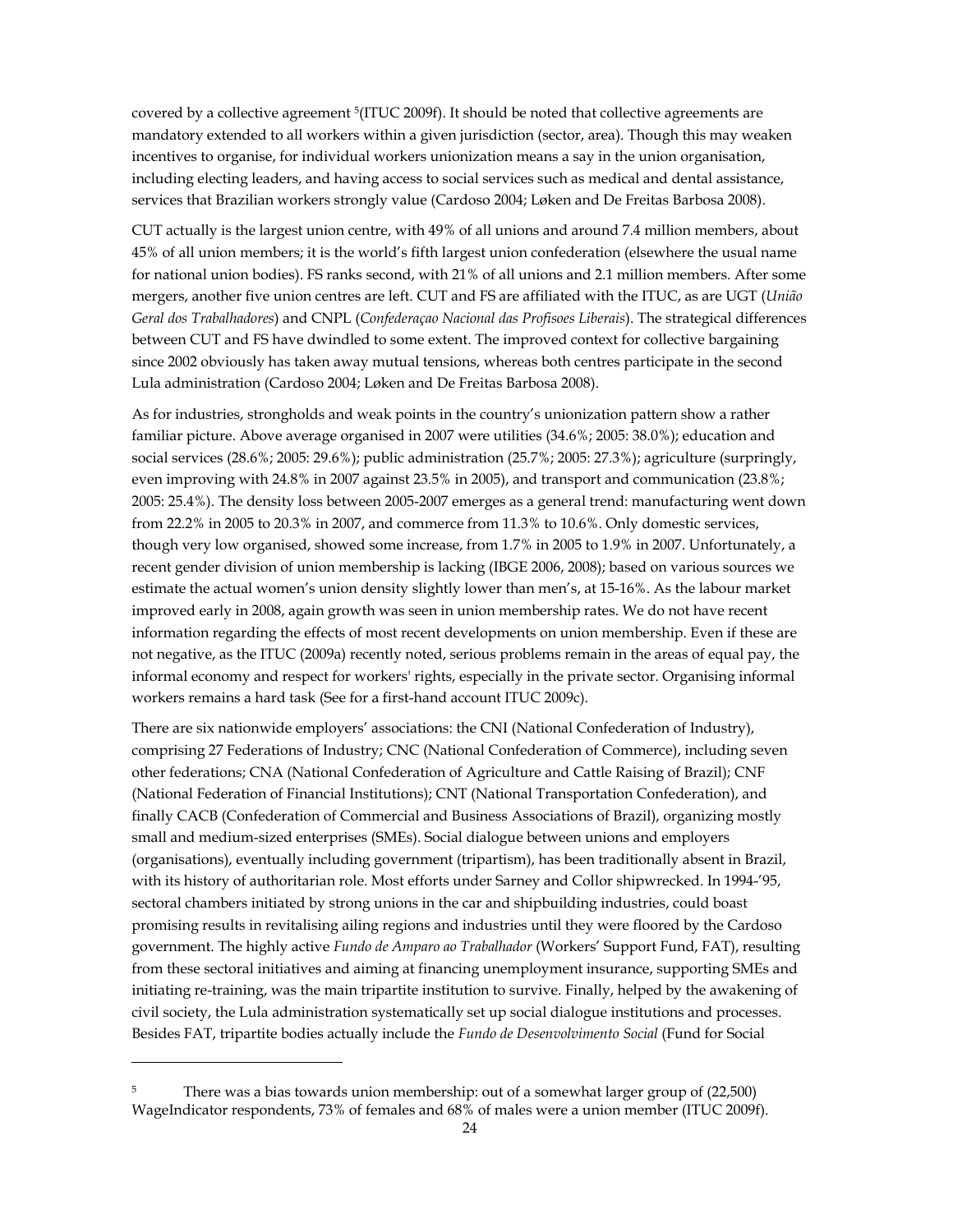Development, FSD), aiming at promoting the "solidarity economy"; *(Conselho Curador do) Fundo de Garantia Por Tempo de Serviço* ((Council for Management of) Fund of Severance Fees, FGTS) dealing with investing the FGTS resources; and the *Conselho Nacional da Provindencia Social* (National Council for Social Security, CNPS), establishing a decentralized pension system (Cardoso 2004, 50-2; Løken and De Freitas Barbosa 2008, 79-80). In a number of Latin American countries, including Brazil, tripartite commissions recently played an important role in fostering women workers' rights (ITUC 2009e, 44).

#### **2.5. Minimum wage and poverty**

#### **2.5.1. The statutory minimum wage**

From February 1, 2009, the national statutory minimum wage (SMW) was set at R\$ 465,00 per month, R\$ 15,50 per day, or R\$ 2,11 per hour (Brazilian minimum wage websites). This SMW rate is equivalent to respectively USD 1.20 per hour, or USD 264 monthly. We calculated the common SMW rate to be about 38% of the estimated 2009 GDP per capita and 46% of the estimated average income from all sources of persons 10 years and older (sources: IBGE 2008; DIEESE website; ILO TRAVAIL Database). The former SMW was set as per March 1, 2008 at R\$ 415 per month, so the 2009 uprating meant a 12.0% nominal increase. For the year 2010, the minimum wage will be set at R\$ 506,44 per month, plus an additional R\$ 506,44 as additional 13th month (half in June, half in December -- Brazilian minimum wage websites). This implies a nominal increase of 8.9% compared to 2009.

The SMW was introduced in Brazil in 1940, as a social policy instrument to provide subsistence income for an adult worker. Subsistence was defined as diet, transport, clothing, and hygiene. The CLT in Section 58 states that the minimum daily salary should never be less than the minimum daily wages fixed per region, zone or sub-zone. The SMW was regional, with 14 different levels, before becoming national in 1984. It currently is a key indicator for earnings trends in Brazil. It determines the earnings of formal workers receiving the SMW and of those whose earnings are expressed in multiples of the SMW (called the *numeraire effect*) as well as the informal workers whose wages equal the SMW (the *lighthouse effect*). Formally the law forbade its use as a *numeraire* in 1987, but –like in other Latin American countries—multiplying remains common practice in Brazil (Lemos 2004a). Trade unions and employers (organisations) often use the SMW as a point of reference, both in preparations and analyses of wage negotiations. As for coverage of the minimum wage, it has been estimated for 2006 that about 17.8 million wage earners in Brazil –29% of all in paid employment-- earned one SMW or more but less than 2 SMW. Of this group, 7.4 million were women: 30% of all female employees (ILO 2008). In the same year, 89% of the wage floors laid down in 452 collective labour agreements were in the 1 – 2 SMW bracket, whereas in 2005 this share was still 72%: the SMW rose faster than the wage floors laid down in collective agreements. In commerce this share of low wage floors was, with 93% in 2006, highest (DIEESE database, cited in Løken and De Freitas Barbosa 2008, 62, 75-6). Moreover, the SMW serves as a reference for pensions and unemployment and other benefits. Thus, an increase in the SMW leads to increases in both benefits, but has also a strong impact on the government budget – which helps to explain that different Brazilian administrations have been hesitant to raise the SMW in real terms (Lemos 2004a; ILO 2008).

In 1988, the new constitution regarding the SMW redefined the subsistence income to include diet, housing, education, health, leisure, clothing, hygiene, transport, and retirement for an adult worker and his or her family. Yet, the real value of the SMW was first to fall by nearly 50% between 1990-1995, before it rose in 1995-2009 from year to year (except a decrease in 2003). It was not until 2005 that its real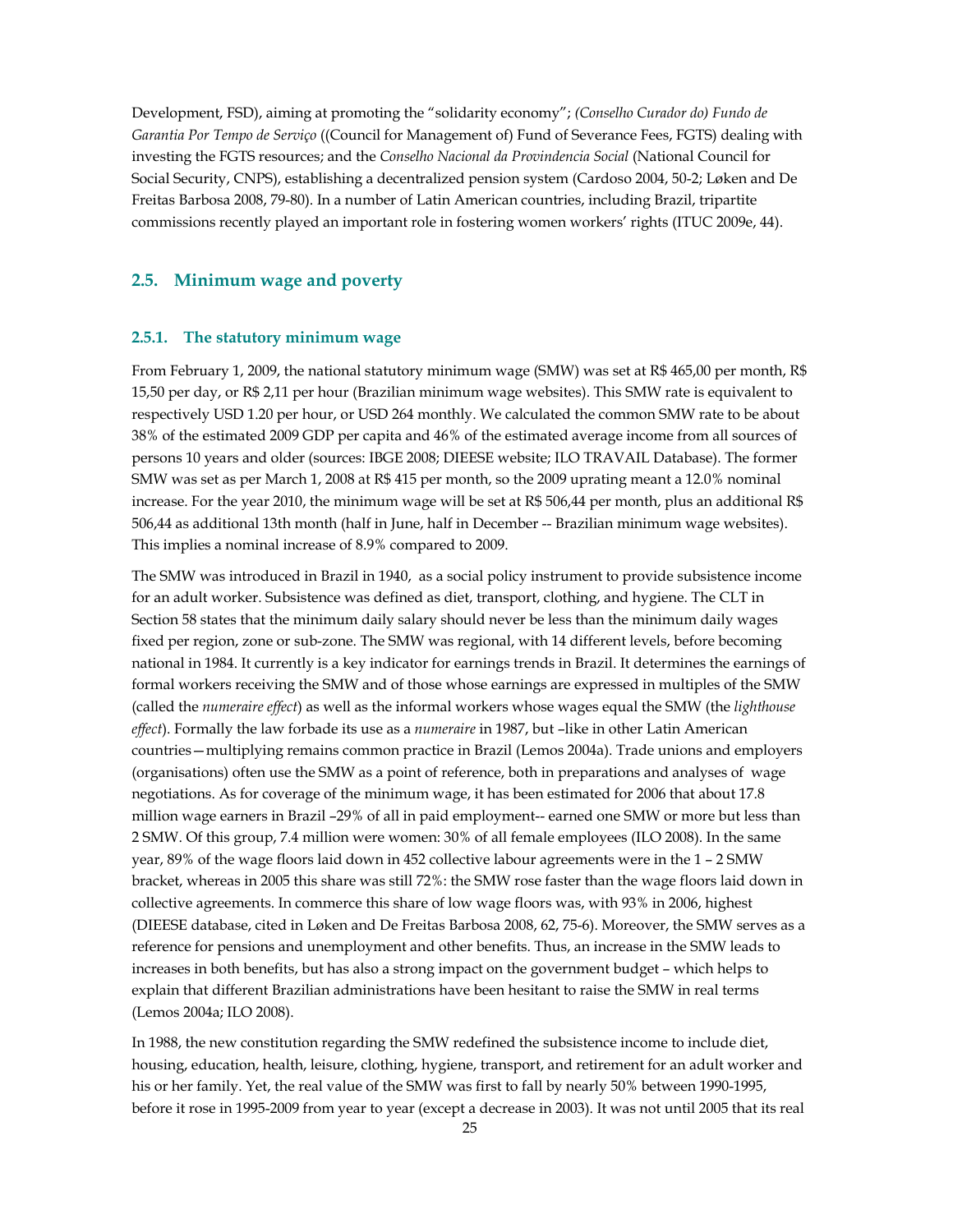value surpassed the 1990 level. The rapid increases of the last four years lifted the real value by 45% (authors' calculation based on Berg 2009). Obviously, especially the Lula administrations have deemed the risks for the government budget of less value than the direct social advantages of a higher SMW. Indeed, a recent study found that the raise of the SMW in real terms has had considerable redistributive effects. Saboia (2007, cited in ILO 2008) reported that between 1995-2005 the SMW increase accounted for 44% of the total reduction of the Gini coefficient –-a measure for income (in)equality, see our next section-- in this period, the single most important factor in reducing income inequality.

According to the ILO (2008), the substantial raise of the SMW "does not seem to have produced any negative effects on employment growth or the level of employment of formalization in the country. To the contrary, both indicators have improved markedly." Though against conventional economic wisdom, both claims seem to be supported by earlier research. First, we already treated the increasing formalization of jobs. Second, thorough analysis proved that, at least based on 1982-2000 data, an increase in the minimum wage in Brazil strongly compresses the wage distribution but has only small negative effects on employment – if there are such effects at all. This is the case despite the large SMW increases; despite the large proportion of workers directly affected by these increases, and despite the large proportion of workers below and above the SMW (Lemos 2004a). The finding on wage compression held for both the private and public sectors, and concerning the private sector for the formal and the informal parts. The outcomes suggest that the SMW redistributes in favour of the poorer in both formal and the informal sectors, though in a different way: in favour of the very bottom of the income distribution in the formal sector, but more widely in favour of those in the bottom half of the distribution in the informal sector (Lemos 2004b, 2007).

#### **2.5.2. Inequality and poverty**

1

Both income inequality and poverty in Brazil remain high, but they have been declining in recent years. It is telling to watch the moves of the Gini coefficient, a measure that rates 0 as perfect equality and 100 as perfect inequality. The 'Gini' rose from 0.57 (or, more precisely, 0.574) in 1981 to 0.63 (0.625) in 1989, when Brazil had the second highest inequality rank in the world. After oscillating between 1989-1993, from 1993 inequality steadily fell. Initially, the decrease of inflation in 1992-1996 stimulated pro-poor growth (Zeneda *et al* 2009). Via 0.59 (0.591) in 1995, the Gini coefficient reached 0.58 (0.576) in 2005, still a high level and implying a 9th spot in world's inequality ranking (Ferreira *et al* 2008; Ravallion 2009; World Bank 20086). A recent ILO (2008) publication even claims that between 2005-2007 the decrease of the Gini index has speeded up spectacularly, to 0.53 (0.528).7 Another measure for inequality, the Theil index, roughly showed the same movement over time: growing inequality in the 1980s, followed by a slow but persistent fall in the 1990s and, as far as actually can be measured, in the 2000s (Ferreira *et al* 2007). To demonstrate "inequality", suffice it to mention that in 2002-03 the average monthly household income of the poorest 10% was Real 182, against Real 6,862 monthly for the wealthiest 10% households (ILO Laborsta, based on *Pesquisa de Orcamentos Familiares*).

<sup>6</sup> The figures cited exclude zero incomes. Ferreira *et al* (2008) found a Gini coefficient of 0.564 for 2004, lower than the 0.576 coefficient for 2005 calculated by Ravallion (2009). ILO Laborsta present somewhat lower 'Gini's' (0.585 in 1995, 0.555 in 2005), though indicating the same downward trend.

<sup>7</sup> The Gini index on individual income from all sources calculated by the Brazilian statistical bureau fell since 2004, from 0.559 in 2004 to 0.534 in 2007. Based on household income, the trend also goes downward, but less progressively: while the corresponding 2004 Gini coefficient was 0.535, the 2007 index was 0.521 (IBGE 2008).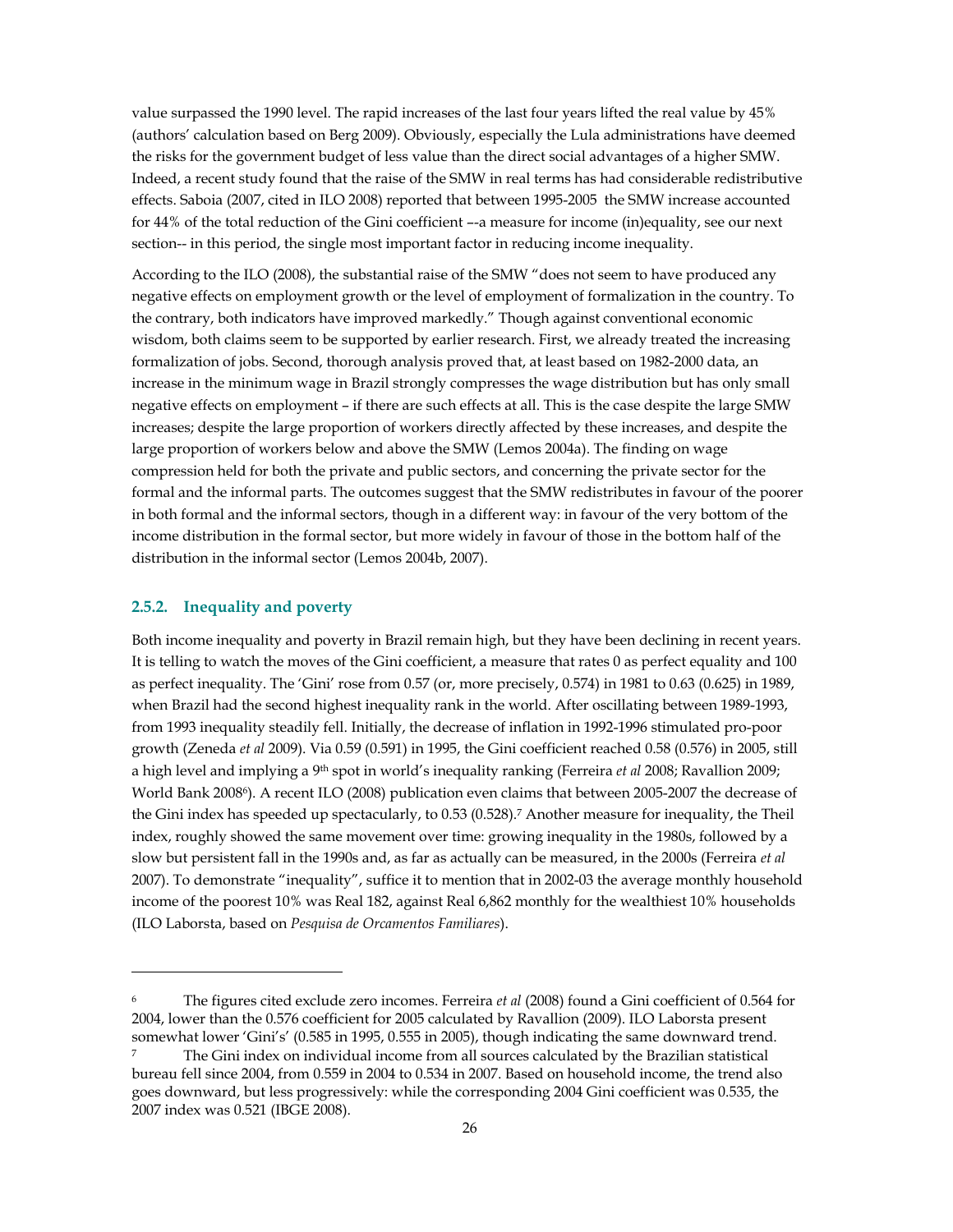Poverty, like inequality increased between 1981-1993, showed a sustained decline from 1993 on.8 In 2003, 21.5% of Brazilian households still lived below the (informal) national poverty line,9 which is equivalent to about USD 3 a day (Ravallion 2009), and this share may have fallen by over 7%points to 14.3% in 2006 (ILO 2008). For 2006, it has been estimated that 18.3% of the Brazilian population lived below the common UN yardstick of USD 2 a day (in PPP terms). This implied a fall of 5.5%points compared to 1999. For 2007 that 5.2% of the population had to make ends meet with an income below USD 1 a day; again, quite some improvement as this last share was still 11.2% in 1999 and in 2005 7.8% (UNDP 2008; *MDG Indicator 1.1*, derived from UN MDG Indicators and based on *Pesquisa Nacional por Amostra de Domicílios* (PNAD) or National Household Sample Survey 2007). In 2007 the share of the poorest 20% in the national income was 3.0%, slightly higher than in the 15 years before but in international perspective still quite low (*MDG Indicator 1.3*, derived from UN MDG Indicators and again based on PNAD 2007).

Skidmore sums up a number of causes for Brazil's pervasive inequality: (a) a persistent labour surplus; (b) the country's continuing heavy dependence on primary product exports, implying relatively low value-added production and relatively low wages; (c) a set of deeply ingrained factors linked with the power of its elite to influence government policies: taxation and public expenditure that redistribute income from those on the bottom to the top, including the government pension system and tax incentives favouring the better-off, and (d) the systematic neglect of universal public education, with free tuition at federal universities versus underfunding of the public system of primary and secondary schools. The historical record leaves little doubt that up till recently reducing income inequality has not held high priority for Brazilians politicians (Skidmore 2004, 136-7, 145-6). Relations of clientelism and paternalism remain strong in local politics, as in everyday life; the poor mostly have few alternatives but to seek the protection of patrons (Hudson 1997).

Between 1981-1993, the expansion of the levels of formal education led to growing differentials in wages (or returns to schooling); in this period, one third of overall inequality in Brazil could be accounted for by differences in educational attainment between groups of households. These differences were fuelled by the huge growth of inflation. Like for many other countries (Easterly and Fischer 2001), there is quite some evidence that the hyper-inflation in the Brazilian case too has especially been detrimental for the poorest 20% of the population. Taming hyperinflation is likely to have made (and to make) a significant contribution in the fight against poverty (Ravallion 2009). After 1993, macroeconomic stability was restored and inflation fell to reasonable levels, whereas the long-term growth of educational attainment led to a fall in the average returns to schooling, especially in view of the lack of jobs at corresponding levels for women -- and thus to lower wage differentials.10 It has also been suggested that in the course of the 1990s and in the early 2000s urban-rural inequalities and maybe also racial inequalities11 have decreased, though this is more speculative as the backgrounds are rather unclear. Other factors

1

Such synchronous increases and decreases of inequality and poverty are not self-evident, as the statistical relation between the two conceptions can be rather complex. The development of the Gini coefficient does not necessarily reflect how shifts in the income distribution impact on poverty.<br><sup>9</sup> Brazil does not have an official national poverty line. Many researchers have built on a set of

regionally-specific poverty lines calculated by Rocha (1993). Recently an ad-hoc poverty line of R\$100 per capita per month (in September 2004 values) has gained currency, corresponding to the means-test in the country's cash assistance program, in 2003 integrating five income transfer programs, the *Bolsa Familia* (Family Fund -- Ferreira *et al* 2008).<br><sup>10</sup> Though this trend may also have pushed down average wages (Zeneda *et al* 2009, 9).<br><sup>11</sup> This seems in contradiction with the proposition of the same authors (Ferreira

between 1993 and 2004 racial differences continued to explain 11-13% of total inequality.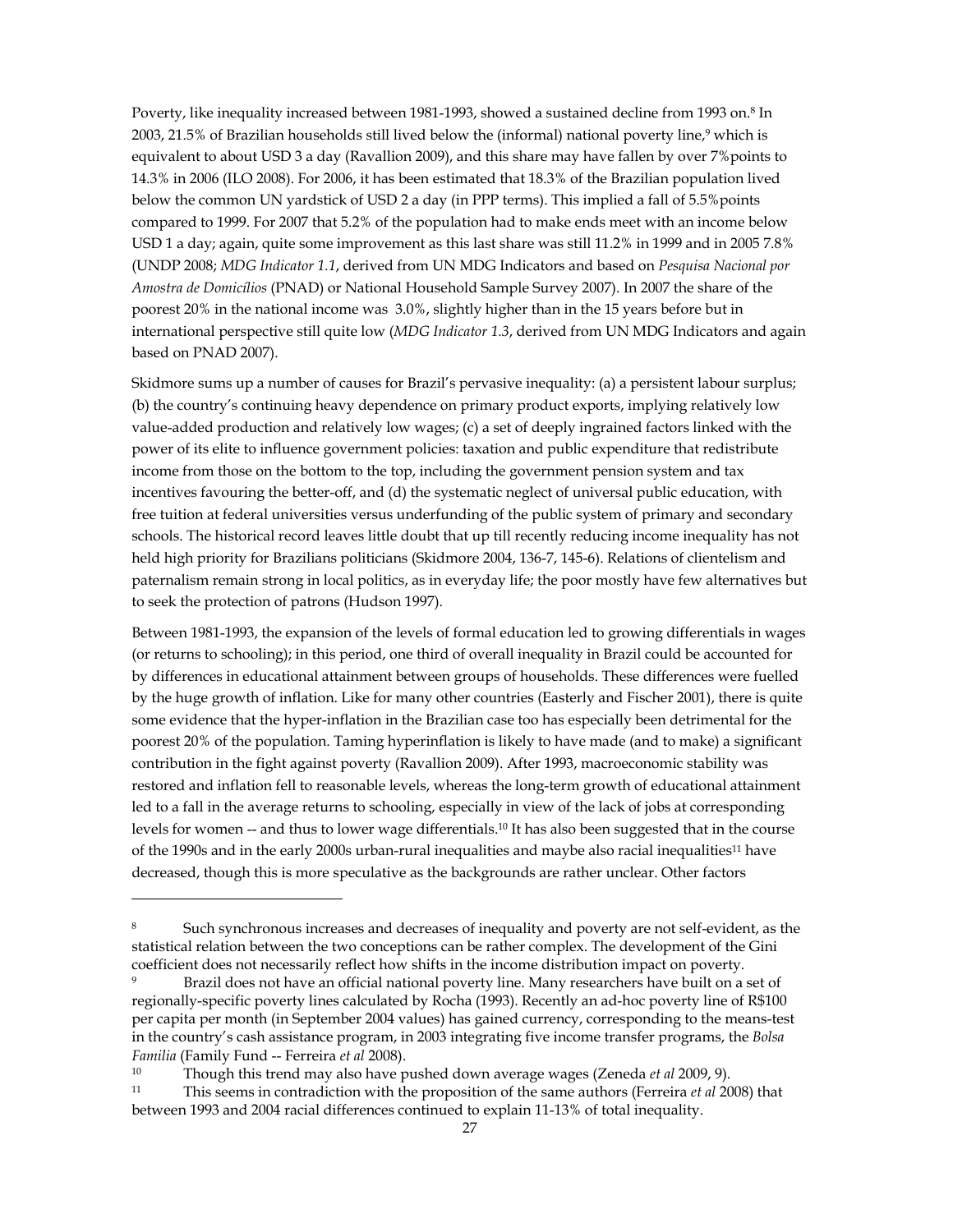remaining equal, in the 1980s the differences between urban and rural areas accounted for between 5- 17% of total inequality, though in the statistical exercise at stake the rural-urban income differential after 1993 declined by about 60% (Ferreira *et al* 2008). Last but not least, as discussed the real increase in the SMW most likely was the largest contribution to less income inequality.

In spite of a possible smaller urban-rural difference, and the existence of many poor living in the *favelas* or distant housing projects in the cities of the Southeast, it cannot be denied that notably rural poverty remains deep and widespread. In 2006, about 12 million of the nearly 30 million Brazilians living in rural areas, or 41%, were below the national poverty line, against 17.5% of households in the urban areas (UN MDG Indicators; IFAD Rural Poverty portal). One third of income of the poorest 20% was nonmonetary (Brazilian average: 14.3%). On average, these households had 1.5 earners, against the national average of 2.0 earners (ILO Laborsta, based on *Pesquisa de Orcamentos Familiares*). Also physical indicators point at the remaining large inequalities between the urban and rural areas. For example, while in 2006 91% of the Brazilian population had access to a safe (in UN terms improved) water source, under urban conditions this share was 97%, a huge difference with the 58% access share in rural areas – a share at the level of some of the poorest African countries like Zambia and Guinee-Bissau (WHO 2009, 30). Even wider is the urban-rural gap in access to improved sanitation still existing in 2006. Wheras the national average was 77%, the 84% access rate found in urban areas was in violent contrast with the 37% rate in Brazil's rural areas. The latter rate was even quite below the rates for African countries like Zambia or Malawi (WHO 2009, 31).

Brazil's Northeast region has the single largest concentration of rural poverty in Latin America. In this region, 58% of the total population and 67% of the rural population lives below the national poverty line. In 2003, the Northeast's per capita income was less than half of the national per capita income (DIEESE website; IFAD Rural Poverty portal; see also our section 2.6.4, on agriculture). On all human development indicators, the Northeast has the lowest scores of Brazil's five large regions. For example, in 2007 the literacy rate in the Northeast was 80.1%, against the national average of 90.0% -- though in 1992 the Northeastern rate was only 67.3%. Notwithstanding similar progress in recent years, the availability of community services in the Northeast remains much lower than notably in the Southeast and the South of the country. For example, whereas in 2007 73.9% of all households in the Northeast could rely on collecting garbage services, this percentage was 87.5% in the Southeast. Also, the use of durable household goods in the Northeast was much lower than the national average, not to mention the incidence in the Southeast. Again just one example: in 2007 12.8% of the Northeastern households had a washing machine, compared to a national average of 39.5% and an average 54.9% in the Southeast (all data: IBGE 2008).

On the human development index (HDI) Brazil ranked in 2006 70<sup>th</sup> on a total of 179 countries, with a score of 0.807, in the middle-range of Latin American countries. The period 2000-2006 showed an increase in Brazil's score of 0.018%-points on the HDI, and the longer term (1980-2006) an improvement of 0.123%-points. Its relative position has fallen somewhat (compare to number 58 of 130 countries in 1990). The country's GDP per capita index was 7 places higher than its HDI index. Brazil's position in the Gender-adjusted Development Index (GDI) was, with a no. 63 ranking among 157 countries, in 2006 about the same. Its GDI value was 99.6% of its HDI value (UNDP 2008). As said, the estimated earned income for men was in 2006 (PPP adjusted) USD 11,521, and for women USD 6,426 (UNDP 2008), suggesting a women to men parity rate of 0.56.

For 2008 the Gender Gap Index of the World Economic Forum ranked Brazil 73rd of 130 countries. For the position of women in economic partication and opportunity, Brazil ranked 59<sup>st</sup>, in educational attainment and in health and survival–with other countries-- first, but concerning political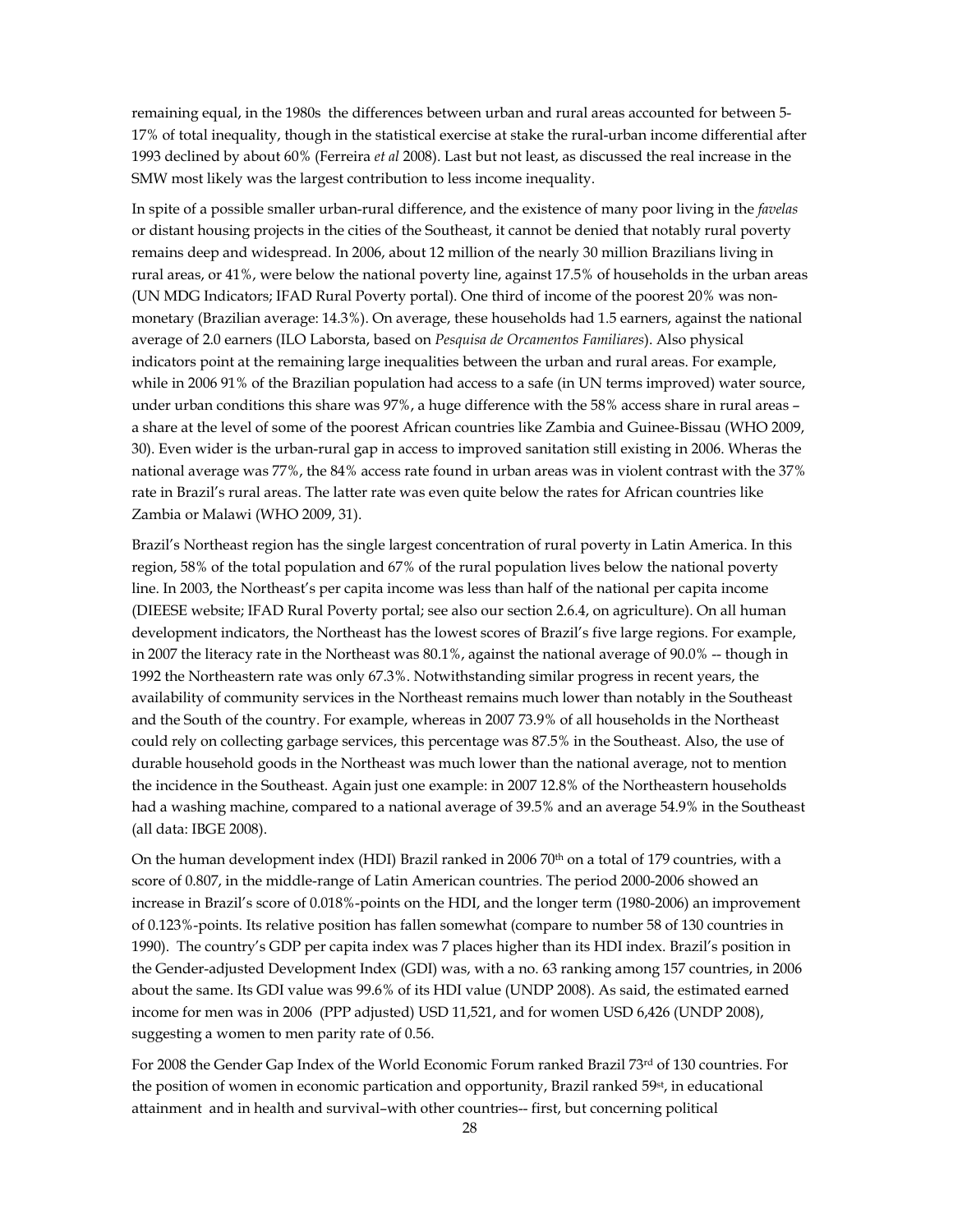empowerment 110<sup>th</sup>. The editors noted that the country moved up one spot in the overall rankings from 74th place in 2007: while there were small gains in women's labour force participation, estimated earned income and wage gaps, the country's (low) position on the economic participation and opportunity subindex remained virtually unchanged. By contrast, thanks to the advance in enrollment in primary education of girls Brazil is now rated among the 24 countries that have fully closed gender gaps in education (Hausmann *et al* 2008, 20). Finally, the SIGI Gender Equality and Social Institutions Index ranked Brazil 24th of 102 countries in 2008. The country's lowest sub-ranking was that on physical integrity, with a no. 48 spot (OECD-SIGI website).

# **2.6. Demographics and female labour force**

#### **2.6.1. Population and fertility**

1

Estimates as for July 2009 come to a population of Brazil of 198,740,000: 100,468,000 women and 98,272,000 men, or 100 women to 97.8 men. From 2000-2008, the male population has grown by approximately 11.6%, the female population by 11.2%.12 A considerable but not extremely large part of the population is 0-14 years: in 2009 26.7% -- 27.6% of the male population and 25.9% of the female part (CIA World Factbook). Due to the continued decrease in fertility and mortality, this share decreased from over 38% in 1980 (Hudson 1997). On the other hand, in 2009 6.4% of the population is estimated to be 65 of age and older: 5.5% of the males and 7.3% of the females (CIA World Factbook). Ageing is considerable: in 1980 the share of those aged 65 and over was still 4.0% (Hudson 1997). For 2009, the median age was estimated at 28.6 years, 27.8 for males and 29.3 for females (CIA World Factbook).

Brazil's current population growth rate is estimated at 1.2%, slowing down the yearly growth rate between 1997- 2007 of 1.4%, and meaning a further lowering of the yearly population growth rates prevailing in the 1980s (2.5%) and the 1970s (1.9%) (WHO 2009; Hudson 1997). The UN expects population growth for 2005-2010 to result in 1.3% per year: 1.8% in the urban areas, against a fall of 1.9% yearly of the rural population (UN Data). Brazil is already highly urbanised, and as mentioned in its recent history urbanisation has gone on extremely rapid. In 2007, nearly six of seven inhabitants (85.2%) lived in urban areas, against 81% in 2000. About one-third of the population lives in the industrialized Southeast. The same holds for the nine Metropolitan Regions (MRs). The three MRs in the Southeast, Belo Horizonte, Rio de Janeiro en Sâo Paolo, account for one fifth of Brazil's population. The largest MR is Sâo Paolo, with close to 20 million inhabitants (UN Data; wikipedia; IBGE 2008).

The birth rate estimated for 2009 is 18.3 births per 1,000 population, the death rate 6.4 deaths per 1,000 (CIA World Factbook). The total fertility rate (TFR, the number of births a woman would have if she survived to age 50) has shown a huge decrease, and dropped from 6.3 in 1960 to 3.3 in 1986 and 2.4 in 2000 (Berquó and Cavenaghi 2005), though the decrease to below 2.0 earlier expected to happen in the 2000s (Hudson 1997) has not materialized. Both for 2005-2010 and for 2009 the TFR is estimated at 2.2 (UN Data), about the replacement level. Nevertheless, in the early 2000s studies indicated that more than half of the population was already below replacement levels and that only a small segment showed TFRs above 5 per woman (Berquó and Cavenaghi 2005). The massive fertility rate decline occurred in the absence of any official policy in favour of controlling birth rates. Though size and speed of this

<sup>12</sup> These estimates (based on projections of the US Census Bureau) are considerable higher than Brazilian estimates building on the August 2000 Census. That Census reported a population of 169,873,000, 3.8% lower than projections of the US Census Bureau (source: CIA World Factbook).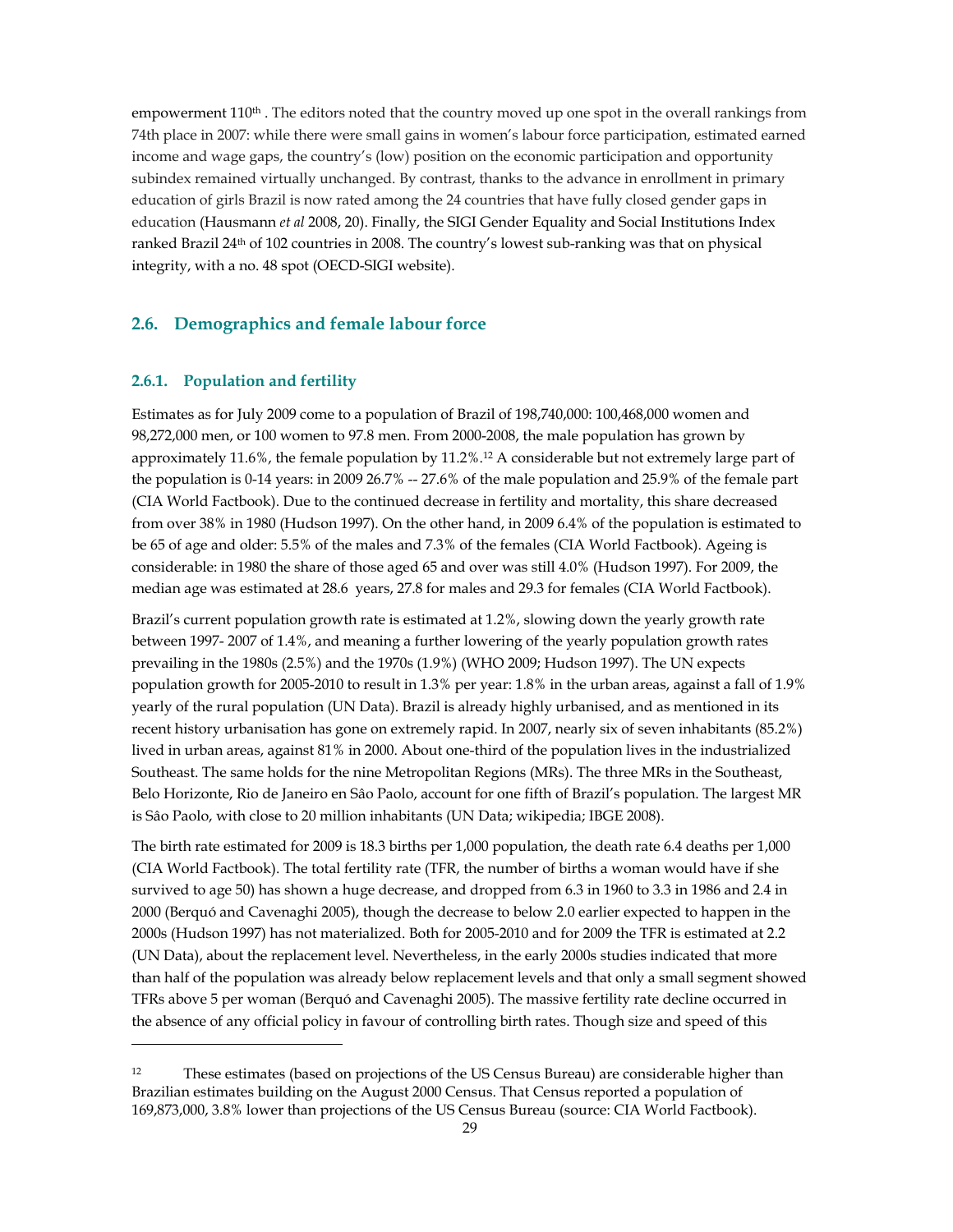decline were comparable with China's, the Brazilian government's stance was one of *laissez-faire*. Largescale birth control developed bottom-up, with women taking much of the initiative. Already in the early 1990s, about two of three Brazilian women used contraceptives13, which by the time were already sold over the counter without prescription, whereas many Brazilian couples decided and decide for sterilization. Moreover, the incidence of abortion is significant. In the early 1990s, the number of abortions in Brazil corresponded to one abortion to every two life births. The practice of clandestine abortions helps to explain the relatively high maternity mortality rate (Hudson 1997) of 110 deaths per 1,000 births in 2005 (WHO 2009).

Actually, in general life chances in Brazil are quite good in comparative perspective. Infectious and contagious diseases have been largely brought under control. Life expectancy at birth has also increased substantially, from 52.7 years in 1970, via 67.1 years in 1995, to an estimated 72.0 years in 2009: 68.4 years for males and 75.7 years for females (Hudson 1997; CIA World Factbook<sup>14</sup>). For 2005-2010 life expectancy at birth is expected to grow slightly, to 68.8 years for males and 76.1 years for females (UN Data). For 2000-2005, the probability of not surviving to age 40 was estimated 10.4% of the relevant age cohort (UNDP 2008).

 Child mortality is low. In 2004 the neonatal mortality rate stood at a quite low 13 per 1,000 live births. The infant mortality rate (probability of dying between birth and age 1 per 1,000 live births) stood at 20 in 2007, considerable progress as the rate for 1990 was 49 and that for 2000 still 28 (WHO 2009). For 2009, the CIA World Factbook estimate is set slightly higher at 22.6 deaths per 1,000 live births. The under 5 mortality rate (probability of dying between birth and age 1 per 1,000 live births) by 2007 stood at 22, coming down from 58 in 1990 and 32 in 2000. It is estimated for 2005-2010 to become 23.6 (WHO 2009; UN Data).

For an indication of the situation of our target group, the adolescent fertility rate (births per 1,000 women 15-19 of age) is of special importance. For Brazil, over 2000-2007 this rate was estimated at 56, in the middle-range for developing countries (WHO 2009). In the early 2000s, the trend seemed clearly downward, with adolescent fertility rates at 64 in 2000 and 42 in 2005 (World Bank WDI), and there seemed reason for optimism. The nationwide campaigns of AIDS prevention, strategies in reproductive health policies toward adolescents, sexual education at schools, and a massive exposure in the media regarding the negative consequences of unplanned pregnancy among young people, all spoke out in favour of a decline of adolescent fertility (Berquó and Cavenaghi 2005). Yet, the 2000-2007 estimate suggests stagnation, or even bending, of the downward trend. The rather high incidence of early marriage may play a role: a 2004 United Nations report estimated that 17% of Brazilian girls between 15 and 19 years of age were married, divorced or widowed (OECD SIGI website). Moreover, birth patterns growingly focus on adolescent girls. The share of children born in 2000 with mothers aged 15-19 was 20%, indicating a long-term increase from 9% in 1980 and 14% in 1991. It is quite significant that between 1980-2000 the 15-19 age cohort was the only category with an increasing fertility rate. Among the 15-17-year-old girls, in 2000 already 8.3% were mothers, while among 18-19-year-olds this share was 24.3% (Berquó and Cavenaghi 2005).

 Fertility rates and trends in the adolescent cohort, moreover, are strongly differentiated by social class. Between 1991-2000, fertility rates stayed invariably low among the better-off (defined as those 15-19 aged from families earning five or more minimum wages per capita and having nine or more years of

1

<sup>13</sup> Recent figures on contraceptive prevalence are not available (cf. WHO 2009).

<sup>14</sup> WHO (2009) mentions for 2007 slightly higher averages i.e. 70 years for males and 76 years for females, and that may imply no further increase.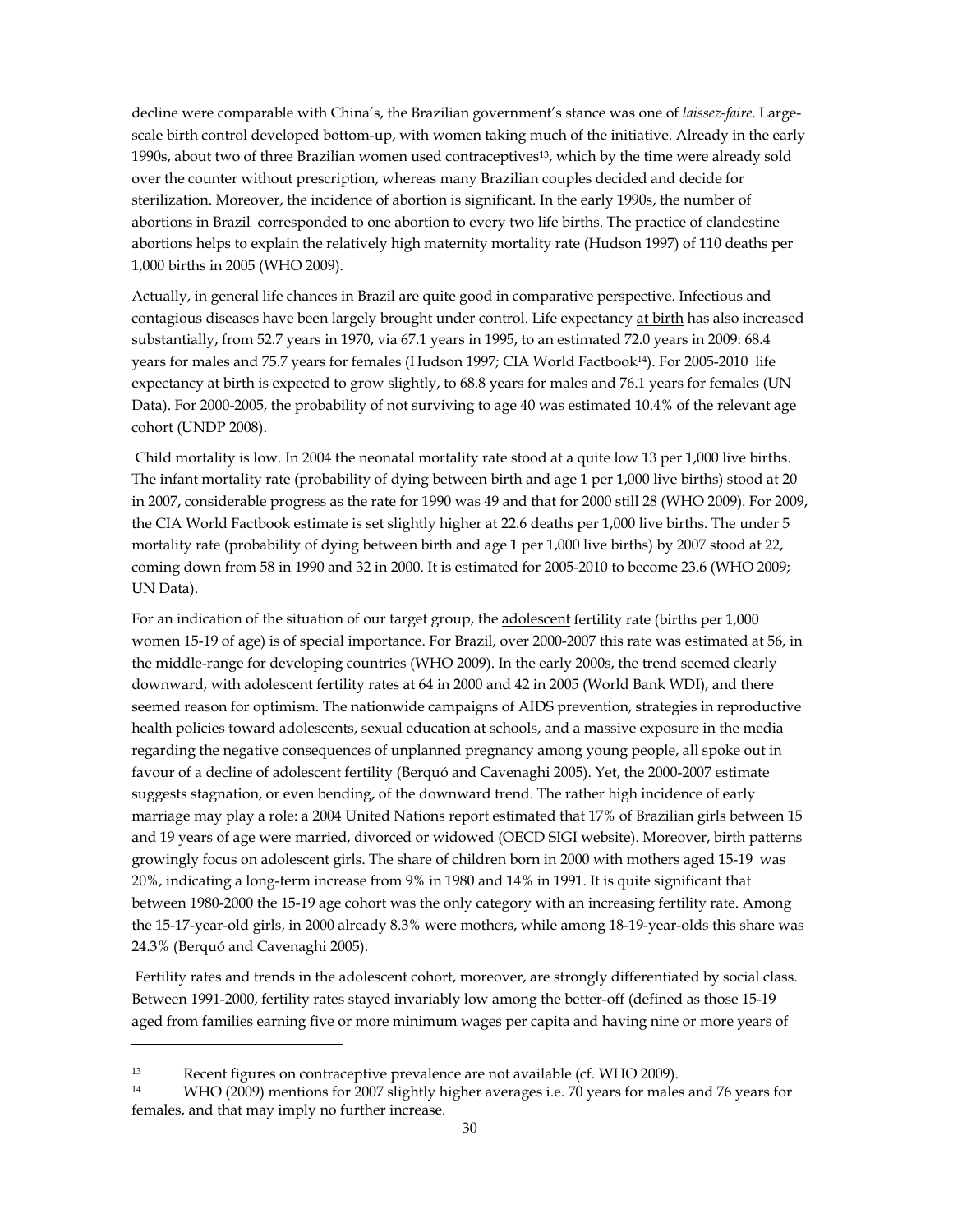schooling), whereas the (already high) fertility rates in the group with the worst socio-economic conditions grew from 6.7 times those in the better-off group to 10.3 times. In both socio-economic categories, the fertility rates of non-white women remained higher than those of whites. Among nonwhite women, the equivalent variation in rates between highest and lowest socio-economic categories was 5.8 and 8.5 respectively (Berquó and Cavenaghi 2005, and authors' calculations based on this source). As we will show in section 2.7.2, these developments tend to have considerable effects on the school drop-out rates of girls.

#### **2.6.2. Health**

One of the major health risk factors for young people in Brazil, though considerably less widespread than in the African countries we covered in other DECISIONS FOR LIFE country reports, is HIV/AIDS. AIDS was first reported in Brazil in 1980. By 2002, an estimated 650,000 individuals were living with HIV/AIDS, growing to approximately 730,000 in 2007, or 0.4% of the total population. This resulted for 2007 in an estimated HIV adult prevalence rate (of those aged 15-49) of 510 per 100,000. By 2007, about 15,000 persons had died from HIV/AIDS (UNAIDS 2007; CIA World Factbook; WHO 2009). So far for the bad news; there is good news too. Since 1998 the death rate from AIDS has steadily declined: an achievement attributed to the country's treatment policies. Throughout the 1990s, a range of NGOs, governmental and grass-root organizations joined as to address what was earlier perceived to be a hopeless situation. Activists and health professionals actively participated in policy making. The government was able to reduce treatment costs by reverse engineering antiretroviral drugs, and succeeded in negotiating substantial drug price reductions from pharmaceutical multinationals. By 2000, UNAIDS called the Brazilian AIDS Program the best in the developing world. Though the country's health care system continues to raise bureaucratic obstacles, the results are impressive (Biehl 2007). In 2007, the number of HIV/AIDS deaths in Brazil was calculated at 8 per 100,000, slightly above the average for the Americas. In the same year the antiretroviral therapy coverage among people with advanced HIV infection was a quite high 80% (WHO 2009).

We already came across large inequalities at various fields in Brazil; the country's health disparities are also considerable. We limit ourselves here to two issues related to birth: the percentage of births attended by skilled health personnel, and the under 5 mortality rate. According to the World Health Organization (WHO 2009), the percentage of births attended by skilled health personnel was 72% among lowest 20% in the income distribution, against 99% among wealthiest 20%. As for the education level of the mother, the rates were 66% births attended by skilled health personnel for mothers with the lowest level and 95% for those with the highest level. The differences across space were somewhat smaller though still considerable, with 73% in rural areas and 92% in urban areas. The respective figures as for the under 5 mortality rate were 99 per 1,000 among lowest 20% in the income distribution, against 37 among the wealthiest 20%, 136 among mothers with the lowest education level versus 53 among those with the highest level, and 111 in rural areas versus 76 in urban areas.

#### **2.6.3. Women's labour market share**

Of the total Brazilian population, in the ILO statistics by 2007 98,85 million persons were counted as economically active, of which 5,50 milion in the ages under 15 as well as 65 and older. If we leave out both these groups in order to comply with the internationally comparable Labour Participation Rate (LPR) or Employment-to-Population ratio (EPOP) that only takes stock of the 15-64 of age, we can calculate the over-all LPR or EPOP at 72.3% (*MDG indicator 1.5*). This implies a position in the middle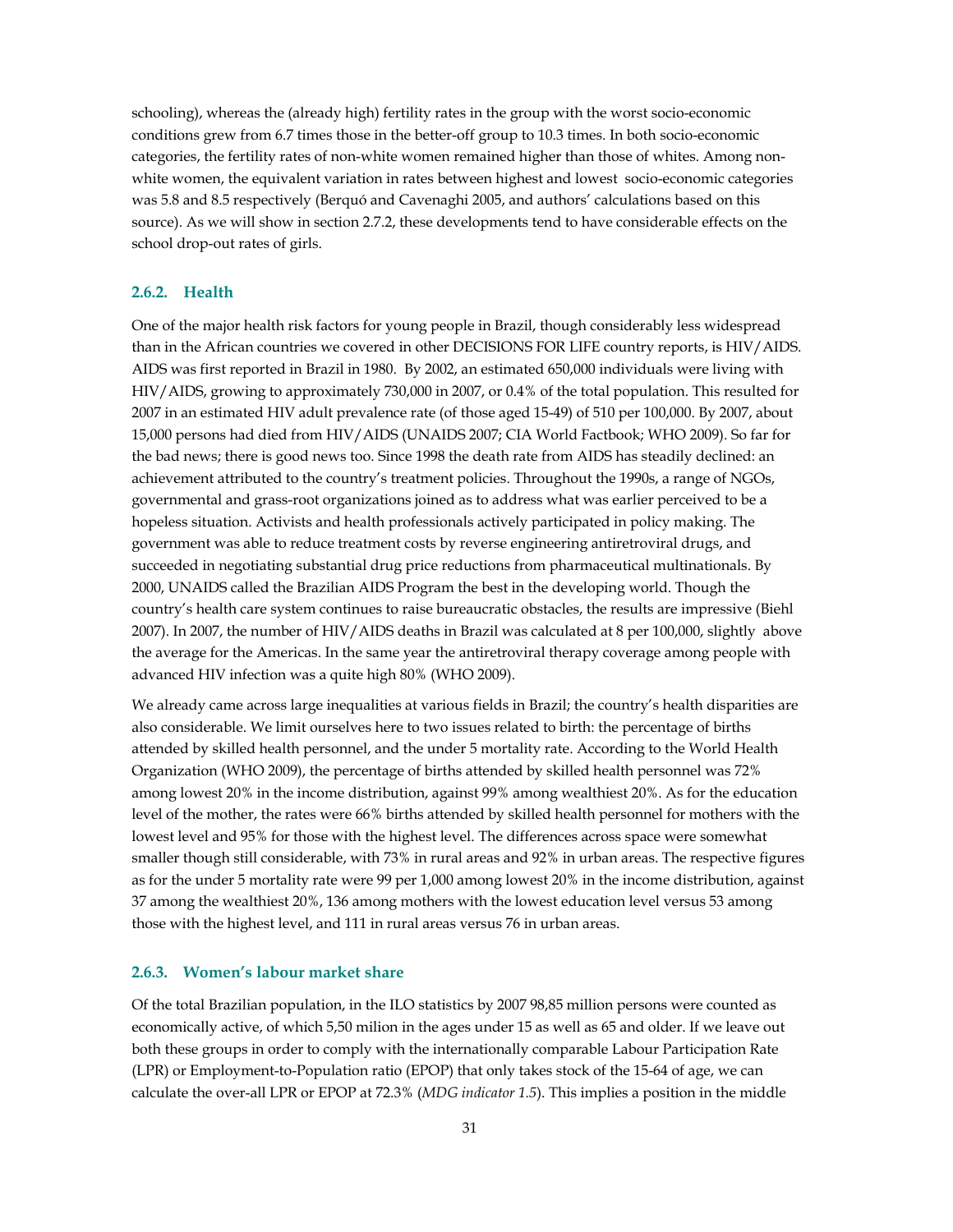ranks among the 14 countries in our project. With 63.0% in 2008, the overall female LPR or EPOP in Brazil is one-fifth lower than the male figure (81.8%).

Table 5 reveals the LPR's by gender and age group for 1999 and 2007 (though not fully comparable as the 1999 figures do not fully show 5-year cohorts). Labour participation by age shows the "plateau" shaped curve characteristic for Latin American countries, which rises after school-leaving age, peaks at around 30 to 35 years, holds steady until about 40 or 45 years, and then declines rather quickly (cf. Winter 1994, 7). In 2007, the four female 5-years' groups aged 25 to 44 showed labour participation rates between 70-75%, whereas the LPRs of the 20-24 and the 45-49 of age were about 67%. Between 1999- 2007, the LPRs of these respective age groups have all increased, by 4 to 7%points. (By contrast, the table shows that for the males 20-39 of age the LPRs decreased in this period). For those 50 and older the LPR is falling rather regularly with age, also in 2007 though at a somewhat higher level than in 1999. For the 15-19-year old females, the LPR decreased slightly to 41.6%. In 2007, the joint LPR for the 15-29 of age was 60.7% (15,28 million employed in a population of 25,19 million): an increase of nearly 5%points compared with their joint LPR of 55.8% in 1999 (12,30 million employed in a population of 22,04 million aged 15-29). The LPR's for the 10-14 of age have decreased substantially, though the 2007 figures confirm that child labour (even counted officially!) is still widespread. According to these statistics, in 2007 it concerned 601,000 girls (1999: 963,000) and 1,206,000 boys (1999: 1,854,000)(ILO-Laborsta, and own calculations based on this source).

|                            | all          |       | women |      | o<br>men |      |  |
|----------------------------|--------------|-------|-------|------|----------|------|--|
| shares                     | 1999<br>2007 |       | 1999  | 2007 | 1999     | 2007 |  |
| 10-14                      | 16.6         | 10.1  | 11.4  | 6.9  | 21.7     | 13.1 |  |
| 15-19                      | 52.5         | 50.0  | 42.0  | 41.6 | 62.8     | 58.0 |  |
| 20-24                      | 76.2         | 77.5  | 63.2  | 67.8 | 89.2     | 87.2 |  |
| 25-29                      | 79.7         | 82.6  | 65.7  | 72.6 | 94.7     | 93.2 |  |
| 30-34                      | 81.6         | 84.0  | 68.3  | 73.5 | 95.9     | 95.3 |  |
| 35-39                      |              | 83.3  |       | 72.9 |          | 94.6 |  |
| 40-44                      | 78.2         | 82.9  | 64.8  | 72.5 | 92.9     | 94.1 |  |
| 45-49                      |              | 78.8  |       | 67.7 |          | 91.4 |  |
| 50-54                      | 65.1         | 71.4  | 49.7  | 58.1 | 81.7     | 86.2 |  |
| 55-59                      |              | 61.0  |       | 46.8 |          | 77.2 |  |
| 60-64                      | 32.3         | 47.7  | 19.7  | 32.3 | 48.0     | 65.5 |  |
| 65-69                      |              | 32.7  |       | 21.8 |          | 45.6 |  |
| 70-74                      |              | 23.0  |       | 14.7 |          | 33.5 |  |
| $75+$                      |              | 13.5  |       | 8.3  |          | 21.2 |  |
| Total 15+                  | 67.6         | 68.6  | 54.4  | 57.7 | 81.9     | 80.4 |  |
| population                 | 113.1        | 141,5 | 58.6  | 73.6 | 54.5     | 67.9 |  |
| $15+x$ mln.                |              |       |       |      |          |      |  |
| labourforce<br>$15+x$ mln. | 76.4         | 97.0  | 31.9  | 42.5 | 44.6     | 54.5 |  |

**Table 5 Labour participation rates by gender and by age group, Brazil, 1999 and 2007**

Source: ILO, Laborsta

Table 6 (next page) presents an overview of the female employment shares by industry, for employees (paid employment) and for the labour force at large. In 2007, women's overall share was just over 42%, and among employees nearly 44%. These figures already indicate that the joint female share in the other employment status categories is lower. Indeed, 10,1 milllion women in the labour force in these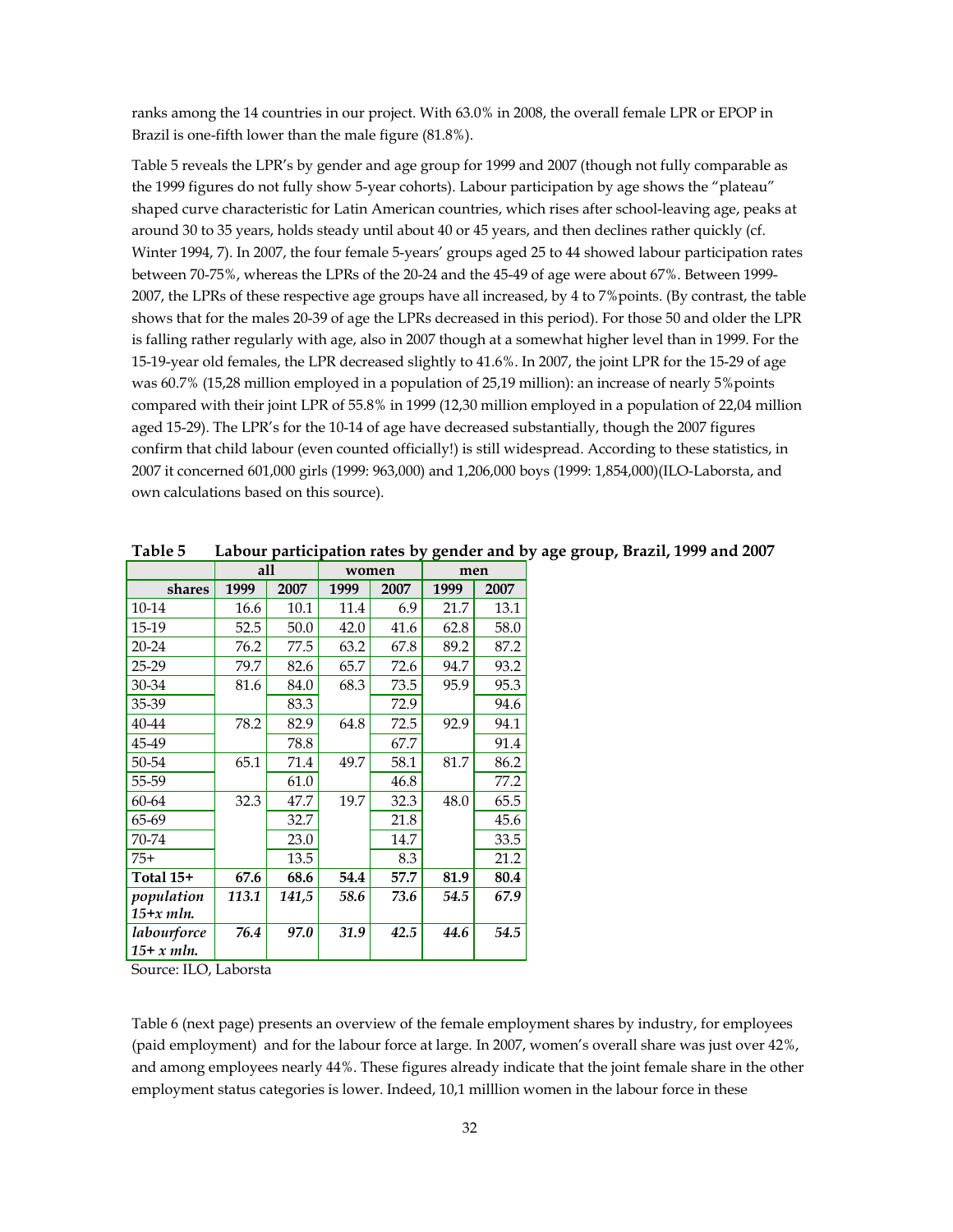categories totaling 27,9 mln. implied a 36% share. Looking at the three categories left, this held for employers, in which category women in 2007 made up 26.5% (900,000 of 3.4 million), and for ownaccount workers, with 32.5% females (6,2 mln. of 19,2 mln.). Yet, women traditionally formed a majority of contributing family workers, and with 56% in this category (nearly 3,0 mln. of 5,3 mln.) this still was so in 2007 (all data from 2007 Labour Force Survey via ILO-Laborsta).

|                                   | employees |               | labour force |               |
|-----------------------------------|-----------|---------------|--------------|---------------|
|                                   | x mln.    | $\frac{0}{0}$ | x mln.       | $\frac{0}{0}$ |
| agriculture                       | 0,54      | 11.5          | 5,27         | 32.5          |
| fishing                           | 0,01      | 1.4           | 0,06         | 15.2          |
| mining                            | 0,02      | 5.8           | 0,04         | 9.4           |
| manufacturing                     | 2,86      | 28.9          | 4,78         | 36.4          |
| utilities                         | 0,07      | 19.5          | 0,07         | 18.1          |
| construction                      | 0,13      | 4.3           | 0,19         | 3.1           |
| transport, storage, communication | 0,52      | 17.8          | 0,59         | 13.7          |
| wholesale and retail              | 3,55      | 37.3          | 6,36         | 39.6          |
| restaurants, hotels               | 1,06      | 53.9          | 1,74         | 51.7          |
| finance, insurance                | 0,55      | 50.7          | 0,58         | 49.0          |
| real estate, other business       | 1,58      | 38.1          | 1,98         | 33.0          |
| public administration, defense    | 1,72      | 38.3          | 1,73         | 38.1          |
| education                         | 3,72      | 77.8          | 3,92         | 77.7          |
| health, social work               | 2,21      | 78.6          | 2,56         | 76.9          |
| other community services          | 0,96      | 49.5          | 2,22         | 60.0          |
| private households                | 6,31      | 93.8          | 6,32         | 97.8          |
| Total                             | 25,83     | 43.9          | 38,42        | 42.2          |

**Table 6 Female employment shares by industry, employees and total labour force, Brazil, 2007**

Source: authors' calculations based on ILO Laborsta (Labour Force Survey 2007)

Table 6 shows that female employees in 2007 formed majorities in five industries, as well as all females employed did. In four industries these majorities existed both among employees and in the total labour force, most outspokenly in private households (94% and 98% respectively), followed by health and social work (79 and 77%), education (twice 78%), and at some distance restaurants and hotels (54 and 52%). Women made up a clear majority (60%) in all employed in other community services, but accounted for just below 50% of this industry's employees, implying that relatively many women worked here as self-employed or family workers (The same was the case in agriculture, fishing and manufacturing). In finance and insurance this relation was –in weakened form-- the other way round: a small female majority among employees, a large minority among all employed. Male-dominated sectors were and remained construction; transport, storage and communication, and --rather surprisingly in international comparison-- also real estate and other business (38 and 33%), wholesale and retail (37 and 40%) as well as public administration (twice 38%).

Table 7 (next page) shows that in 2007 private households as an "industry" was the largest employer of female employees, with a share of over 24%, followed by education and wholesale / retail (both 14%), and manufacturing (11%). Six of seven women in paid employment (86%) worked in services, broadly defined and including government. The two columns at the right clarify that with 73% the services share in the total female labour force is somewhat lower. In the labour force at large, the share of wholesale and retail is a fraction larger than that of private households, whereas with 14% agriculture ranks third.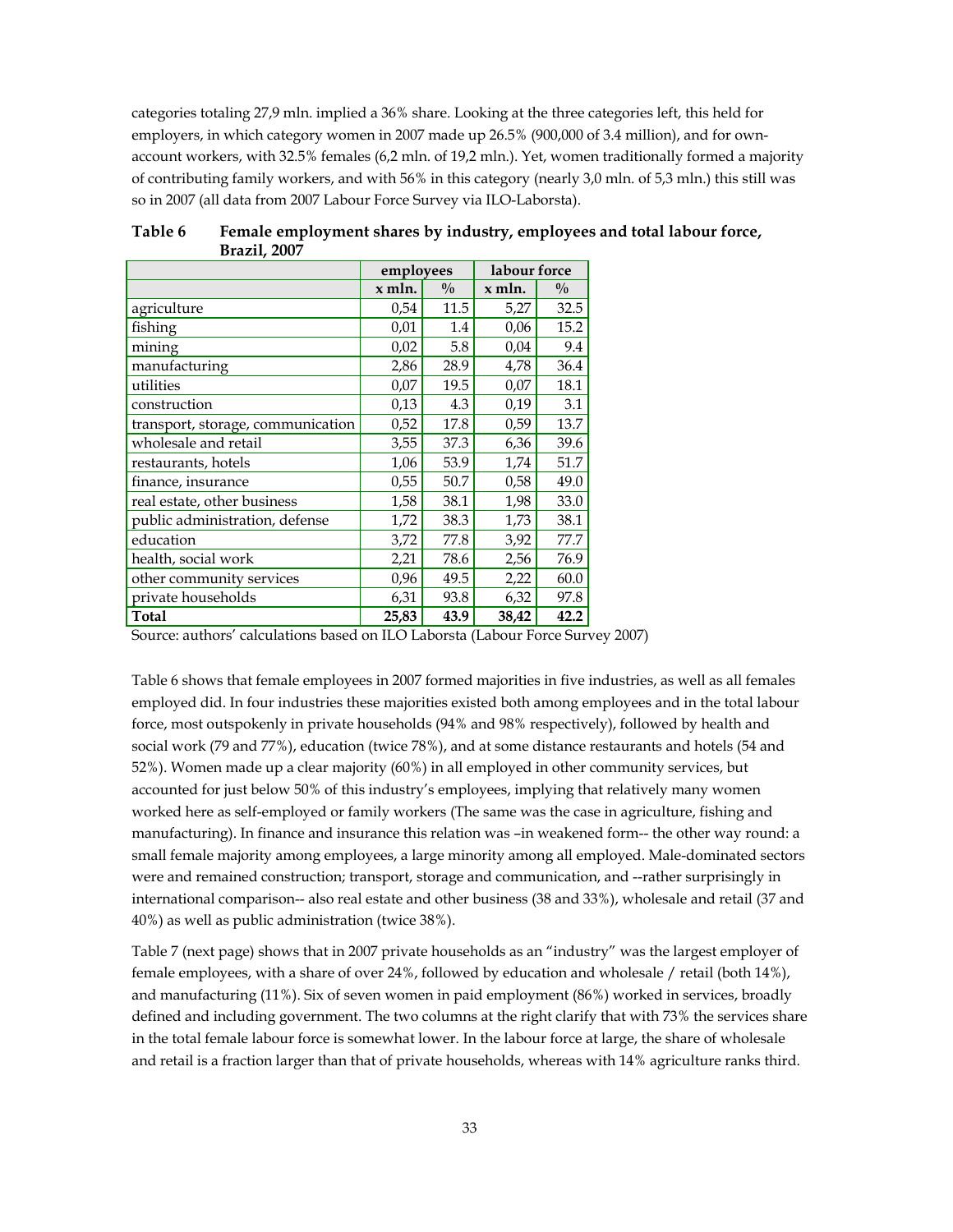The changes over time have been considerable. In 1997 over one of five women (20.2%) in the labour force still worked in agriculture, resulting in the strong decrease of over 6%points in one decade – about the same decrease the male labour force underwent. The share of women working in manufacturing remained nearly the same, whereas with 3.2%points that in wholesale and retail showed the largest relative growth (IBGE 2008).

|                                   | employees |               | labour force |               |  |
|-----------------------------------|-----------|---------------|--------------|---------------|--|
|                                   | mln.      | $\frac{0}{0}$ | mln.         | $\frac{0}{0}$ |  |
| agriculture                       | 0,54      | 2.1           | 5,27         | 13.8          |  |
| fishing                           | 0,01      | 0.1           | 0,06         | 0.2           |  |
| mining                            | 0,02      | 0.1           | 0,04         | 0.1           |  |
| manufacturing                     | 2,86      | 11.1          | 4,78         | 12.4          |  |
| utilities                         | 0,07      | 0.3           | 0,07         | 0.2           |  |
| construction                      | 0,13      | 0.5           | 0,19         | 0.1           |  |
| transport, storage, communication | 0,52      | 2.0           | 0,59         | 1.5           |  |
| wholesale and retail              | 3,55      | 13.8          | 6,36         | 16.6          |  |
| restaurants, hotels               | 1,06      | 4.1           | 1,74         | 4.5           |  |
| finance, insurance                | 0,55      | 2.1           | 0,58         | 1.5           |  |
| real estate, other business       | 1,58      | 6.1           | 1,98         | 5.2           |  |
| public administration, defense    | 1,72      | 6.7           | 1,73         | 4.5           |  |
| education                         | 3,72      | 14.4          | 3,92         | 10.2          |  |
| health, social work               | 2,21      | 8.6           | 2,56         | 6.7           |  |
| other community services          | 0,96      | 3.7           | 2,22         | 5.8           |  |
| private households                | 6,31      | 24.4          | 6,32         | 16.5          |  |
| <b>Total</b>                      | 25,83     | 100.0         | 38,42        | 100.0         |  |

**Table 7 Shares of industries in female employment, employees and total labour force, Brazil, 2007**

Source: authors' calculations based on ILO Laborsta (Labour Force Survey 2007)

Table 8 presents an overview of the female employment shares by occupational group, again both for employees and for the labour force at large.

| Table 8 | Female employment shares by occupational group, employees and total labour |
|---------|----------------------------------------------------------------------------|
|         | force, Brazil, 2007                                                        |

|          |               | labour force |               |  |
|----------|---------------|--------------|---------------|--|
| $x$ mln. | $\frac{0}{0}$ | $x$ mln.     | $\frac{0}{0}$ |  |
| 0,90     | 40.6          | 1,62         | 36.1          |  |
| 2,83     | 61.4          | 3,55         | 58.6          |  |
| 2,85     | 50.2          | 3,26         | 46.7          |  |
| 4,23     | 58.6          | 4,38         | 58.5          |  |
| 4,91     | 56.1          | 7,81         | 57.5          |  |
| 0,52     | 11.5          | 5,30         | 32.7          |  |
| 0,67     | 10.7          | 1,34         | 20.7          |  |
| 1,26     | 20.5          | 2,24         | 29.4          |  |
|          |               |              |               |  |
| 7,64     | 59.2          | 8,88         | 55.3          |  |
| 0,03     | 4.7           | 0.03         | 4.7           |  |
| 25,83    | 43.9          | 38,42        | 42.2          |  |
|          |               | employees    |               |  |

Source: authors' calculations based on ILO Laborsta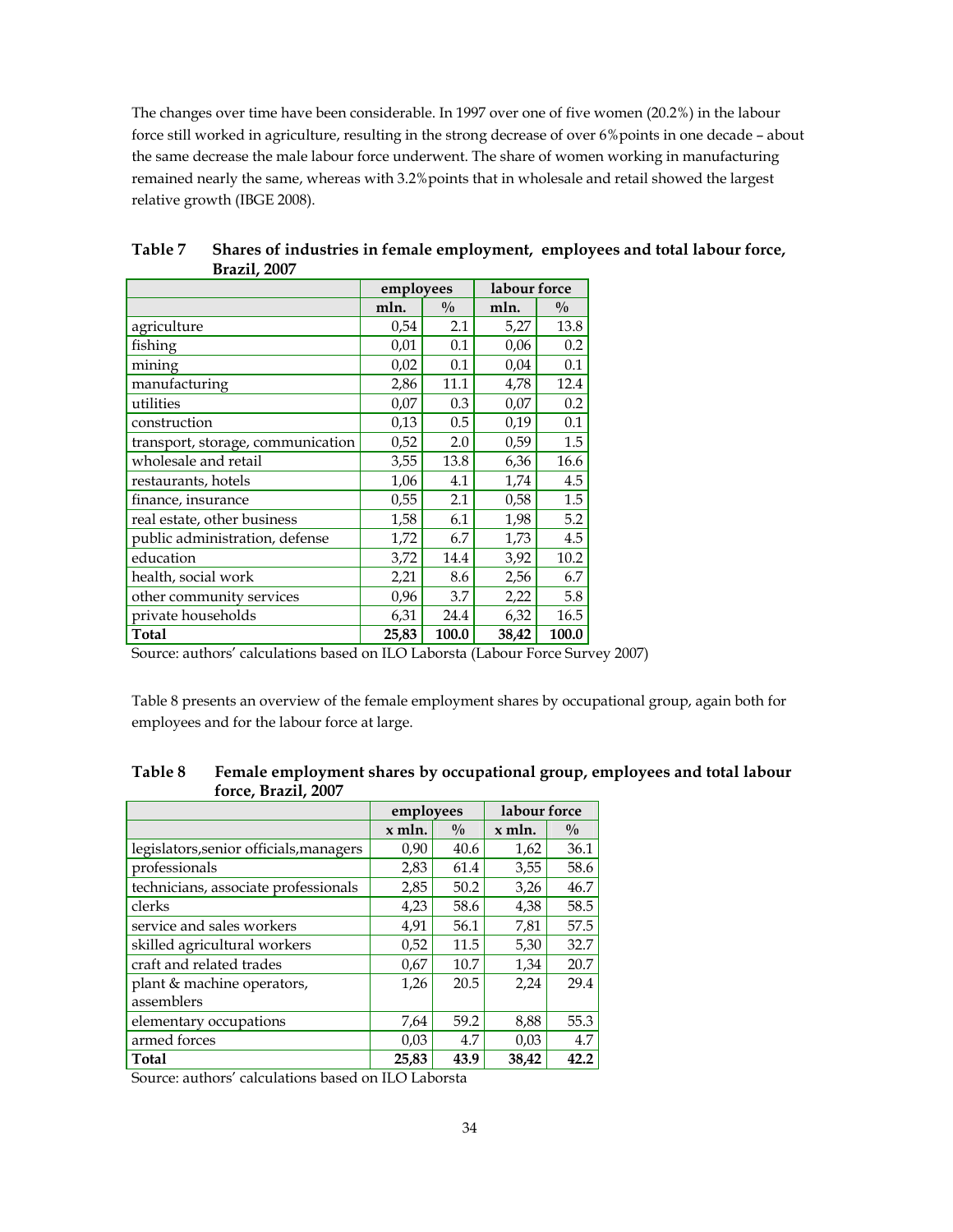With 36%, the Brazilian share of female legislators, senior officials and managers was about the average for upper-middle income countries; if we focus on only employees, their over 40% share is even rather high. Though again hardly at variance with other countries at the same level of development (cf. UNDP 2008), the female shares in the occupational groups somewhat lower in the organisational hierarchy are higher: over 58% among professionals (and over 61% among professionals in paid employment, including many teachers in secondary and tertiary education), and over 46% respectively 50% among technicians and associate professionals (among which nurses and teachers in primary education). Women formed majorities in clerical, service and sales, and elementary occupations (including workers in private households), irrespective of their employment status. In three groups, skilled agricultural workers; craft and related trades, and plant & machine operators and assemblers, the female shares in the labour force at large were much larger than those among employees, pointing at considerable numbers of women working in these occupations as self-employed or family worker.

According to Table 9, in 2007 the three occupational groups ranked highest in organisational hierarchies accounted for 25.5% of female employees respectively 23% of the female labour force at large. Yet, elementary occupations, the lowest ranked group, took by far the largest single share, accounting for nearly 30% of all female employees and 23% of all females in the total labour force. Irrespective of employment status, the service and sales occupations ranked second. In the employee ranks, the clerks ranked third, as did the skilled agricultural workers among all employed females.

|                                         | employees |               | labour force |               |
|-----------------------------------------|-----------|---------------|--------------|---------------|
|                                         | $x$ mln.  | $\frac{0}{0}$ | $x$ mln.     | $\frac{0}{0}$ |
| legislators, senior officials, managers | 0,90      | 3.5           | 1,62         | 4.2           |
| professionals                           | 2,83      | 11.0          | 3,55         | 9.2           |
| technicians, associate professionals    | 2,85      | 11.0          | 3,26         | 8.5           |
| clerks                                  | 4,23      | 16.4          | 4,38         | 11.4          |
| service and sales workers               | 4,91      | 19.0          | 7,81         | 20.3          |
| skilled agricultural workers            | 0,52      | 2.0           | 5,30         | 13.8          |
| craft and related trades                | 0,67      | 2.6           | 1,34         | 3.5           |
| plant & machine operators,              | 1,26      | 4.9           | 2,24         | 5.8           |
| assemblers                              |           |               |              |               |
| elementary occupations                  | 7,64      | 29.6          | 8,88         | 23.1          |
| armed forces                            | 0,03      | 0.1           | 0,03         | 0.1           |
| <b>Total</b>                            | 25.83     | 100.0         | 38.42        | 100.0         |

**Table 9 Shares of occupational groups in female employment, employees and total labour force, Brazil, 2007**

Source: authors' calculations based on ILO Laborsta

Table 10 (next page) presents a more detailed overview of the total female labour force in Brazil for 2007, horizontally grouping the 10 occupational groups and vertically the industries. Based on the table we can calculate that over 90% of all women in the three highest ranked occupational groups worked in services (broadly defined). Education alone accounted for 37% of all women in these three groups, followed by health (14%), public administration (10%), and wholesale and retail (also 10%). With 36% of all, wholesale and retail housed a considerable share of female managers et cetera, most likely for the largest part store managers. Clerks proved to be widely and rather evenly spread across industries. As to be expected, wholesale and retail accounted for a major part (42%) of all service and sales workers, though they are widely dispersed too, with considerable shares in other community services (16%), and restaurants and hotels (14%).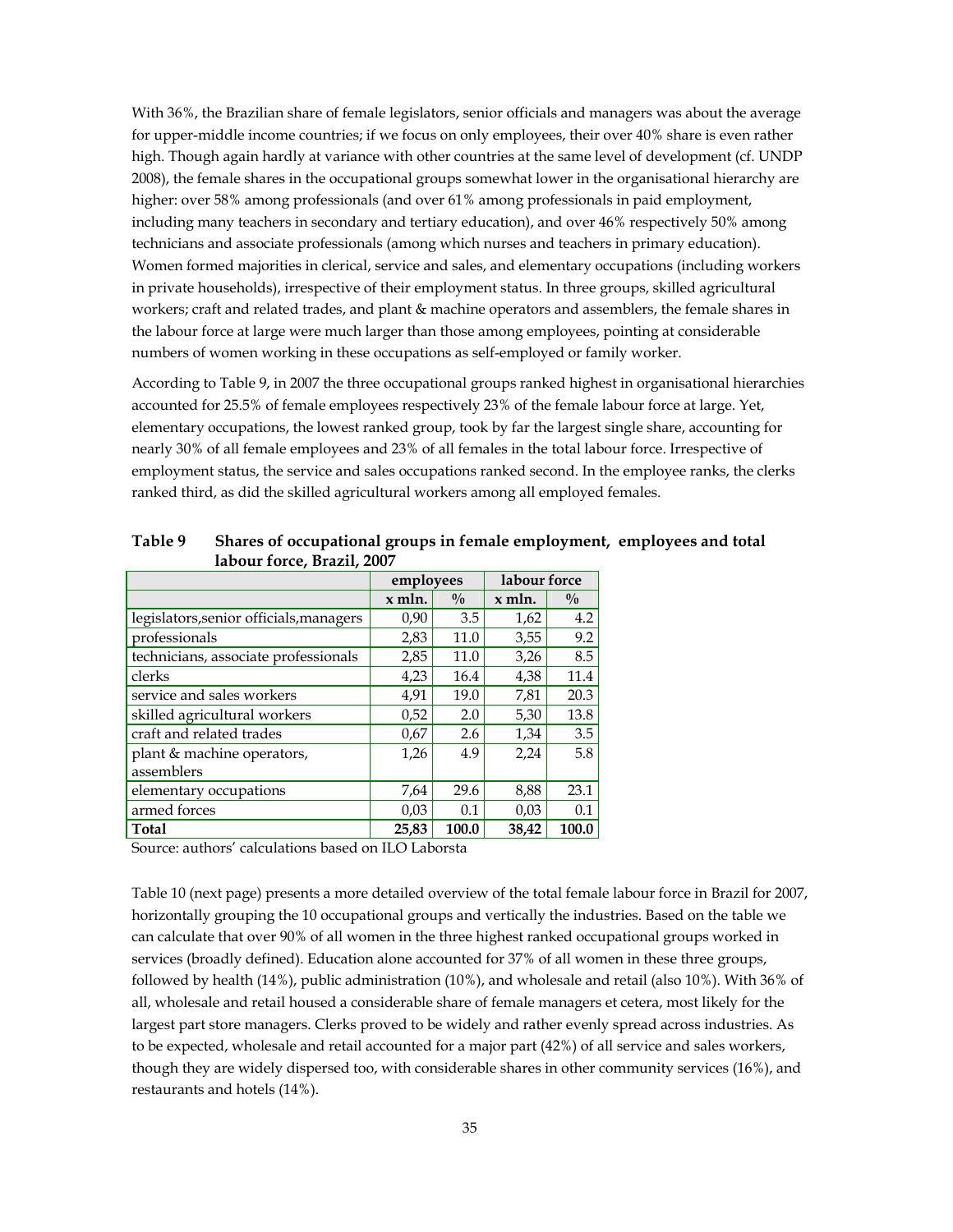|                             | tot   | 1                        | $\overline{2}$           | 3     | 4     | 5     | 6     | 7              | 8   | 9                        | <b>10</b> |
|-----------------------------|-------|--------------------------|--------------------------|-------|-------|-------|-------|----------------|-----|--------------------------|-----------|
| agriculture                 | 5,615 | 4                        | 2                        |       | 9     | 31    | 5,564 |                | 4   |                          |           |
| fishing                     | 56    | $\overline{\phantom{a}}$ | $\overline{\phantom{0}}$ |       |       | 1     | 55    |                |     |                          |           |
| mining                      | 22    | 3                        | 4                        | 3     | 6     | 3     |       | 4              |     | $\overline{\phantom{a}}$ |           |
| manufacturing               | 4,354 | 186                      | 264                      | 169   | 387   | 423   | 25    | 2,449          | 439 | 8                        | -         |
| utilities                   | 54    | $\overline{2}$           | 9                        | 7     | 29    | 6     |       |                |     |                          |           |
| construction                | 134   | 16                       | 17                       | 11    | 34    | 19    |       | 38             |     |                          |           |
| transport, stor., commun.   | 466   | 33                       | 25                       | 43    | 211   | 106   |       | 46             |     |                          |           |
| wholesale and retail        | 5,609 | 511                      | 60                       | 149   | 894   | 3,823 |       | 102            | 54  | 14                       |           |
| restaurants, hotels         | 1,505 | 107                      | 11                       | 5     | 77    | 1,294 |       | 1              | 10  | ٠                        |           |
| finance, insurance          | 476   | 71                       | 35                       | 70    | 251   | 45    |       | $\overline{2}$ |     | -                        |           |
| real estate, other business | 1,653 | 86                       | 316                      | 202   | 594   | 431   |       | 21             |     | 3                        |           |
| public administr., defense  | 1,567 | 123                      | 265                      | 328   | 473   | 327   |       | 12             | 2   | ۰                        | 32        |
| education                   | 3,579 | 134                      | 1,364                    | 1,141 | 325   | 605   |       | 7              | 3   | ٠                        |           |
| health, social work         | 2,154 | 45                       | 465                      | 538   | 476   | 615   | 2     | 7              | 5   | 1                        |           |
| other community services    | 2,049 | 60                       | 189                      | 84    | 276   | 1,427 | 4     | 5              | 1   |                          |           |
| private households          | 6,040 | $\overline{\phantom{a}}$ |                          | 8     |       |       |       | 1              |     | 6,031                    |           |
| Total                       | 35333 | 1381                     | 3,026                    | 2,759 | 4,042 | 9,156 | 5,651 | 2,698          | 520 | 6,057                    | 32        |

**Table 10 Female employment, total labour force, by industry and occupational group, Brazil, 2007, in 1,000 headcount**

Source: authors' calculations based on ILO Laborsta15

Key:

- 1. legislators, senior officials, managers
- 2. professionals
- 3. technicians, associate professionals
- 4. clerks
- 5. service and sales workers
- 6. skilled agricultural workers
- 7. craft and related trades
- 8. plant & machine operators, assemblers
- 9. elementary occupations
- 10. armed forces

Below, we shortly describe developments in large sectors with special attention to the position and opportunities of women.

### **2.6.4. Agriculture**

1

We already noted that poverty in Brazil concentrates in rural areas. The extreme inequality of land tenure, especially in the Northeast, is a major cause of rural poverty. In 1995, still 1% of the population owned 45% of farmland, and 10% owned 80%. Subsequent decrees of the Cardoso government even weakened land claims of notably the indigenous population (website emayzine). This situation is a major explanation for the spread and successes of the *Movimento dos Trabalhadores Rurais Sem Terra*

<sup>&</sup>lt;sup>15</sup> Compared with Table 7, 3,09 million female workers are not classified, about equally divided over groups 1-4. The groups 5-9 are partly differently classified; this is especially the case for service and sales workers; plant & machine operators and assemblers, and craftspersons in relation to elementary occupations.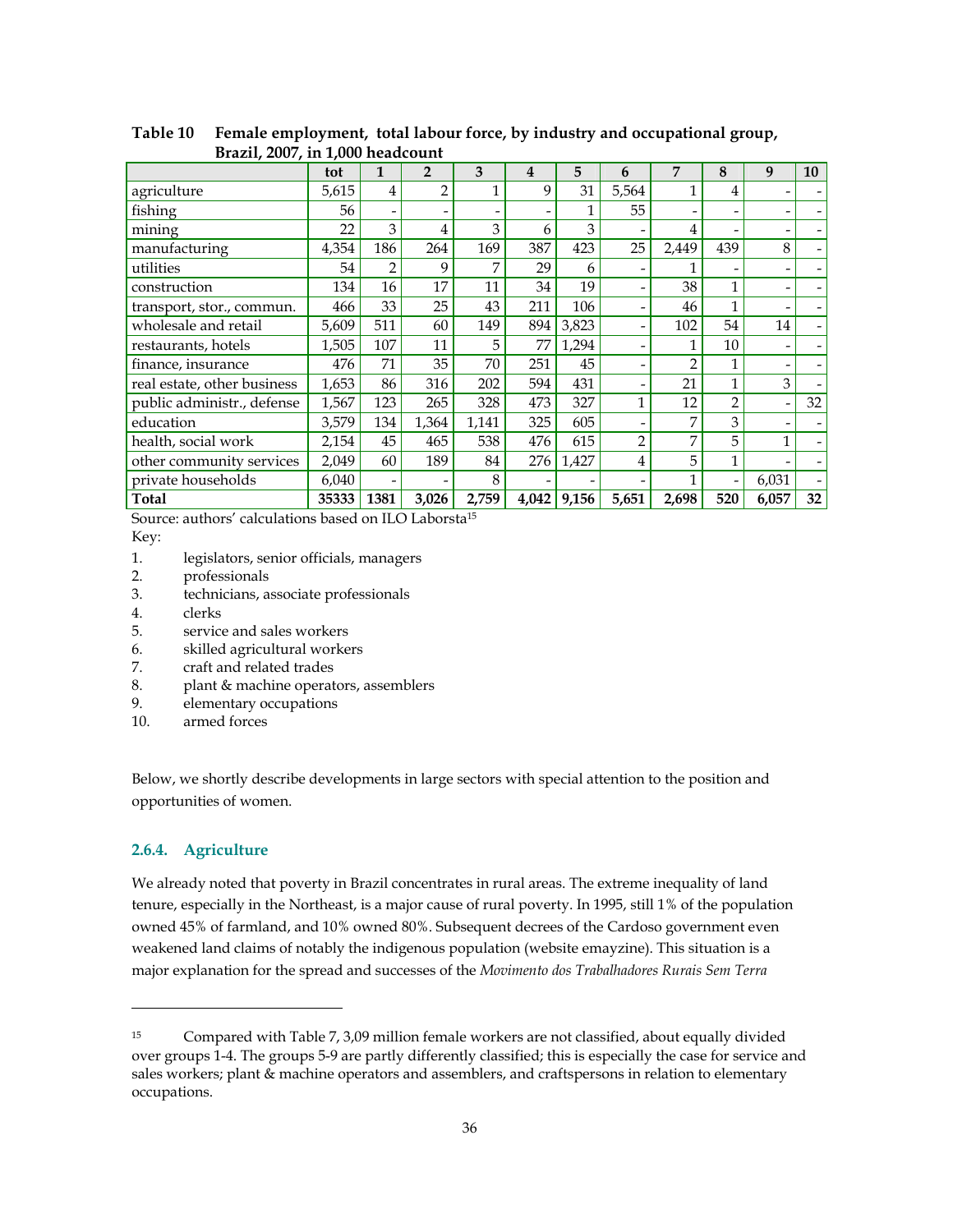(Movement of Landless Farmworkers, MST), one of the country's most influential social movements, occupying and farming vacant land to pressure for agrarian reform but also encouraging literacy. The MST has developed a pedagogical model directed at agricultural skills, citizenship, and dignity (Cardoso 2004, 41-2).

Actually for many families agriculture is no longer a source for even a minimal income. Off-farm incomes have grown, and at least 30% of rural people are engaged in non-agricultural employment as their main occupation, like handicraft and trade. Many others continue to migrate to Brazil's urban areas. The majority of the four million Brazilian farms is very small, and many produce at subsistence level. Yet, small scale family agriculture accounts for 70% of the country's food production, suggesting that family agriculture has a strong potential of economic progress and overcoming poverty. The current federal government has implemented a Land Reform Program, in which 800,000 rural inhabitants are assisted by credit, research and extension programs, including a special credit line for women and young women (government website). Most of the effects of land reform still have to work out in practice. Actually, the poorest and most vulnerable groups consist of women, youngsters and indigeneous people. Female-headed households recently accounted for 27% of poor rural people, against 13% in 1970. The process of growth of these households can be termed the feminization of rural poverty. Either because their husbands have migrated, or because they are single parents, these women have to run both the family farm as well as their household. Moreover, child labour is most widespread in poor rural households (Hudson 1997; IFAD Rural Poverty portal; UNDP 2007). In spite of some positive developments,16 it is unlikely under the prevailing conditions that many young women living in urban areas and trying to make a career can rely on a "fall-back scenario" in which they can go back to their families living from agriculture.

### **2.6.5. Mining and manufacturing**

1

Mining is a major contributor to Brazilian exports and the country's GDP, but because of its high capital intensity not to employment. Brazil has huge and diversified mineral deposits, and is the world's largest producer of bauxite, gemstones, colombium, gold, iron ore, kaolin, manganese, tantalum, and tin. Major exports are iron ore, tin and aluminum. In 2006-2008, facilitated through the government's mineral development policy and geophysical air mapping by the Geological Services of Brazil, the largest (foreign) mining companies carried out extensive expansion programmes (NN 2006). The main links between mining and manufacturing are Brazil's steel and petrochemical industries.

In the 1980s, when technological innovation accelerated in the global economy, investment in Brazilian manufacturing fell and technological backwardness increased. Between 1986-2006 production growth in manufacturing was very volatile, and remained on average below 2% yearly, whereas with 1.5% yearly employment growth was less half that in services. Though in good times manufacturing growth fuelled the country's GDP growth, services was the more stable grower. Jointly, mining and manufacturing did not systematically create higher productivity jobs (Vargas da Cruz *et al* 2008). This is not to deny that in parts of manufacturing Brazil's technological achievements are impressive, like in passenger jet aircraft, space research and petrochemicals, all under (partial) state ownership. In 2007, the largest industry groups in manufacturing were, in this order, textiles, apparel and leather (2,14 mln., of which 1,250,000 women, 58%); basic metal and heavy machinery (1,75 mln. employed, of which only 198,000 women,

<sup>16</sup> The federal government (website) advertises the creation and expansion of a large agrobusiness. Yet, it cannot be denied that at least part of this development is detrimental for the environment, and goes at the expense of the biosystem of the Amazon basin.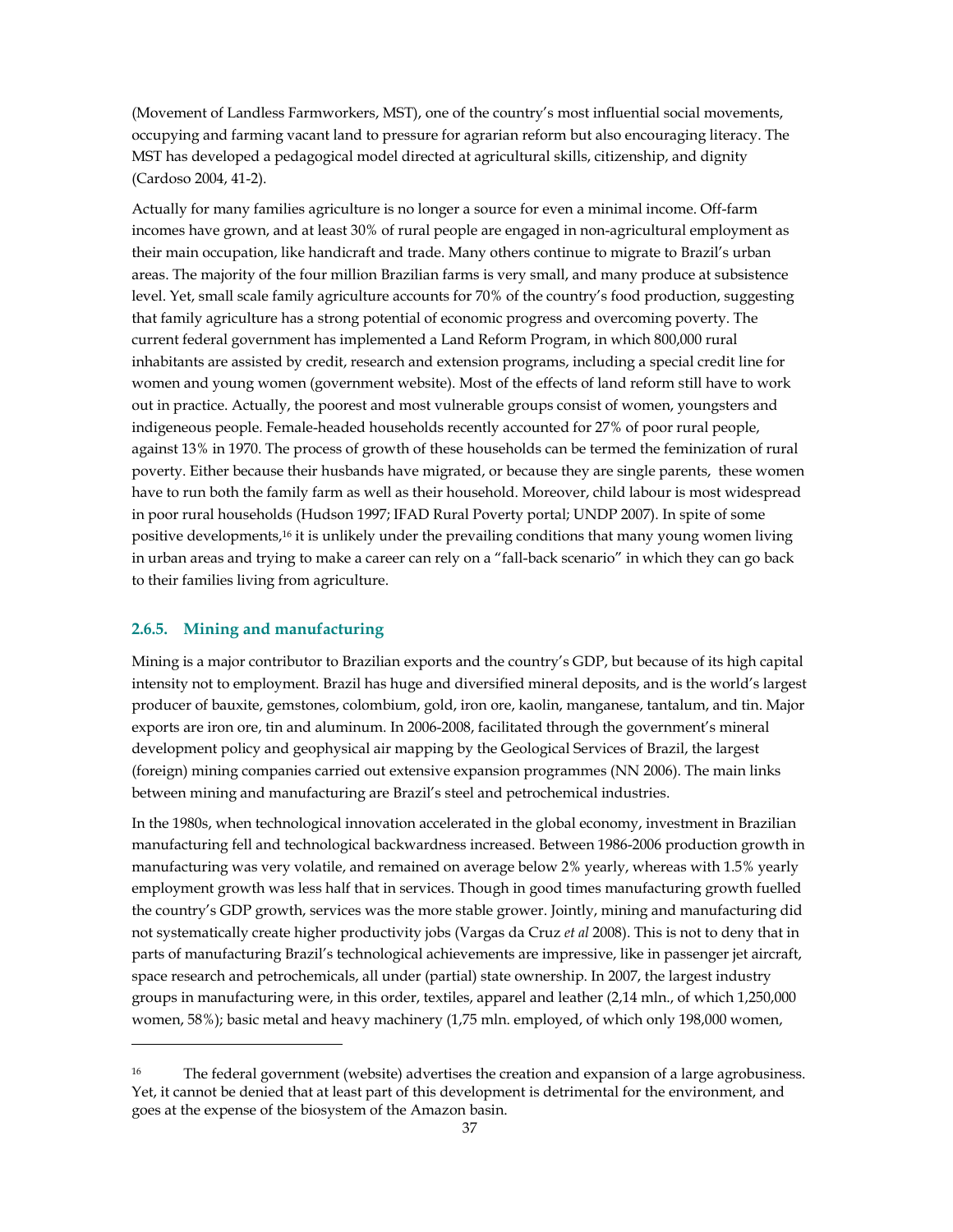11%); food and beverages processing (1,54 million, of which 444,000 women, 29%); chemicals (1,33 mln., of which 321,000 women, 24%), and motor vehicles and other transport vehicles (616,000, of which 85,000 women, 14%). Textiles, apparel and leather (shoes), using local raw materials, have considerable export potential. In 2007 the single largest industry employing women was apparel, with 683,000 women (75%) on 911,000 employed (ILO Laborsta). The 2007 figures point at the continuing dominance of primary product-oriented and rather low added-value manufacturing. Automobiles are the country's most important manufactured items; Toyota, Honda, GM, Ford, Volkswagen, and Fiat own manufacturing plants in Brazil. The size of more sophisticated office and electrical machinery, radio, TV and medical equipment manufacturing was, with 390,000 employed (114,000 women, 29%), comparatively small. The few large national companies active in this sector are domestically oriented, such as Consul and Brastemp. Foreign multinationals, notably Nokia, Intel and Siemens, are the largest export-oriented producers (various websites, a.o. Brazil sourcing).

#### **2.6.6. Commerce**

The large majority of retail and other distribution employees (about 85%) is employed in companies with less than 500 employees. In 2007, wholesale and retail combined had no less than 708,000 outlets in Brazil. There are only few national retail chains; most chains are based in state capital, but have hardly stores in rural states. The retail sector in smaller cities is dominated by small family-owned businesses (various websites, a.o. Brazil sourcing). Between 1995 and 2007, employment in the distribution and retail sectors has doubled, and though growth slowed down, between 2002-2007 the rise was still 20% (and 26% for women -- ILO Laborsta). The prospects for further growth are good if current socioeconomic trends continue like diminishing poverty as well as the growth of the middle classes, including increasing purchasing power. Yet, retail and distribution mainly offer opportunities for the low- and middle-level educated. For them, the employment prospects in wholesale, retail and related commercial activities may be more favourable than in high-tech service activities, especially if closer related to manufacturing, like parts of the IT industry. Here, employment increased until 2000 and stagnated thereafter (Vargas da Cruz *et al* 2008). In spite of these good prospects, one should also be aware that recently over half of all employment in wholesale and retail was informal, including nonregistered employees and self-employed (Henley *et al* 2008; IBGE 2008).

#### **2.6.7. Services**

For Brazil tourism is a major source of income and employment. In the last decade, the number of tourist arrivals at national borders has been consistently over 5 million, though recently with a decreasing trend (2005: 5,36 million, 2007: 5,03 million) (UN Data). Employment in the hotel and restaurant sector –with a 3.4 million-strong labour force comparatively large-- indeed fell by 1.5% in 2007, but between 2002-2006 employment in the sector grew by 16%, and for women even by 22% (ILO Laborsta). As Table 10 shows, 86% of female employees in this branch is statistically grouped as sales staff, obviously the least skilled but presumably large group of room attendants included. The fact that Brazil will host the 2016 Olympic Games is expected to give a renewed boost to tourism, already in the years before (WTTC website). This may well open up considerable employment opportunities for women at various occupational levels, from room attendants to managerial positions.

Under the Lula administrations Brazil's financial sector is flourishing, also in international perspective. Though employment between 2002-2007 grew by 20% (women: 26%), with 1.2 million employees in 2007 the sector is still comparatively small and there seems considerable room for further growth. The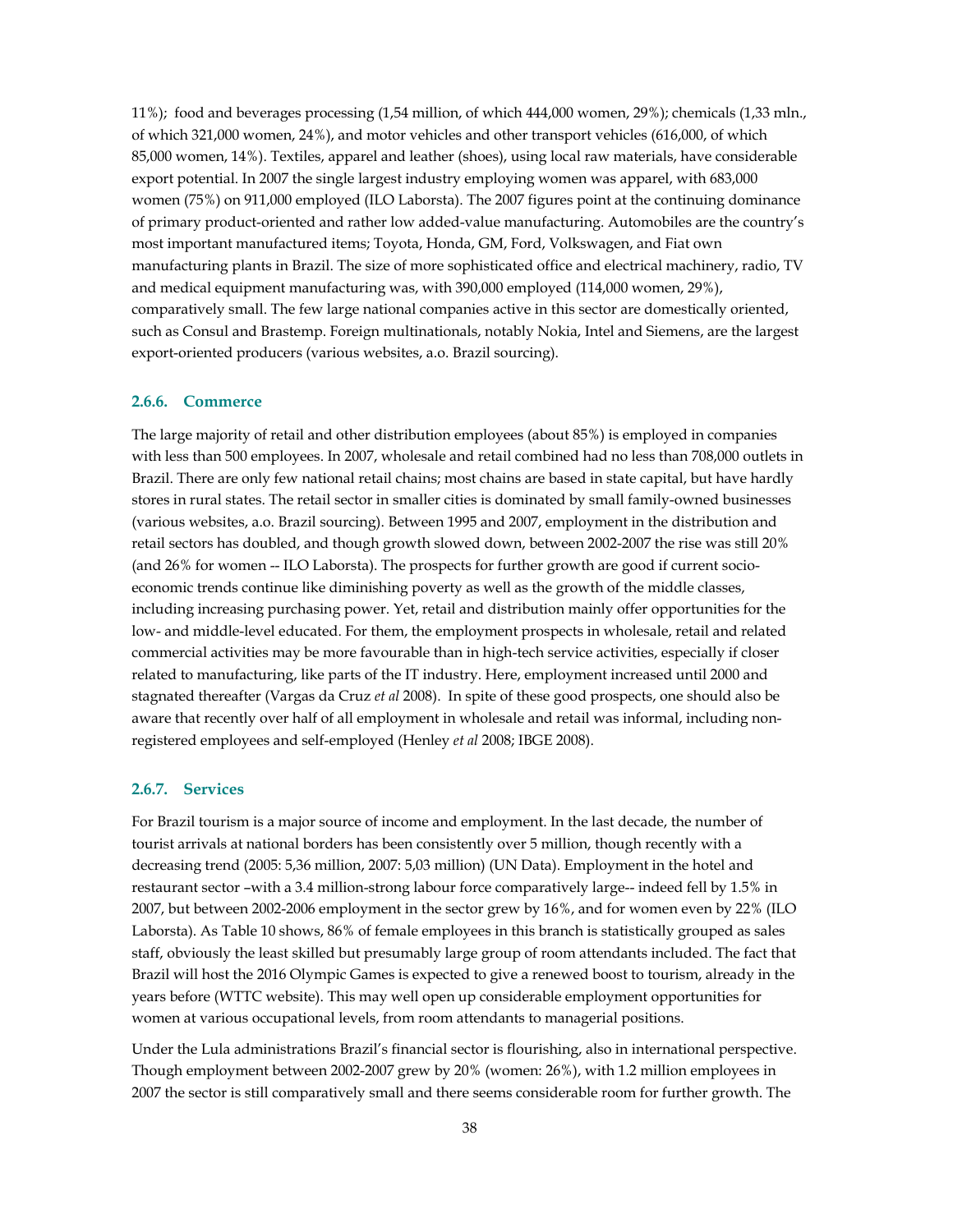government still owns most of the financial sector, though openings for new entrants have recently attracted American investors (wikipedia). The private bank with the largest revenues, Banco Bradesco (Discount Bank), in 2007 ranked 50th worldwide and had over 82,700 employees; state-owned Banco de Brasil, its closest competitor, had a workforce over 90,300. Other large financial institutions are Banco Itau, Unibanco, both private banks, Federal Economic Register, and the National Bank of Economic and Social Development (BNDES) (source: AIAS Multinationals Database). In 2007, over half of all female finance employees worked as clerks, and 37% worked at the three highest occupational levels (Table 10). The strength of the finance sector, and the fact that it remained largely outside the worldwide credit crunch, may offer good employment perspectives, also for women. As said, these perspectives may be better than those for qualified engineers and other staff aiming at employment in service industries that are closer related to manufacturing.

The other services sub-sector, with 4.8 million employees in 2007 much larger, is statistically labelled "real estate, renting and business activities." As for these highly diversified activities, 2002-2007 also saw a strong employment growth, overall by 29% and for females even by 39% (ILO Laborsta). While 62% of female employees predominantly at middle-levels working as clerks and sales workers, here too 37% (over 600,000 females) could be found at the three highest occupational levels (Table 10). It may be expected that perspectives in most sub-sectors are good too, and that here in the coming years many employment opportunities for women will be opening up.

#### **2.6.8. Government**

Though often criticized because of the "swollen ranks of government officials", with examples of "public servants" who collect paychecks but never appear to work (Skidmore 2004, 142), employment in the Brazilian public administration continued to grow by 16% between 2002-2007; at the same time female employment grew by 26%, implying a 3%point increase of the female employment share in public administration over these years (ILO Laborsta). Nevertheless, the resulting 38% share is quite low in international perspective. Like in other countries, political decisions on expansion of the public service and appointing higher-ranked public officers may have favoured in large majority men. By contrast, it should be taken into account that most females already working in public administration are well-qualified. In 2007, just over half of all female employees of public administration worked as clerks and sales staff (51%), but the relatively large share of 45% (over 700,000 females) could be found at the three highest occupational levels (Table 10). The expectation seems reasonable that adoption of equal opportunities and related legislation by public bodies themselves will contribute to the continuing entry of many (young) women in public service.

# **2.7. Education and skill levels of the female labour force**

#### **2.7.1. Literacy**

1

The adult literacy rate –those age 15 and over that can read and write—for Brazil in 1999-200617 was, according to the UNDP Human Development Indicators, 89.6%: rather low in the range of upper middle-income countries.18 Since the 1970s the literacy rates for men and women have been

<sup>17</sup> In fact, the rate for Brazil in 2006 (information IBGE).

<sup>18</sup> The latest longer-term adult literacy rate, for 2000-2007, is set at 90.5% (included in WHO 2009).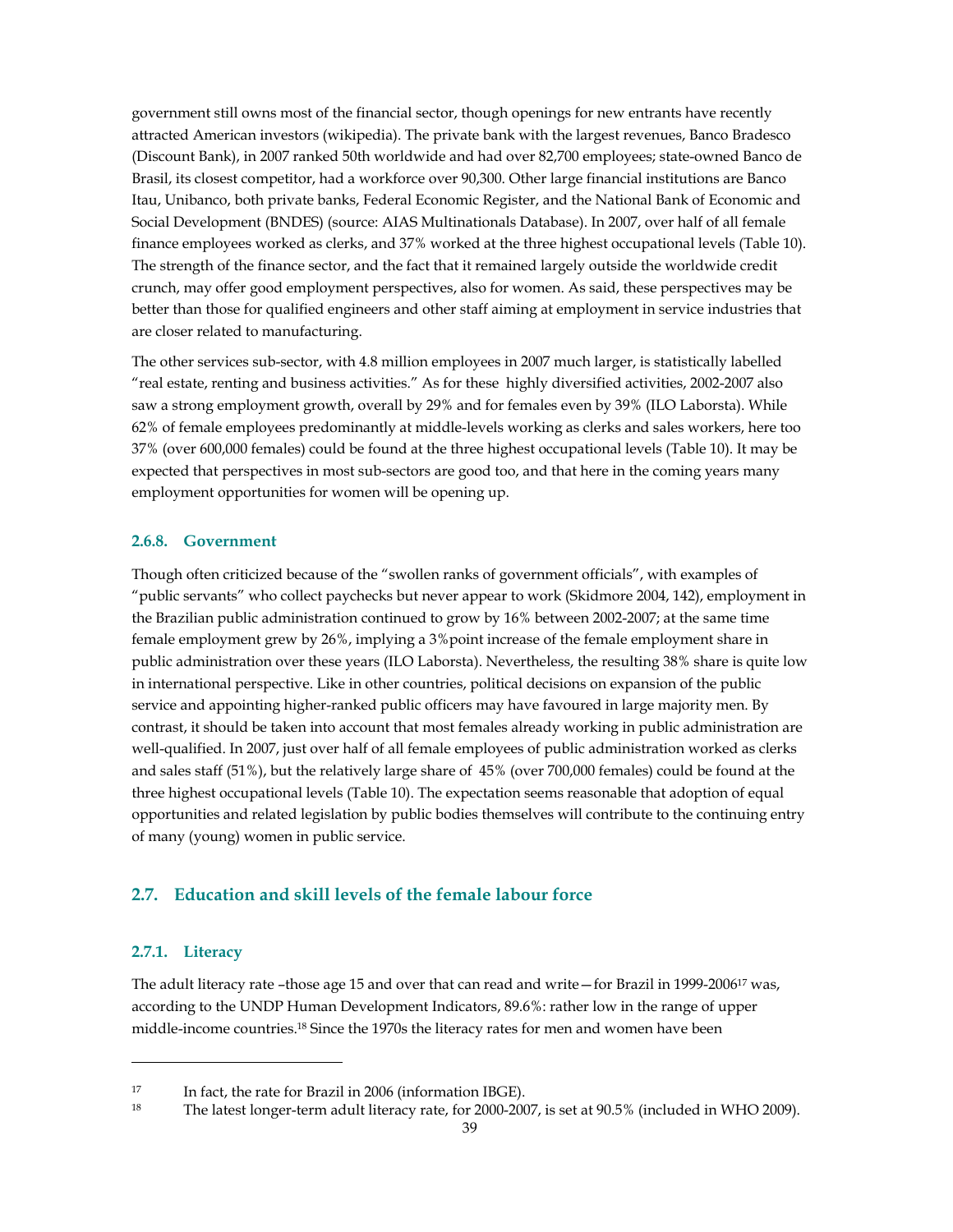approximately equal (Ravallion 2009), and in 2006 too there was no negative gender gap. The male literacy rate by then was 89.4%, the female with 89.9% slightly higher (UNDP 2008).19 The National Household Sample Survey 2007 found 90.0% literacy: 89.8% literates among males and 90.2% among females. This implied that in 2007 14.1 million Brazilians aged 15 and over were illiterate, 10.0% of the population of this age. Nevertheless, the long-term improvement is undisputable: the share of illiterates in 1992 was still 17.2% (IBGE 2008). By 2007 the youth (15-24-year-olds) literacy rate was with 97.8% over 8%points higher, divided in 97.1% for males and 98.6% for females, implying a women to men parity of 102% (*MDG Indicator 2.3*, derived from UN MDG Indicators / IBGE 2008). With 98.3%, in 2007 the highest literacy rate was observed in the group 15-17 of age (IBGE 2008).

#### **2.7.2. Education of girls**

1

Combined gross enrollment in education in Brazil was in 2006 overall 87.2%: females 89.4%, males 85.1%. Both figures indicate a rather high level of participation in education of especially girls and young women, compared to overall rates of about 50% in 1960 and 67% in 1970, and also compared to most other Latin American countries (UNDP 2008). Education is compulsory for ages seven to 14, to a minimum of nine years, and public education is free at all levels. Yet, coverage is incomplete and quality is uneven. Generally speaking, the private primary and secondary schools are for the upper and middle classes, though during the 1990s financial pressure made middle class parents shift to public schools for their children (wikipedia). The OECD (2008) recently criticized Brazil because of its low level of expenditure in education (in spite of recent increases, only about 4% of its GDP), and because of its expenditure being heavily skewed towards tertiary education students: the country allocates about six times more resources per student to tertiary education than to primary education.

Formally, Brazil is likely to achieve the Millennium Development Goal of Universal Primary Education (UPE) by 2015. Fundamental education is divided in two stages, *Ensino Fundamental I* (years 1-5) and *Ensino Fundamental II* (years 6-9). Enrollment rates are high, and Brazil seems to be speedily catching up with the average for the OECD countries (OECD 2008). Many children are enrolled in pre-primary school facilities, including day-care facilities, increasing in 2007 to 70% of the 4-5-year olds, 69.6% of the boys of this age and 97.2% of the girls. The 2007 data showed that 99% of all children between 7 and 10 years were in pre-primary, primary or secondary education (IBGE 2008). The net enrollment in primary education of the population aged 5-to-14 was over 2000-2007 overall 94%, divided into 93% for boys and 95% for girls, bringing girls to boys parity to 102% (WHO 200920). According to the national statistical bureau, between 1992-2007 the enrollment rate of those aged 7-to-14 grew by over 11%points, from 86.6% in 1992 to 97.6% in 2007, the latter figure divided in 97.4% for boys and 97.8% for girls, or 100.4% girls to boys parity. 21 Progress in school enrollment has been especially strong in the Northeast, with over 17%points growth reaching an enrollment rate in 2007 of 97.1% (IBGE 2008).

Secondary education takes three years in Brazil (wikipedia). The enrollment rates for the age cohort for which secondary education is most relevant have recently increased considerably. From 2000 to 2005, the enrollment rates among 15-19-year-olds in public and private schools increased from 75% to 80%, a

<sup>19</sup> Compared with the 2004 literacy rates presented in the CIA World Factbook, between 2004-2006 the male rate rose 1.0%, the female rate 1.1%; 2007 saw a further rise of the male rate by 0.4% and the female rate by 0.3% (IBGE 2008).

<sup>&</sup>lt;sup>20</sup> In fact, the rate for Brazil for 2006; the 2005 rate was 93% (OECD 2008).

<sup>21</sup> The net enrollment rate for the 6-14-year olds was in 2007 97.0%: 96.8% for boys and 97.2% for girls.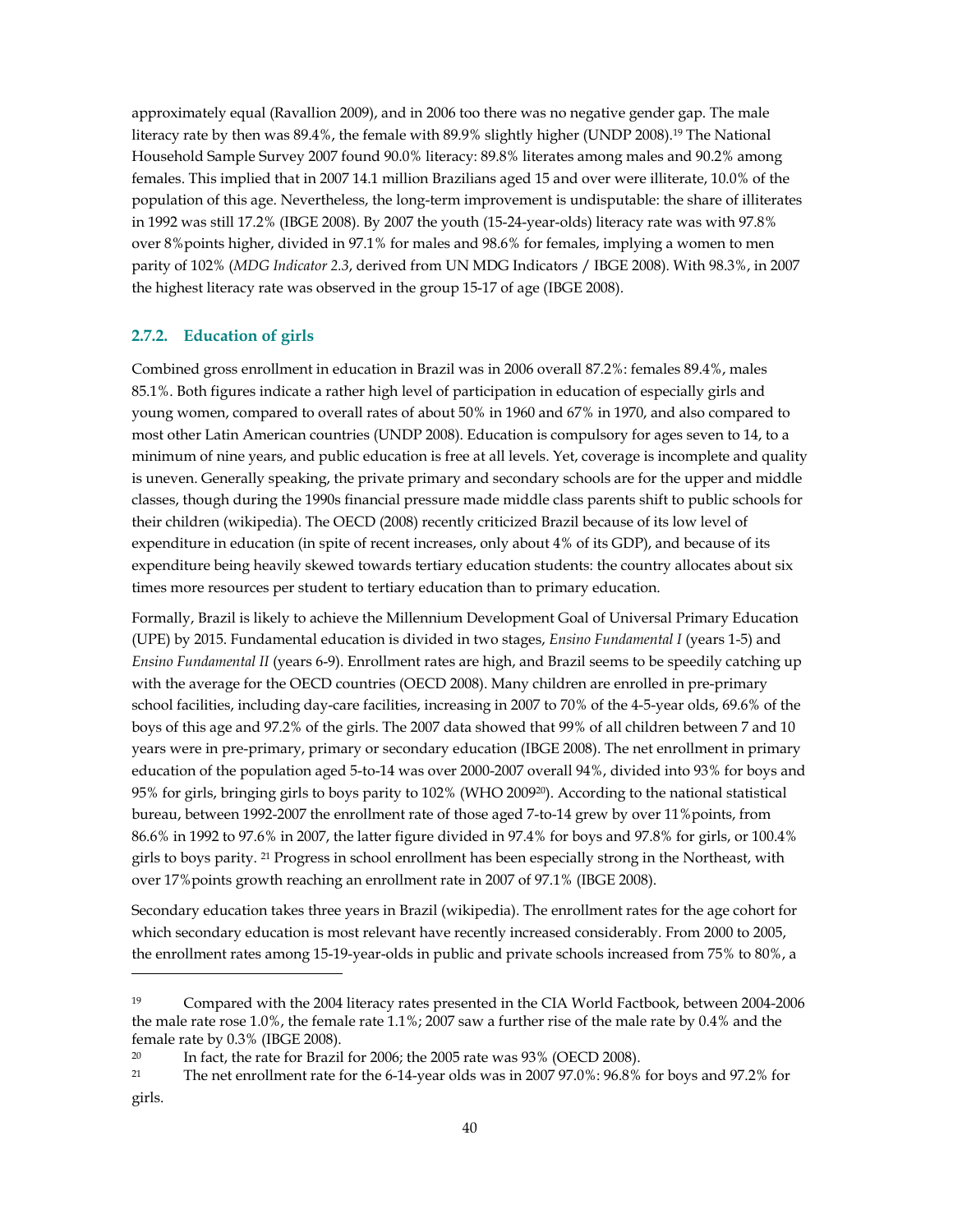rate higher than in a number of OECD countries including the UK and the US (UN MDG website; OECD 2008). Yet, actual school attendance is much lower, and the rates of grade repetition are high. Partly this may have to do with the quality of education. The OECD (2008) notes that, with an average 32 students, class size in secondary education is quite large. Over-age school attendance is rather common, and many children older than 10 years are still in primary school: in 2006 about 40% of the 11 year-olds and 20% of the 12-year-olds. While at age 14 the attendance rate was still 94%, the rate dropped steadily to 74% for the 17-year-olds and 53% for the 18-year-olds (website Huebler 2008). For the last few years, a gender division of secondary education enrollment is lacking. For 2004, the net enrollment rate for males was set at 74.2 for males and 81.4 for females, bringing women to parity at 110% (UNICEF 2008).

Though recent statistics are lacking, drop-out rates of girls from public schools seem considerable. We already came across the high and increasing adolescent fertility rates, especially among the poorest. One of the most cited negative consequences is low school attendance. It has been argued that the Brazilian educational system has no special programs for young women who become pregnant; therefore, if a pregnant student chooses not to abort, the most probable outcome is that she will quit, this likelihood being higher among the poorer classes. In 2000, total enrollment rates in school of girls varied from over 95% of the population between ages 10-14 to nearly 50% of the 18-19-year-olds. By contrast, the enrollment rate of young mothers was 18-22% in all age groups. Controlled for other factors, a childless girl was eight times more likely to be enrolled at school than a young mother with at least one child. Berquó and Cavenaghi (2005, 13), after presenting this and other evidence, develop a plausible relation with the poor quality of public education in Brazil, which, "associated with limited job opportunities might induce a great number of young women to start families as the most attractive choice of their lives." The findings of Cardoso and Verner (2006) confirm that early parenthood has a strong impact driving teenagers out of school; they stress that extreme poverty is also lowering school attendance, and that reducing the costs of school, such as transportation, could improve the record of school attendance.

Secondary education is mandatory for those wishing to pursue higher education. In addition, students must pass the *vestibular*, a public open entrance examination; competition is fierce for places in public universities, since these universities are totally free of charge (wikipedia). In the early 2000s, access to tertiary education in Brazil was still relatively unequal: across a large number of countries Brazil had the lowest Education Equity Index (EEI22). By then, the country had the lowest accessibility of tertiary education of the countries compared (Murakami and Blom 2008). In the course of the 2000s, tertiary education participation has grown rapidly. In 2006, 8% of the 18-year-olds was enrolled in tertiary education, increasing to 15% among the 22-year-olds and then declining with age (IBGE 2006). Female participation in regular tertiary education continued to exceed male participation by far. In 2007, 68% of all enrolled in tertiary education were women, bringing women to men parity in tertiary level enrollment at 206% (UN Data website).

From the population aged 20-29 of age, in 2006 21% were still in education. Among the population aged 30 and over, relatively many were –full-time and part-time-- enrolled in public and private institutions: 8.1% of those aged 30-39 and 2.4% of those 40 and older. These shares are well above the OECD averages. Most of these learners were attending primary and secondary school, a result of a system that

-

<sup>&</sup>lt;sup>22</sup> The EEI is the ratio of the percentage of university students whose fathers have a tertiary education degree, measuring the socio-economic status (SES) of the student population, and the percentage of men aged 45-64 who have a tertiary education degree, measuring the SES of the general population. Brazil's EEI was 12% (Murakami and Blom 2008).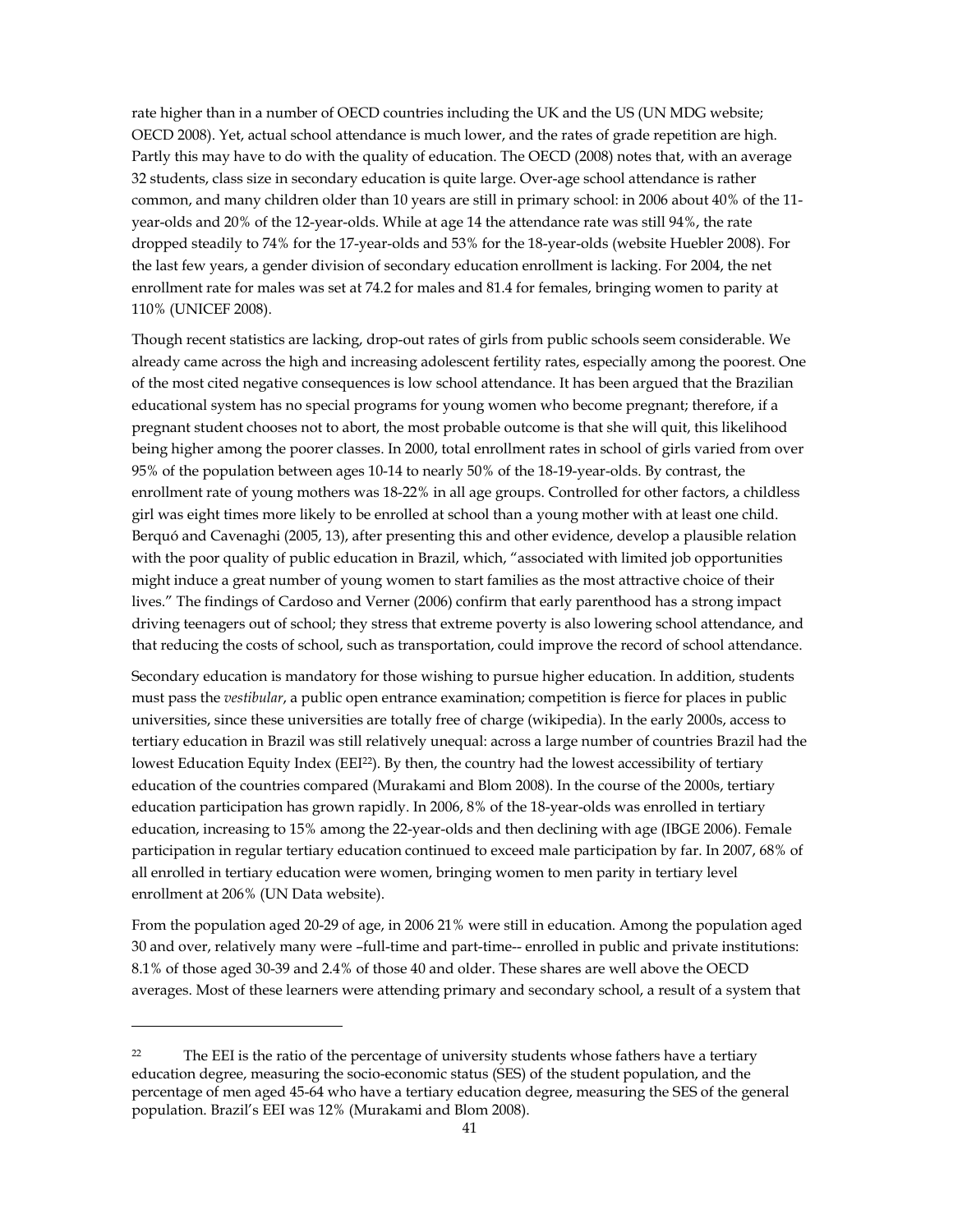offers school drop-outs an opportunity to continue their education later in life. Besides, adult literacy programs actually reach a relatively small part of the population –between 0.5 and 1% of those aged 30- 75—but after all they contribute to the current level of literacy in Brazil (website Huebler 2008; OECD 2008).

# **2.7.3. Female skill levels**

1

Based on Census data on Sâo Paolo's urban labour market, Lovell (2006) carried out a highly interesting study on the distribution of completed years of education by gender and by race. From 1960 to 2000, school completion rates increased largely. Both white and Afro-Brazilian women achieved consistently higher levels of education than men. The share of Afro-Brazilian women who had completed nine or more years of schooling rose from 2% in 1960 to 37% in 2000. Similar increases for Afro-Brazilian men were from 1 to 29%. Likewise, the share of white women who had completed nine or more years of schooling increased from 18 to 61% over these four decades, while a similar increase for white men ranged from 1 to 50%. Yet, racial inequality persisted for both sexes. By 2000, only 6% of employed Afro-Brazilian women and 4% of employed Afro-Brazilian men had completed 12 or more years of schooling, compared to 23% and 18% respectively for employed white women and men. Lovell concluded that in 2000 racial inequality was higher among women than men, largely due to Afro-Brazilian women's underrepresentation in the highest levels of the education system.

Table 11 presents the division of the economically active population of Brazil at large by gender and educational attainment, based on the 2007 Labour Force Survey and following the ISCED division. Unfortunately divisions by gender and race were not available. For both sexes the table displays a rather segmented labour force though, again, the average level of education of women is considerably higher than that of men.23 At the two lowest levels, including those with no completed education and only primary education, 47% of all male workers could be found against 37% of all females. Nearly 34% of women were at the secondary level, second stage level, against 27% of men. And at top (tertiary) level women again had a clear advantage, with a nearly 12% share against 7% for men, bringing women to men parity here at 164%. If we attach a 1 to 5 ranking to the five (combined) levels, starting with 1 for ISCED X-0, the average female rating is 3.04, against a male average of 2.73.

|                                         | all     |               | women   |             | men   |               |
|-----------------------------------------|---------|---------------|---------|-------------|-------|---------------|
|                                         | $x$ mln | $\frac{0}{0}$ | $x$ mln | $^{0}/_{0}$ | mln   | $\frac{0}{0}$ |
| no education completed (ISCED X-0)      | 18,83   | 19.1          | 6,83    | 15.9        | 12.00 | 21.6          |
| primary level (ISCED 1)                 | 23.42   | 23.8          | 9.14    | 21.3        | 14.28 | 25.6          |
| secondary level, first stage (ISCED 2)  | 17.59   | 17.8          | 7.36    | 17.1        | 10.23 | 18.4          |
| secondary level, second stage (ISCED 3) | 29.71   | 30.1          | 14.57   | 33.9        | 15.14 | 27.2          |
| tertiary level (ISCED 5-6)              | 9.04    | 9.2           | 5.05    | 11.8        | 3.99  | 7.2           |
| Total                                   | 98,59   | 100.0         | 42.95   | 100.0       | 55,64 | 100.0         |

**Table 11 Total economically active population by highest level of education completed and by gender, Brazil, 2007** 

Source: authors' calculations based on ILO, Laborsta (Labour Force Survey 2007)

Tables 12A and 12B reveal the division of the economically active population by educational attainment for both genders by age group. In the last column we included ratings as eludicated above. The ratings

<sup>23</sup> Note that these levels indicate the educational/skill levels of the economically active, *not* the skills demanded in the workplace. We did not find Brazilian statistics concerning the latter.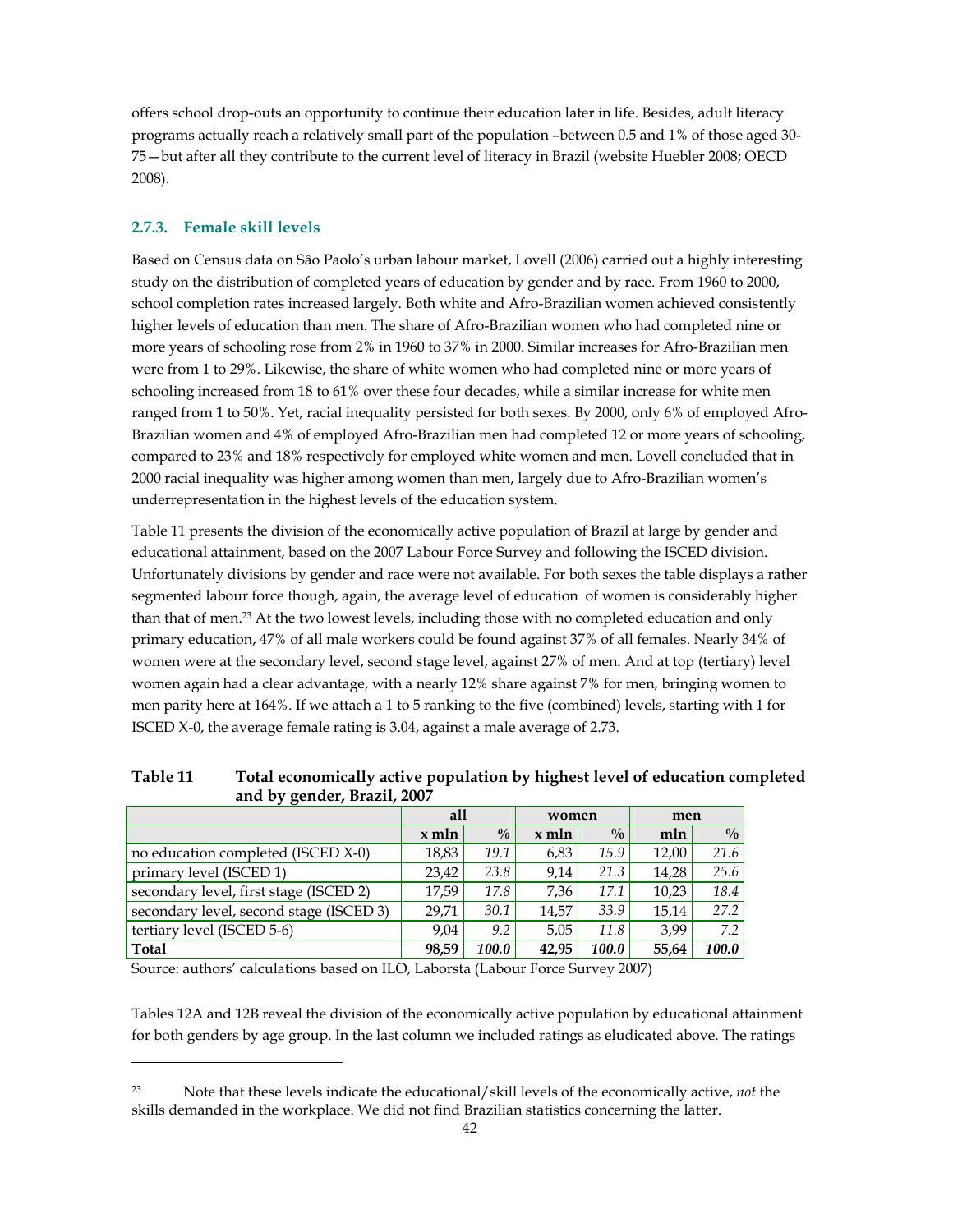clarify that except for the oldest 5-years' category, women in 2007 in all age groups had a higher educational level than men. The female advantages was, with over 0.30%points, quite large in the categories between 15 and 39 of age. Whereas in the all six female categories between 25 and 54 of age 14-16% had an education completed higher than ISCED 3 level, such shares were in the male groups 25- 64 of age only 8-11%. In the female groups 15-29 of age, jointly 7% had an education completed higher than ISCED 3 level, and 55% an education completed at minimum ISCED 3 level. In 2007 the three cohorts of female 15-29-year-olds also had the highest average years of education and showed the largest differences in this respect with their respective male peer groups: on average 8.4 years of education for the 15-19 of age (men: 7.7); 9.7 years for the 20-24 of age (men: 8.9), and 9.3 years for the 25-29 of age (men: 8.6) (authors' calculation on IBGE 2008).

|              | <b>ISCED</b><br>3<br>$X-0$<br>$\overline{2}$<br>>3<br>1<br>total |    |                |          |          |     |        | rating     |
|--------------|------------------------------------------------------------------|----|----------------|----------|----------|-----|--------|------------|
|              |                                                                  |    |                |          |          |     |        |            |
| shares       |                                                                  |    |                |          |          |     | x mln. |            |
| 10-14        | 41                                                               | 57 | $\overline{2}$ | $\Omega$ | $\theta$ | 100 | 1,21   | 1.61       |
| 15-19        | 8                                                                | 33 | 42             | 17       | $\Omega$ | 100 | 5,11   | 2.68       |
| 20-24        | 8                                                                | 19 | 25             | 45       | 3        | 100 | 7,33   | 3.16       |
| 25-29        | 13                                                               | 21 | 18             | 40       | 8        | 100 | 7,31   | 3.09       |
| 30-34        | 17                                                               | 26 | 17             | 31       | 9        | 100 | 6,70   | 2.89       |
| 35-39        | 19                                                               | 28 | 18             | 27       | 8        | 100 | 6,17   | 2.77       |
| 40-44        | 22                                                               | 26 | 17             | 26       | 9        | 100 | 6,03   | 2.74       |
| 45-49        | 27                                                               | 25 | 15             | 23       | 10       | 100 | 4,99   | 2.64       |
| 50-54        | 31                                                               | 26 | 12             | 20       | 11       | 100 | 4,08   | 2.54       |
| 55-59        | 40                                                               | 27 | 9              | 14       | 10       | 100 | 2,93   | 2.27       |
| 60-64        | 50                                                               | 24 | 7              | 10       | 9        | 100 | 1,87   | 2.04       |
| >64          | 62                                                               | 20 | 4              | 7        | 7        | 100 | 2,02   | 1.77       |
| <b>Total</b> | 21                                                               | 26 | 18             | 28       | 7        | 100 | 55,75  | $2.70^{*}$ |

**Table 12A Employment of men by age group and highest level of education completed, Brazil, 2007**

Source: authors' calculations based on ILO, Laborsta (Labour Force Survey 2007)

| Table 12B Employment of women by age group and highest level of education completed, |
|--------------------------------------------------------------------------------------|
| <b>Brazil, 2007</b>                                                                  |

| <b>ISCED</b> | $X-0$ | $\mathbf{1}$ | $\overline{2}$ | 3        | >3       |     | total    | rating     |
|--------------|-------|--------------|----------------|----------|----------|-----|----------|------------|
| shares       |       |              |                |          |          |     | $x$ mln. |            |
| 10-14        | 25    | 69           | 6              | $\theta$ | $\theta$ | 100 | 0,60     | 1.81       |
| 15-19        | 3     | 20           | 47             | 30       | $\Omega$ | 100 | 3,50     | 3.04       |
| $20 - 24$    | 4     | 12           | 19             | 59       | 6        | 100 | 5,75     | 3.51       |
| 25-29        | 6     | 16           | 16             | 47       | 15       | 100 | 6,03     | 3.49       |
| 30-34        | 11    | 22           | 16             | 36       | 15       | 100 | 5,60     | 3.22       |
| 35-39        | 13    | 24           | 17             | 32       | 14       | 100 | 5,15     | 3.10       |
| 40-44        | 16    | 24           | 15             | 28       | 16       | 100 | 5,01     | 3.01       |
| 45-49        | 22    | 25           | 12             | 25       | 16       | 100 | 4,17     | 2.88       |
| 50-54        | 29    | 25           | 11             | 21       | 15       | 100 | 3,07     | 2.71       |
| 55-59        | 40    | 25           | 8              | 15       | 12       | 100 | 2,02     | 2.34       |
| 60-64        | 51    | 23           | 8              | 11       | 8        | 100 | 1,07     | 2.05       |
| >64          | 62    | 22           | 5              | 6        | 5        | 100 | 1,14     | 1.70       |
| <b>Total</b> | 16    | 21           | 17             | 34       | 12       | 100 | 43,09    | $3.05^{*}$ |

Source: authors' calculations based on ILO, Laborsta (Labour Force Survey 2007)

\*) ratings differ from those in text because of rounding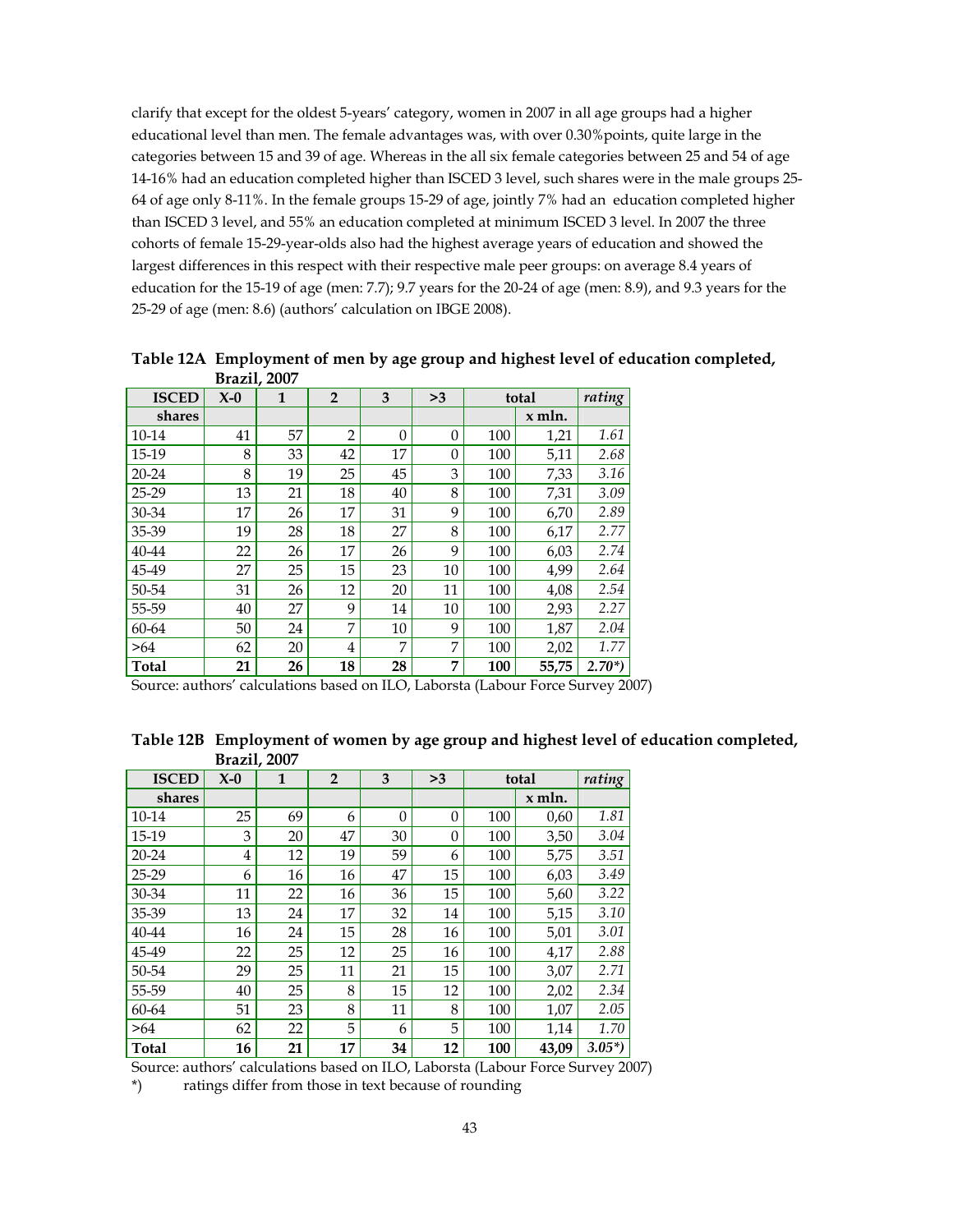We are now able to produce an estimate of the size of our target group for Brazil, the girls and young women aged 15-29, working in urban areas in commercial services -- that is, wholesale and retail as well as commercial services more narrowly defined, like finance, insurance, and restaurants and hotels (tourism). The total size of the female labour force aged 15-29 in Brazil was in 2007 15,28 million. Of this group, about 85% or 13 million lived and worked in urban areas. Of this 13 million, approximately one in three or 4.3 million girls and young women can be estimated to belong to our target group as they worked in commercial services. We can also estimate that about 3 million of them worked in paid employment, and the others as self-employed or contributing family workers. Some 2 to 2.5 million (depending on the economic conditions) girls and young women will enter into commercial services employment in the next five years.

### **2.8. Wages and working conditions of the target group**

#### **2.8.1. Wages**

1

Although the law prohibits discrimination based on gender in employment and wages, significant wage disparities between men and women remain. According to the Brazilian Ministry of Labour and Employment (MTE), over 2008 women were often paid less than men in the same functions (US Dept of State 2009). Some decades ago, the Brazilian gender pay gap was extreme, even for Latin American standards. For example, over 1981-1990 female wages in the country's larger metropolitan areas were 55% of men's, implying a gender pay gap24 of 45%. Neither did gender differences in education levels ("human capital endowments") help explain that gap, as already by then women's average education level was higher than men's, nor did gender differences in labour force composition by sector. Clearly, discrimination was at hand (Winter 1994). More recent studies confirm the major role discrimination is playing in gender pay gaps in Brazil. A World Bank sponsored study found that in 1989 discrimination accounted for 81-89% of earnings differentials between wives and husbands. Moreover, this study concluded to larger gender earnings differentials in the formal sector than in the informal one (Tiefenthaler 1992). Lovell traced for Sâo Paolo that among women wage discrimination had even increased between 1960 and 2000. By 2000 the proportion of wage differentials to be attributed to discrimination was 63% for Afro-Brazilian women (1960: 53%) and 115% for white women (1960: 80%). Surprisingly, white women were the most discriminated against of all groups. She concludes: "Forty years of economic growth in Sâo Paolo has neither erased the relative gap between whites and Afro-Brazilians nor has it favoured women's equal pay" (Lovell 2006, 81). Lovell's study did not confirm other studies' findings that gender pay gaps in Brazil decreased over time, whereas racial gaps did not. Yet, the "unexplained component" in gender pay gaps tended to increase, pointing most likely at the continuous large influence of discriminatory practices in female wage formation (For an overview: Marques Garcia *et al* 2009).

Recent data suggests that nationwide progress in closing the gender pay gap is only modest. Based on *WageIndicator* data, for 2007-08 the average gender pay gap in Brazil was calculated at 38.5%, still in international perspective a very high figure (ITUC 2009b, 2009f). The data shows a lower gap for the youngest category of workers, be it on average 23%. For those aged 25-44, the gap was 31-32%, increasing to 35-37% for the 45-64 of age. Gender pay gaps were about the same in the private and

<sup>24</sup> We use the international standard formula for the gender pay (or wage) gap: ((wage men – wage women) : wage men) x100).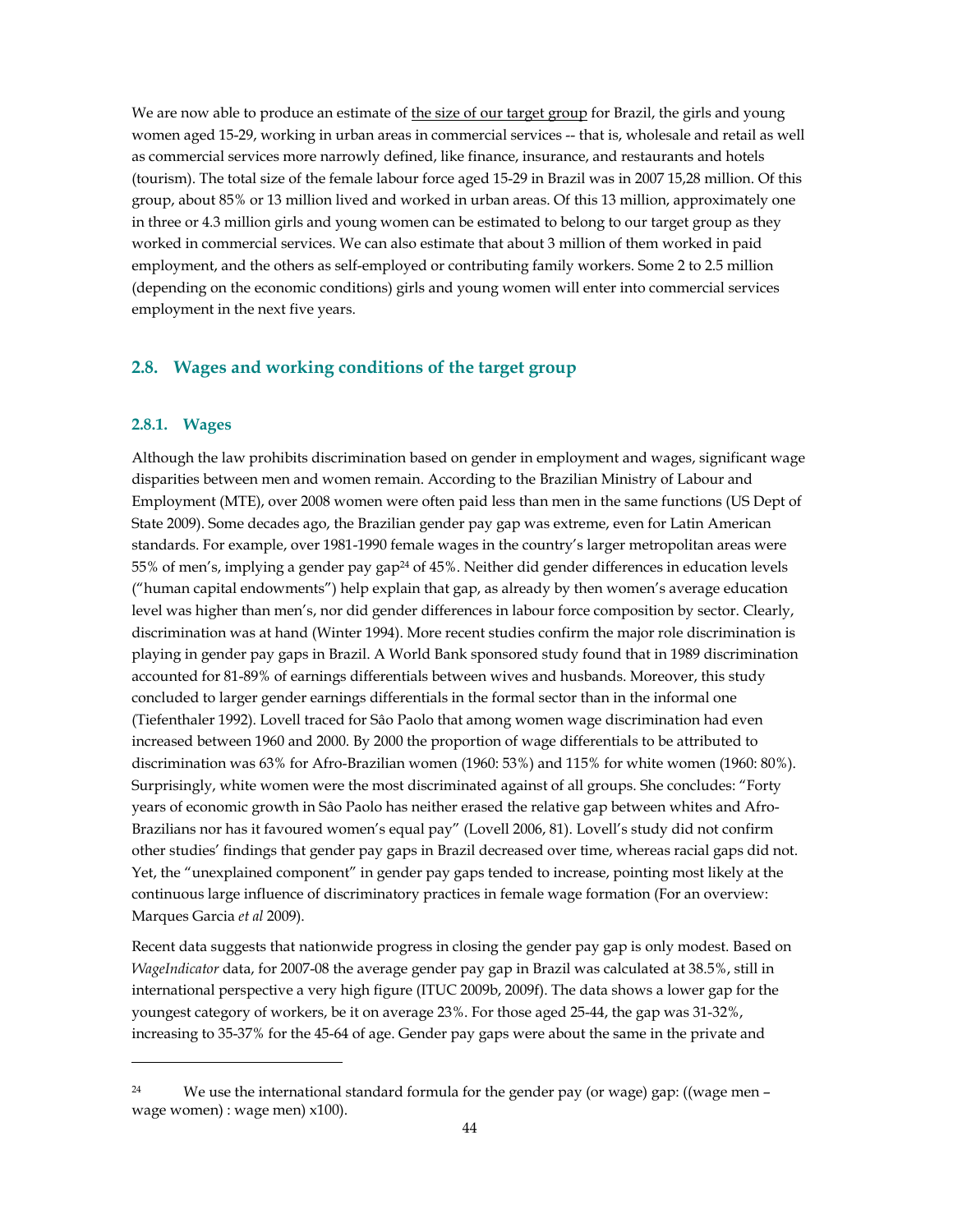public sectors. The gap was smaller for the minority (9% of the respondents) working part-time, compared with the full-timers. Across broad industry categories, the largest gaps were those in commercial services (average 34%), followed by trade, transport and hospitality, agriculture, manufacturing and building, and public sector, health care and education, all three with gaps over 30%. Finally, the gender pay gap in Brazil proved to be on average slightly (1%point) smaller for trade union members compared with non-members, whereas there was no significant difference between those covered by a collective agreement and those who were not (ITUC 2009b, 18, 23, 26, 29, 31). Recently a female unionist from the Brazilian textile and garment sector testified how tough fighting wage discrimination can be in practice: "The minimum wage (….) is 700 reais in the textile and garment sector in my region. On average, women workers in the sector earn around 800 reais and the men earn around 1000 reais. This pay gap between men and women also applies for the same task requiring the same skills. Our union is fighting against this injustice. When we speak to employers, they are not able to justify it; they use unconvincing arguments such as "men are able to carry heavier loads". We go to court to denounce these wage gaps, but systematically lose: the judges, who are usually men, find small justifications such as slight differences in working hours or the tasks performed. I think it's more of a cultural problem than anything else" (ITUC 2009c).

#### **2.8.2. Working conditions**

Like in all developing countries, even at rather high stages of development, attention on working conditions understandably focuses on occupational health and safety. The Brazilian legislation gives to the Ministry of Labour the authority to standardize and enforce prevention of accidents and occupational diseases. The Ministry's Secretariat of Safety and Health at Work (SSST) is the standardsetting unit, and each state has Regional Offices of Labour (DRTs) with technical staff for on-site inspection. Prevention yet seems to be underdeveloped. The 1988 Constitution gave the Ministry of Health joint responsibilities in the field of occupational health. This Ministry has very little tradition in preventive action to work hazards, as this was for over five decades the responsibility of the Ministry of Labour. Reported rates of work accidents are comparatively high in mining and notably in construction (Bedrikow *et al* 1997; Facci 2001; various websites).

As Brazilian statistics provide rather good evidence on working hours, we concentrate here on this major issue in working conditions. Table 13 (next page) gives an overview of the average working week (usual hours) by industry, for 2002 and 2007. Nothwithstanding a trend towards shortening working hours, the average hours in most industries are still long, especially compared with Western European working hours. Part-time work is rather rare. In the *WageIndicator* survey, a substantial share of over 28,600 Brazilian respondents stated to usually work more hours than agreed in their contract: 29% of the females and 35% of the males. For nearly half of all females (45%, against 38% of males) such overtime was not compensated at all; if compensated, that mostly happened through time-off in lieu for overtime hours (25% of females, 20% of males) or through overtime paid as normal hours plus overtime premium. The latter arrangement regarded only 21% of females, against 31% of males (ITUC 2009f). In 2005, 36% of all employees usually worked over 44 hours (IBGE 2006).

In spite of the long hours experienced , Table 13 shows that between 2002-2007 the working week was shortened overall by 0.9 hours or 2.1%, though more for males (2.7%) than for females (1.3%). Shortening was above average or at least average in industries with long hours, like in agriculture, fishing, construction and transport et cetera, but not in mining. Except fishing (with small numbers of females), the averages for females were and remained lower, but over 2002-2007 gender differences percent-wise were diminishing. The average working weeks of women were notably long in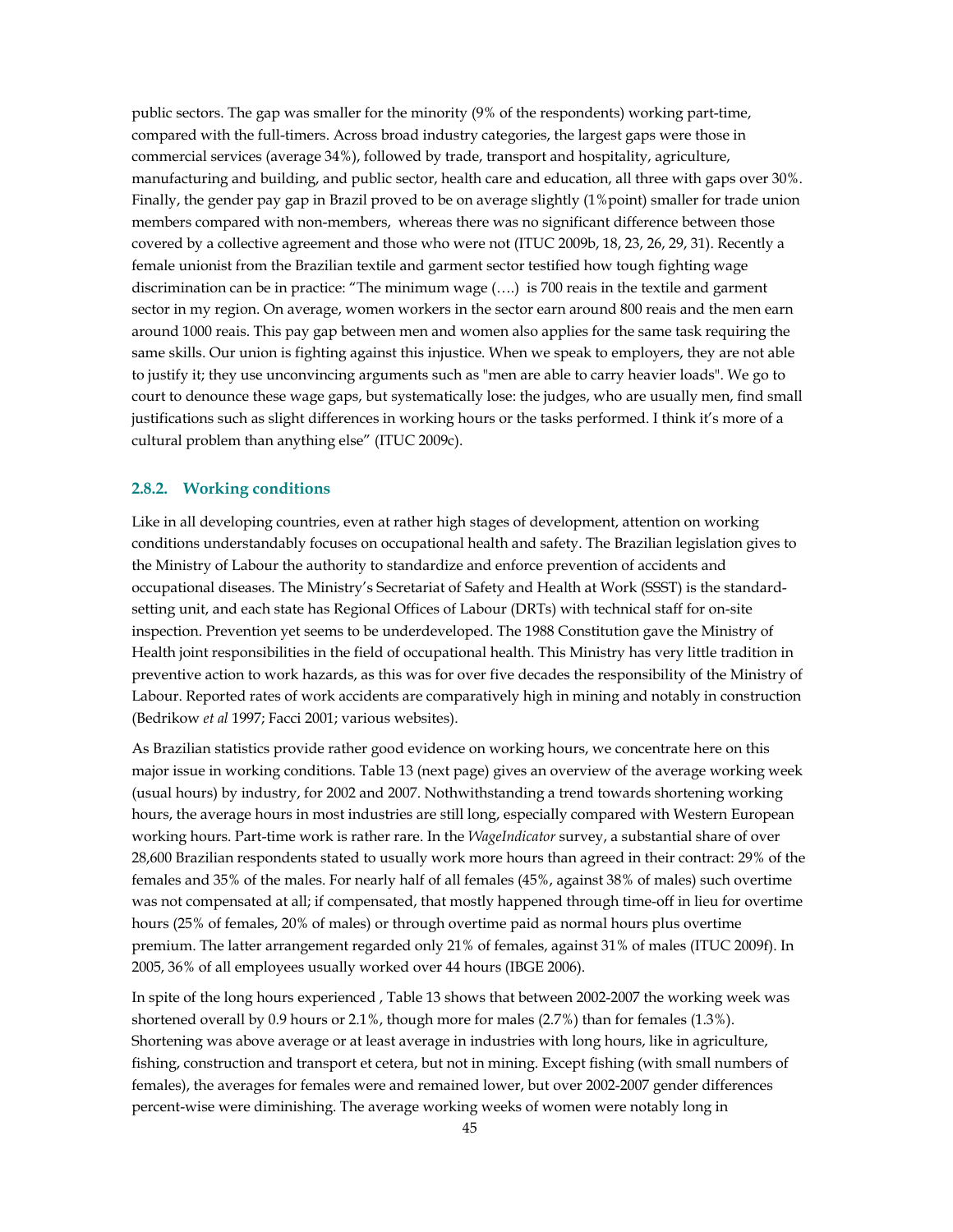manufacturing (42.3 hours), wholesale and retail (43.2 hours), and restaurants and hotels (43.7 hours). Remarkably, in finance and insurance; public administration and education, the average working weeks of women were (slightly) extended in the period under scrutiny.

|                                   | total |      | men  |      | women |      |
|-----------------------------------|-------|------|------|------|-------|------|
|                                   | 2002  | 2007 | 2002 | 2007 | 2002  | 2007 |
| agriculture                       | 46.0  | 43.8 | 46.6 | 44.2 | 41.5  | 40.5 |
| fishing                           | 53.0  | 47.5 | 53.1 | 47.4 | 45.3  | 50.0 |
| mining                            | 44.7  | 44.9 | 44.8 | 45.3 | 43.3  | 41.5 |
| manufacturing                     | 44.2  | 43.6 | 44.9 | 44.1 | 42.5  | 42.3 |
| utilities                         | 42.0  | 41.4 | 42.6 | 42.1 | 39.1  | 38.2 |
| construction                      | 44.8  | 43.7 | 45.0 | 43.9 | 39.4  | 39.0 |
| transport, storage, communication | 47.2  | 45.9 | 48.2 | 47.0 | 41.3  | 40.7 |
| wholesale and retail              | 45.5  | 44.6 | 46.6 | 45.4 | 43.7  | 43.2 |
| restaurants, hotels               | 45.4  | 44.1 | 45.7 | 44.7 | 45.1  | 43.7 |
| finance, insurance                | 39.3  | 39.3 | 40.6 | 40.4 | 37.9  | 38.1 |
| real estate, other business       | 42.4  | 41.6 | 44.1 | 43.3 | 39.4  | 38.9 |
| public administration, defense    | 39.6  | 38.9 | 41.4 | 40.5 | 36.2  | 36.3 |
| education                         | 32.5  | 33.0 | 35.5 | 35.4 | 31.8  | 32.3 |
| health, social work               | 39.1  | 38.8 | 40.3 | 39.7 | 38.8  | 38.6 |
| other community services          | 40.3  | 39.3 | 41.3 | 39.8 | 39.1  | 38.8 |
| private households                | 39.0  | 36.8 | 45.0 | 43.5 | 38.5  | 36.4 |
| <b>Total</b>                      | 42.2  | 41.3 | 44.8 | 43.6 | 38.8  | 38.3 |

**Table 13 Average working week (hours usually worked, employees) by industry and gender, Brazil, 2002 and 2007**

Source: ILO Laborsta (Labour Force Survey 2007)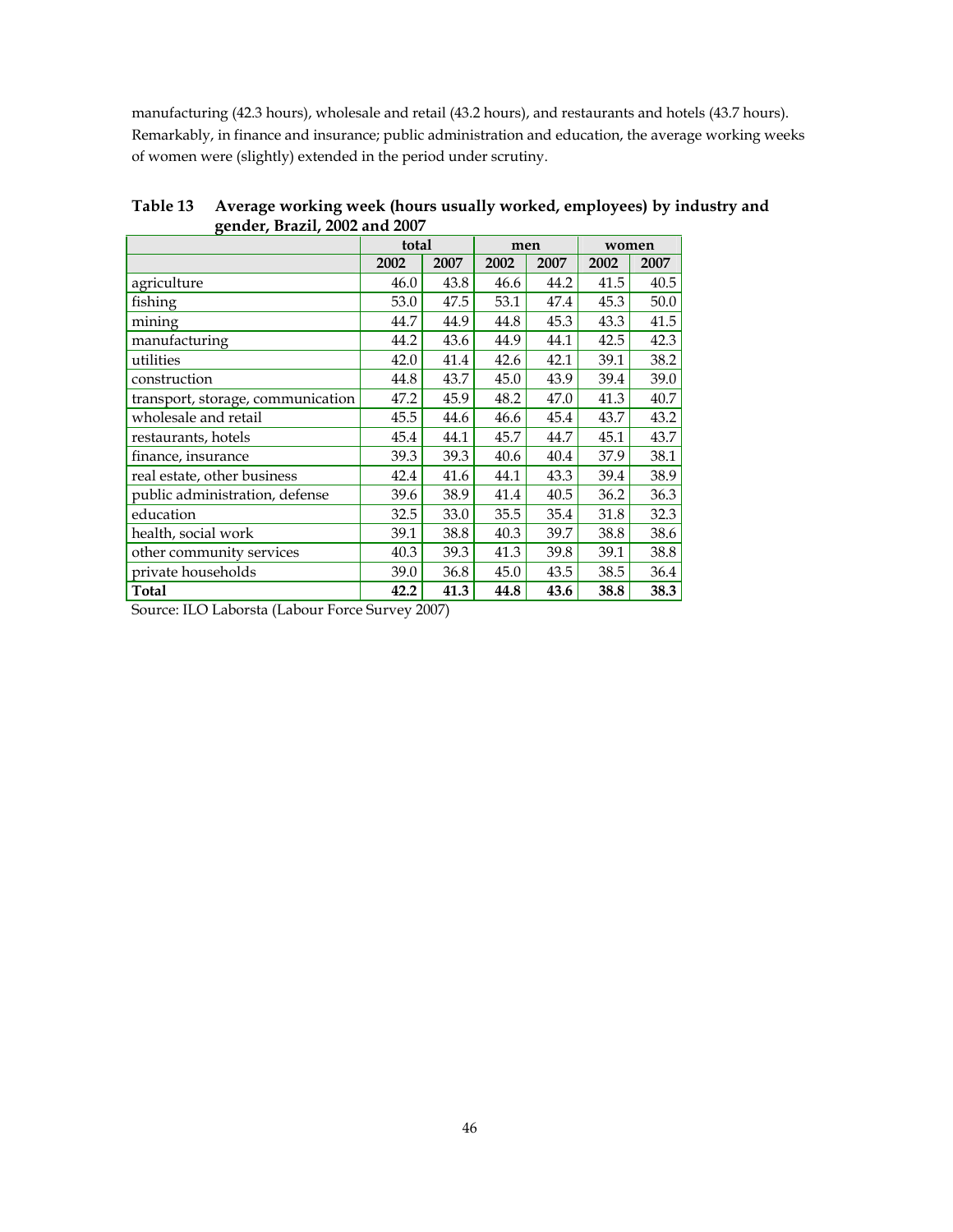# **3. Basic information for WageIndicator Questionnaire**

# **3.1. Introduction**

Preparations for the DECISIONS FOR LIFE Activities 1.03a and 1.03b have resulted in a number of lists, grouped in this Chapter and to be used in the WageIndicator web-survey for country-specific questions and their analyses. This basic information can be used on-line, but if needed also off-line. The lists contain information on Brazil's educational categories and ISCED levels (3.2), regions (3.3), ethnic groups (3.4.1) and languages (3.4.2).

## **3.2. List of educational categories and ISCED levels**

Below, a full list of the educational categories used in Brazil, designed for use in the web-survey, can be found.

| $pt_B R$ | Master label                               | <b>Translation</b>                      | <b>ISCED</b> |
|----------|--------------------------------------------|-----------------------------------------|--------------|
| 76240    | <b>BRA</b> Pre escola                      | Pré escola                              | $\theta$     |
| 76241    | BRA Ensino Fundamental ou 1 grau (de 1 a 8 | Ensino Fundamental ou 1º grau (de 1 a   | 10           |
|          | anos de estudo)                            | 8 anos de estudo)                       |              |
| 76245    | BRA Ensino Medio ou 2 grau (de 9 a 11 anos | Ensino Médio ou 2º grau (de 9 a 11 anos | 25           |
|          | de estudo)                                 | de estudo)                              |              |
| 76250    | BRA Ensino Superior ou 3 grau (12 anos e   | Ensino Superior ou 3 grau (12 anos e    | 50           |
|          | mais de estudo)                            | mais de estudo)                         |              |
| 76251    | BRA Mestrado strito sensu                  | Mestrado strito sensu                   | 60           |
| 76252    | BRA Doutorado strito sensu                 | Doutorado strito sensu                  | 60           |

### **Table 14 List of educational categories in Brazil (by 1/1/2009)**

## **3.3. List of regions**

Below, a full list of the regions in Brazil, designed for use in the web-survey, can be found.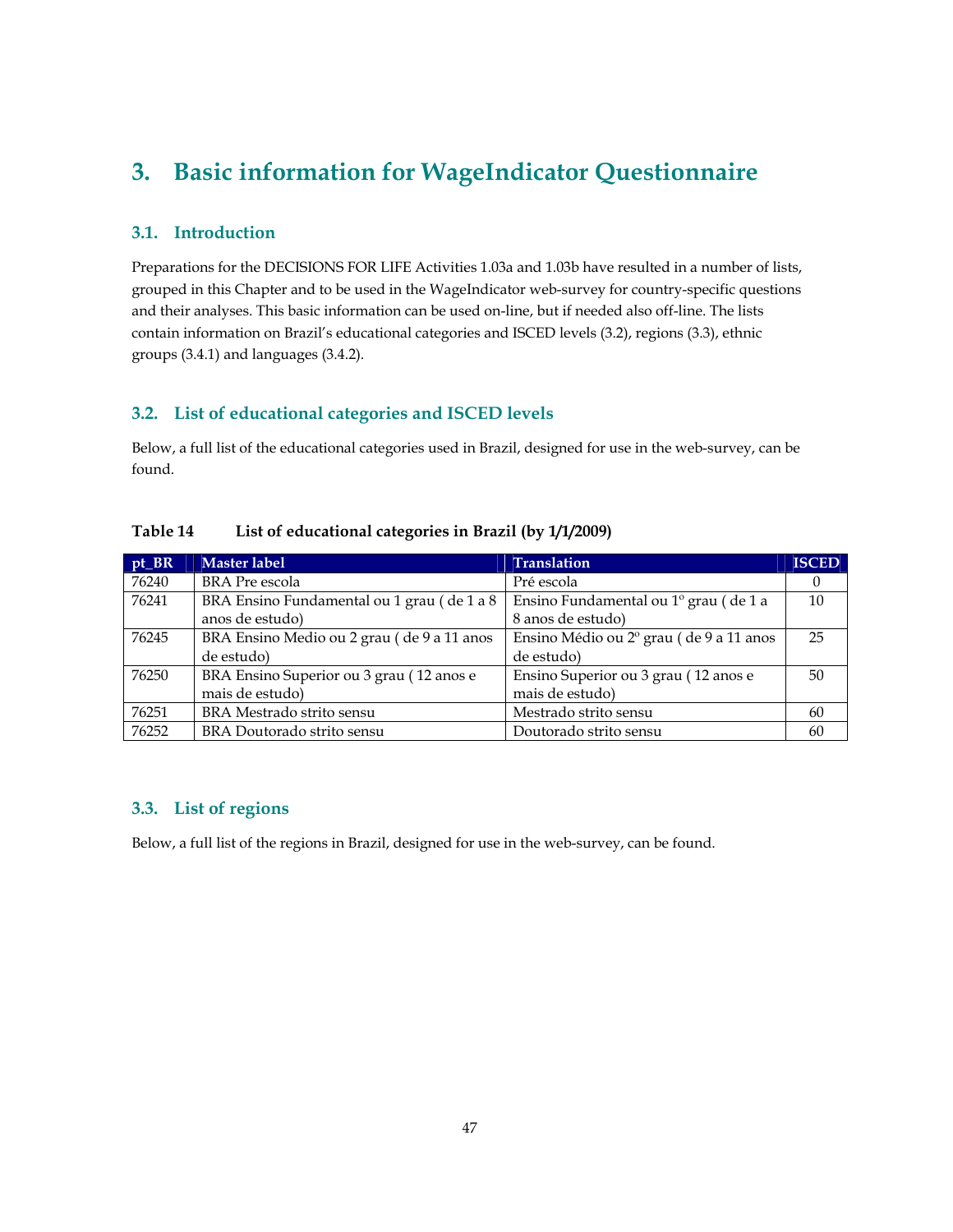| pt_BR     | pt BR     | Source label        | Source label                                | Translation | Translation                                           |
|-----------|-----------|---------------------|---------------------------------------------|-------------|-------------------------------------------------------|
| 763100000 | 763100131 | <b>BRA</b> Acre     | <b>BRA Rio Branco</b>                       | Acre        | Rio Branco                                            |
| 763100000 | 763109632 | <b>BRA</b> Acre     | BRA Outra cidade 10,000 - 100,000           | Acre        | Outra cidade 10,000 - 100,000                         |
| 763100000 | 763109704 | <b>BRA</b> Acre     | BRA Uma aldeia menos de 10,000              | Acre        | Uma aldeia menos de 10,000                            |
| 763100000 | 763109805 | <b>BRA</b> Acre     | <b>BRA</b> Zona rural                       | Acre        | Zona rural                                            |
| 762100000 | 762100131 | <b>BRA</b> Alagoas  | <b>BRA</b> Maceio                           | Alagoas     | Maceió                                                |
| 762100000 | 762109402 | <b>BRA</b> Alagoas  | BRA Os suburbios de Maceio                  | Alagoas     | Os subúrbios de Maceió                                |
| 762100000 | 762109531 | <b>BRA</b> Alagoas  | BRA Outra cidade 100,000 e mais             | Alagoas     | Outra cidade 100,000 e mais                           |
| 762100000 | 762109632 | <b>BRA</b> Alagoas  | BRA Uma pequena cidade 10,000<br>$-100,000$ | Alagoas     | Uma pequena cidade 10,000 -<br>100,000                |
| 762100000 | 762109704 | <b>BRA</b> Alagoas  | BRA Uma aldeia menos de 10,000              | Alagoas     | Uma aldeia menos de 10,000                            |
| 762100000 | 762109805 | <b>BRA</b> Alagoas  | <b>BRA</b> Zona rural                       | Alagoas     | Zona rural                                            |
| 763200000 | 763200131 | <b>BRA</b> Amapa    | <b>BRA</b> Macapa                           | Amapá       | Macapá                                                |
| 763200000 | 763209531 | <b>BRA</b> Amapa    | BRA Outra cidade 100,000 e mais             | Amapá       | Outra cidade 100,000 e mais                           |
| 763200000 | 763209632 | <b>BRA</b> Amapa    | BRA Uma pequena cidade 10,000<br>$-100,000$ | Amapá       | Uma pequena cidade 10,000 -<br>100,000                |
| 763200000 | 763209704 | <b>BRA</b> Amapa    | BRA Uma aldeia menos de 10,000              | Amapá       | Uma aldeia menos de 10,000                            |
| 763200000 | 763209805 | <b>BRA</b> Amapa    | <b>BRA</b> Zona rural                       | Amapá       | Zona rural                                            |
| 763300000 | 763300101 | <b>BRA</b> Amazonas | <b>BRA</b> Manaus                           | Amazonas    | Manaus                                                |
| 763300000 | 763300202 | <b>BRA</b> Amazonas | BRA Os suburbios de Manaus                  | Amazonas    | Os subúrbios de Manaus                                |
| 763300000 | 763300332 | <b>BRA</b> Amazonas | <b>BRA</b> Coari                            | Amazonas    | Coari                                                 |
| 763300000 | 763300432 | <b>BRA</b> Amazonas | <b>BRA</b> Itacoatiara                      | Amazonas    | Itacoatiara                                           |
| 763300000 | 763300532 | <b>BRA</b> Amazonas | <b>BRA</b> Manacapuru                       | Amazonas    | Manacapuru                                            |
| 763300000 | 763300631 | <b>BRA</b> Amazonas | <b>BRA</b> Parintins                        | Amazonas    | Parintins                                             |
| 763300000 | 763300732 | <b>BRA</b> Amazonas | BRA Sao Gabriel da Cachoeira                | Amazonas    | São Gabriel da Cachoeira                              |
| 763300000 | 763300832 | <b>BRA</b> Amazonas | <b>BRA</b> Tefe                             | Amazonas    | Tefé                                                  |
| 763300000 | 763309632 | <b>BRA</b> Amazonas | BRA Outra cidade 10,000 - 100,000           | Amazonas    | Outra cidade 10,000 - 100,000                         |
| 763300000 | 763309704 | <b>BRA Amazonas</b> | BRA Uma aldeia menos de 10,000              | Amazonas    | Uma aldeia menos de 10,000                            |
| 763300000 | 763309805 | <b>BRA</b> Amazonas | <b>BRA</b> Zona rural                       | Amazonas    | Zona rural                                            |
| 762200000 | 762200107 | <b>BRA</b> Bahia    | <b>BRA</b> Salvador                         | Bahia       | Salvador                                              |
| 762200000 | 762200202 | <b>BRA</b> Bahia    | BRA Os suburbios de Salvador                | Bahia       | Outras cidades da Região<br>Metropolitana de Salvador |

# **Table 15 List of regions in Brazil (by 1/1/2009)**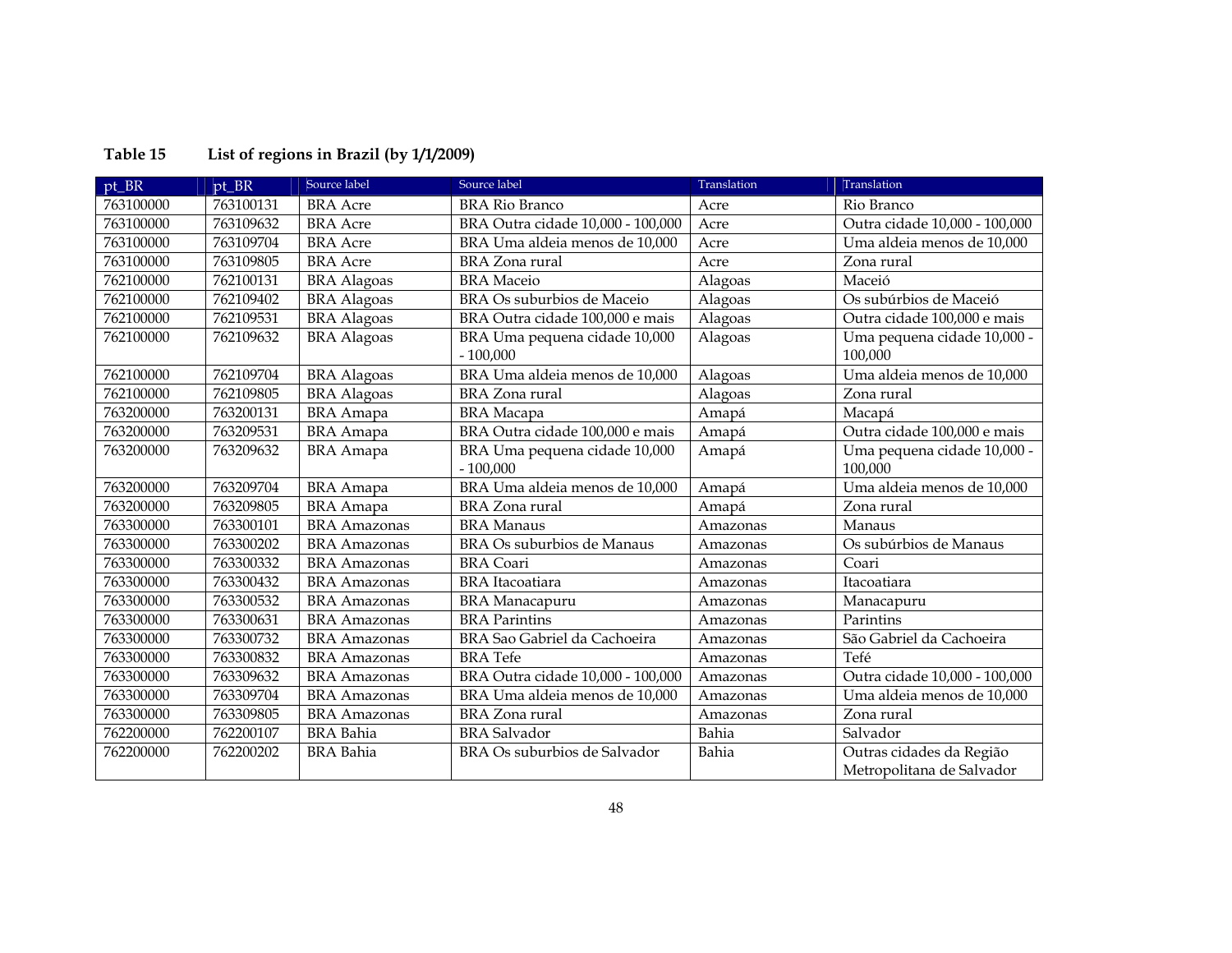| 762200000 | 762200331 | <b>BRA</b> Bahia            | <b>BRA Feira de Santana</b>                 | Bahia            | Feira de Santana                       |
|-----------|-----------|-----------------------------|---------------------------------------------|------------------|----------------------------------------|
| 762200000 | 762200431 | <b>BRA</b> Bahia            | BRA Vitoria da Conquista                    | Bahia            | Vitória da Conquista                   |
| 762200000 | 762209531 | <b>BRA</b> Bahia            | BRA Outra cidade 100,000 e mais             | Bahia            | Outra cidade 100,000 e mais            |
| 762200000 | 762209632 | <b>BRA</b> Bahia            | BRA Uma pequena cidade 10,000               | Bahia            | Uma pequena cidade 10,000 -            |
|           |           |                             | $-100,000$                                  |                  | 100,000                                |
| 762200000 | 762209704 | <b>BRA</b> Bahia            | BRA Uma aldeia menos de 10,000              | Bahia            | Uma aldeia menos de 10,000             |
| 762200000 | 762209805 | <b>BRA</b> Bahia            | <b>BRA</b> Zona rural                       | Bahia            | Zona rural                             |
| 762300000 | 762300107 | <b>BRA</b> Ceara            | <b>BRA</b> Fortaleza                        | Ceará            | Fortaleza                              |
| 762300000 | 762300202 | <b>BRA</b> Ceara            | BRA Os suburbios de Fortaleza               | Ceará            | Outras cidades da Região               |
|           |           |                             |                                             |                  | Metropolitana de Fortaleza             |
| 762300000 | 762300331 | <b>BRA</b> Ceara            | <b>BRA</b> Caucaia                          | Ceará            | Caucaia                                |
| 762300000 | 762309531 | <b>BRA</b> Ceara            | BRA Outra cidade 100,000 e mais             | Ceará            | Outra cidade 100,000 e mais            |
| 762300000 | 762309632 | <b>BRA</b> Ceara            | BRA Uma pequena cidade 10,000               | Ceará            | Uma pequena cidade 10,000 -            |
|           |           |                             | $-100,000$                                  |                  | 100,000                                |
| 762300000 | 762309704 | <b>BRA</b> Ceara            | BRA Uma aldeia menos de 10,000              | Ceará            | Uma aldeia menos de 10,000             |
| 762300000 | 762309805 | <b>BRA</b> Ceara            | <b>BRA</b> Zona rural                       | Ceará            | Zona rural                             |
| 761100000 | 761100107 | <b>BRA Distrito Federal</b> | <b>BRA</b> Brasilia                         | Distrito Federal | <b>Brasília</b>                        |
| 761100000 | 761109402 | <b>BRA Distrito Federal</b> | BRA Os suburbios de Brasilia                | Distrito Federal | Os subúrbios de Brasília               |
| 761100000 | 761109531 | <b>BRA Distrito Federal</b> | BRA Outra cidade 100,000 e mais             | Distrito Federal | Outra cidade 100,000 e mais            |
| 761100000 | 761109632 | <b>BRA Distrito Federal</b> | BRA Uma pequena cidade 10,000               | Distrito Federal | Uma pequena cidade 10,000 -            |
|           |           |                             | $-100,000$                                  |                  | 100,000                                |
| 761100000 | 761109704 | <b>BRA Distrito Federal</b> | BRA Uma aldeia menos de 10,000              | Distrito Federal | Uma aldeia menos de 10,000             |
| 761100000 | 761109805 | <b>BRA Distrito Federal</b> | <b>BRA</b> Zona rural                       | Distrito Federal | Zona rural                             |
| 764100000 | 764100131 | <b>BRA Espírito Santo</b>   | <b>BRA</b> Cariacica                        | Espírito Santo   | Cariacica                              |
| 764100000 | 764100231 | <b>BRA Espírito Santo</b>   | <b>BRA</b> Serra                            | Espírito Santo   | Serra                                  |
| 764100000 | 764100331 | <b>BRA Espírito Santo</b>   | <b>BRA Vila Velha</b>                       | Espírito Santo   | Vila Velha                             |
| 764100000 | 764100431 | <b>BRA Espírito Santo</b>   | <b>BRA</b> Vitoria                          | Espírito Santo   | Vitória                                |
| 764100000 | 764109531 | <b>BRA Espírito Santo</b>   | BRA Outra cidade 100,000 e mais             | Espírito Santo   | Outra cidade 100,000 e mais            |
| 764100000 | 764109632 | <b>BRA Espírito Santo</b>   | BRA Uma pequena cidade 10,000<br>$-100,000$ | Espírito Santo   | Uma pequena cidade 10,000 -<br>100,000 |
| 764100000 | 764109704 | <b>BRA Espírito Santo</b>   | BRA Uma aldeia menos de 10,000              | Espírito Santo   | Uma aldeia menos de 10,000             |
| 764100000 | 764109805 | <b>BRA Espírito Santo</b>   | <b>BRA</b> Zona rural                       | Espírito Santo   | Zona rural                             |
| 761200000 | 761200101 | <b>BRA</b> Goias            | <b>BRA</b> Goiania                          | Goiás            | Goiânia                                |
| 761200000 | 761200202 | <b>BRA</b> Goias            | BRA Os suburbios de Goiania                 | Goiás            | Os subúrbios de Goiânia                |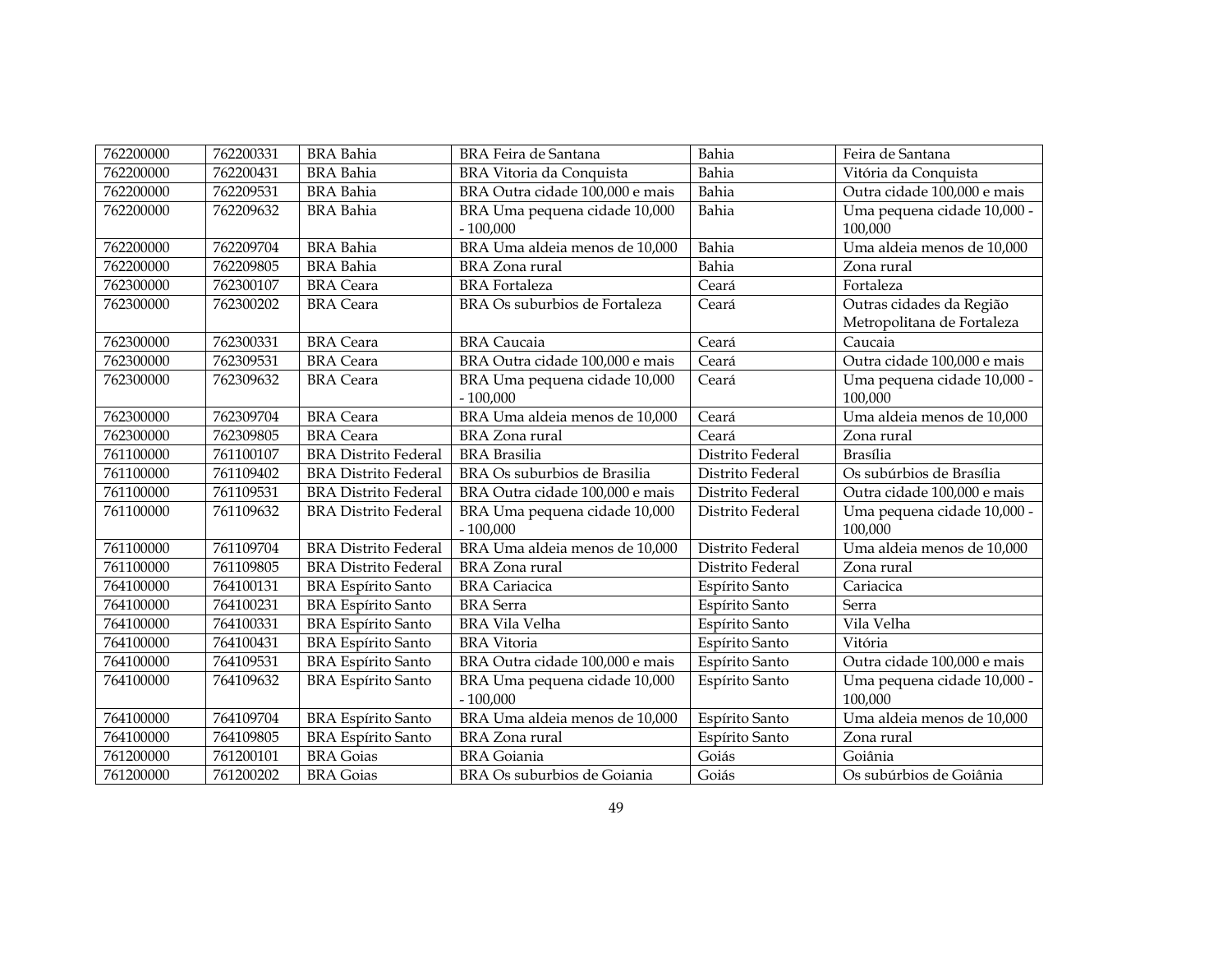| 761200000 | 761200331 | <b>BRA</b> Goias        | <b>BRA</b> Anapolis             | Goiás              | Anápolis                    |
|-----------|-----------|-------------------------|---------------------------------|--------------------|-----------------------------|
| 761200000 | 761200431 | <b>BRA</b> Goias        | <b>BRA</b> Aparecida de Goiania | Goiás              | Aparecida de Goiânia        |
| 761200000 | 761209531 | <b>BRA</b> Goias        | BRA Outra cidade 100,000 e mais | Goiás              | Outra cidade 100,000 e mais |
| 761200000 | 761209632 | <b>BRA</b> Goias        | BRA Uma pequena cidade 10,000   | Goiás              | Uma pequena cidade 10,000 - |
|           |           |                         | $-100,000$                      |                    | 100,000                     |
| 761200000 | 761209704 | <b>BRA</b> Goias        | BRA Uma aldeia menos de 10,000  | Goiás              | Uma aldeia menos de 10,000  |
| 761200000 | 761209805 | <b>BRA</b> Goias        | <b>BRA</b> Zona rural           | Goiás              | Zona rural                  |
| 762400000 | 762400131 | <b>BRA</b> Maranhao     | <b>BRA</b> Sao Luis             | Maranhão           | São Luís                    |
| 762400000 | 762409531 | <b>BRA</b> Maranhao     | BRA Outra cidade 100,000 e mais | Maranhão           | Outra cidade 100,000 e mais |
| 762400000 | 762409632 | <b>BRA</b> Maranhao     | BRA Uma pequena cidade 10,000   | Maranhão           | Uma pequena cidade 10,000 - |
|           |           |                         | $-100,000$                      |                    | 100,000                     |
| 762400000 | 762409704 | <b>BRA</b> Maranhao     | BRA Uma aldeia menos de 10,000  | Maranhão           | Uma aldeia menos de 10,000  |
| 762400000 | 762409805 | <b>BRA</b> Maranhao     | <b>BRA</b> Zona rural           | Maranhão           | Zona rural                  |
| 761300000 | 761300131 | <b>BRA Mato Grosso</b>  | <b>BRA</b> Cuiaba               | Mato Grosso        | Cuiabá                      |
| 761300000 | 761300231 | <b>BRA Mato Grosso</b>  | <b>BRA Varzea Grande</b>        | Mato Grosso        | Várzea Grande               |
| 761300000 | 761309531 | <b>BRA Mato Grosso</b>  | BRA Outra cidade 100,000 e mais | Mato Grosso        | Outra cidade 100,000 e mais |
| 761300000 | 761309632 | <b>BRA Mato Grosso</b>  | BRA Uma pequena cidade 10,000   | Mato Grosso        | Uma pequena cidade 10,000 - |
|           |           |                         | $-100,000$                      |                    | 100,000                     |
| 761300000 | 761309704 | <b>BRA Mato Grosso</b>  | BRA Uma aldeia menos de 10,000  | Mato Grosso        | Uma aldeia menos de 10,000  |
| 761300000 | 761309805 | <b>BRA Mato Grosso</b>  | <b>BRA</b> Zona rural           | Mato Grosso        | Zona rural                  |
| 761400000 | 761400131 | <b>BRA Mato Grosso</b>  | <b>BRA Campo Grande</b>         | Mato Grosso do Sul | Campo Grande                |
|           |           | do Sul                  |                                 |                    |                             |
| 761400000 | 761409531 | <b>BRA Mato Grosso</b>  | BRA Outra cidade 100,000 e mais | Mato Grosso do Sul | Outra cidade 100,000 e mais |
|           |           | do Sul                  |                                 |                    |                             |
| 761400000 | 761409632 | <b>BRA Mato Grosso</b>  | BRA Uma pequena cidade 10,000   | Mato Grosso do Sul | Uma pequena cidade 10,000 - |
|           |           | do Sul                  | $-100,000$                      |                    | 100,000                     |
| 761400000 | 761409704 | <b>BRA Mato Grosso</b>  | BRA Uma aldeia menos de 10,000  | Mato Grosso do Sul | Uma aldeia menos de 10,000  |
|           |           | do Sul                  |                                 |                    |                             |
| 761400000 | 761409805 | <b>BRA Mato Grosso</b>  | <b>BRA</b> Zona rural           | Mato Grosso do Sul | Zona rural                  |
|           |           | do Sul                  |                                 |                    |                             |
| 764200000 | 764200107 | <b>BRA Minas Gerais</b> | <b>BRA Belo Horizonte</b>       | Minas Gerais       | Belo Horizonte              |
| 764200000 | 764200202 | <b>BRA Minas Gerais</b> | BRA Os suburbios de Belo        | Minas Gerais       | Outras cidades da Região    |
|           |           |                         | Horizonte                       |                    | Metropolitana de Belo       |
|           |           |                         |                                 |                    | Horizonte                   |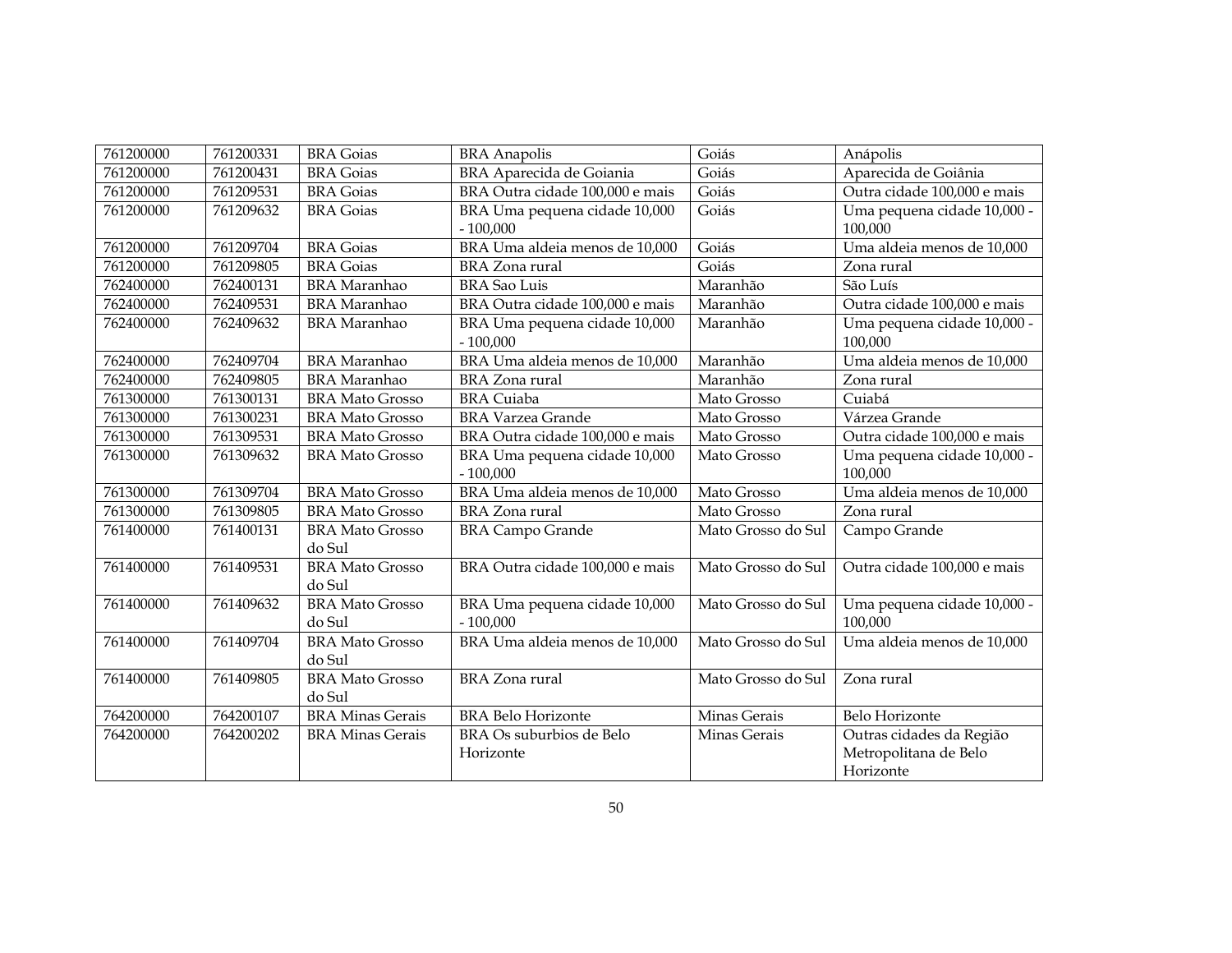| 764200000 | 764200331 | <b>BRA Minas Gerais</b> | <b>BRA</b> Betim                | Minas Gerais | Betim                       |
|-----------|-----------|-------------------------|---------------------------------|--------------|-----------------------------|
| 764200000 | 764200431 | <b>BRA Minas Gerais</b> | <b>BRA</b> Contagem             | Minas Gerais | Contagem                    |
| 764200000 | 764200531 | <b>BRA Minas Gerais</b> | <b>BRA Governador Valadares</b> | Minas Gerais | Governador Valadares        |
| 764200000 | 764200631 | <b>BRA Minas Gerais</b> | BRA Juiz de Fora                | Minas Gerais | Juiz de Fora                |
| 764200000 | 764200731 | <b>BRA Minas Gerais</b> | <b>BRA Montes Claros</b>        | Minas Gerais | Montes Claros               |
| 764200000 | 764200831 | <b>BRA Minas Gerais</b> | <b>BRA Ribeirao das Neves</b>   | Minas Gerais | Ribeirão das Neves          |
| 764200000 | 764200931 | <b>BRA Minas Gerais</b> | <b>BRA</b> Uberaba              | Minas Gerais | Uberaba                     |
| 764200000 | 764201031 | <b>BRA Minas Gerais</b> | <b>BRA</b> Uberlandia           | Minas Gerais | Uberlândia                  |
| 764200000 | 764209531 | <b>BRA Minas Gerais</b> | BRA Outra cidade 100,000 e mais | Minas Gerais | Outra cidade 100,000 e mais |
| 764200000 | 764209632 | <b>BRA Minas Gerais</b> | BRA Uma pequena cidade 10,000   | Minas Gerais | Uma pequena cidade 10,000 - |
|           |           |                         | $-100,000$                      |              | 100,000                     |
| 764200000 | 764209704 | <b>BRA Minas Gerais</b> | BRA Uma aldeia menos de 10,000  | Minas Gerais | Uma aldeia menos de 10,000  |
| 764200000 | 764209805 | <b>BRA Minas Gerais</b> | <b>BRA</b> Zona rural           | Minas Gerais | Zona rural                  |
| 763400000 | 763400131 | <b>BRA</b> Para         | <b>BRA</b> Ananindeua           | Pará         | Ananindeua                  |
| 763400000 | 763400101 | <b>BRA</b> Para         | <b>BRA</b> Belem                | Pará         | Belém                       |
| 763400000 | 763400202 | <b>BRA</b> Para         | BRA Os suburbios de Belem       | Pará         | Outras cidades da Região    |
|           |           |                         |                                 |              | Metropolitana de Belém      |
| 763400000 | 763400331 | <b>BRA</b> Para         | <b>BRA</b> Santarem             | Pará         | Santarém                    |
| 763400000 | 763409531 | <b>BRA</b> Para         | BRA Outra cidade 100,000 e mais | Pará         | Outra cidade 100,000 e mais |
| 763400000 | 763409632 | <b>BRA</b> Para         | BRA Uma pequena cidade 10,000   | Pará         | Uma pequena cidade 10,000 - |
|           |           |                         | $-100,000$                      |              | 100,000                     |
| 763400000 | 763409704 | <b>BRA</b> Para         | BRA Uma aldeia menos de 10,000  | Pará         | Uma aldeia menos de 10,000  |
| 763400000 | 763409805 | <b>BRA</b> Para         | <b>BRA</b> Zona rural           | Pará         | Zona rural                  |
| 762500000 | 762500131 | <b>BRA</b> Paraíba      | <b>BRA Campina Grande</b>       | Paraíba      | Campina Grande              |
| 762500000 | 762500231 | <b>BRA</b> Paraíba      | <b>BRA</b> Joao Pessoa          | Paraíba      | <b>João Pessoa</b>          |
| 762500000 | 762509531 | <b>BRA</b> Paraíba      | BRA Outra cidade 100,000 e mais | Paraíba      | Outra cidade 100,000 e mais |
| 762500000 | 762509632 | <b>BRA</b> Paraíba      | BRA Uma pequena cidade 10,000   | Paraíba      | Uma pequena cidade 10,000 - |
|           |           |                         | $-100,000$                      |              | 100,000                     |
| 762500000 | 762509704 | <b>BRA</b> Paraíba      | BRA Uma aldeia menos de 10,000  | Paraíba      | Uma aldeia menos de 10,000  |
| 762500000 | 762509805 | <b>BRA</b> Paraíba      | <b>BRA</b> Zona rural           | Paraíba      | Zona rural                  |
| 765100000 | 765100101 | <b>BRA</b> Parana       | <b>BRA</b> Curitiba             | Paraná       | Curitiba                    |
| 765100000 | 765100202 | <b>BRA</b> Parana       | BRA Os suburbios de Curitiba    | Paraná       | Outras cidades da Região    |
|           |           |                         |                                 |              | Metropolitana de Curitiba   |
| 765100000 | 765100331 | <b>BRA</b> Parana       | <b>BRA</b> Cascavel             | Paraná       | Cascavel                    |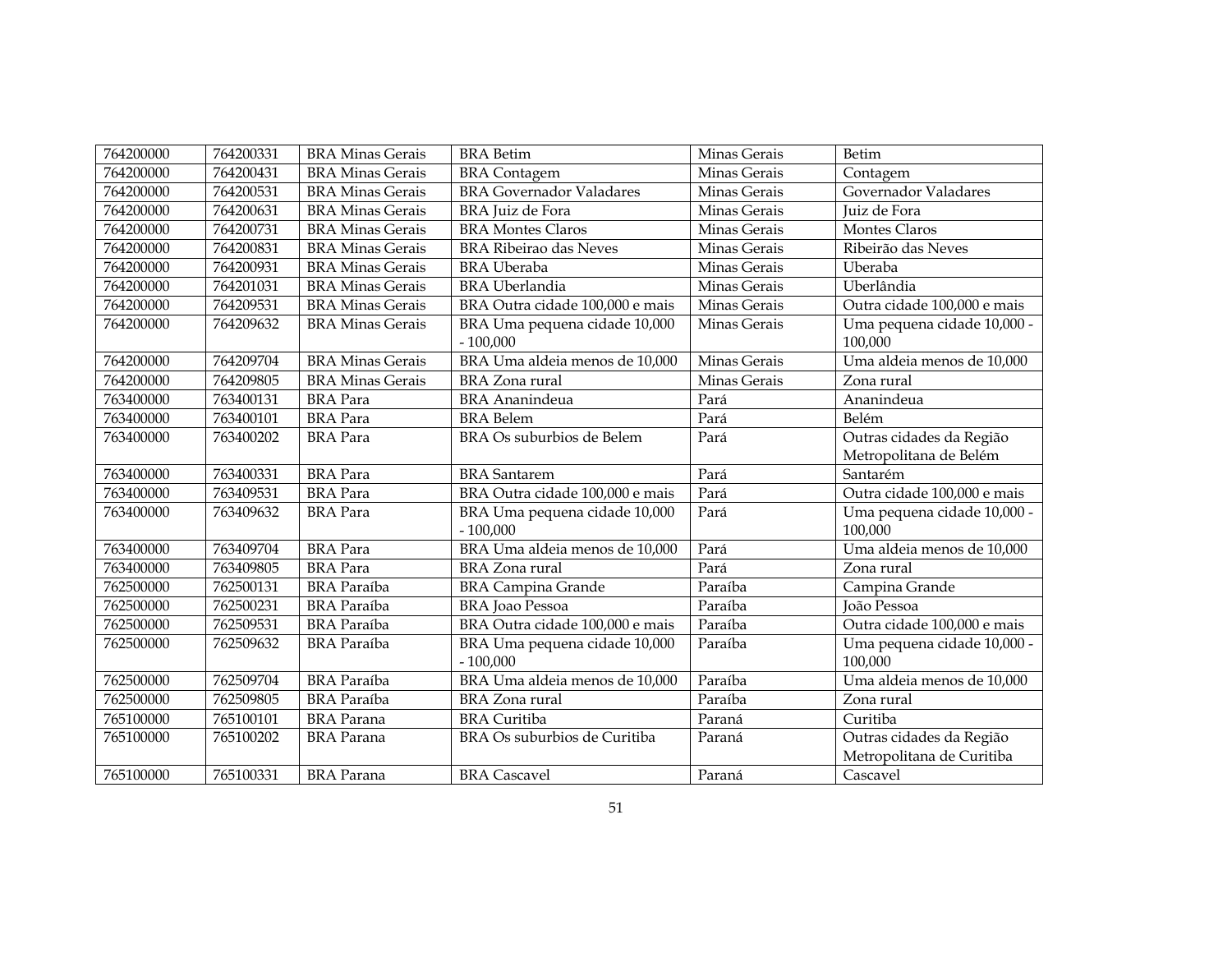| 765100000 | 765100431 | <b>BRA</b> Parana         | BRA Foz do Iguacu                           | Paraná         | Foz do Iguaçu                                                  |
|-----------|-----------|---------------------------|---------------------------------------------|----------------|----------------------------------------------------------------|
| 765100000 | 765100531 | <b>BRA</b> Parana         | <b>BRA</b> Londrina                         | Paraná         | Londrina                                                       |
| 765100000 | 765100631 | <b>BRA</b> Parana         | <b>BRA</b> Maringa                          | Paraná         | Maringá                                                        |
| 765100000 | 765100731 | <b>BRA</b> Parana         | <b>BRA Ponta Grossa</b>                     | Paraná         | Ponta Grossa                                                   |
| 765100000 | 765100831 | <b>BRA</b> Parana         | BRA Sao Jose dos Pinhais                    | Paraná         | São José dos Pinhais                                           |
| 765100000 | 765109531 | <b>BRA</b> Parana         | BRA Outra cidade 100,000 e mais             | Paraná         | Outra cidade 100,000 e mais                                    |
| 765100000 | 765109632 | <b>BRA</b> Parana         | BRA Uma pequena cidade 10,000<br>$-100,000$ | Paraná         | Uma pequena cidade 10,000 -<br>100,000                         |
| 765100000 | 765109704 | <b>BRA</b> Parana         | BRA Uma aldeia menos de 10,000              | Paraná         | Uma aldeia menos de 10,000                                     |
| 765100000 | 765109805 | <b>BRA</b> Parana         | BRA Zona rural                              | Paraná         | Zona rural                                                     |
| 762600000 | 762600101 | <b>BRA</b> Pernambuco     | <b>BRA</b> Recife                           | Pernambuco     | Recife                                                         |
| 762600000 | 762600131 | <b>BRA</b> Pernambuco     | <b>BRA</b> Caruaru                          | Pernambuco     | Caruaru                                                        |
| 762600000 | 762600231 | <b>BRA</b> Pernambuco     | <b>BRA</b> Jaboatao dos Guararapes          | Pernambuco     | Jaboatão dos Guararapes                                        |
| 762600000 | 762600331 | <b>BRA</b> Pernambuco     | <b>BRA</b> Olinda                           | Pernambuco     | Olinda                                                         |
| 762600000 | 762600431 | <b>BRA</b> Pernambuco     | <b>BRA</b> Paulista                         | Pernambuco     | Paulista                                                       |
| 762600000 | 762600531 | <b>BRA</b> Pernambuco     | <b>BRA</b> Petrolina                        | Pernambuco     | Petrolina                                                      |
| 762600000 | 762609531 | <b>BRA</b> Pernambuco     | BRA Outra cidade 100,000 e mais             | Pernambuco     | Outra cidade 100,000 e mais                                    |
| 762600000 | 762609632 | <b>BRA</b> Pernambuco     |                                             | Pernambuco     |                                                                |
|           |           |                           | BRA Uma pequena cidade 10,000<br>$-100,000$ |                | Uma pequena cidade 10,000 -<br>100,000                         |
| 762600000 | 762609704 | <b>BRA</b> Pernambuco     | BRA Uma aldeia menos de 10,000              | Pernambuco     | Uma aldeia menos de 10,000                                     |
| 762600000 | 762609805 | <b>BRA</b> Pernambuco     | <b>BRA</b> Zona rural                       | Pernambuco     | Zona rural                                                     |
| 762700000 | 762700131 | <b>BRA</b> Piauí          | <b>BRA</b> Teresina                         | Piauí          | Teresina                                                       |
| 762700000 | 762709531 | <b>BRA Piauí</b>          | BRA Outra cidade 100,000 e mais             | Piauí          | Outra cidade 100,000 e mais                                    |
| 762700000 | 762709632 | <b>BRA Piauí</b>          | BRA Uma pequena cidade 10,000<br>$-100,000$ | Piauí          | Uma pequena cidade 10,000 -<br>100,000                         |
| 762700000 | 762709704 | <b>BRA</b> Piauí          | BRA Uma aldeia menos de 10,000              | Piauí          | Uma aldeia menos de 10,000                                     |
| 762700000 | 762709805 | <b>BRA Piauí</b>          | <b>BRA</b> Zona rural                       | Piauí          | Zona rural                                                     |
| 764300000 | 764300107 | BRA Rio de Janeiro        | BRA Rio de Janeiro                          | Rio de Janeiro | Rio de Janeiro                                                 |
| 764300000 | 764300202 | BRA Rio de Janeiro        | BRA Os suburbios de Rio de<br>Janeiro       | Rio de Janeiro | Outras cidades da Região<br>Metropolitana do Rio de<br>Janeiro |
| 764300000 | 764300331 | BRA Rio de Janeiro        | <b>BRA Belford Roxo</b>                     | Rio de Janeiro | Belford Roxo                                                   |
| 764300000 | 764300431 | BRA Rio de Janeiro        | <b>BRA Campos dos Goitacazes</b>            | Rio de Janeiro | Campos dos Goitacazes                                          |
| 764300000 | 764300531 | <b>BRA Rio de Janeiro</b> | <b>BRA Duque de Caxias</b>                  | Rio de Janeiro | Duque de Caxias                                                |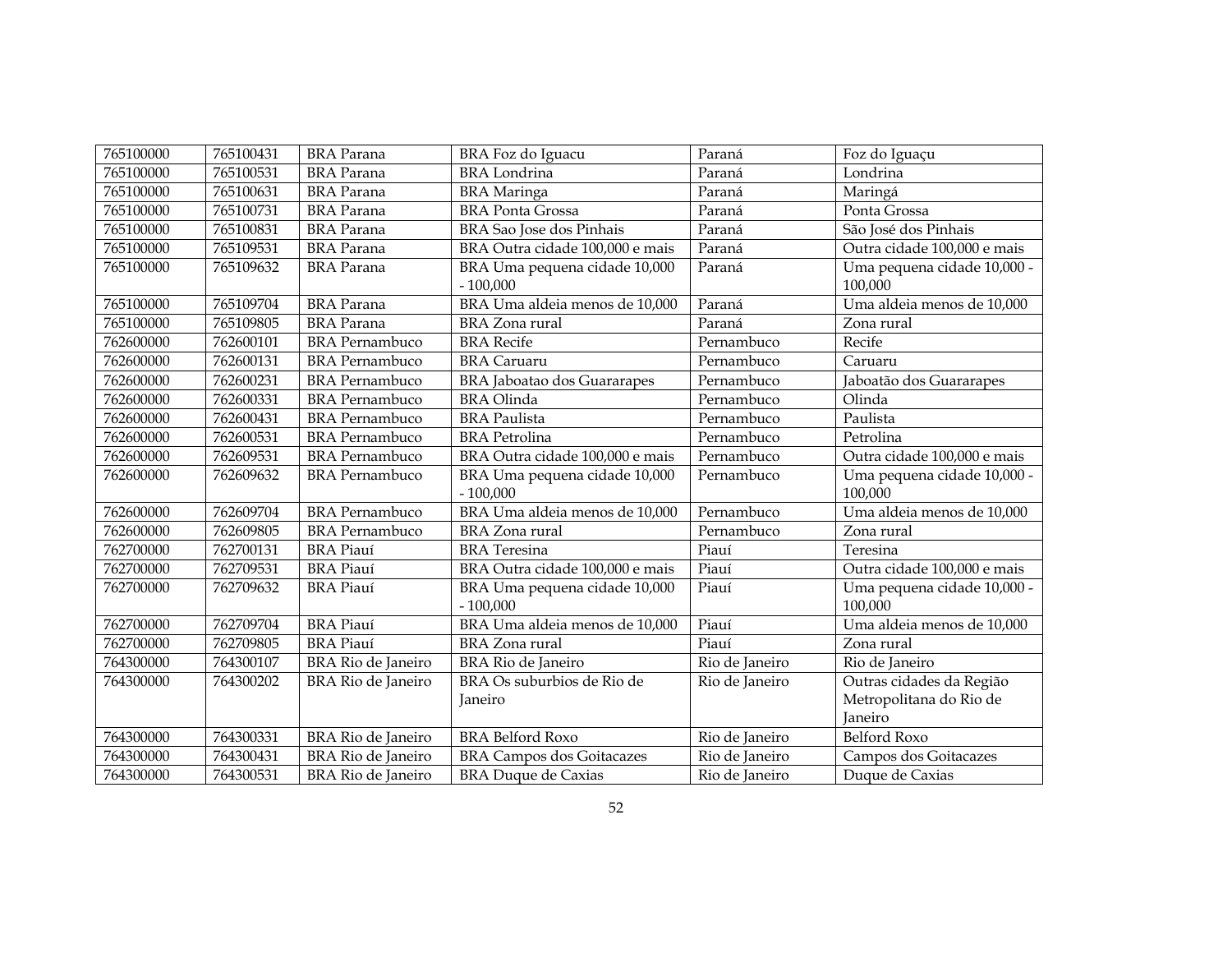| 764300000 | 764300631 | <b>BRA Rio de Janeiro</b>         | <b>BRA</b> Niteroi                          | Rio de Janeiro         | Niterói                                |
|-----------|-----------|-----------------------------------|---------------------------------------------|------------------------|----------------------------------------|
| 764300000 | 764300731 | BRA Rio de Janeiro                | <b>BRA Nova Iguacu</b>                      | Rio de Janeiro         | Nova Iguaçu                            |
| 764300000 | 764300831 | BRA Rio de Janeiro                | <b>BRA</b> Petropolis                       | Rio de Janeiro         | Petrópolis                             |
| 764300000 | 764300931 | BRA Rio de Janeiro                | <b>BRA Sao Goncalo</b>                      | Rio de Janeiro         | São Gonçalo                            |
| 764300000 | 764301031 | BRA Rio de Janeiro                | BRA Sao Joao de Meriti                      | Rio de Janeiro         | São João de Meriti                     |
| 764300000 | 764301131 | <b>BRA Rio de Janeiro</b>         | <b>BRA Volta Redonda</b>                    | Rio de Janeiro         | Volta Redonda                          |
| 764300000 | 764309531 | BRA Rio de Janeiro                | BRA Outra cidade 100,000 e mais             | Rio de Janeiro         | Outra cidade 100,000 e mais            |
| 764300000 | 764309632 | BRA Rio de Janeiro                | BRA Uma pequena cidade 10,000<br>$-100,000$ | Rio de Janeiro         | Uma pequena cidade 10,000 -<br>100,000 |
| 764300000 | 764309704 | <b>BRA Rio de Janeiro</b>         | BRA Uma aldeia menos de 10,000              | Rio de Janeiro         | Uma aldeia menos de 10,000             |
| 764300000 | 764309805 | <b>BRA Rio de Janeiro</b>         | <b>BRA</b> Zona rural                       | Rio de Janeiro         | Zona rural                             |
| 762800000 | 762800131 | <b>BRA Rio Grande do</b>          | <b>BRA</b> Natal                            | Rio Grande do          | Natal                                  |
|           |           | Norte                             |                                             | Norte                  |                                        |
| 762800000 | 762809531 | <b>BRA Rio Grande do</b><br>Norte | BRA Outra cidade 100,000 e mais             | Rio Grande do<br>Norte | Outra cidade 100,000 e mais            |
| 762800000 | 762809632 | <b>BRA Rio Grande do</b>          | BRA Uma pequena cidade 10,000               | Rio Grande do          | Uma pequena cidade 10,000 -            |
|           |           | Norte                             | $-100,000$                                  | Norte                  | 100,000                                |
| 762800000 | 762809704 | <b>BRA Rio Grande do</b>          | BRA Uma aldeia menos de 10,000              | Rio Grande do          | Uma aldeia menos de 10,000             |
|           |           | Norte                             |                                             | Norte                  |                                        |
| 762800000 | 762809805 | <b>BRA Rio Grande do</b>          | <b>BRA</b> Zona rural                       | Rio Grande do          | Zona rural                             |
|           |           | Norte                             |                                             | Norte                  |                                        |
| 765200000 | 765200101 | <b>BRA Rio Grande do</b>          | <b>BRA Porto Alegre</b>                     | Rio Grande do Sul      | Porto Alegre                           |
|           |           | Sul                               |                                             |                        |                                        |
| 765200000 | 765200202 | <b>BRA Rio Grande do</b>          | BRA Os suburbios de Porto                   | Rio Grande do Sul      | Outras cidades da Região               |
|           |           | Sul                               | Alegre                                      |                        | Metropolitana de Porto                 |
|           |           |                                   |                                             |                        | Alegre                                 |
| 765200000 | 765200331 | <b>BRA Rio Grande do</b><br>Sul   | <b>BRA</b> Canoas                           | Rio Grande do Sul      | Canoas                                 |
| 765200000 | 765200431 | <b>BRA Rio Grande do</b>          | <b>BRA Caxias do Sul</b>                    | Rio Grande do Sul      | Caxias do Sul                          |
|           |           | Sul                               |                                             |                        |                                        |
| 765200000 | 765200531 | <b>BRA Rio Grande do</b>          | <b>BRA</b> Gravatai                         | Rio Grande do Sul      | Gravataí                               |
|           |           | Sul                               |                                             |                        |                                        |
| 765200000 | 765200631 | <b>BRA Rio Grande do</b>          | <b>BRA Novo Hamburgo</b>                    | Rio Grande do Sul      | Novo Hamburgo                          |
|           |           | Sul                               |                                             |                        |                                        |
| 765200000 | 765200731 | <b>BRA Rio Grande do</b>          | <b>BRA Pelotas</b>                          | Rio Grande do Sul      | Pelotas                                |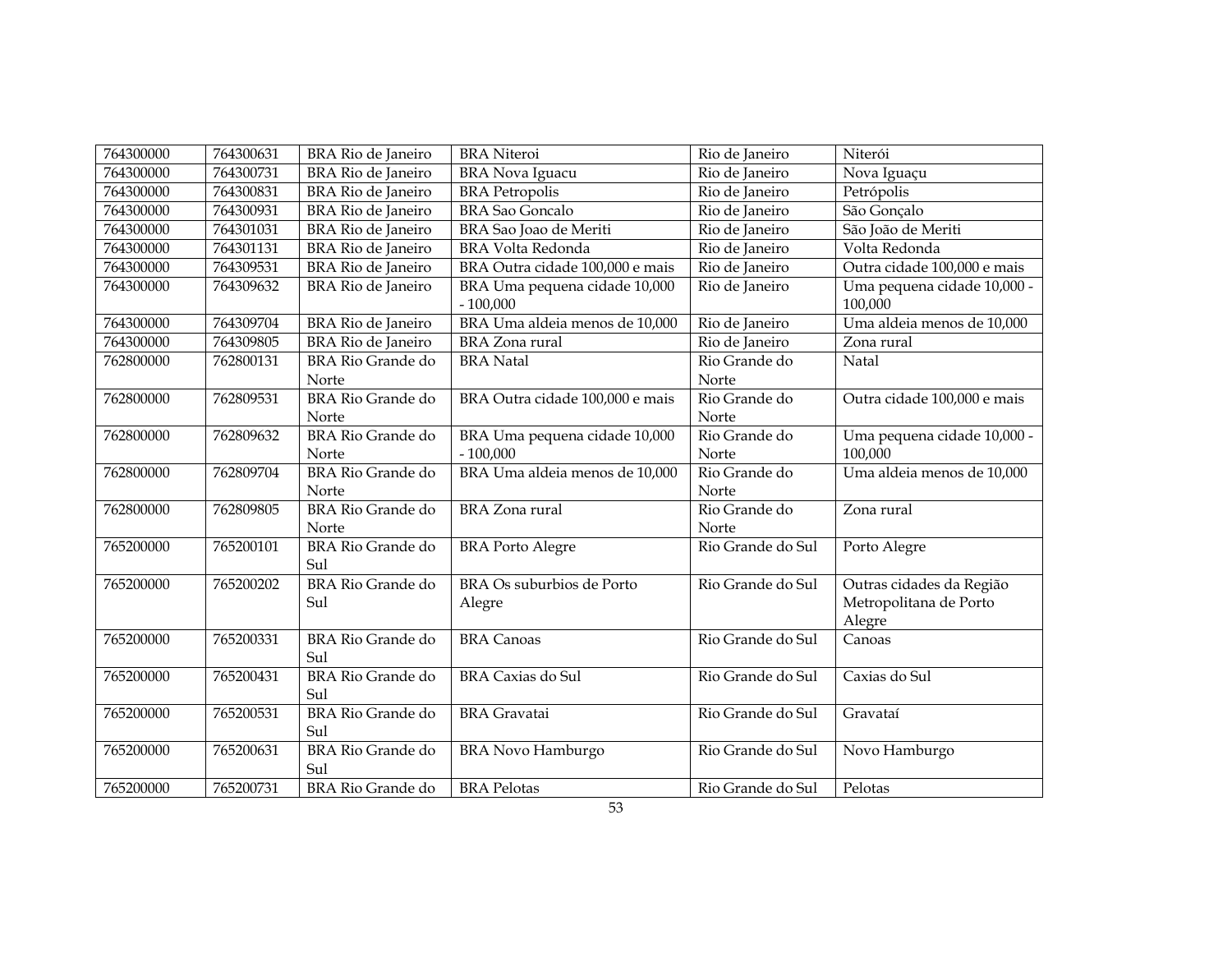|           |           | Sul                             |                                             |                   |                                        |
|-----------|-----------|---------------------------------|---------------------------------------------|-------------------|----------------------------------------|
| 765200000 | 765200831 | <b>BRA Rio Grande do</b><br>Sul | <b>BRA</b> Santa Maria                      | Rio Grande do Sul | Santa Maria                            |
| 765200000 | 765200931 | <b>BRA Rio Grande do</b><br>Sul | <b>BRA</b> Viamao                           | Rio Grande do Sul | Viamão                                 |
| 765200000 | 765209531 | <b>BRA Rio Grande do</b><br>Sul | BRA Outra cidade 100,000 e mais             | Rio Grande do Sul | Outra cidade 100,000 e mais            |
| 765200000 | 765209632 | <b>BRA Rio Grande do</b><br>Sul | BRA Uma pequena cidade 10,000<br>$-100,000$ | Rio Grande do Sul | Uma pequena cidade 10,000 -<br>100,000 |
| 765200000 | 765209704 | <b>BRA Rio Grande do</b><br>Sul | BRA Uma aldeia menos de 10,000              | Rio Grande do Sul | Uma aldeia menos de 10,000             |
| 765200000 | 765209805 | <b>BRA Rio Grande do</b><br>Sul | <b>BRA</b> Zona rural                       | Rio Grande do Sul | Zona rural                             |
| 763500000 | 763500131 | <b>BRA</b> Rondonia             | <b>BRA Porto Velho</b>                      | Rondônia          | Porto Velho                            |
| 763500000 | 763509531 | <b>BRA</b> Rondonia             | BRA Outra cidade 100,000 e mais             | Rondônia          | Outra cidade 100,000 e mais            |
| 763500000 | 763509632 | <b>BRA</b> Rondonia             | BRA Uma pequena cidade 10,000<br>$-100,000$ | Rondônia          | Uma pequena cidade 10,000 -<br>100,000 |
| 763500000 | 763509704 | <b>BRA</b> Rondonia             | BRA Uma aldeia menos de 10,000              | Rondônia          | Uma aldeia menos de 10,000             |
| 763500000 | 763509805 | <b>BRA</b> Rondonia             | <b>BRA</b> Zona rural                       | Rondônia          | Zona rural                             |
| 763600000 | 763600131 | <b>BRA</b> Roraima              | <b>BRA</b> Boa Vista                        | Roraima           | Boa Vista                              |
| 763600000 | 763609531 | <b>BRA</b> Roraima              | BRA Outra cidade 100,000 e mais             | Roraima           | Outra cidade 100,000 e mais            |
| 763600000 | 763609632 | <b>BRA</b> Roraima              | BRA Uma pequena cidade 10,000<br>$-100,000$ | Roraima           | Uma pequena cidade 10,000 -<br>100,000 |
| 763600000 | 763609704 | <b>BRA</b> Roraima              | BRA Uma aldeia menos de 10,000              | Roraima           | Uma aldeia menos de 10,000             |
| 763600000 | 763609805 | <b>BRA</b> Roraima              | <b>BRA</b> Zona rural                       | Roraima           | Zona rural                             |
| 765300000 | 765300131 | <b>BRA</b> Santa Catarina       | <b>BRA Blumenau</b>                         | Santa Catarina    | Blumenau                               |
| 765300000 | 765300231 | <b>BRA Santa Catarina</b>       | <b>BRA</b> Florianopolis                    | Santa Catarina    | Florianópolis                          |
| 765300000 | 765300331 | <b>BRA Santa Catarina</b>       | <b>BRA</b> Joinville                        | Santa Catarina    | <b>Joinville</b>                       |
| 765300000 | 765309531 | <b>BRA</b> Santa Catarina       | BRA Outra cidade 100,000 e mais             | Santa Catarina    | Outra cidade 100,000 e mais            |
| 765300000 | 765309632 | <b>BRA</b> Santa Catarina       | BRA Uma pequena cidade 10,000<br>$-100,000$ | Santa Catarina    | Uma pequena cidade 10,000 -<br>100,000 |
| 765300000 | 765309704 | <b>BRA</b> Santa Catarina       | BRA Uma aldeia menos de 10,000              | Santa Catarina    | Uma aldeia menos de 10,000             |
| 765300000 | 765309805 | <b>BRA Santa Catarina</b>       | BRA Zona rural                              | Santa Catarina    | Zona rural                             |
| 764400000 | 764400107 | <b>BRA</b> Sao Paulo            | <b>BRA Sao Paulo</b>                        | São Paulo         | São Paulo                              |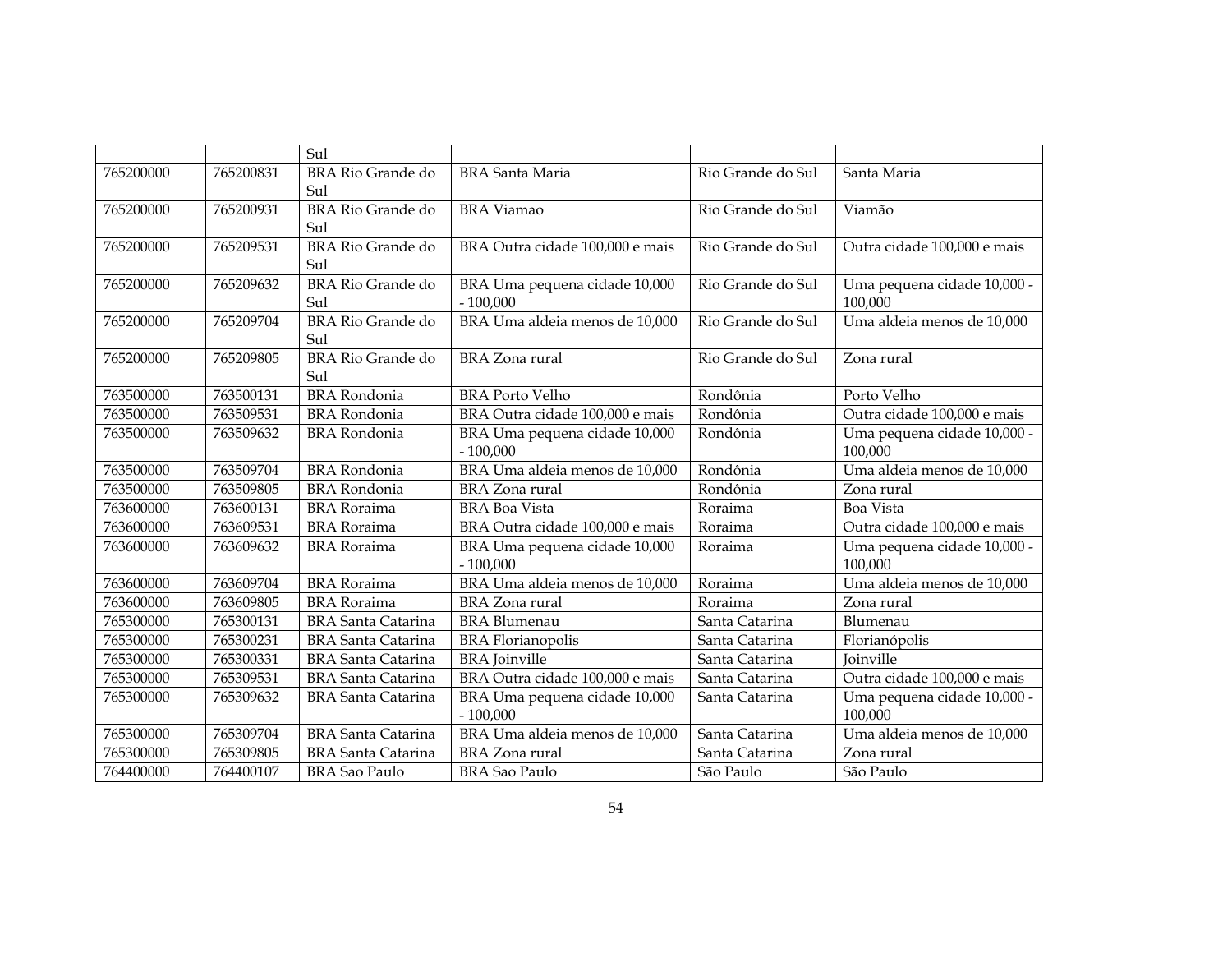| 764400000 | 764400202 | <b>BRA Sao Paulo</b> | BRA Os suburbios de Sao Paulo               | São Paulo | Outras cidades da Região               |
|-----------|-----------|----------------------|---------------------------------------------|-----------|----------------------------------------|
|           |           |                      |                                             |           | Metropolitana de São Paulo             |
| 764400000 | 764400331 | <b>BRA Sao Paulo</b> | <b>BRA</b> Barueri                          | São Paulo | Barueri                                |
| 764400000 | 764400431 | <b>BRA Sao Paulo</b> | <b>BRA</b> Bauru                            | São Paulo | Bauru                                  |
| 764400000 | 764400501 | <b>BRA Sao Paulo</b> | <b>BRA</b> Campinas                         | São Paulo | Campinas                               |
| 764400000 | 764400631 | <b>BRA Sao Paulo</b> | <b>BRA</b> Carapicuiba                      | São Paulo | Carapicuíba                            |
| 764400000 | 764400731 | <b>BRA Sao Paulo</b> | <b>BRA</b> Diadema                          | São Paulo | Diadema                                |
| 764400000 | 764400831 | <b>BRA Sao Paulo</b> | <b>BRA</b> Franca                           | São Paulo | Franca                                 |
| 764400000 | 764400931 | <b>BRA Sao Paulo</b> | <b>BRA</b> Guaruja                          | São Paulo | Guarujá                                |
| 764400000 | 764401001 | <b>BRA Sao Paulo</b> | <b>BRA</b> Guarulhos                        | São Paulo | Guarulhos                              |
| 764400000 | 764401131 | <b>BRA Sao Paulo</b> | BRA Itaquaquecetuba                         | São Paulo | Itaquaquecetuba                        |
| 764400000 | 764401231 | <b>BRA Sao Paulo</b> | <b>BRA</b> Jundiai                          | São Paulo | Jundiaí                                |
| 764400000 | 764401331 | <b>BRA Sao Paulo</b> | <b>BRA</b> Limeira                          | São Paulo | Limeira                                |
| 764400000 | 764401431 | <b>BRA Sao Paulo</b> | <b>BRA</b> Maua                             | São Paulo | Mauá                                   |
| 764400000 | 764401531 | <b>BRA Sao Paulo</b> | <b>BRA Mogi das Cruzes</b>                  | São Paulo | Mogi das Cruzes                        |
| 764400000 | 764401631 | <b>BRA Sao Paulo</b> | <b>BRA</b> Osasco                           | São Paulo | Osasco                                 |
| 764400000 | 764401731 | <b>BRA Sao Paulo</b> | <b>BRA</b> Piracicaba                       | São Paulo | Piracicaba                             |
| 764400000 | 764401831 | <b>BRA</b> Sao Paulo | <b>BRA Ribeirao Preto</b>                   | São Paulo | Ribeirão Preto                         |
| 764400000 | 764401931 | <b>BRA Sao Paulo</b> | <b>BRA</b> Santo Andre                      | São Paulo | Santo André                            |
| 764400000 | 764402031 | <b>BRA Sao Paulo</b> | <b>BRA</b> Santos                           | São Paulo | Santos                                 |
| 764400000 | 764402131 | <b>BRA Sao Paulo</b> | BRA Sao Bernardo do Campo                   | São Paulo | São Bernardo do Campo                  |
| 764400000 | 764402231 | <b>BRA Sao Paulo</b> | BRA Sao Jose do Rio Preto                   | São Paulo | São José do Rio Preto                  |
| 764400000 | 764402331 | <b>BRA Sao Paulo</b> | <b>BRA Sao Jose dos Campos</b>              | São Paulo | São José dos Campos                    |
| 764400000 | 764402431 | <b>BRA Sao Paulo</b> | <b>BRA</b> Sao Vicente                      | São Paulo | São Vicente                            |
| 764400000 | 764402531 | <b>BRA</b> Sao Paulo | <b>BRA</b> Sorocaba                         | São Paulo | Sorocaba                               |
| 764400000 | 764402631 | <b>BRA Sao Paulo</b> | <b>BRA</b> Suzano                           | São Paulo | Suzano                                 |
| 764400000 | 764402731 | <b>BRA Sao Paulo</b> | <b>BRA</b> Taubate                          | São Paulo | Taubaté                                |
| 764400000 | 764409531 | <b>BRA Sao Paulo</b> | BRA Outra cidade 100,000 e mais             | São Paulo | Outra cidade 100,000 e mais            |
| 764400000 | 764409632 | <b>BRA Sao Paulo</b> | BRA Uma pequena cidade 10,000<br>$-100,000$ | São Paulo | Uma pequena cidade 10,000 -<br>100,000 |
| 764400000 | 764409704 | <b>BRA Sao Paulo</b> | BRA Uma aldeia menos de 10,000              | São Paulo | Uma aldeia menos de 10,000             |
| 764400000 | 764409805 | <b>BRA</b> Sao Paulo | <b>BRA</b> Zona rural                       | São Paulo | Zona rural                             |
| 762900000 | 762900131 | <b>BRA</b> Sergipe   | <b>BRA</b> Aracaju                          | Sergipe   | Aracaju                                |
| 762900000 | 762909531 | <b>BRA</b> Sergipe   | BRA Outra cidade 100,000 e mais             | Sergipe   | Outra cidade 100,000 e mais            |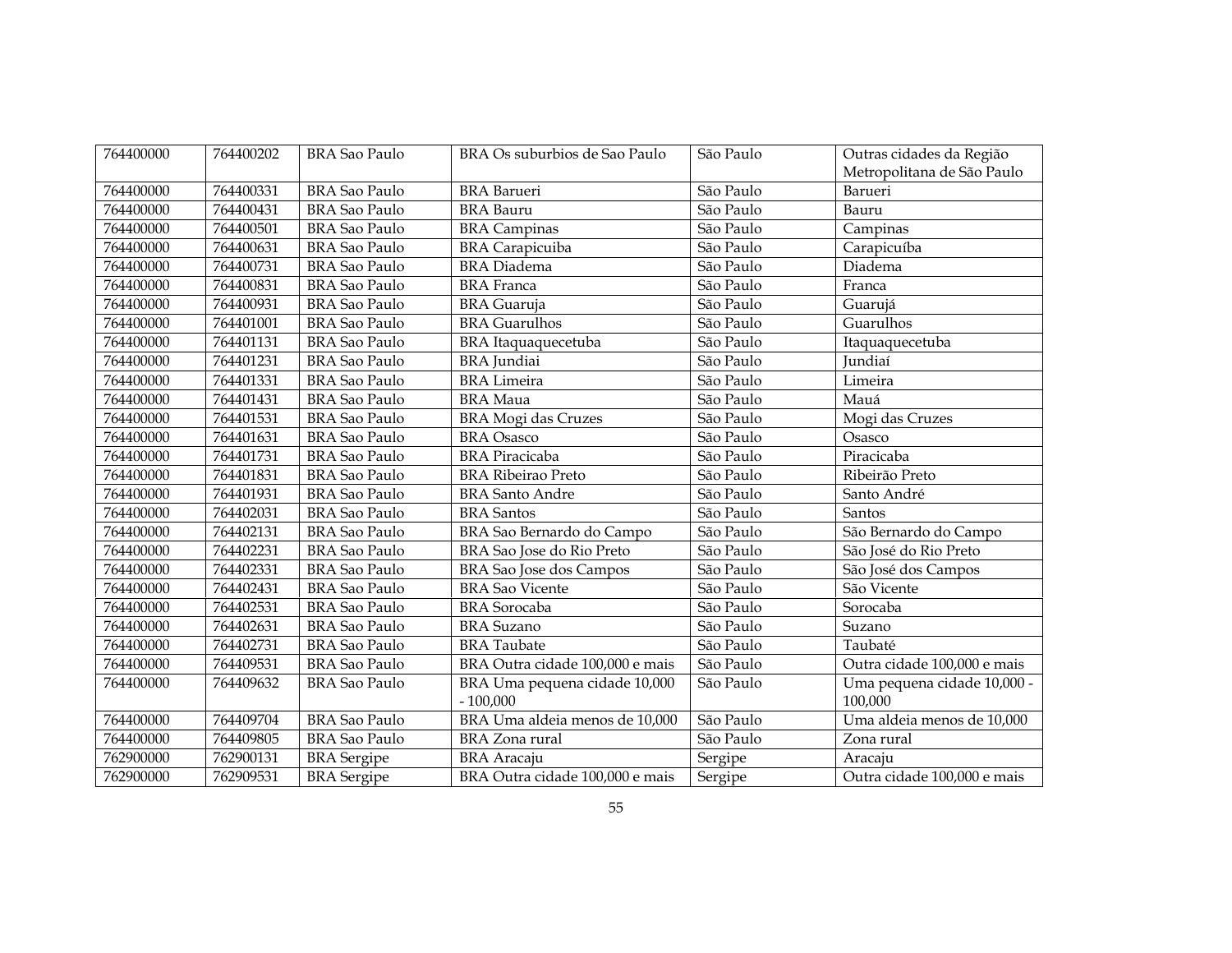| 762900000 | 762909632 | <b>BRA</b> Sergipe   | BRA Uma pequena cidade 10,000   | Sergipe          | Uma pequena cidade 10,000 - |
|-----------|-----------|----------------------|---------------------------------|------------------|-----------------------------|
|           |           |                      | $-100,000$                      |                  | 100,000                     |
| 762900000 | 762909704 | <b>BRA</b> Sergipe   | BRA Uma aldeia menos de 10,000  | Sergipe          | Uma aldeia menos de 10,000  |
| 762900000 | 762909805 | <b>BRA</b> Sergipe   | BRA Zona rural                  | Sergipe          | Zona rural                  |
| 763700000 | 763700131 | <b>BRA</b> Tocantins | <b>BRA</b> Palmas               | Tocantins        | Palmas                      |
| 763700000 | 763709531 | <b>BRA</b> Tocantins | BRA Outra cidade 100,000 e mais | <b>Tocantins</b> | Outra cidade 100,000 e mais |
| 763700000 | 763709632 | <b>BRA</b> Tocantins | BRA Uma pequena cidade 10,000   | <b>Tocantins</b> | Uma pequena cidade 10,000 - |
|           |           |                      | $-100,000$                      |                  | 100.000                     |
| 763700000 | 763709704 | <b>BRA</b> Tocantins | BRA Uma aldeia menos de 10,000  | <b>Tocantins</b> | Uma aldeia menos de 10,000  |
| 763700000 | 763709805 | <b>BRA</b> Tocantins | BRA Zona rural                  | <b>Tocantins</b> | Zona rural                  |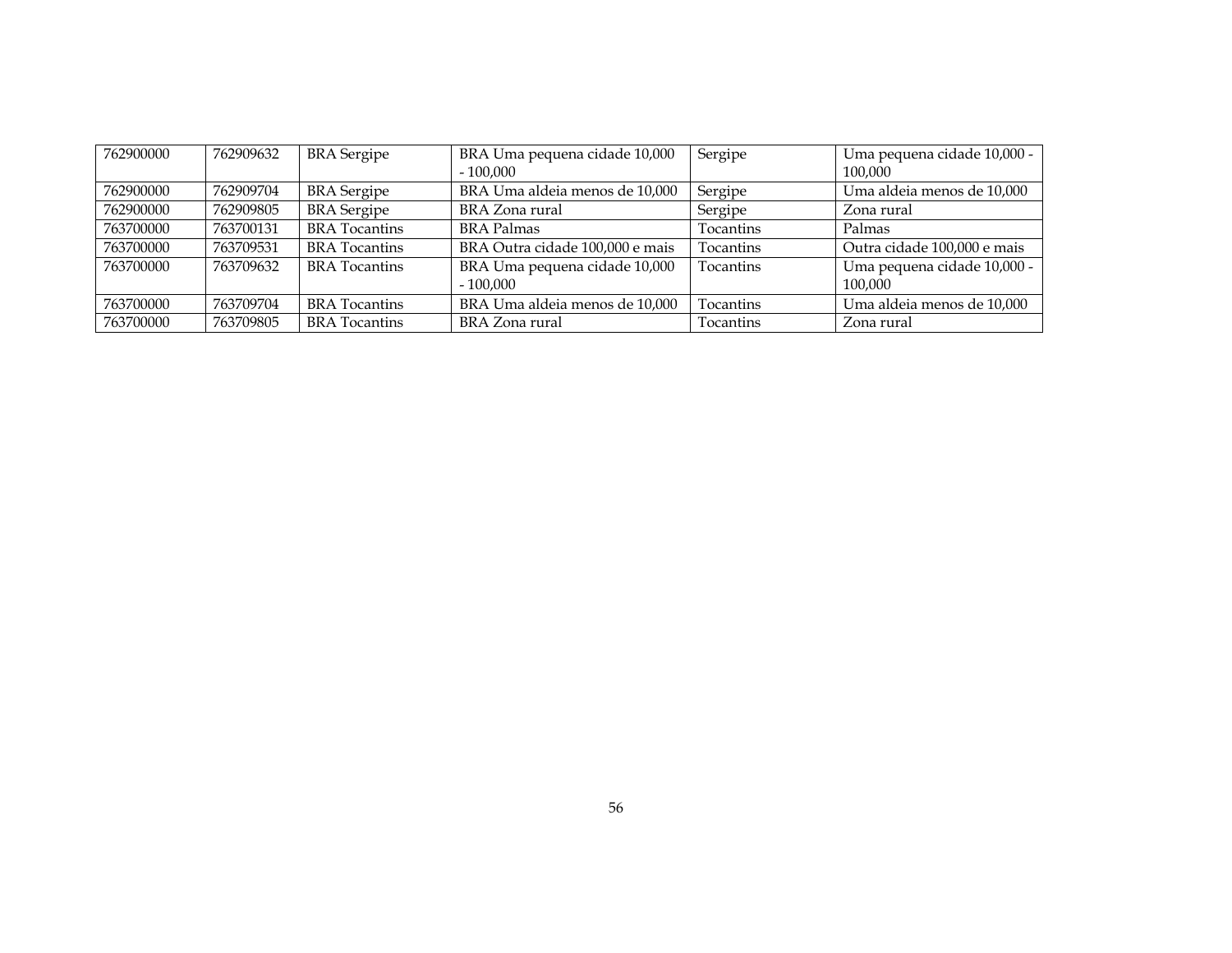# **3.4. List of ethnic groups and languages**

### **3.4.1. Ethnic groups**

Below, a list of the ethnic groups distinguished in Brazil and designed for use in the web-survey, can be found.

| $pt\_BR$ | <b>Master label</b>    | <b>Translation</b>             |
|----------|------------------------|--------------------------------|
| 76001    | <b>BRA</b> White       | Branco                         |
| 76002    | <b>BRA Black</b>       | Negro / Afrodescendente        |
| 76003    | <b>BRA</b> Indigenous  | Indígena                       |
| 76004    | <b>BRA</b> Mixed-raced | Mestiço / Pardo                |
| 76005    | <b>BRA</b> Asian       | Asiático / Asiático brasileiro |
| 76999    | <b>BRA Other race</b>  | Outro                          |

**Table 16 List of ethnic groups in Brazil (by 1/1/2009**)

#### **3.4.2. Languages**

Below, a list of the languages mostly used in Brazil and designed for use in the web-survey, can be found.

### **Table 17 List of languages in Brazil (by 1/1/2009)**

| pt_BR | Master label              | <b>Translation</b> |
|-------|---------------------------|--------------------|
| 76001 | <b>BRA</b> Portuguese     | Português          |
| 76002 | <b>BRA</b> Spanish        | Espanhol           |
| 76003 | <b>BRA</b> German         | Alemão             |
| 76004 | BRA Italian               | Italiano           |
| 76005 | <b>BRA</b> Japanese       | Japonês            |
| 76006 | <b>BRA</b> English        | Inglês             |
| 76007 | BRA Indian language       | Indian idioma      |
| 76998 | <b>BRA</b> Local dialect  | Dialeto            |
| 76999 | <b>BRA Other language</b> | Outros             |

# **4. References**

Alcântara, Ana Alice (2008) *Women and Politics: the Brazilian Paradox.* Bahia: Federal University, March 11 (http://www.opendemocracy.net/article/5050/political\_representation\_brazil)

Amnesty International (2008) *Picking Up The Pieces. Women's Experience of Urban Violence in Brazil.*  London: Amnesty International Publications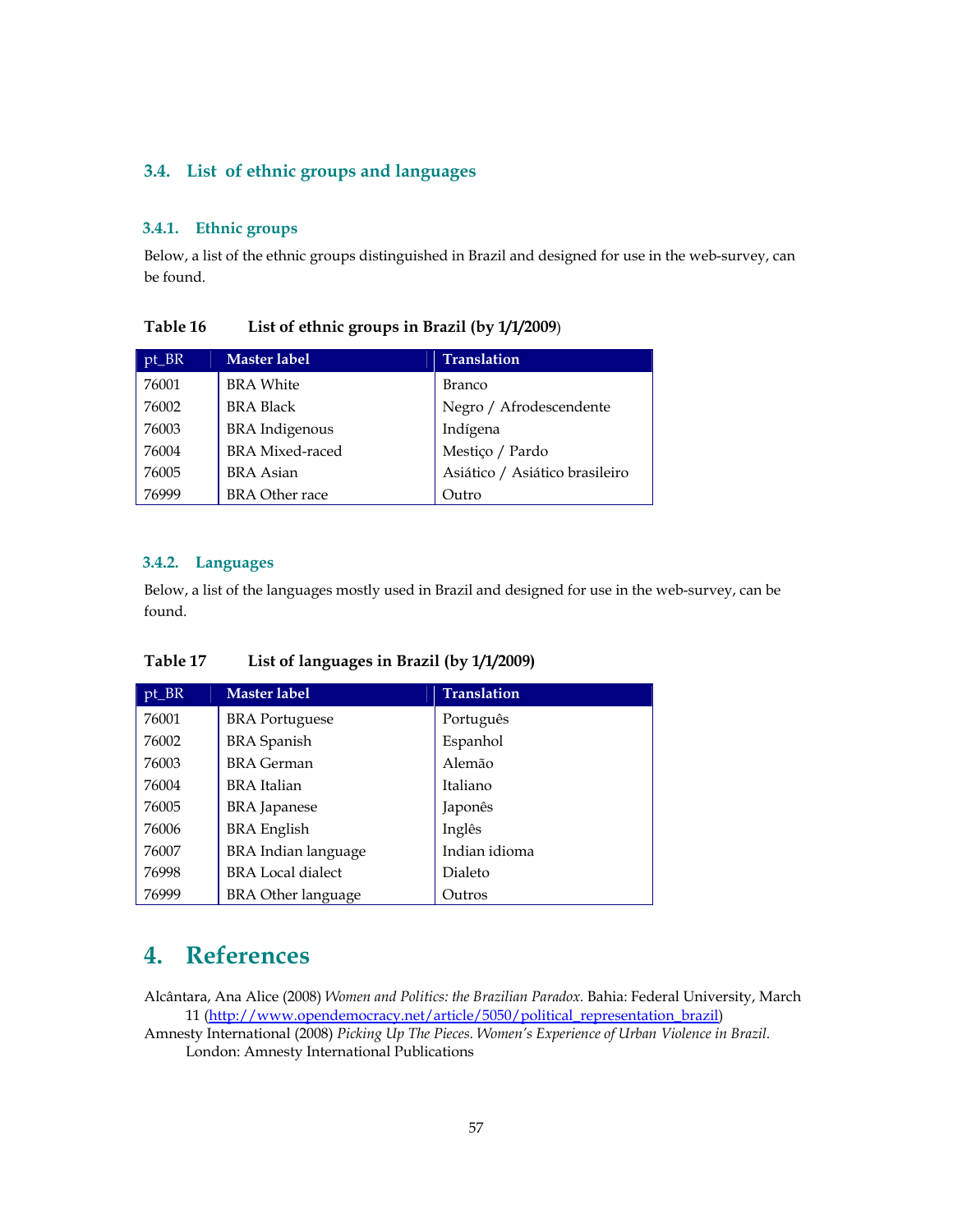- Bedrikow, Bernardo, Eduardo Algranti, José Tarcisio Penteado Buschinelli, Luiz Carlos Morrone (1997) Occupational health in Brazil, *International Archive of Occupational Environment and Health*, 70: 215-221
- Berg, Janine (2009*) Laws or Luck? Understanding Rising Formality in Brazil in the 2000s*. Paper ILO Conference on Regulating for Decent Work (RDW), Geneva, 8-10 July
- Berquó, Elza, Suzana Cavenaghi (2005) I*ncreasing Adolescent and Youth Fertility in Brazil: A New Trend or a One-Time Event?* Paper presented at the Annual Meeting of the Population Association of America, Philadelphia, Pennsylvania, March 30 -April 2, 2005
- Biehl, João Guilherme (2007) Pharmaceuticalization: AIDS Treatment and Global Health Politics, *Antropological Quarterly,* 80(4): 1083-1126
- Bosch, Mariano, Edwin Goni, William Maloney (2007**)** *The Determinants of Rising Informality in Brazil: Evidence from Gross Worker Flows.* Bonn: IZA, Discussion Paper No. 2970
- Campelo Koslinski, Mariane, Elisa P. Reis (2009) Transnational and Domestic Relations of NGOs in Brazil, *World Development*, 37(3): 714-725
- Cardoso, Adalberto (2004) *Industrial Relations, Social Dialogue and Employment in Argentina, Brazil and Mexico. Paper Prepared for the ILO as part of the studies for the Global Employment Agenda.* Geneva: Employment Analysis and Research Unit, Employment Strategy Department
- Cardoso, Ana Rute, Dorte Verner (2006) *School Drop-Out and Push-Out Factors in Brazil: The Role of Early Parenthood, Child Labour, and Poverty.* Bonn: IZA, Discussion Paper No. 2515
- CIA *World Factbook. Brazil* (ongoing, last update used: November 15, 2009) (https://www.cia.gov/library/publications/the-world-factbook/geos/br.html)
- Cord, Louise, Marijn Verhoeven, Camilla Blomquist, Bob Rijkers (2009) *The Global Economic Crisis: Assessing Vulnerability with a Poverty Lens*. Washington D.C.: World Bank research note
- De Ruyter, Alex, Ajit Singh, Tonia Warnecke, Ann Zammit (2009) *Core vs. non-core standards, gender and developing countries: a review with recommendations for policy and practice.* Paper ILO Conference on Regulating for Decent Work (RDW), Geneva, 8-10 July
- De Wit, Philip (2009) "Olie geeft opkomst Brazilie vaart" ("Oil speeds up rise of Brazil"), *NRC*  Handelsblad (Dutch daily newspaper), October 14
- Easterley, William, Stanley Fischer (2001) Inflation and the Poor, *Journal of Money, Credit and Banking*, 33(2): 160-178
- Evans, Peter B. (1983) State, Local and Multinational Capital in Brazil: Prospects for the Stability of the 'Triple Alliance', in Diana Tussie (ed.) *Latin America in the World Economy: New Perspectives.* New York: St. Martin's: 139-168
- Facci, Ruddy (2001) Occupational Health in Brazil, *International Journal of Occupational Safety and Ergonomics*, 7(4): 493-506
- Ferreiro, Francisco H.G., Philippe G. Leite, Matthew Wai-Poi (2007) *Trade Liberalization, Employment Flows and Wage Inequality in Brazil.* Washington D.C.: World Bank Policy Research Working Paper 4108
- Ferreiro, Francisco H.G., Philippe G. Leite, Julie A. Litchfield (2008) The Rise and Fall of Brazilian Inequality: 1981-2004, *Macroeconomic Dynamics*, 12: 199-230
- Frank, Andre Gunder (1967) *Capitalism and Underdevelopment in Latin America: Historical Studies of Chile and Brazil.* New York/London: Monthly Review Press
- Frayssinet, Fabiana (2009) "Brazil: Leading Ladies Give Gender Slant to Campaign", November 9 (http://ipsnews.net/news.asp?idnews=49193)
- French, John D. (2004) *Drowning in Laws: Labor Law and Brazilian Political Culture.* Chapel Hill: University of North Carolina Press
- Fundaçao, Carlos Chagas (2007) *Mulheras No Mercado De Trabalho: Grandes Numeros (Women in the labour market: large numbers)*(based on microdata IBGE/PNAD) (http://www.fcc.org.br/mulher/series\_historicas/tabelas/mmt1.gif)
- *Global Union Directory* (http://www.younionize.info/directory/?show=b) (last accessed November 15, 2009)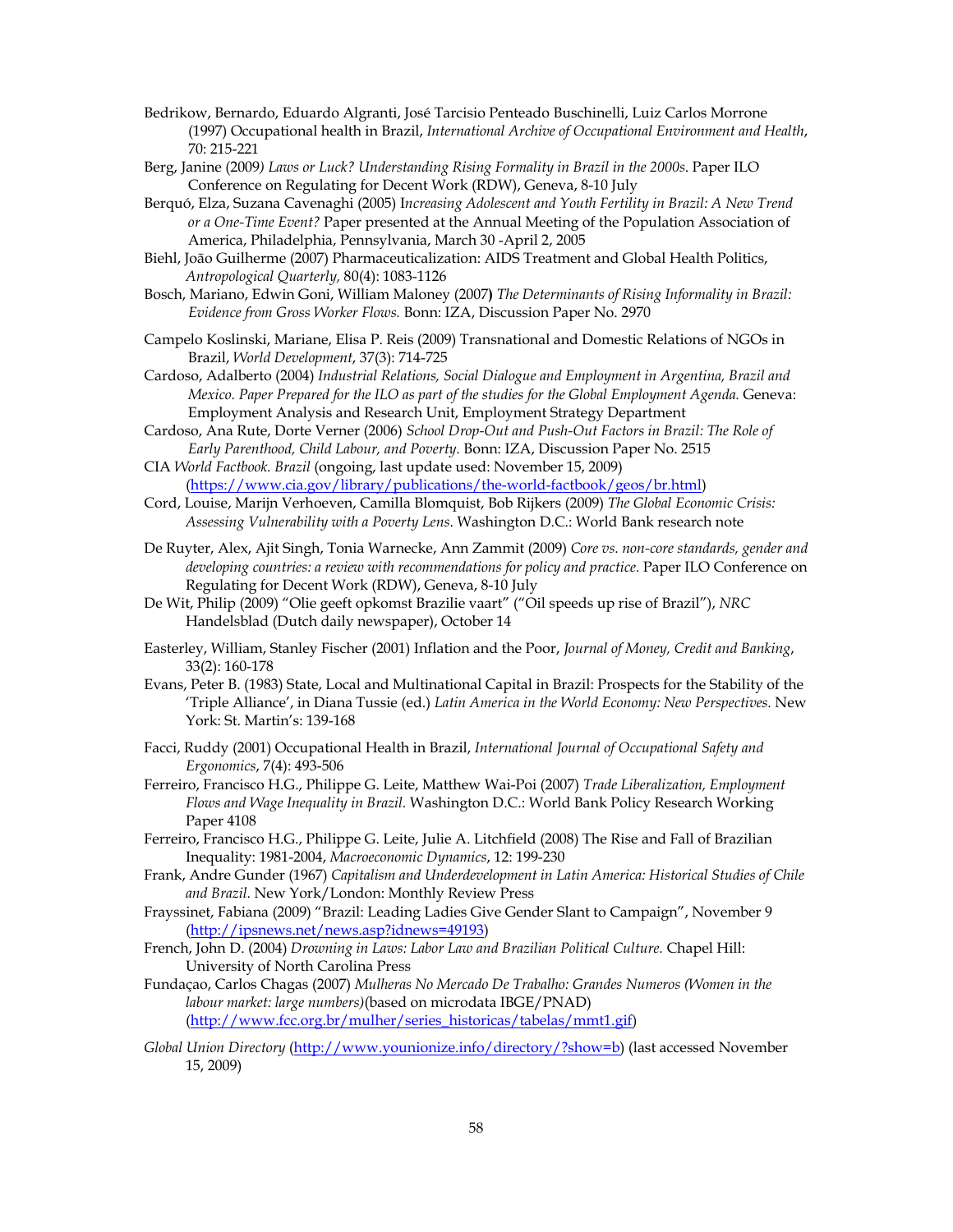- Hausmann, Ricardo, Laura D. Tyson, Saadia Zahidi (2008) *The Global Gender Gap Report 2008.* Geneva: World Economic Forum
- Henley, Andrew, G. Reza Arabsheibani, Francisco G. Carneiro (2009) On Defining and Measuring the Informal: Evidence from Brazil, *World Development,* 37(5): 992-1003
- Htun, Mala (2002) Puzzles of Women's Rights in Brazil, *Social Research*, 69(3): 733-751
- Htun, Mala (2003) *Dimensions of Political Inclusion and Exclusion in Brazil: Gender and Race.* Washington D.C.: Inter-American Development Bank, Technical Paper Series of the Sustainable Development Department
- Htun, Mala, Timothy J. Power (2006) Gender, Parties, and Support for Equal Rights in the Brazilian Congress, *Latin American Politics and Society*, 48(4): 83-104
- Hudson, Rex A. (ed.) (1997) *Brazil: A Country Study.* Washington D.C.: GPO for the Library of Congress (http://countrystudies.us/brazil)
- Hutchinson, Martin (2009) "Euforie over Brazilië is overdreven" ("Euphoria on Brazil is exaggerated"), *NRC Handelsblad* (Dutch daily newspaper), December 12-13
- IBGE (Instituto Brasileiro de Geografia e Estatística) (2006) *Pesquisa Nacional por Amostra de Domicílios PNAD 2005.* Brasilia DF
- IBGE (2008) *Pesquisa Nacional por Amostra de Domicílios PNAD 2007. Comentários.* Brasilia DF
- International Labour Office (ILO) *Labour Statistics (Laborsta)* (Ongoing: http://laborsta.ilo.org/)
- ILO TRAVAIL *Database of Conditions of Work and Employment Laws*, *Brazil* (last accessed December 18, 2009) (http://www.ilo.org/dyn/travail/travmain.sectionReport1?p\_lang=en&p\_countries=BR&p\_sc

 $id=1$ &p\_year=2009&p\_structure=1)

- ILO Natlex Database, *Brazil* (Ongoing: http://www.ilo.org/dyn/natlex/natlex\_browse.country?p\_lang=en&p\_country=BRA)
- ILO (2008) Good Policy Practices on Minimum Wage and Social Security: The Cases of Brazil and Chile, in ILO, Regional Office for Latin America and the Caribbean (2008) *2008 Labour Overview, Latin America and the Caribbean*, 28-30 (http://www.oit.org.pe)
- International Trade Union Confederation (ITUC) (2009a) *Annual Survey of Violations of Trade Union Rights. Brazil.* Brussels
- ITUC (2009b) (Stephen Glenn, Simone Melis, Louisa Withers / IDS) *Gender (in)equality in the labour market: an overview of global trends and developments.* Brussels, March 8
- ITUC (2009c) "Spotlight interview with Rosanne Sasse"(UGT-Brazil)", November 12 (http://www.ituc-csi.org/spip.php?article4640&var\_recherche=Brazil)
- ITUC (2009d) "Brazilian banks won't bargain with workers support the workers' cause", October 10 (http://www.ituc-csi.org/spip.php?article4456&var\_recherche=Brazil)
- ITUC (2009e) (Jo Morris) *Decent Work, Decent Life for Women: Discussion Guide.* Brussels: ITUC, 1st Worls Women's conference, October 19-21
- ITUC (2009f) (IDS) *The Decent Work Agenda: a gender perspective.* Brussels: ITUC, 1st Worls Women's conference, October 19-21
- Jeffris, Gerald (2009) "Brazil's Formal Employment Rises By 242,126 Posts In August", 15 September (http://online.wsj.com/article/BT-CO-20090916-709194.html)
- Jütting, Johannes, Christian Morrisson (2009) *Women, bad jobs, rural areas: what can "SIGI" tell us?* Paper presented at the FAO-IFAD-ILO Workshop on Gaps, trends and current research in gender dimensions of agricultural and rural employment: Differentiated pathways out of poverty. Rome, 31 March - 2 April
- Kenyon, Thomas, Emerson Kapaz (2005) *The Informality Trap.* Washington D.C.: The World Bank Group Private Sector Development Vice Presidency Note No. 301
- Klein, Naomi (2007) *The Shock Doctrine, The Rise of Disaster Capitalism*. Montreal/New York: Alfred A. Knopf
- Lemos, Sara (2004a) Minimum Wage Policy and Employment Effects: Evidence from Brazil, *Economia*, Fall 2004: 219-266
- Lemos, Sara (2004b) *The Effects of the Minimum Wage in the Formal and Informal Sectors in Brazil. Bonn:* IZA, Discussion Paper No. 1089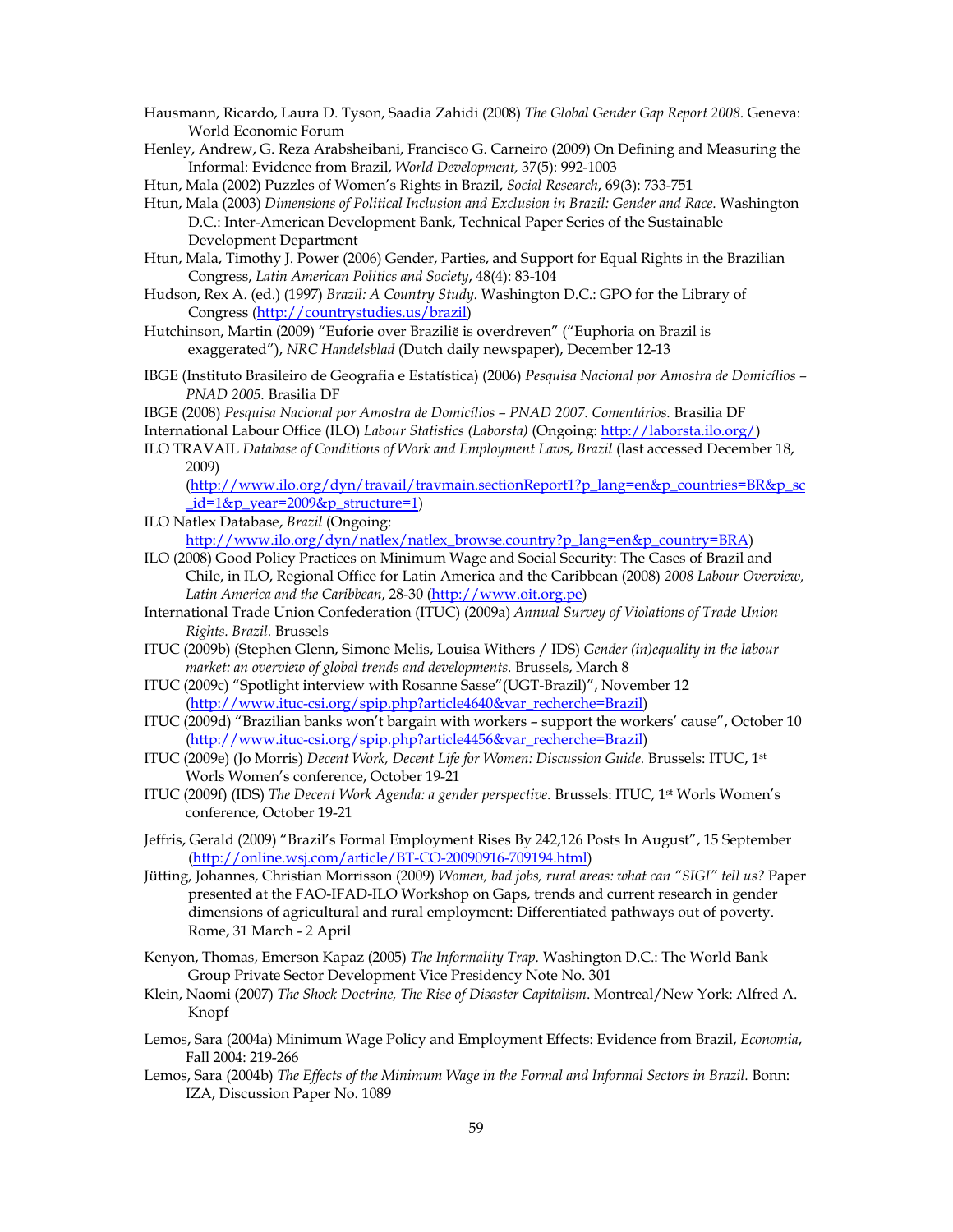- Lemos, Sara (2007) Minimum Wage Effects across the Private and Public Sectors in Brazil, *Journal of Development Studies,* 43(4): 700-720
- Løken, Espen, Alexandre de Freitas Barbosa (2008) *Industrial bacalao? Industrial relations in Norway and Brazil and within Norwegian companies in Brazil.* Oslo: Fafo
- Lovell, Peggy A. (2006) Race, Gender, and Work in Sâo Paolo, Brazil, 1960-2000, *Latin American Research Review,* 41(3): 63-87
- Manfredini, Vanessa, Fabiane da Costa e Silva, Joysinett Moraes da Silva, Jorge Luiz Moraes Doval, Elaine Di Diego Antunes (2007) *Where is critical HRM in Brazil? Our researches represent our history?* Rio Grande do Sul : online discussion paper Universidade Federal do Rio Grande do Sul (UFGRS)
- Marques Garcia, Luana, Hugo Ñopo, Paola Salardi (2009) *Gender and racial wage gaps in Brazil 1996- 2006 : evidence using a matching comparisons approach.* Washington D.C.: Inter-American Development Bank, Research Department Working Papers 681
- Muendler, Marc-Andreas (2007) *Trade and Workforce Changeover in Brazil.* Cambridge Mass.: National Bureau of Economic Research (NBER), Working Paper 12980
- Murakami, Yuki, Andreas Blom (2008) *Accessibility and Affordability of Tertiary Education in Brazil, Colombia, Mexico and Peru within a Global Context.* Washington D.C.: World Bank, Policy Research Working Paper WPS 4517
- NN (2006) "Brazil great potential", *International Mining*, May: 52-56 (http://www.infomine.com/publications/docs/InternationalMining/IMMay2006a.pdf)
- Organisation for Economic Cooperation and Development (OECD) Briefing Note for Brazil, in *Education at a Glance 2008.* Paris (www.oecd.org/edu/eag2008)
- Osava, Mario (2009) "Brazil: Parties fielding too few Women in Local Elections", September 11 ( http://ipsnews.net/news.asp?idnews=43847 )
- Payne, Leigh A. (1994) *Brazilian Industrialists and Democratic Change.* Baltimore: John Hopkins University Press
- Raess, Damian (2006) *Hidden Political Economy of Globalization: The Transformation of Industrial Relations in Germany and Brazil.* Amsterda: diss. University of Amsterdam
- Ravallion, Martin (2009) *A Comparative Perspective on Poverty Reduction in Brazil, China and India*. Washington D.C.: The World Bank Development Research Group, Policy Research Working Paper 5080
- Renwick, Douglas (2009) The origins of employee wellbeing in Brazil: an exploratory analysis, *Employee Relations,* 31(3): 312-321
- Rocha, Sonia (1993) *Poverty Lines for Brazil: New Estimates from Recent Empirical Evidence.* Rio de Janeiro: IPEA
- Sala-I-Martin, Xavier, Jennifer Blanke, Margareta Drzeniek Hanouz, Thierry Geiger, Irene Mia (2009) Chapter 1.1., The Global Competitiveness Index 2009-2010: Contributing to Long-Term Prosperity amid the Global Economic Crisis, in World Economic Forum (2009) *The Global Competitiveness Report 2009-2010.* Geneva: World Economic Forum
- Schneider, Friedrich (2005) *Shadow Economies of 145 Countries All over the World: What Do We Really Know?* Basel: Centre for Research in Economics, Management and the Arts, Crema Research Working Paper 2005-13 (http://www.crema-research.ch/papers/2005-13.pdf)
- Selcher, Wayne A. (1986) Contradictions, dilemmas and actors in Brasil's *abertura* 1979-1985, in Wayne A. Selcher (ed.) *Political Liberalisation in Brazil: dynamics, dilemmas and future prospects.* Boulder, Co: Westview Press
- Skidmore, Thomas E. (1988) *The Politics of Military Rule in Brazil 1964-1985.* Oxford/New York: Oxford University Press
- Skidmore, Thomas E. (2004) Brazil's Persistent Income Inequality: Lessons from History, *Latin American Politics and Society*, 46(1): 133-150
- Tiefenthaler, Jill (1992) Female Labor Force Participation and Wage Discrimination in Brazil, 1989, in George Psacharapoulos, Z. Tzannatos (eds) *Case Studies in Women's Employment and Pay in Latin America.* Washington D.C.: World Bank, 89-118.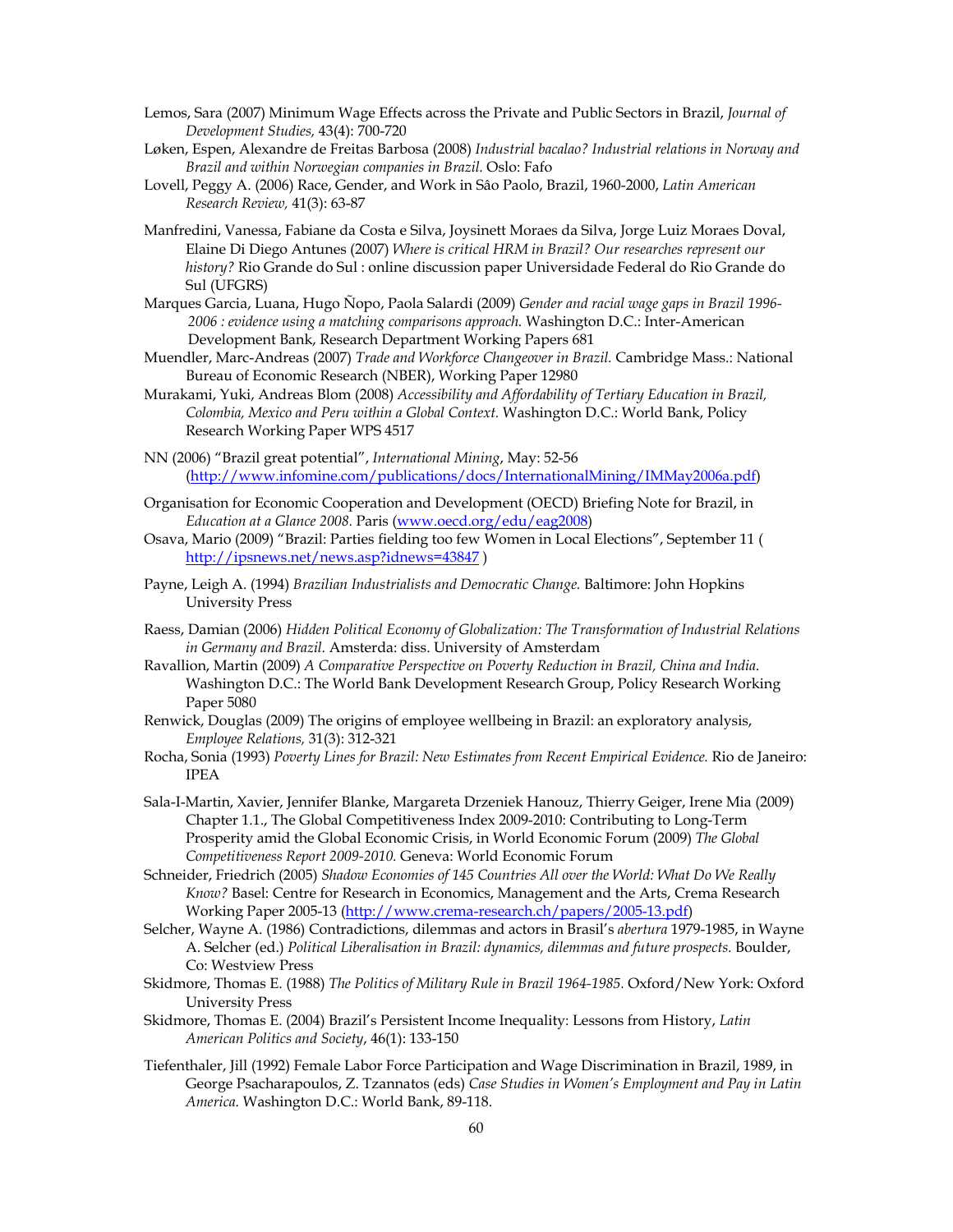United Nations (UN) (2006) *Demographic Yearbook*

(http://unstats.un.org/unsd/demographic/products/dyb/dyb2.htm

- UN (2007) *UN Gender Info 2007 Database* (http://data.un.org/Browse.aspx?d=GenderStat)
- UNAIDS (Joint United Nations Programme on HIV/AIDS / World Health Organisation (WHO)) (2007) *07 AIDS Epidemic Update.* Geneva
- United Nations Conference on Trade and Development (UNCTAD) (2009) *World Investment Report 2009.* New York and Geneva (http://www.unctad.org/en/docs/wir2009\_en.pdf)
- United Nations Development Programme (UNDP) (2005) *Campaigning with Partners for the MDGs: a case study of Brazil.* New York
- UNDP (2007) *Country Programme document for Brazil (2007-2011).* W.p.
- UNDP (2008) *UNDP Human Development Indices (2008)*  (http://hdr.undp.org/en/media/HDI\_2008\_EN\_Tables.pdf)
- UNICEF (2008) *Education statistics: Brazil.* New York: Division of Policy and Practice, Statistics and Monitoring Section, May (www.childinfo.org)
- US Dept of State, Bureau of Democracy, Human Rights, and Labor (2009) *2008 Human Rights Report: Brazil* (http://www.state.gov/g/drl/rls/hrrpt/2008/wha/119150.htm)
- US Library of Congress, *Law online (*http://www.loc.gov/law/help/guide/nations/brazil.php)
- Vargas da Cruz, Marcio José, Gabriel Porcile, Luciano Nakabashi, Fabio Dória Scatolin (2008) *Structural Change and the Service Sector in Brazil*. Paraná: Department of Economics, Federal University of Paraná, paper
- *WageIndicator / Meusalario* website *Brazil* (last accessed November 19, 2009) (http://dfl.wageindicator.org/home/brasil;

http://meusalario.uol.com.br/main/meusalariomulher)

website Brazil sourcing *(*last accessed November 19, 2009) (http://www.brazilsourcing.com)

websites Brazilian minimum wages (last accessed November 19, 2009)

(http://www.portalbrasil.net/salariominimo.htm)(https://www.planalto.gov.br/ccivil\_03/\_ Ato2007-2010/2009/Mpv/456.htm).

website Brittanica Online Encyclopedia / *Broadcasting* (last accessed November 19, 2009) (http://www.britannica.com/EBchecked/topic/80543/broadcasting/25228/Brazil )

website CUT trade union confederation (last accessed November 19, 2009) (http://www.cut.org.br/content/category/14/139/272/)

website DIEESE (last accessed November 23, 2009) (http://www.dieese.org.br/) website emayzine (last accessed November 23, 2009)

- (http://www.emayzine.com/lectures/HISTOR~6.htm)
- website / blog Friedrich Huebler 2009, International Education Statistics / *Brazil* (last accessed November 30, 2009) (http://huebler.blogspot.com/2009/01/brazil.html)
- website / blog Friedrich Huebler 2008, International Education Statistics / *School attendance in Brazil (*last accessed November 30, 2009) (http://huebler.blogspot.com/2008/11/brazil.html)
- website IBGE (Instituto Brasileiro de Geografia e Estatística, in English) (last accessed November 30, 2009) (http://www.ibge.gov.br/english/)

website Internet Business Law (last accessed November 23, 2009) (http://www.ibls.com)

website Internet Governance in Brazil (last accessed November 19, 2009)

(http://www.nic.br/imprensa/clipping/2009/midia182.htm) website IFAD, *Rural Poverty* portal (last accessed November 23, 2009)

(http://www.ruralpovertyportal.org/web/guest/country/home/tags/brazil)

- website OECD-SIGI (Social Institutions & Gender Index) *Brazil* (last accessed November 17, 2009) (http://genderindex.org/country/brazil)
- website Press reference / *Brazil* (last accessed November 17, 2009) (http://www.pressreference.com/Be-Co/Brazil.html)
- website United Nations (UN) *Millenium Development Goals (MDG) indicators* (last accessed November 17, 2009) (http://mdgs.un.org/unsd/mdg/Default.aspx)
- website UN Data *Brazil* (last accessed November 19, 2009) (http://data.un.org/CountryProfile.aspx?crName=Brazil) (http://data.un.org/Browse.aspx?d=SOWC&f=inID%3a133)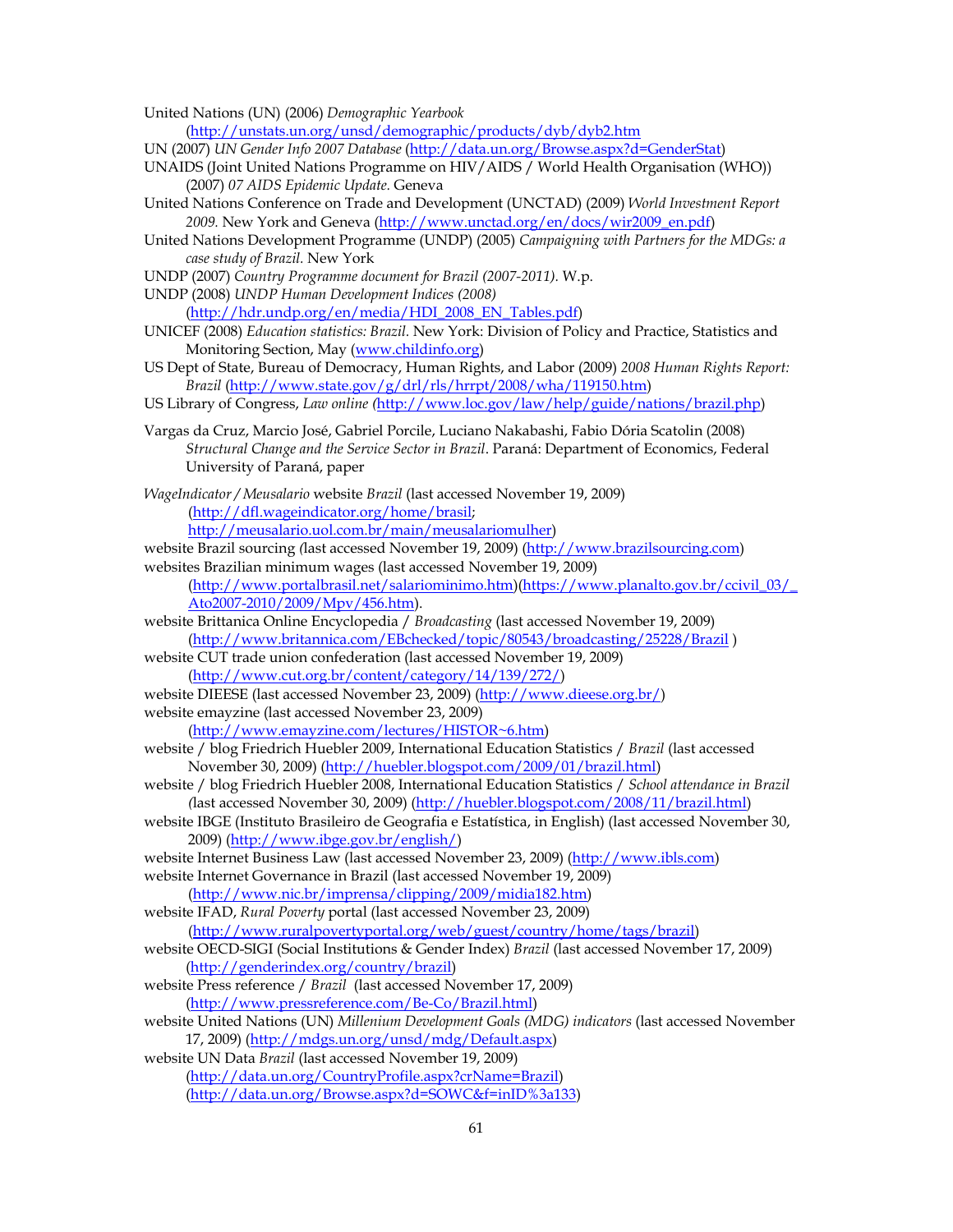- website InternetWorldStats (last accessed November 22, 2009)
- (http://www.internetworldstats.com/stats15.htm)
- website World Bank *Governance* (last accessed November 22, 2009)
- (http://info.worldbank.org/governance/wgi/sc\_chart.asp)
- website WTTC (last accessed December 1, 2009) (http://www.wttc.org/eng/)
- wikipedia *Brazil* (last accessed November 15, 2009)
- wikipedia *Economy of Brazil* (last accessed November 27, 2009)
- wikipedia *Education in Brazil* (last accessed November 23, 2009)
- wikipedia *Universities and higher education in Brazil* (last accessed November 23, 2009)
- wikipedia *Luiz Inácio Lula da Silva* (last accessed November 27, 2009)
- World Bank *World Development Indicators online* (in text: World Bank WDI) (2006, 2007, 2008, 2009) (http://web.worldbank.org/WBSITE/EXTERNAL/DATASTATISTICS/0,,contentMDK:217254 23~pagePK:64133150~piPK:64133175~theSitePK:239419,00.html)
- World Bank (2008) *Poverty data. A supplement to World Development Indicators* 2008 (in text: World Bank – WDI – Suppl)
- World Bank (2009a) Brazil, in World Bank (2009) *Information and Communications for Development.*  Washington D.C.
- World Bank (2009b) *Impact of Financial Crisis on Women and Families.* W.p.: World Bank PREM Gender and Development (powerpoint presentation), February
- World Health Organisation (WHO) (2008) *World Health Statistics 2008.* Rome
- WHO (2009) *World Health Statistics 2009.* Rome
- Winter, Carolyn (1994) *Working Women in Latin America: Participation, Pay and Public Policy.* Washington D.C.: The World Bank
- Zepeda, Eduardo (2008) *Latin America's Progress on Gender Equality: Poor Women Workers Are Still Left Behind.* Brasilia DF: International Poverty Centre, One pager, February (www.undppovertycentre.org)
- Zepeda, Eduardo, Diana Alarcon, Fabio Veras Soares, Rafael Guerreiro Osorio (2009) *Changes in Earnings in Brazil, Chile, and Mexico: Disentangling the Forces Behind Pro-Poor Change in Labour Markets.* Brasilia DF: International Policy Centre for Inclusive Growth, Working Paper No. 51

# **5. What is WageIndicator?**

WageIndicator has websites in 50 countries. In every country, a national website has a free Salary Check. This Check provides detailed information about the wages, on average earned in a wide range of occupations, taken into account personal characteristics, such as tenure/age, education, supervisory position, region and alike.

Apart from the Salary Check, the websites in many countries have attractive web-tools, such as Minimum Wage Checks, DecentWorkCheck, Gross-Net Earnings Check, and alike. In addition, most websites have content about wages, working conditions, labor standards and related topics. Each country has at least one website. Multilingual countries have two or more websites. In addition, many countries have websites for target groups, for example women or youth. The project website is www.wageindicator.org.

Worldwide, the national WageIndicator websites attract large numbers of web-visitors. The websites are consulted by workers for their job mobility decisions, annual performance talks or wage negotiations. They are consulted by school pupils, students or re-entrant women facing occupational choices, or by employers in small and medium sized companies when recruiting staff or negotiating wages with their employees.

In return for all free information provided, the web-visitors are encouraged to complete a web-survey, which takes 10 to 20 minutes. The survey has detailed questions about earnings, benefits, working